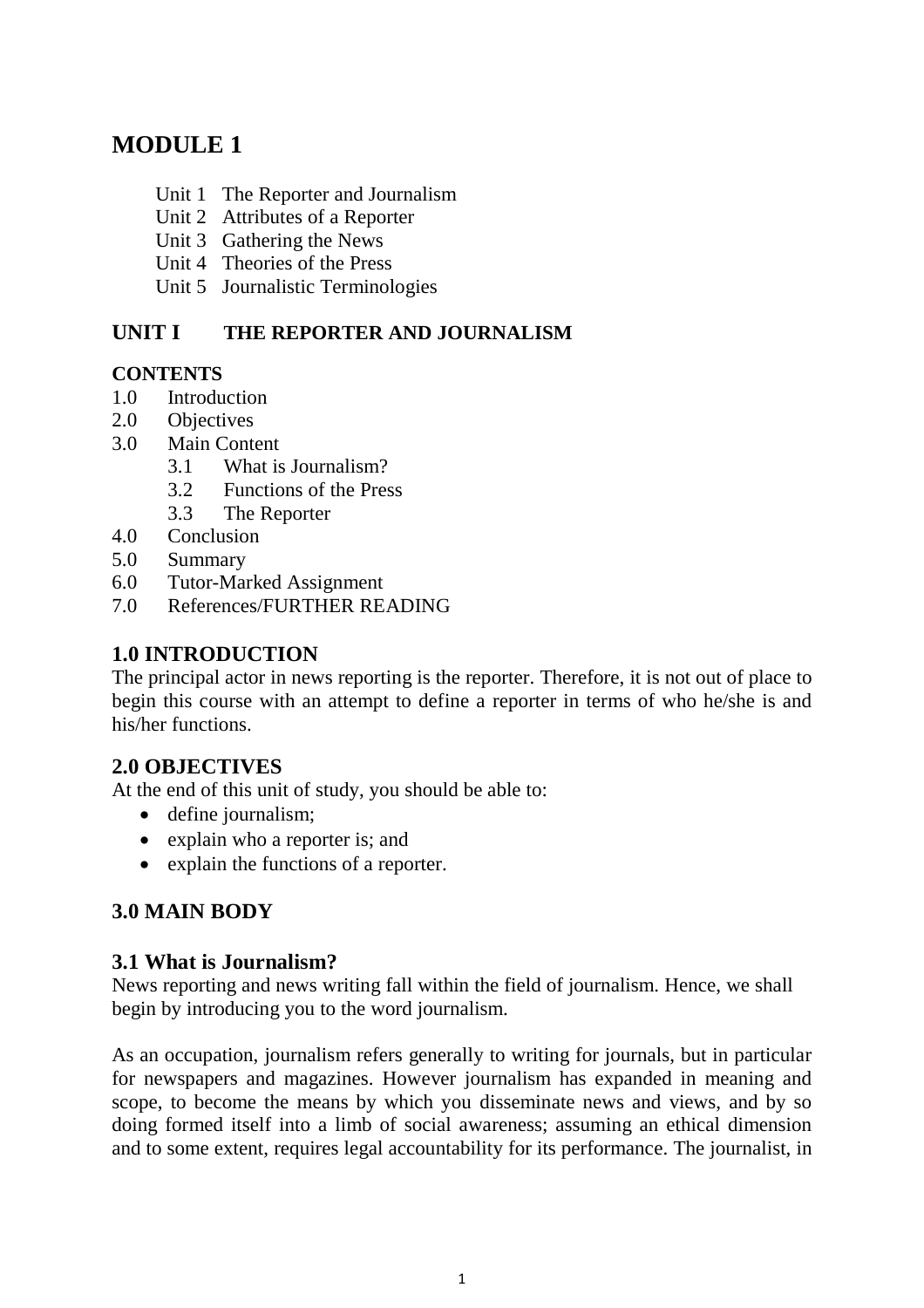the performance of his or her duties, has to contend with various legal and ethical issues.

With the rise of technology, the answer to what journalism is today is more nuanced. It is still the research and dissemination of news to the public. But you cannot just print it in a newspaper and call it a day. There are so many ways that news can be disseminated that it can be overwhelming for students to choose which branch of journalism to study. It is also difficult for journalism schools to develop curricula that cover it all. The advent of "citizen journalism"- amateurs who witness events and write about them on the Internet- has blurred the lines between the professional journalist and the mere bystander.

### **3.2 Functions of the Press**

The press has a four - fold function to perform:

To inform: This function refers to the collection and distribution of information concerning events in the environment both outside and within a particular society. Simply put, this is the news function.

To instruct: This function refers to the educational dimension. Designing messages primarily to reach a target group.

To entertain: Messages are designed primarily to amuse and help readers to relax

To merchandise: This is the selling function of the press. Messages are designed primarily to persuade the target group to purchase certain products.

### **3.3 The Reporter**

In the performance of these functions, the key personality is the reporter: he/she chronicles events as they happen and he is rightly termed, the unknown historian.

It is the reporter who goes out to get stories for the news, and stories behind the news. It is the reporter who generally attends press meetings, conferences, scenes of disasters or accidents, demonstrations and other happenings or developments, which either make or explain the news (Alao: 1992).

It must be noted that in modern art of reporting, reporters have their various areas of specialization. Special reporters are assigned to report crimes, sports, judiciary, labour, entertainment, business and economy, foreign and aviation beats, among others. Whether it is print or electronic media, the functions of reporters and editors are the same: to write and shape the writing to suit the needs of readers, listeners and viewers.

### **Self-Assessment Exercise**

Identify the role of the reporter in the society.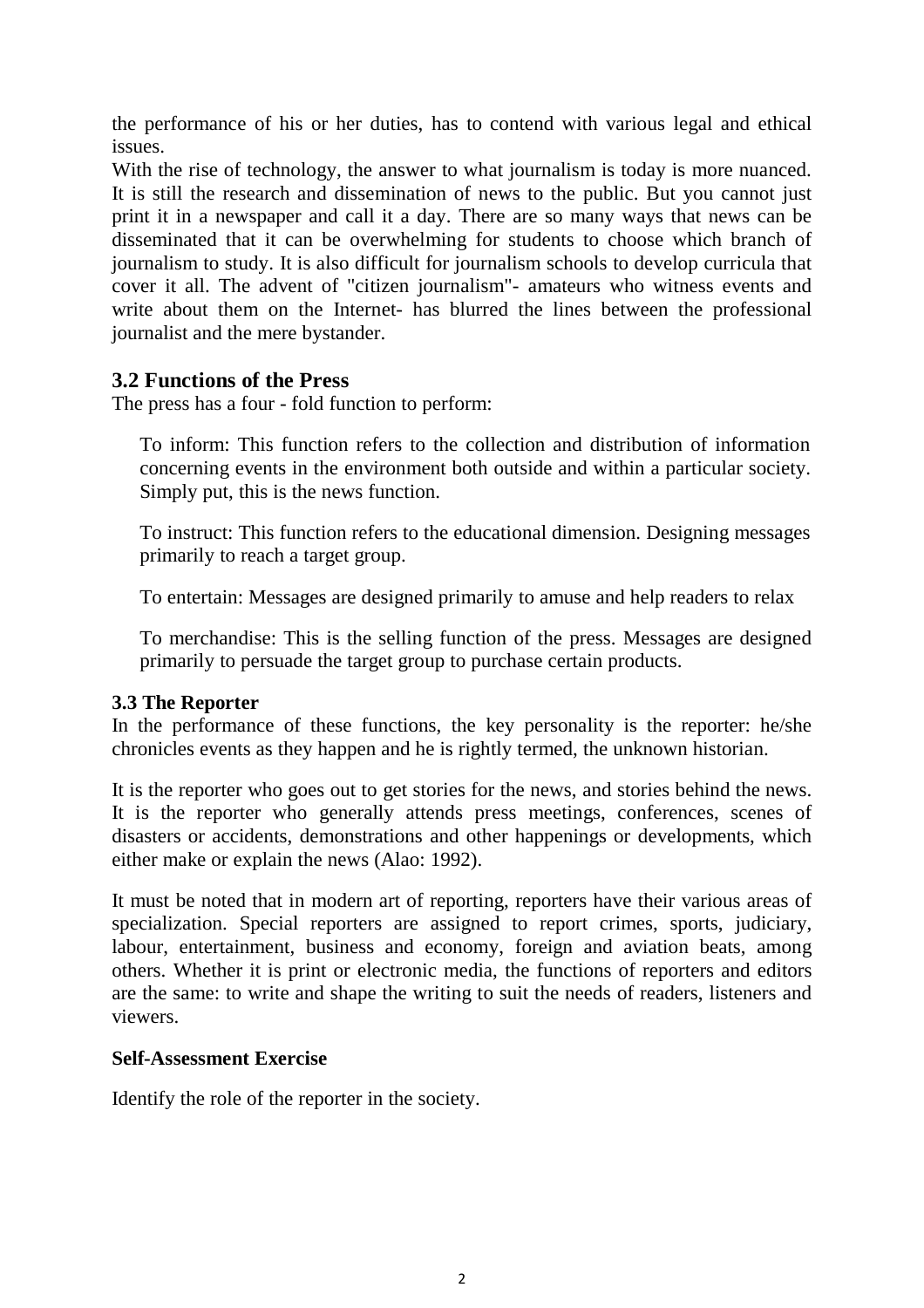### **4.0 CONCLUSION**

The reporter is that important individual that helps journalism to fulfill its role in the society. An event cannot be said to be news if it is not reported. As such, there is no way we can talk about journalism in the society without first looking at the reporter and his functions.

### **5.0 SUMMARY**

The reporter occupies an enviable place in journalism. He is the one that records and reports the events of the day. It must however be pointed out that in modern day journalism there is no reporter who can report on all areas of interest. Each reporter now has his or her area of specialization. He/she covers that beat regularly and by doing so, becomes an expert on issues concerning the beat.

### **6.0 TUTOR-MARKED ASSIGNMENT (TMA)**

Name ten beats that a reporter can be assigned to.

With specific examples from Radio/TV Stations of your choice, explain the functions of the press in your society.

# **7.0 REFERENCES/FURTHER READING**

Alao, D. (1992): *News Reporting.* Lagos, Unique Publications, p. 23-24.

- Brian, B. et al, (2014). The Missouri Group, *News Reporting and Writing*, Eleventh Edition, New York: Bedford/St. Martins.
- Itule, B. D & Anderson, D. A. (2008). News writing and reporting,  $7<sup>th</sup>$  edition. New York: McGraw Hill.
- Sonaike F. (1987): *Fundamental of News Reporting*, Ikeja, John West Publications Ltd.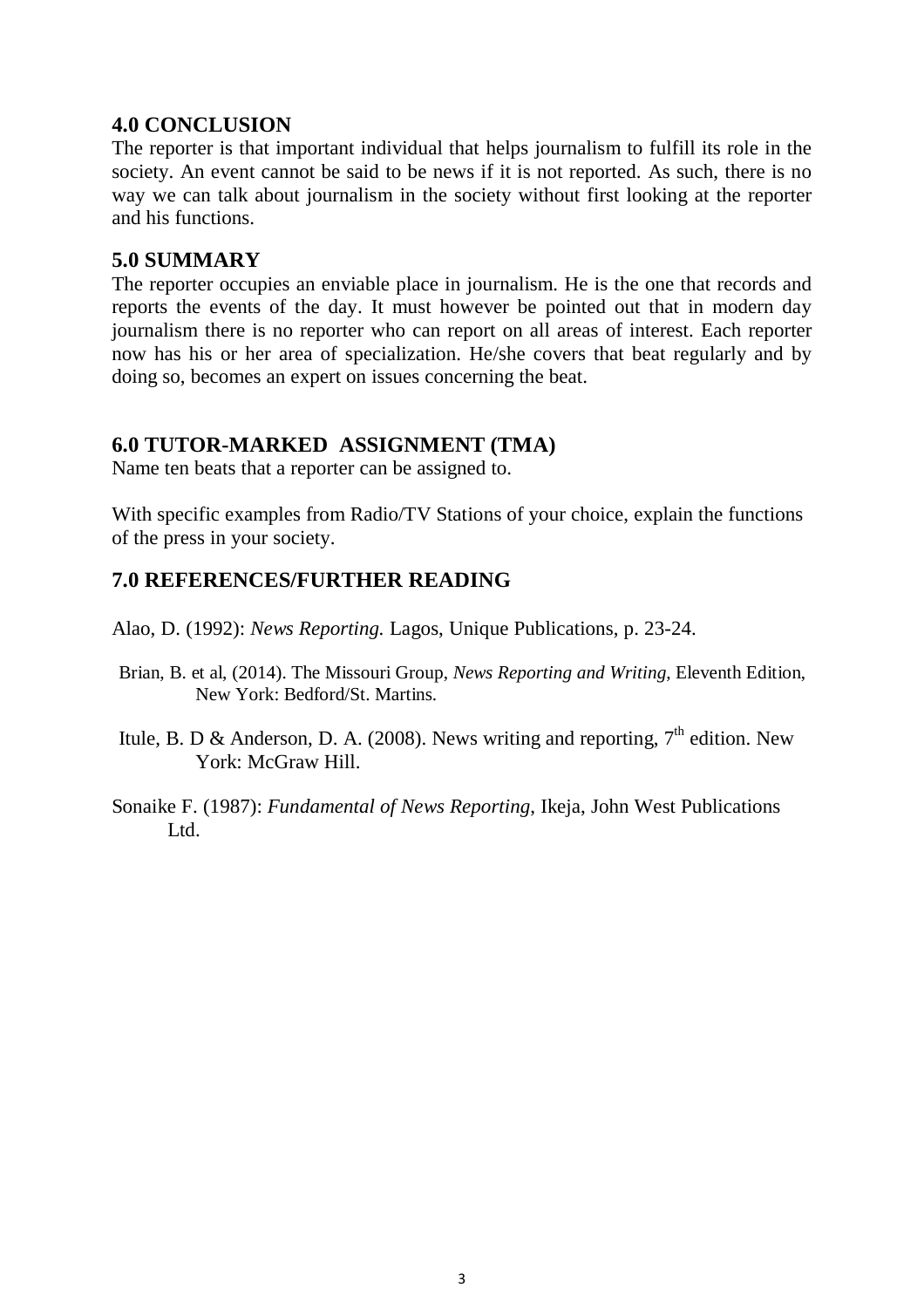# **UNIT 2 ATTRIBUTES OF A REPORTER**

### **CONTENTS**

- 1.0 Objectives
- 2.0 Introduction
- 3.0 Main Content
	- 3.1 Attributes of a Reporter
- 4.0 Conclusion
- 5.0 Summary
- 6.0 Tutor-Marked Assignment
- 7.0 References/Further Reading

# **1.0 INTRODUCTION**

As earlier mentioned in unit one, the reporter occupies an important place in news reporting. He/she is the ear and the eye of his/her medium. It is what he/she reports that the audience will know about. He/she touches lives with his report. As such, a reporter must possess certain attributes for him/her to function properly.

# **2.0 OBJECTIVES**

At the end of this unit, you should be able to:

- identify or define who a good reporter is; and
- mention some attributes of a good reporter.

# **3.0 MAIN BODY**

# **3.1 Attributes of a Reporter**

The following are some of the attributes of a reporter:

**Nose for news:** A reporter lives on news, he must have an instinctfor news, and that is, he should be able to identify a newsworthy event. He should be able to generate news from anyone no matter how important or insignificant that person is.

### **Good command of written and spoken language of his medium:**

To do your job well, you must be proficient in the language of the news. This will enable you to learn as many things as possible. The present trend towards specialization in news reporting makes it mandatory for reporters to learn as much as possible on the subject they are assigned to, such as politics, science, labour, economics and history.

**Speed and accuracy:** As a reporter, you have to bear in mind thatyour medium is competing with others in the market. To meet a deadline, you need to race against time in gathering and presenting news. Remember the saying that journalism is history in a hurry.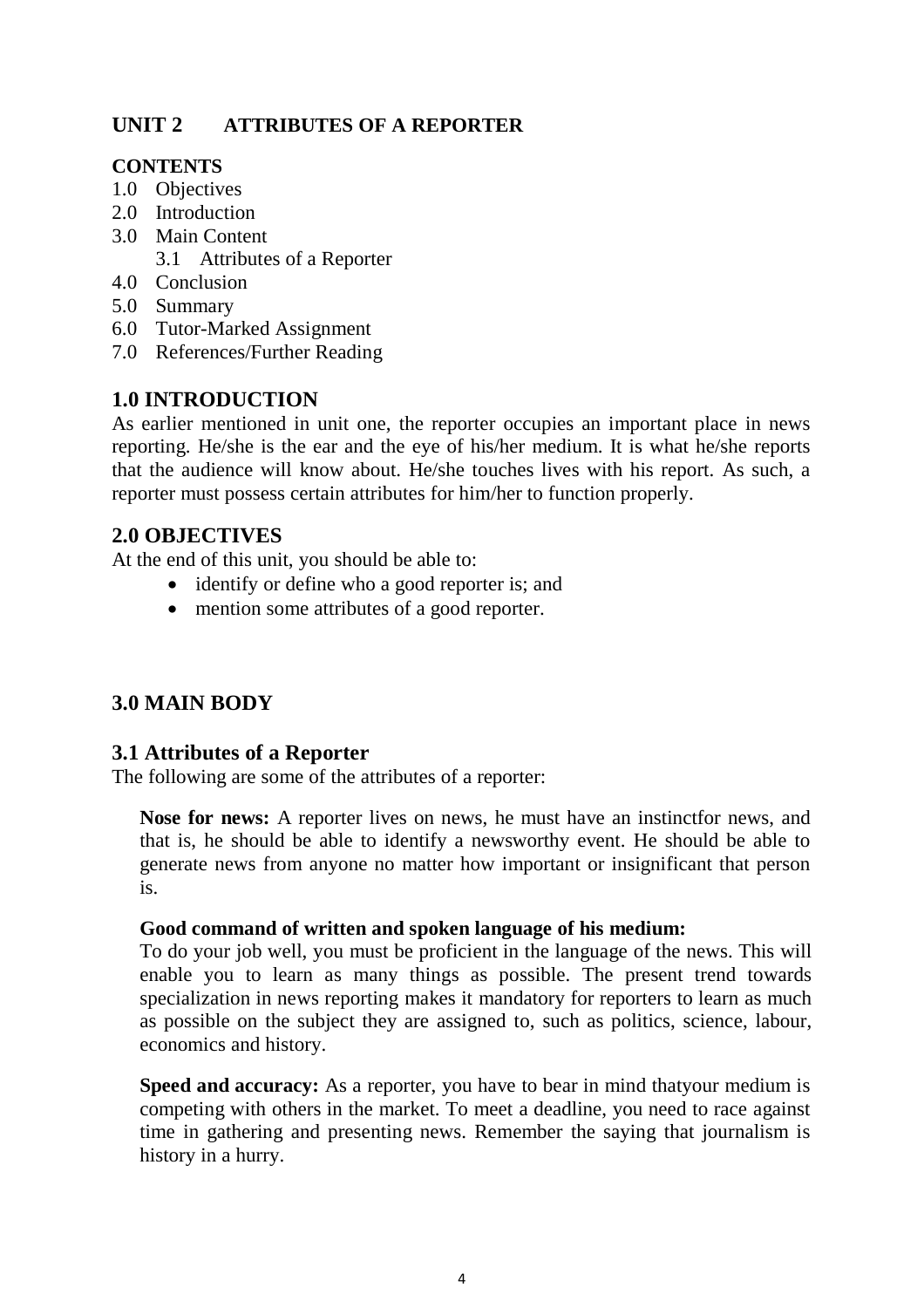**Objectivity:** You need to develop the ability to be impartial, impersonal, objective and dispassionate. You should not shift the emphasis, twist the angle or colour the story. Though you can afford to be ruthless, remorseless in condemning unfair happenings in feature or editorial writings, news reporting differs; what the listeners or readers want in news is fact and not your opinion or emotional reaction.

**Perseverance:** As a reporter you need to persevere and go the extra–mile while pursuing a story. Remember that there is a wide variety of people, while some may have news to offer, others may have, but may not be willing to divulge it. As such, if you are in undue haste, it may damage your investigation by causing you to miss the vital part of the news.

**Ability to establishing contacts:** As a reporter, it is not enough foryou to know how to establish contacts; you should try to sustain contacts. Do not despise anybody; the office assistant or even the cleaner may be your best source in an organization. So, be friendly with them, as you would want to be with their boss.

**Trustworthiness:** As a reporter, you need to respect the confidencereposed in you by your source. On no account should you divulge your source of information. Many reporters/journalists in the world have opted to go to prison; rather than divulge the source of their information. In Nigeria, such persons include Nduka Irabor and Tunde Thompson.

**Knowledge of working tools:** To facilitate your job, you do not onlyneed to possess some aids you must know how to use them. These include a camera and computer. In fact, in this age of computer-assisted journalism, it will be odd for a reporter not to be computer literate and also know how to search for information on the Internet. Besides, the knowledge of shorthand will be an added advantage.

**Ethics of the profession:** Every profession regulates the conduct ofits practitioners in terms of duty and ethical behaviour. Journalism involves the kind of trust that imposes strong obligations on all those who practice it. You should keep abreast of the ethics of the journalism profession and also obey the ethics.

**Versatility:** As a reporter you must have knowledge of the beat youare assigned to cover. Also, you need to know about the community where you are operating.

Thus, take extra time to equip yourself with this quality, as no school of journalism will teach you that. A good reporter should also be pleasant, neat and stay intellectually alert, optimistic and adaptable.

#### **Self-Assessment Exercise**

Discuss five major attributes of a reporter.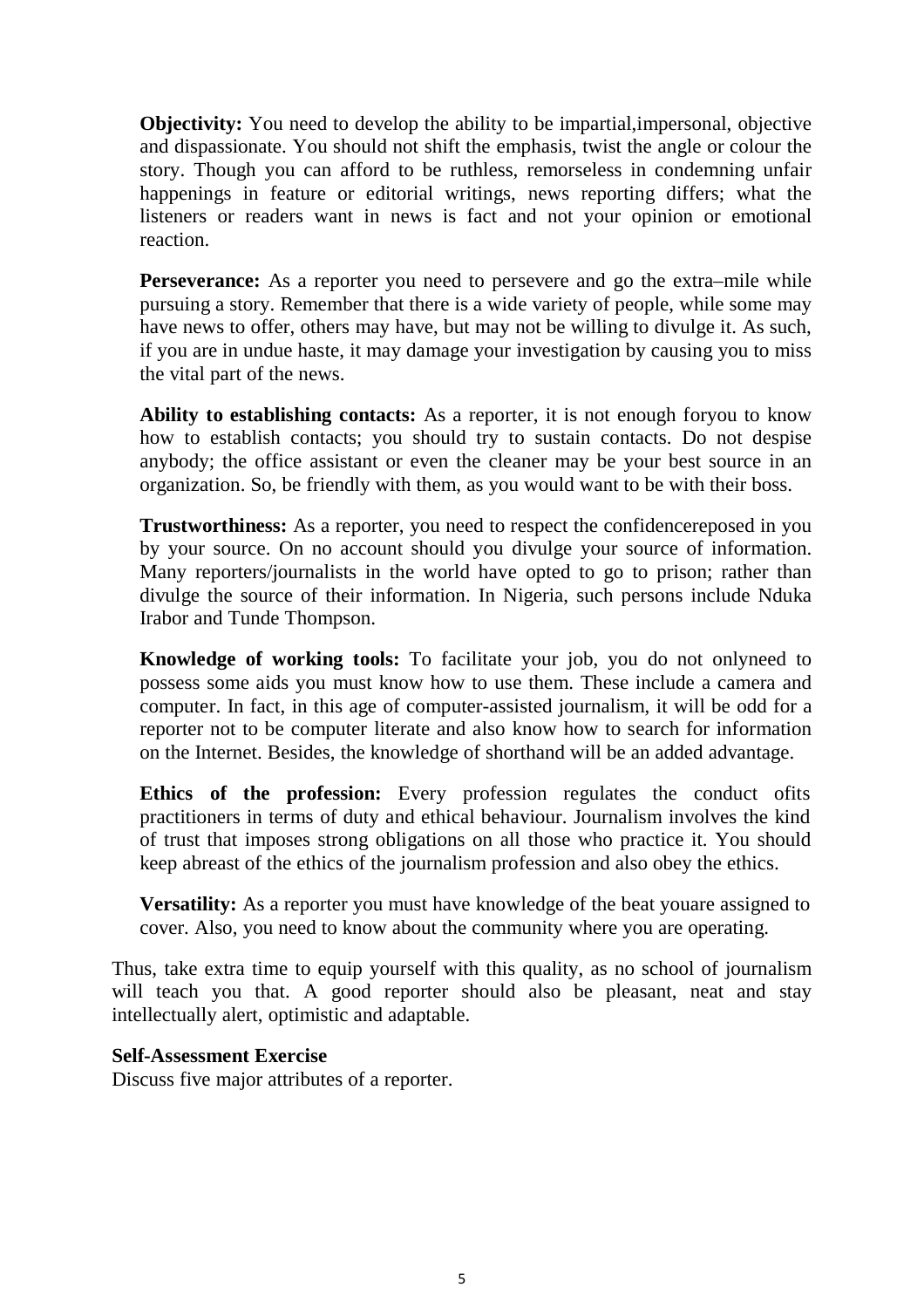# **4.0 CONCLUSION**

Journalism is more than knowing how to write news. To be a reporter calls for certain innate traits that must be mixed with the acquired ones. The attributes highlighted are essential for effective news reporting.

### **5.0 SUMMARY**

Your profession as a reporter calls for certain attributes which include good educational background, ability to exercise restraint, speed and accuracy, good sense for news, wide range of knowledge, intelligence, imagination, punctuality, reliability, occupational aids among others.

### **6.0 TUTOR-MARKED ASSIGNMENT (TMA)**

A friend of yours who wants to be a reporter has approached you for advice. List ten qualities of a good reporter to him or her.

### **7.0 REFERENCES/FURTHER READING**

Alao, D. (1992): *News Reporting*, Lagos; Unique Publications

Mencher, M. (2000): *News Reporting and Writing* 8<sup>th</sup> (ed) Boston, McGraw Hill.

- Sonaike F., (1987): *Fundamental of News Reporting,* Ikeja, John West Publications Ltd.
- Itule, B. D & Anderson, D. A. (2008). News writing and reporting,  $7<sup>th</sup>$  edition. New York: McGraw Hill
- Harrower, T. (2013). *Inside Reporting: A practical guide to the craft of journalism*, 3<sup>rd</sup> edition. New York: McGraw Hill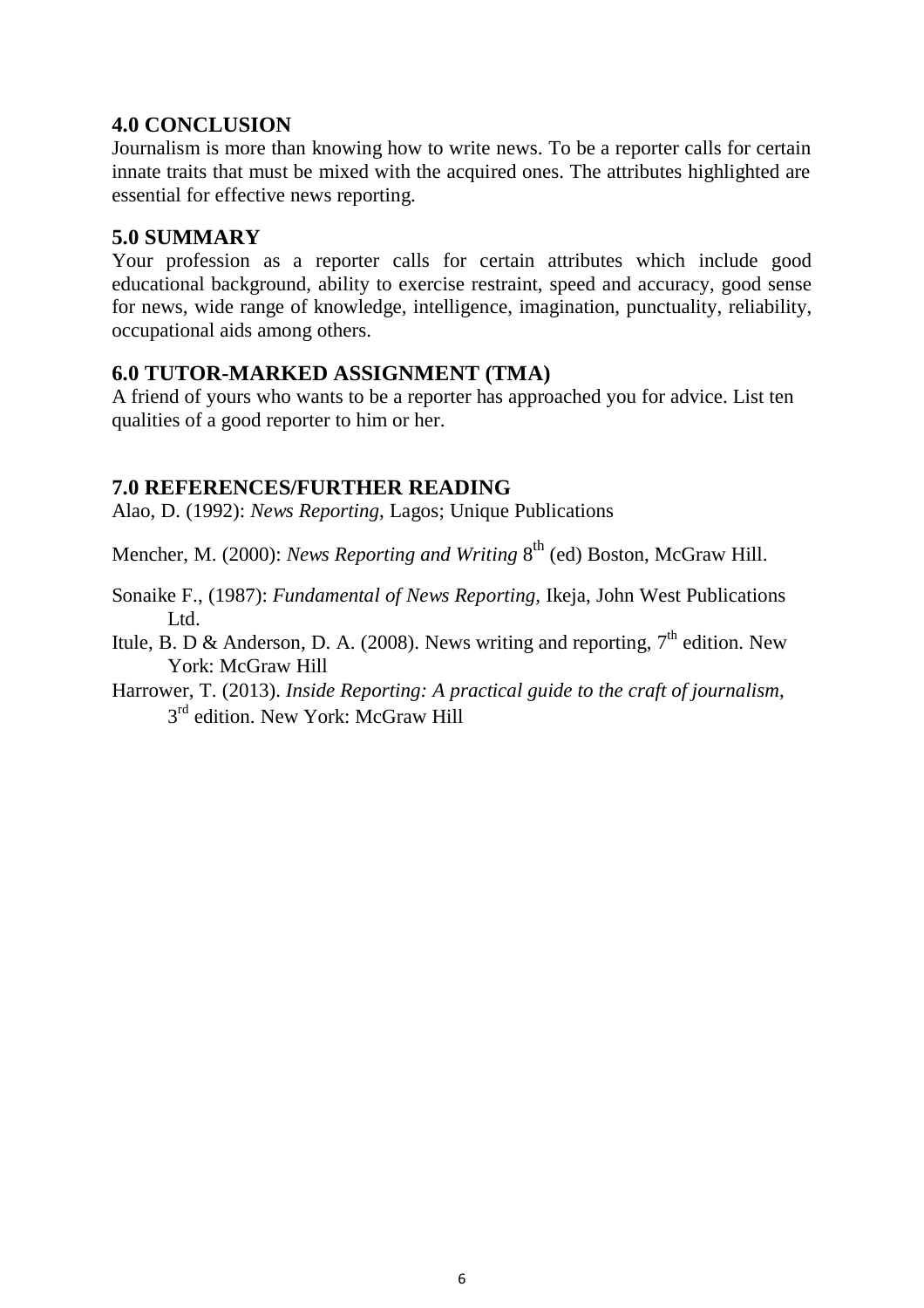# **UNIT 3 GATHERING THE NEWS**

### **CONTENTS**

- 1.0 Objectives
- 2.0 Introduction
- 3.0 Main Content
	- 3.1 The Newsroom
	- 3.2 Calls and Contacts
	- 3.3 Tip Off
	- 3.4 Other Mass Media
	- 3.5 Chasing the Facts
	- 3.6 Tools for the Job
	- 3.7 Note-Taking
	- 3.8 Make Inquiries
	- 3.9 Dealing with People
	- 3.10 Be Fair
	- 3.11 Be Thorough
	- 3.12 Who to Ask and Where to Look
- 4.0 Conclusion
- 5.0 Summary
- 6.0 Tutor-Marked Assignment
- 7.0 References/FURTHER READING

# **1.0 INTRODUCTION**

Newsgathering is the process of, or the art of collecting raw materials for reporting. It is an important aspect of news reporting. How a reporter gathers news is the focus of this unit.

# **2.0 OBJECTIVES**

At the end of this unit you should be able to:

- name different sources of news: and
- explain how to generate ideas for news stories.

# **3.0 MAIN BODY**

### **3.1 The Newsroom**

The heart of newsgathering operations is the newsroom. Here, the news editor (or chief reporter) presides over the news desk, compiling the diary of jobs, briefing reporters, monitoring the day's (or week's) cover-age, checking the finished stories, liaising with photographers, answer ing queries, signing expenses and briefing the editor and chief sub-editor on the progress of operations.

Technology has changed the face of the newsroom. Reporters still have their desks but in place of the bedlam of typewriters and telephones, there is the faint hum of computer terminals, with their near silent keyboards, and the twinkle of telephone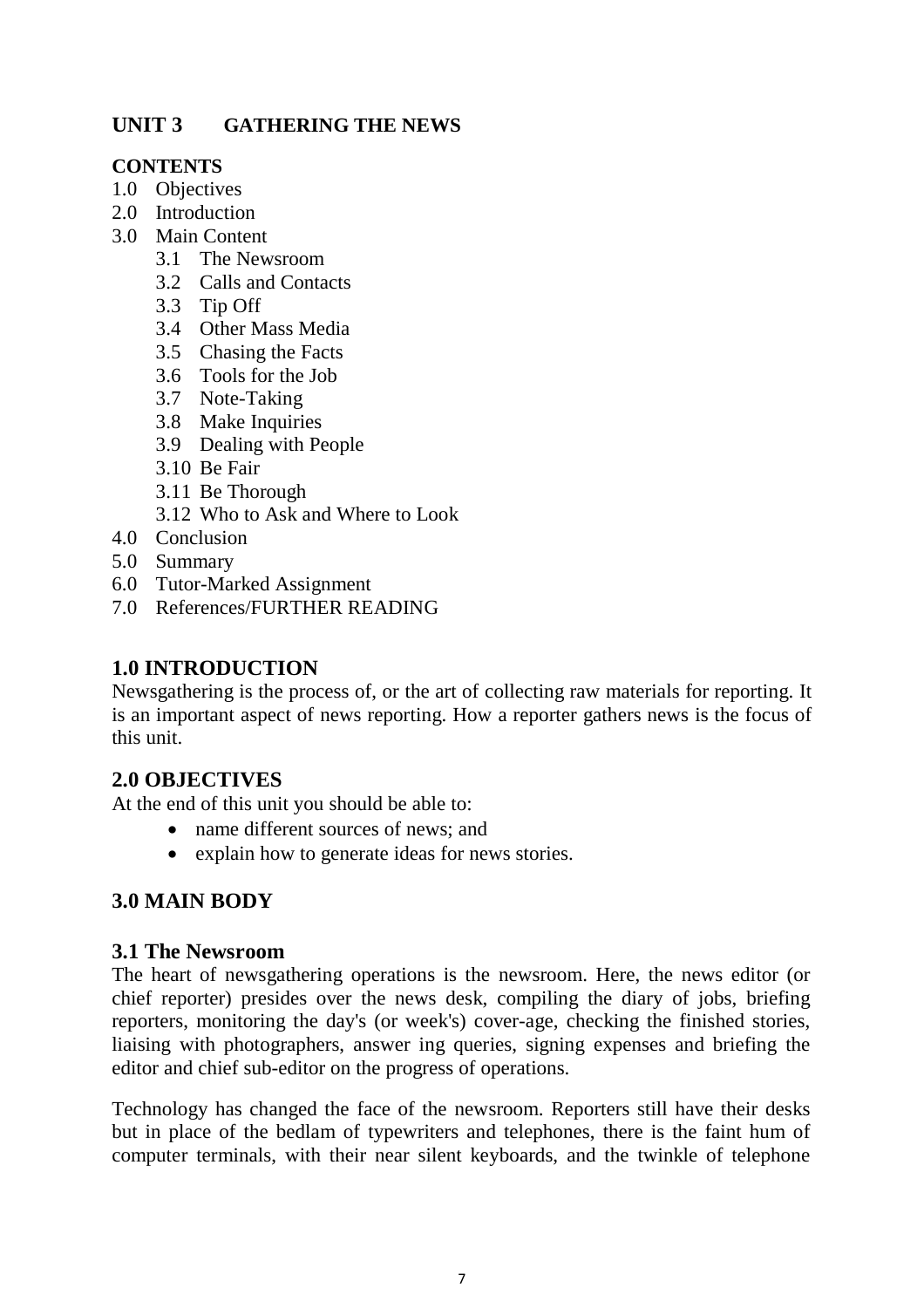console lights. Instead of piled up paper, news stories scroll across Visual Display Unit (VDU) screens as reporters bend over their terminals.

It is a change more apparent than real. Apart from the shift to on-screen writing, the reporter's role has not altered less than any other in the computerized newspaper industry. Newsgathering and newswriting remain, as they always were, the heart of a newspaper's raison d'etre.

The news editor, who has invariably been a senior reporter, briefs reporters in varying details on the requirements and expected length of stories to be covered. Many of the stories will be diary jobs - that is, jobs entered in advance in the newsroom diary such as courts, councils, committees, tribunals, inquests, political speeches, weddings, meetings, arts events, sporting fixtures and opening ceremonies. Although the form of an event is known in advance, what actually happens or is said or done on the day makes the news.

There are also the unexpected events - deaths, accidents, fires, robberies, strikes, weather stories, crashes, sinking, and occasionally the odd fight or elopement. A third category of news jobs could be put together from tip-offs i.e. information reaching the office or a reporter could elicit potential news from contacts. Such stories might involve, or be about a variety of human situations and achievements, tales of heroism or of unfair or shady dealing. Tip-offs often provide newspaper, with more spectacular and exclusive stories.

Some materials meant for a newspaper story, which are still referred to as *copy* can be gathered via the telephone. A good deal of checking and preparation can be done in the newsroom, the office library, where cuttings of stories are filed and reference books kept. For most reporters, however, work means being out of the office. In fact, being where the news is happening.

The news editor will expect check calls to be made by reporters from the job so that progress can be noted and briefings updated; and also that copy deadlines are met.

Reporters, even new ones, quickly become aware of these routines. They will learn from bitter experience that, no matter how well they have written a story, if it misses the edition, they are in trouble. They will learn also that there is not "just one deadline, but a deadline for each edition of the paper, and in some cases, special deadlines for particular pages".

#### **Self-Assessment Exercise**

Visit a newspaper house in your community and find out the following:

How many full time reporters are there?

Sources of news for the organization.

Important beats covered by reporters in the organization.

### **3.2 Calls and Contacts**

News can be gathered either through personal visits or by telephone, on known or likely news sources; for example, the police, fire officers, hospitals, council officials,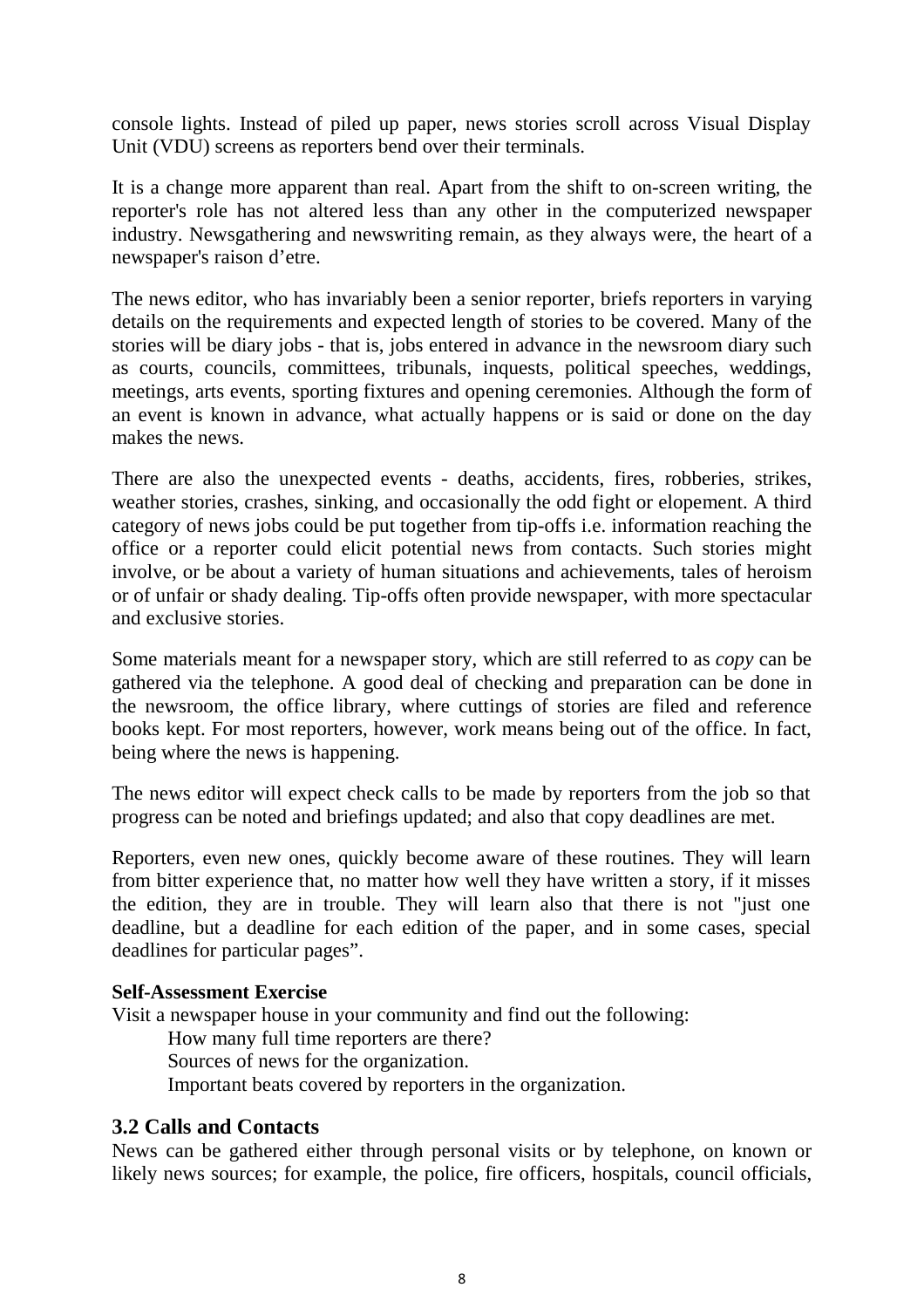MPs, undertakers and secretaries of organizations. Parliamentary journalists check what questions have been put down to be answered by ministers or attend press briefings.

Whatever your newspaper, make your network of calls as wide as time allows. Apart from your attending court sessions, council and public meetings, this might be your only contact with some important sources of original news. Since many calls may not receive favourable responses, there is a limit to the time worth spending on some of them, such calls should nevertheless be made courteously, whether on the phone or personally.

Calls to religious ministers and secretaries of organizations often turn up more information about what is going to happen than what has happened. Make a note of these pieces of information.

Beyond routine calls, you need contacts. Make a list of names, addresses and telephone numbers of your regular contacts.

# **3.3 Tip Off**

Tip offs can be a source of big stories that can make the front page of the next edition of your newspaper. Never shun the person who approaches you, even if you are busy and get a message that someone is at the reception wanting to see you.

# **3.4 Other Mass Media**

One source of news ideas other than diary jobs can be the news programmes of radio and television – often in the form of a passing mention of something that is going to vitally affect your area. You should read your own newspaper, as well, to know what topics are of current interest, and to find ideas for more news.

Also, remember to glance through the advert section, as it could be a source of news. If you get news from advertisements, check to ensure that they have not already been reported.

Besides your own paper, take time to glance at any papers you can lay hands on. Here is what you should look for:

- Ideas for stories or future diary dates.
- Local stories reported elsewhere that your paper has missed and need or require follow-up.
- Ideas for pictures.
- National news that may have local echoes i.e. expeditions that may involve local people, marketing news in city and business columns that could affect local trade.
- National sports items with local connections.

Other things to look for: letters to the editor, diary columns, show business items, news in brief, sporting briefs, job advertisements, wills, obituaries; academics, church and other appointments; news of industrial orders and technological developments.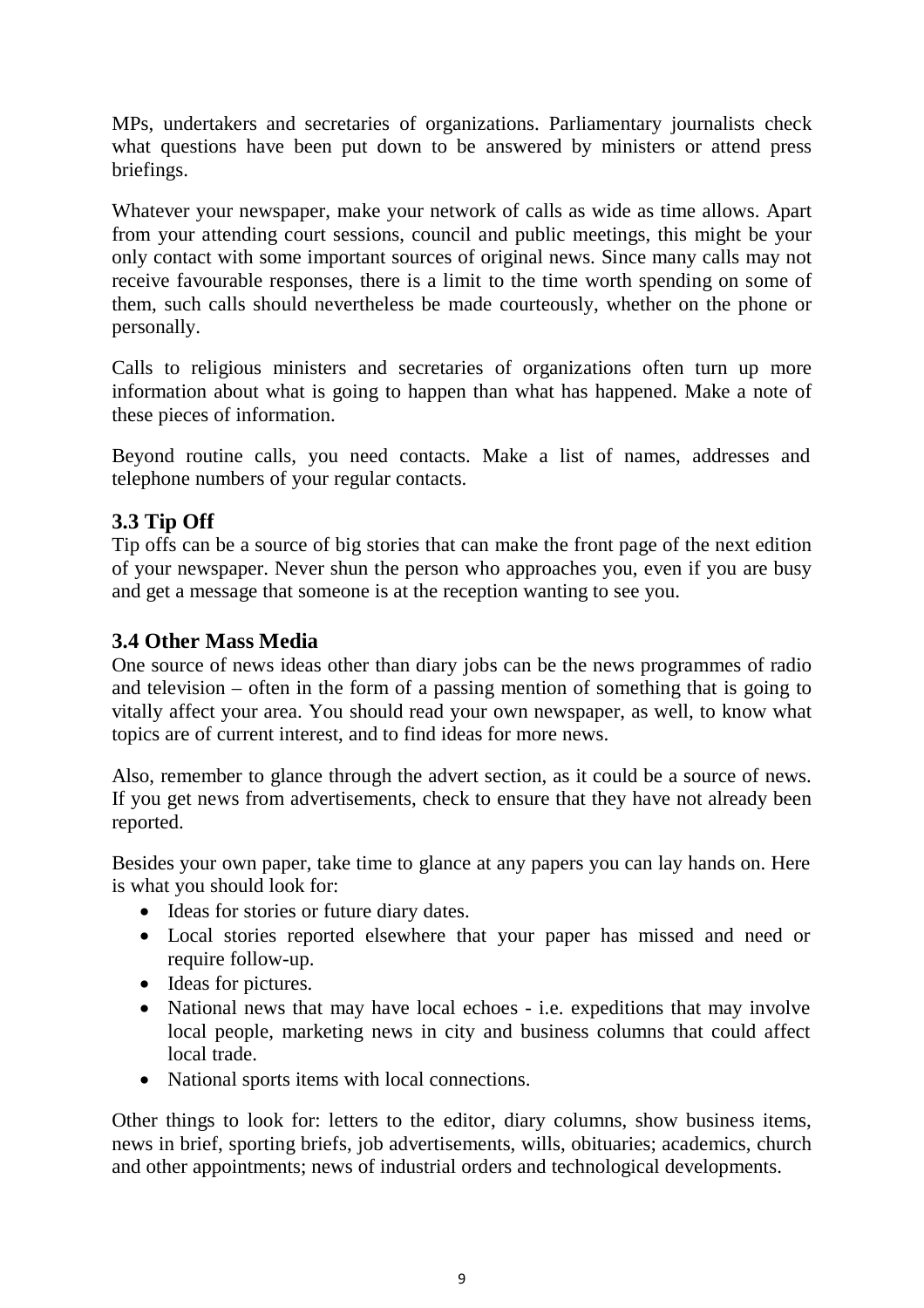Almost every pamphlet and piece of paper that comes into the office is worth a glance.

### **3.5 Chasing the Facts**

When given an assignment by your news editor or chief reporter, it is up to you to produce the story. But remember that however accurate, fair and well written your account may be, its success will hinge on your perseverance in getting the facts. If you are unsure of your briefing ask questions before you leave the office. Be sure you know what is expected of you. Give yourself time to check reference books. Above all, check the library for any filed cuttings that relate to your assignment. Making use of the filed cuttings should be second nature to a reporter. They can show if your story really is new, and can fill you in with previous references to the subject or to those involved. "Press clippings" as they are usually called are a good source for backgrounding your stories.

Nothing is more embarrassing than for a sub-editor to have to go back to the reporter and say: 'This is old news. It's been written about before. Haven't you read the cuttings?'

At the same time, do not spend too much time on the preliminaries. The informant you need to see may have gone for the day. Remember also the time it will take you to get from A to B. You might have three locations to visit; if you have a set time to meet someone, arrive a few minutes early rather than be late.

# **3.6 Tools for the Job**

Don't forget your notebook - and mark the dates and reference on it so you can refer to your notes three months after to check if someone queried your report. Your knowledge of shorthand is important. This may not be the laborious Pitman shorthand, but your own self-invented type.

Always dress suitably; reserve your casual clothes for off-duty periods. Jeans, leather jackets and roll-up sweaters are not adequate for most engagements, but these may vary considerably even in the course of a day. People will have more confidence in you and your paper if you are smartly and appropriately dressed.

# **3.7 Note-Taking**

You may be attending a meeting, a court hearing or a dinner at which your main task is to watch and listen to what goes on. Check with an official afterwards if there was anything you did not understand. Ask the person for the names of speakers you do not know. Ensure you spell names correctly. Generally, people feel bad when their names are wrongly spelt.

At meetings, keep an ear open for unusual or interesting points of view, or for decisions of interest to your paper. If it is a provincial weekly it will require at least a few sentences from each speaker. One long quote does not make up for four or five not quoted at all. Your report should reflect the various points of view.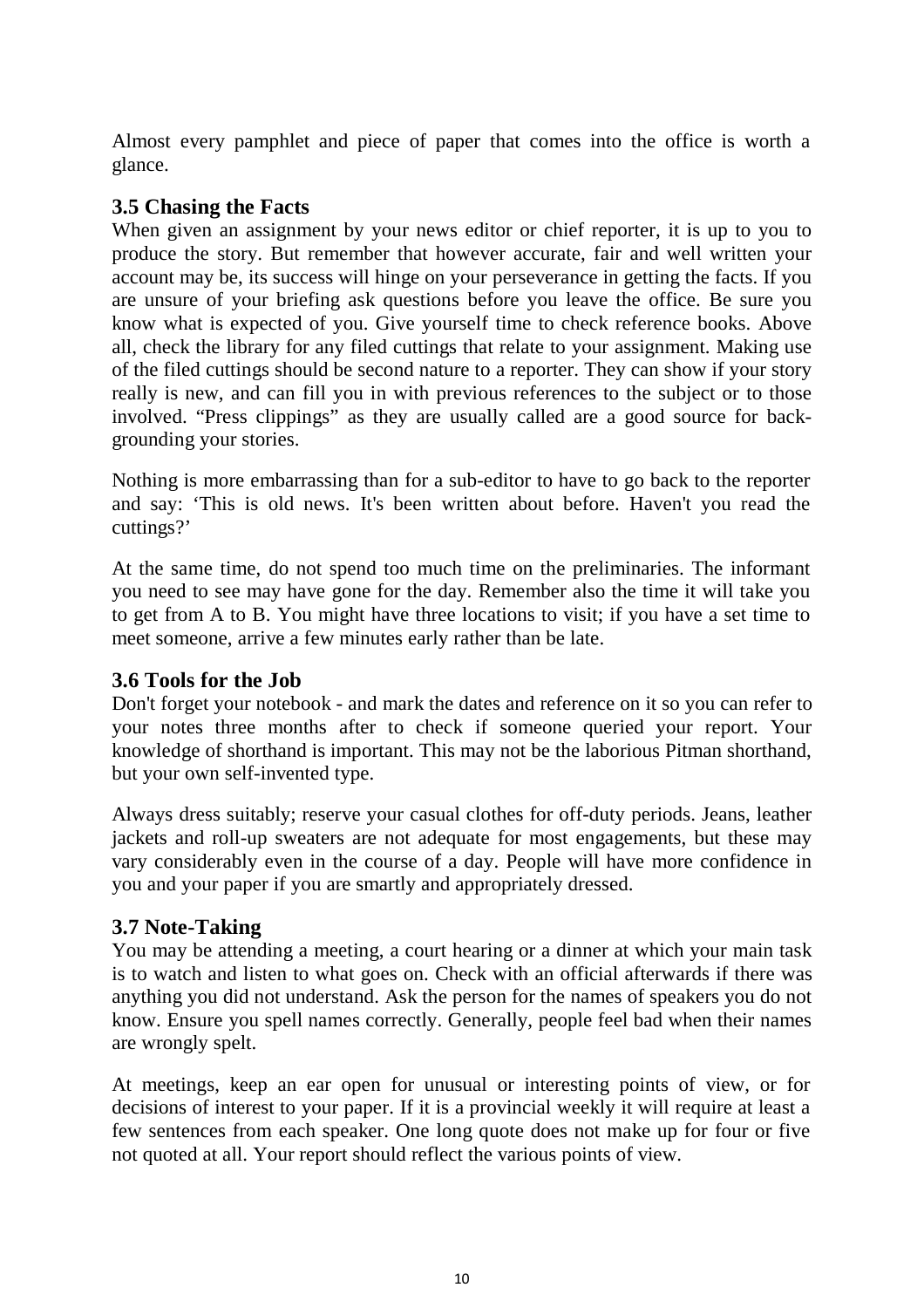You may not need long notes to wade through afterwards, but you will need a verbatim report of every important statement you intend to quote. To keep your notes manageable, ignore the preliminaries, the platitudes and the funny stories (unless they are good enough to retell in the gossip column). Try to edit long-winding explanations.

Stay through at events to the end when possible. It is annoying to see an account of an event in a rival paper based on some dramatic incident that occurred five minutes after you left. For courtesy sake, try to explain to the secretary if you have to leave to attend another function or prepare your story in time to meet a deadline.

If a speaker refers to some published body of facts, check the reference afterwards. If a speaker is replying to something someone has said, ensure all speakers are quoted correctly. If a speaker makes an attack on someone not present, give the other person a right to reply. Reports of damaging statements without an opportunity for the other person to reply are a common source of grievance against newspapers.

Watch out for the unexpected. For example, when a person was cleared of a charge at a Newcastle court in the U.K., he was carried away shoulder-high by the crowd. A reporter who assumed the acquittal was the end of the story missed the high point of the story.

### **3.8 Make Inquiries**

If your job is to make inquiries rather than attend a function, the cuttings library should be your first port of call. But do not assume that a cutting from your own newspaper is necessarily accurate. Match it against others - and look for mistakes that are copied from cuttings to stories which have themselves become cuttings.

Examine carefully the information you have. If necessary, talk personally to the persons named.

For example, a council has built a group of houses of an unusual kind. They are centrally cooled, have small courtyards instead of gardens, have a garage each and also a parking space. These spaces are behind the house; a footpath, not a road, runs along the front. You may ask why the council decided to build houses of this kind, who designed them, what are the aims of the design, why the idea of courtyards, and so on.

### **3.9 Dealing with People**

Persuade people you interview to let you use their names and addresses. Anonymous quotes from 'a passer-by' carry little conviction. The readers might think you invented them.

The danger in seeking personal views and statements is that you may cause embarrassment or be considered intrusive. The Code of Conduct of the National Union of Journalists reads: 'In obtaining news or pictures, reporters and press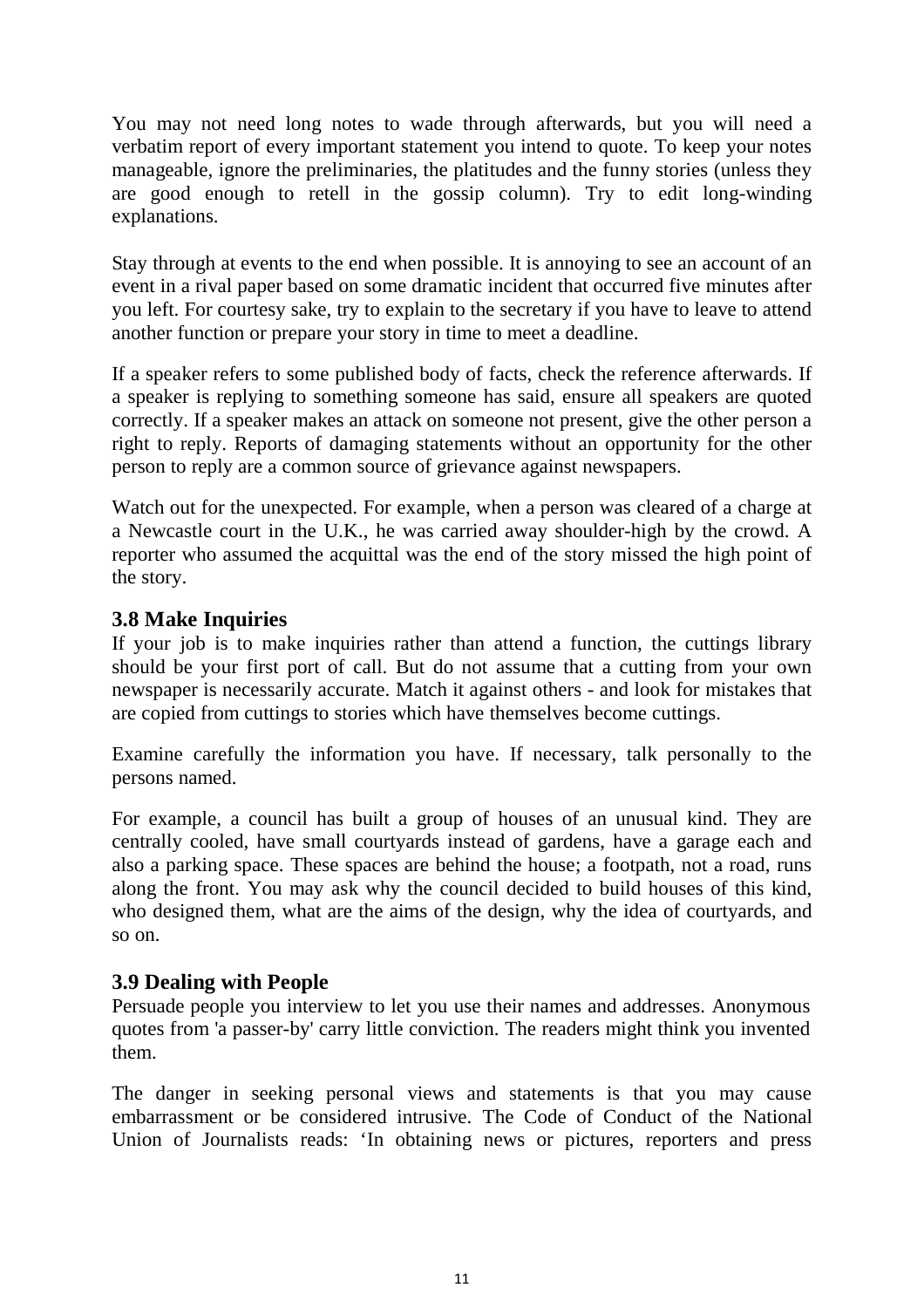photographers should do nothing that will cause pain or humiliation to innocent, bereaved or otherwise distressed persons.'

Courtesy is the best policy. Explain your person and your mission. Do not ask questions in an aggressive or demanding manner. If your presence is unwelcome, leave. Never go to the house as a bearer of ill or bad news. Allow the police to do their work first. Be patient and sympathetic with people.

If you are dealing with people against whom allegations have been made you may need to be tougher. Point out that it is in their interest to make a comment rather than let a one-sided story go to the public.

You will discover that every person you talk to, will shed light on a given situation in a slightly different light. Here you must rely on your judgment of what you have been told to make your account as balanced and accurate as possible. The basic facts of a situation often seem like a nut covered in shell upon shell. The reporter's task is to remove the shells to get at the truth.

Make your interviews in person if you can. People prefer to talk to someone they can see before them rather than at the other end of a telephone. Besides, going to see your informants helps you to get to know them, which might be useful in the future. It makes it easier to listen and to seize opportunities for further questions on the spot. But do make proper appointments if there is time.

If you cannot get to the person you want to, think of someone else who might be of help. Try to avoid being put off with promises of answers "see me tomorrow or next week". Also, if you can, avoid confidential matters in case they get into print and cause embarrassment. If you are given confidential information be sure to honour it.

If people try to persuade you to keep your story out of the paper, tell them you will pass on their request to on the editor. Do not make any promises. Put your questions to them just the same. Do not be fobbed off by being asked to talk to someone else. The other person may be unavailable on the day.

# **3.10 Be Fair**

If your inquiry concerns local government affairs and is controversial, rather than do the routine, get in touch with the chairman of the relevant council committee. For example, the chairman of the education committee would be more useful than the education officer.

Where there are controversial matters, be sure to get on to people on both sides of the argument. If anyone is reluctant to give information, point out how damaging a onesided report could be. Getting both sides of a story is your safeguard against the inaccuracy of prejudiced informants. One-sided stories can also be damaging and legally dangerous.

Similarly, when you are writing about a report or document containing allegations or criticisms about people, give them an opportunity to make their reply.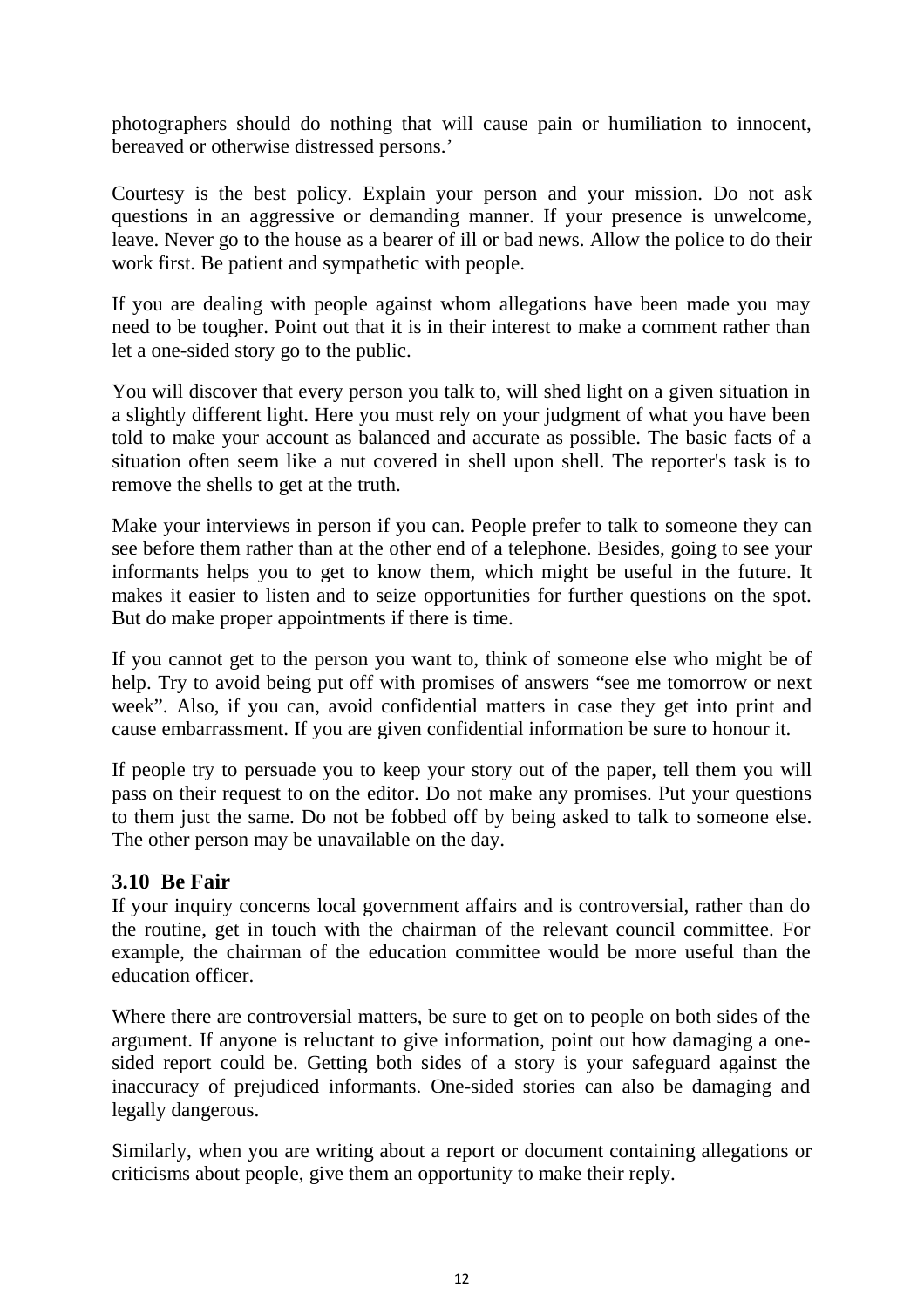### **3.11 Be Thorough**

You cannot be too thorough. You need to answer all the questions the reader might ask and all the questions you will ask yourself when you write your report. The name, occupation and full addresses of those you obtained information from are essential.

Do not be satisfied merely with recording opinions. Get people to give the facts on which they have based their opinions. For example, in a strike, what the two sides say about each other matters less than the facts of the situation that caused the conflict. You need these facts. It is interesting to see how the hard facts of a dispute can get lost in the midst of heated arguments.

There are other points of detail that may not be necessary but which will add life and reality to your story: the feel of the place where an event happened, the colour of a suit… Get all the facts you can, when you can.

There is no substitute for facts. You can always prune down; but it is hard to add to facts when you have left the scene and the people have all gone home, and you have not made any notes.

### **3.12 Who to Ask and Where to Look**

Here is an alphabetical list of possible informants and useful documents in obtaining and checking information. Don't forget that a local university will have experts on a wide range of subjects. It may publish a list.

**Accidents:** Local police, Federal Road Safety Corp, ambulancestation, hospitals, police press office, doctors, eyewitnesses (but beware of accepting allegations as fact), firms or persons owning vehicles involved, (speak to managers) or owners.

Air: Airport managers, operating companies, tour operators, travelcompanies, aircraft building and leasing firms, Ministry of Aviation.

**Architecture:** Owners or proposals of buildings, council architects,local architects, civic society, conservation society, Nigerian Society of Engineers.

**Army:** Public relations officers at divisional headquarters and majorcamps, press office Ministry of Defence, regimental depots (especially for history).

**Arts:** Librarians, art gallery and museum curators, secretaries of arts/music societies, arts departments at colleges, theatre managers, town or county arts and drama organizers, education officer or director, festival organizers.

**Betting and gaming:** Bookmakers, club managers and secretaries,local council (for regulations), Acts of Parliament in public reference library.

**Buses:** Company managers, traffic commissioners (for licensingmatters), local councils, consumer organizations.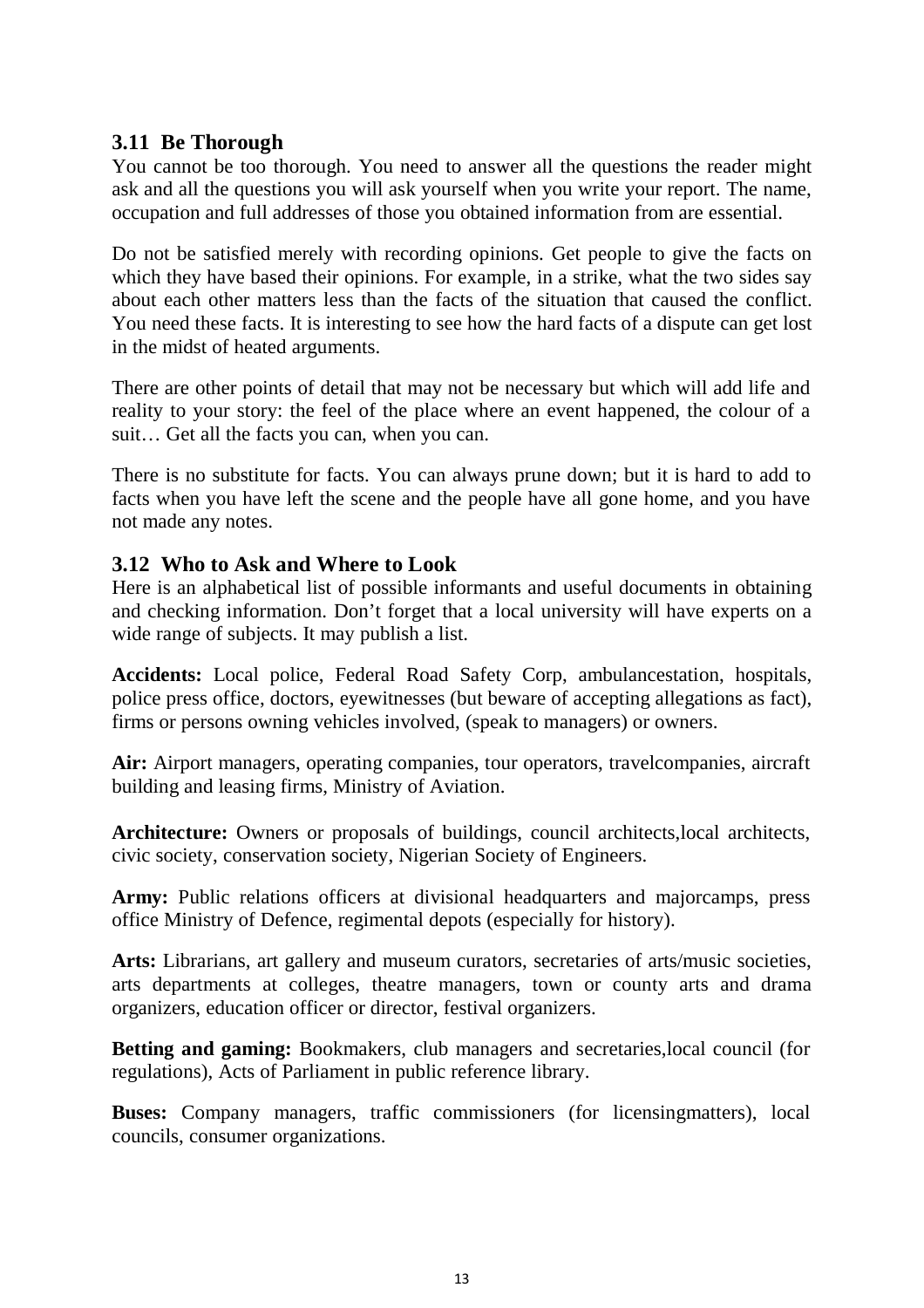**Cars:** Automobiles Associations and Royal Automobile Clubs, garages and dealers, police.

**Children's welfare:** Education officer or director, school medicalofficer, director of social services, chairman social services committee (for children in care), inspector National Society for Prevention of Cruelty to Children, local secretary or organizer National Society for Mentally Handicapped Children (Mencap), local health authority.

**Churches:** Clergy, ministers, bishops and their secretaries orchaplains, superintendents and district chairmen.

**Elections:** Council press office (size of electorate, number andnames of' nominated candidates), party agents and local secretariat, regional agents.

**Electricity:** Electricity-generating companies, power stationmanagers, regional electricity companies, consumer bodies.

**Education:** Federal and State ministries of education, educationparastatals and tertiary institutions.

**Exports:** Regional press office for the Department of Trade and Industry, export companies, Manufacturers' Associations.

**Farming:** ADP Ministry of Agric, Farmers' Associations.

**Health:** Ministry of health and health related parastatals such asNAFDAC.

**Hospitals:** Press officer of hospital trusts, hospital telephones(inquiries concerning casualties admitted), local health authority, community health council.

**Houses:** Local estate agents, surveyors and (for prices), housingassociations, building society bulletins, council housing department, housing manager, chairman housing committee, Citizens' Advice Bureau, chief environmental health inspector, the Census (figures on houses without baths), council press office (improvement grants), council architect, engineer and surveyor, local builders, property developers.

**Medicine:** Doctors, local secretary, Nigerian Medical Association,local family health services authority (complaints).

**Mental health:** Director of social services, local health authority,medical superintendent or consultant at psychiatric hospital.

**Old people's welfare:** Directors of social services, secretaries ofsenior citizens' clubs, clergy, ministers of religion, Age Concerns.

**Planning:** State or city planning officer, council surveyors andengineers, chairman of planning committee, secretary civic societies and civic trusts, friends of the Earth.

**Railways:** Company public relations officers will be willing to help;for a quick answer approach a station master, district manager or workshop manager.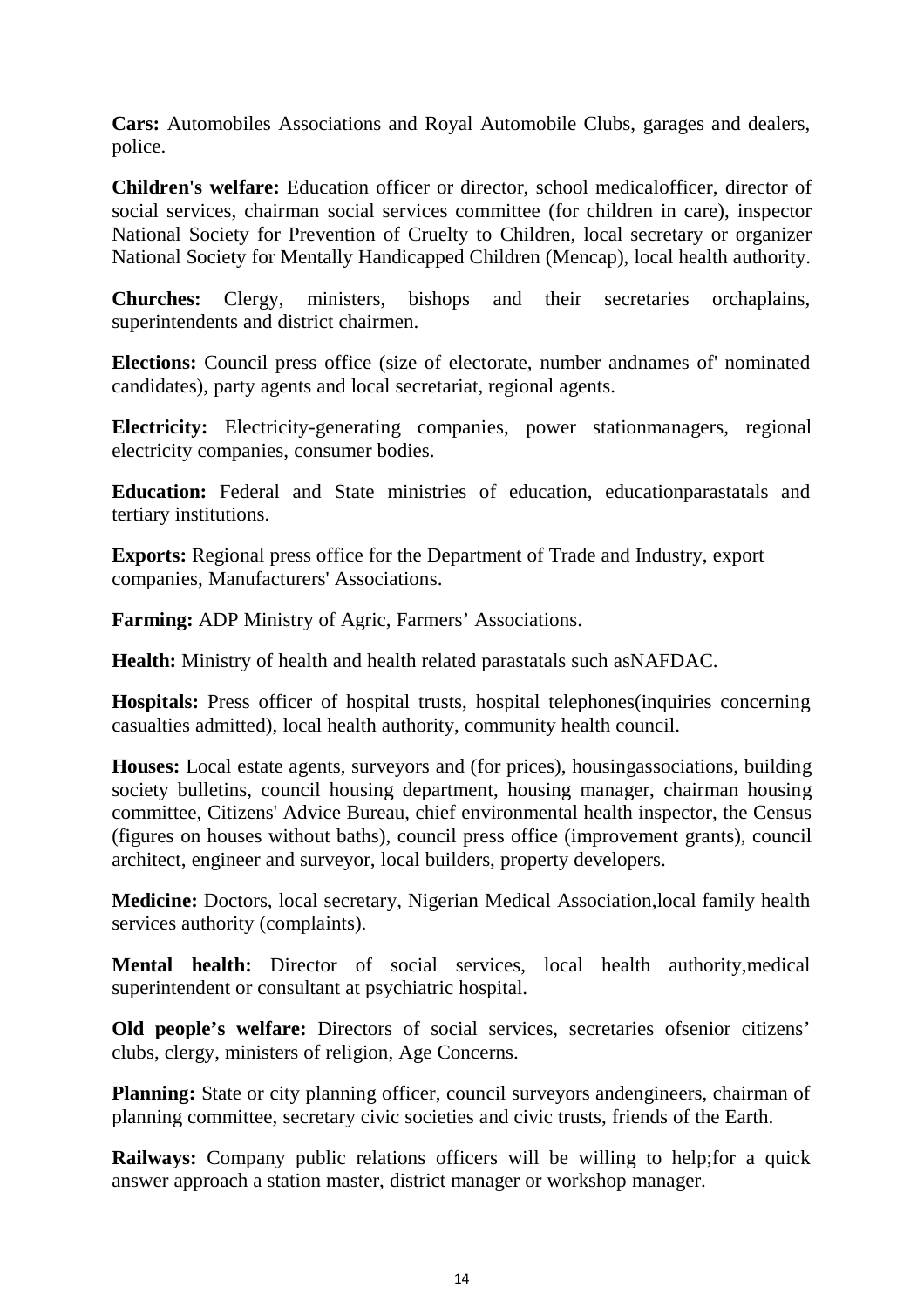**Road transport:** Road Transport Associations, Ministry ofTransport.

**Schools:** Chief education officer, chairman of education committee, divisional education officer (in countries), school heads, local secretaries of Nigerian Union of Teachers and National Association of School masters/Union of Women Teachers.

**Scientific matters:** heads of departments at universities and colleges of further education.

**Shipping:** Ship owners and lines, local office of Shippers council(employers), local representative of National Union of Seamen. **Trade unions:** Local contacts vital here for reporters – trade unionrepresentatives can be hard to find; most sizeable unions have regional offices but there may be only a clerk on duty.

**Unemployment figures:** Federal Office of Statistics, Ministry ofLabour and Productivity.

**Weather:** Meteorological office, geography department at universityor polytechnic.

**Youth employment:** Careers officer for town or district, trainingand Enterprise Council.

**Youth organizations:** Local youth organizers, state youthorganizers, chief education officer or director of education, local secretaries, Scouts, Guides, Boys' Brigade, etc., secretary county youth clubs association, youth chaplains and other clergy, secretary of local standing conference of youth organizations.

### **4.0 CONCLUSION**

As a reporter, you need to know the various sources of news and also try to generate news worthy ideas. Regular contact with your sources of news is also necessary.

# **5.0 SUMMARY**

There are various sources of news to a reporter. It ranges from calls and contacts, tipoffs, reading newspapers and visiting institutions that are related to your beat. You however need to be thorough and fair in your search for news.

### **6.0 TUTOR-MARKED ASSIGNMENT (TMA)**

You are doing a story on someone who died of food poison. Think and make a list of relevant places you will visit before writing the story**.** 

# **7.0 REFERENCES/FURTHER READING**

Harris, G. & Spark, D. (2001): *Practical NewspaperReporting*: 3rd Edition, Oxford, Focal Press.

Brian, B. et al, (2014). The Missouri Group, *News Reporting and Writing*, Eleventh Edition, New York: Bedford/St. Martins.

- Itule, B. D & Anderson, D. A. (2008). News writing and reporting,  $7<sup>th</sup>$  edition. New York: McGraw Hill
- Harrower, T. (2013). *Inside Reporting: A practical guide to the craft of journalism*, 3<sup>rd</sup> edition. New York: McGraw Hill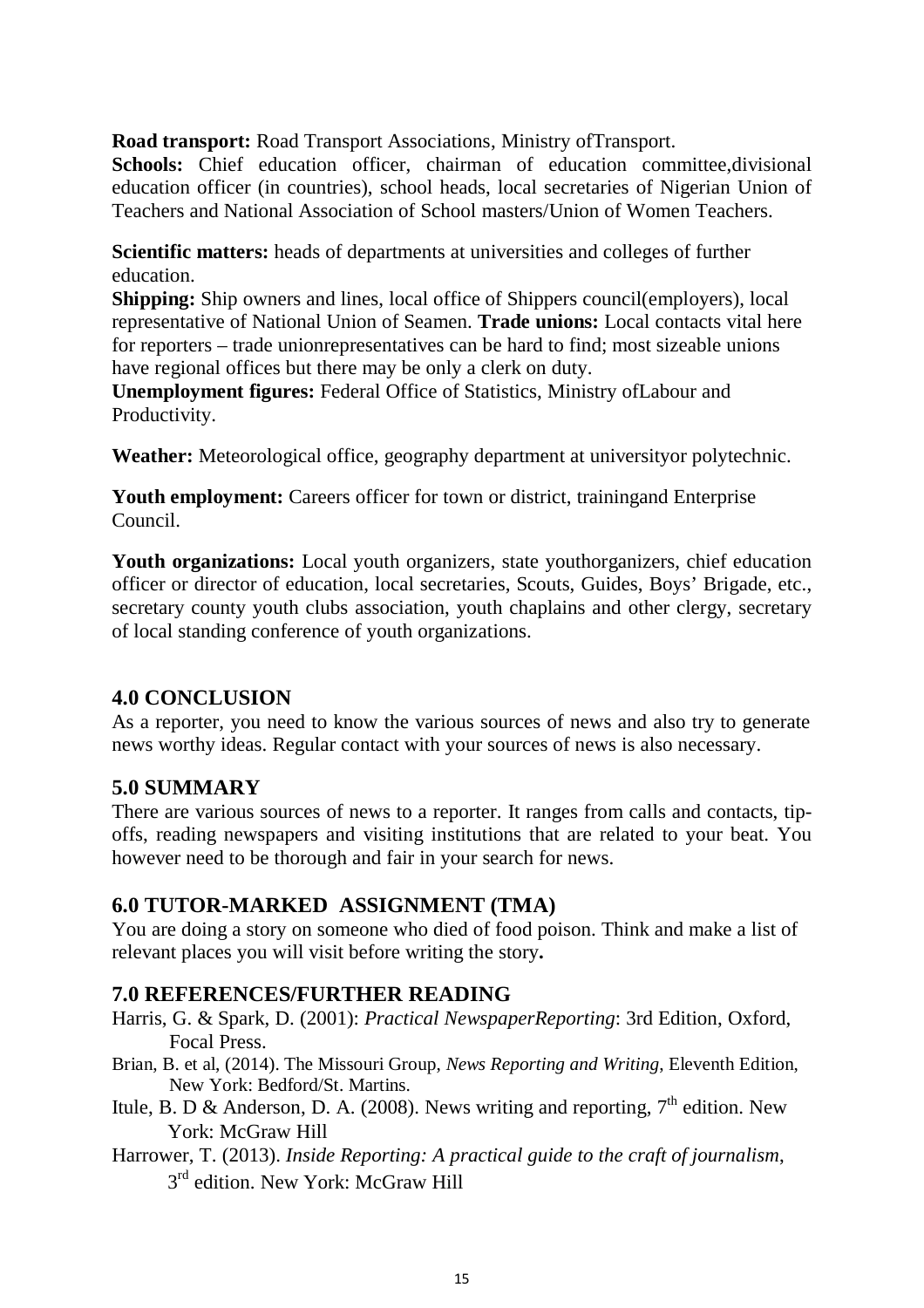# **UNIT 4 THEORIES OF THE PRESS**

# **CONTENTS**

- 1.0 Introduction
- 2.0 Objectives
- 3.0 Main Content
	- Normative Theories
	- 3.1 Authoritarian Media Theory
	- 3.2 Soviet-Communist Media Theory
	- 3.3 Libertarian Theory (Free Press Theory)
	- 3.4 Social Responsibility Theory
	- 3.5 Democratic Participant Theory
	- 3.6 Development Media Theory
- 4.0 Conclusion
- 5.0 Summary
- 6.0 Tutor-Marked Assignment
- 7.0 References/Further Reading

# **1.0 INTRODUCTION**

For a proper analysis of the press in any society, it is essential to understand the theories of the press that operate in that society. To a large extent, the theories of the Press determine the mode of operation of the media in each society. This unit therefore focuses on theories of the Press.

# **2.0 OBJECTIVES**

At the end of this unit you should be able to:

- explain the various theories of the press; and
- relate the theories of the Press to what obtains in Nigeria.

Traditionally, students as well as some teachers of mass communication are familiar with "the four theories of the press", thereby echoing the title of the influential book by Siebert, Peterson and Schramm (1855). The authors made what Kunczik (1988) describes as probably the first attempt to develop systematic, normative views on the ways in which the mass media operate in different types of societies.

However, scholars of mass communication have realized that the so-called four theories of the press belong to the normative theory. But there are other general types of theory beside the normative, as observed by McQuail (2000).

Also, there are at the moment, more than four normative theories of the press recognized in the literature (Folarin, 1998). Others are social-scientific theory, working theory and common sense theory.

# **3.0 MAIN BODY**

# **Normative Theories**

The well known four theories of the press belongs to this category. They seek to locate media structure and performance within the milieu in which they operate. These theories are authoritarian, libertarian (or free press), soviet-communist, and social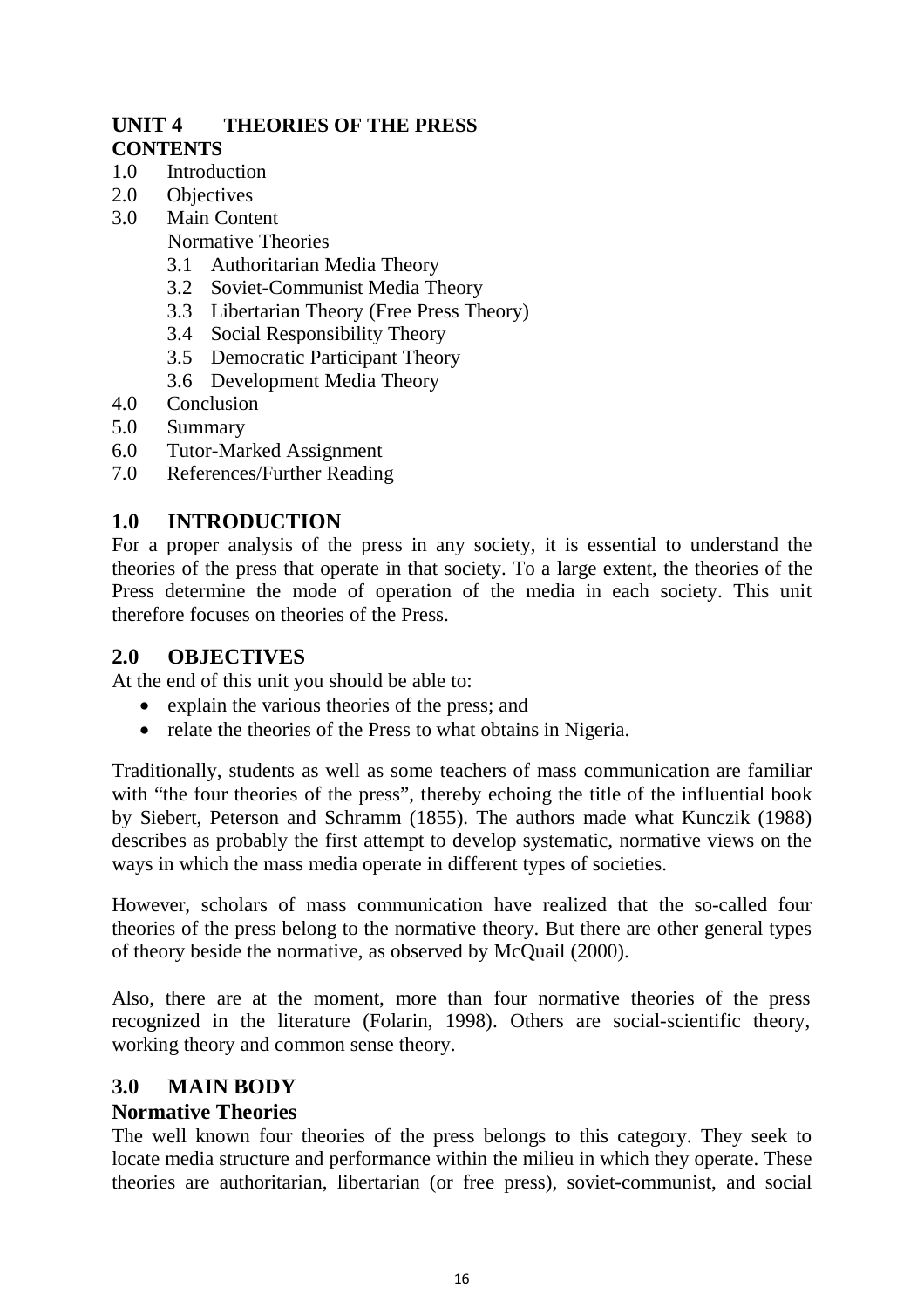responsibility theories. McQuail, 2000 also draws attention to two other emergent normative theories, namely: Democratic-participant Media theory and Development Media Theory. The following will introduce you to each of these theories:

# **3.1 Authoritarian Media Theory**

The authoritarian theory of the press dates back to the  $16<sup>th</sup>$  century. As Kunczik (1988) points out, it arose from the state philosophy of absolutism, in which recognition of the truth was entrusted to only a small number of 'sages' who exercised leadership in a kind of top-down approach.

Whether the ownership was private or public, authoritarian media existed to service the government in power, and were forbidden to criticize the government or its functionaries.

The instruments of authoritarian control of the media are many and varied. They include heavy taxation, repressive legislations and direct or subtle state control of staffing.

The authoritarian theory aptly described the true situation of the  $19<sup>th</sup>$  century England. Traces of this still exist today in countries where we have the press being controlled by repressive governments.

# **3.2 Soviet-Communist Media Theory**

Closely related to the authoritarian theory is the soviet-communist media theory that was prevalent in the old Soviet Union. According to this theory, the main task of the press is to promote the socialist system and maintain the sovereignty of the working class through the communist party. The media were under direct state control and treated as an arm of government. Outside government, orthodox and loyal party members could only use them.

The theory differs from authoritarian media theory in that it seeks to use the media to support development and change towards the attainment of the goals of the communist party, whereas, authoritarian theory seeks to use the media to maintain the status quo. Both theories subject the media to direct state control.

# **3.3 Libertarian Theory (Free Press Theory)**

The libertarian or free press theory believes that an individual should be free to publish what he or she likes and to hold and express opinions freely. The theory flourished most in the earlier half of the  $19<sup>th</sup>$  century, during which reference to the press as 'The Fourth Estate of the Realm' became common (Folarin: 1998).

Libertarian media practitioners are well known for their philosophy of rationalism and natural rights. They exist to check on government which requires that they be free from government control.

The theory does not however obliterate the laws of defamation, obscenity and invasion of privacy. It believes that human beings including journalists are rational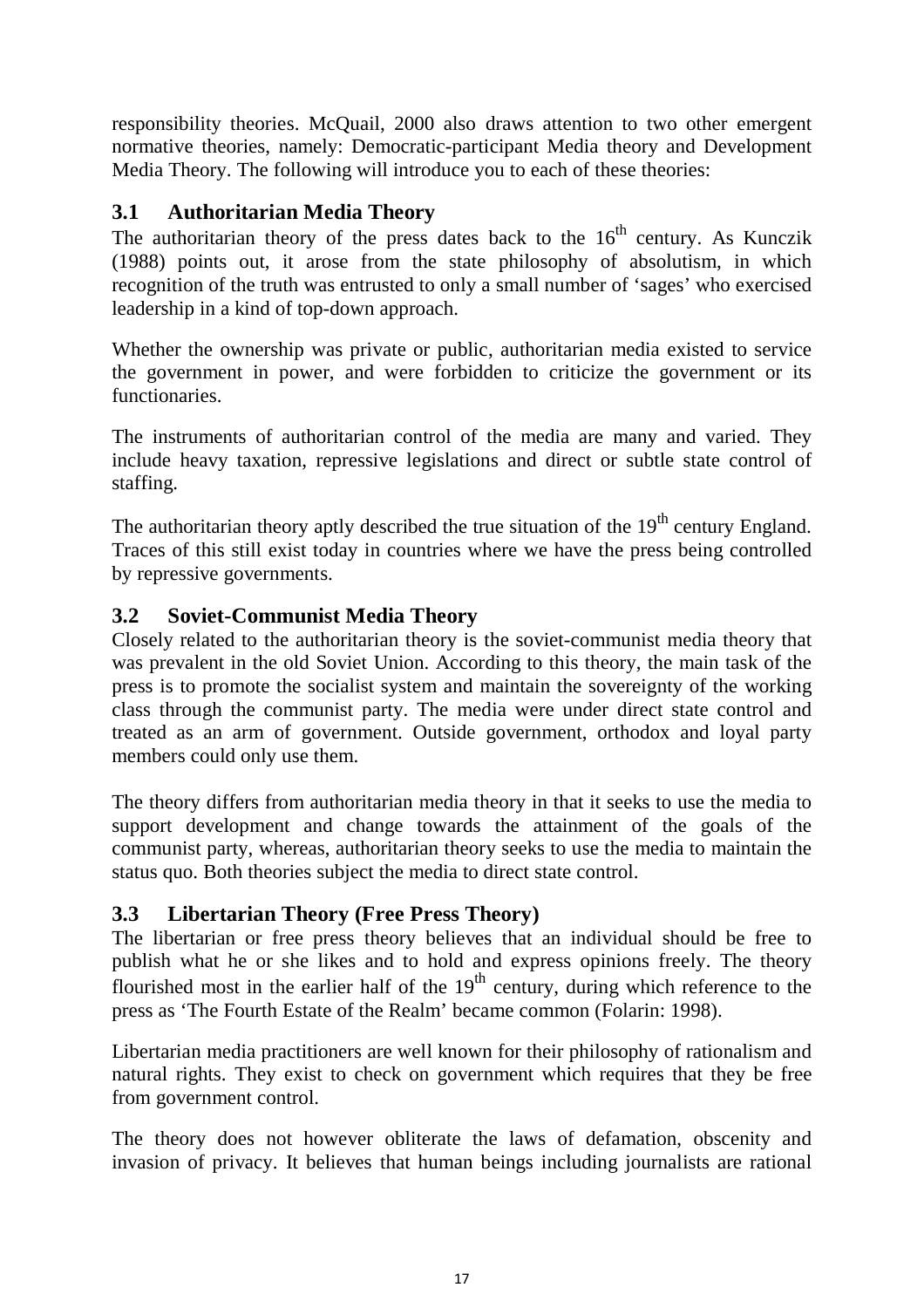and are able to distinguish between right and wrong. Therefore, censorship is not a requirement.

The First Amendment of the American Constitution, which forbids the Congress from making laws that infringe on freedom of speech or of the Press, is a good example of the libertarian theory at work.

# **3.4 Social Responsibility Theory**

Also associated with the western countries, particularly Britain and Sweden, is the social responsibility theory of the press. This theory places emphasis on the moral and social responsibilities of persons, who, and institutions which operate the mass media. Such responsibilities include obligation to provide the public with information and discussion on important social issues and the avoidance of activities that are harmful to public welfare and security of the state. It admits no censorship, but depends solely on the maturity of proprietors, editors and reporters.

The main difference to the libertarian theory of the Press lies in the demand for social responsibility which, if need be, can be forced on the press by other institutions when it acts contrary to the principles of social responsibility.

# **3.5 Democratic Participant Theory**

The main thrust of this theory as enunciated by Denis McQuail lies on the insistence that the existing bureaucracy as well as commercial and professional hegemony in media systems be broken down, so as to guarantee easier media access to all potential users and consumers.

It believes that previous media theories have failed to deliver the expected results and therefore calls for grassroots participation in the control of the media.

# **3.6 Development Media Theory**

This theory seeks to explain the normative behaviour of the press in countries that are classified as 'third world' or 'developing countries'. The major tenets of Development media theory, as postulated by McQuail are:

- Media must accept and carry out positive development tasks in line with naturally established policy.
- Freedom of the media should be open to economic priorities and development needs of the society.
- Media should give priority in their content to the national culture and language.
- Journalists and other media workers have responsibilities as well as freedom in their information gathering and dissemination tasks.
- In the interest of development, the state has a right to intervene in, or restrict media operation.

# **Self-Assessment Exercise**

List the four categories of general social theory recognized by McQuail.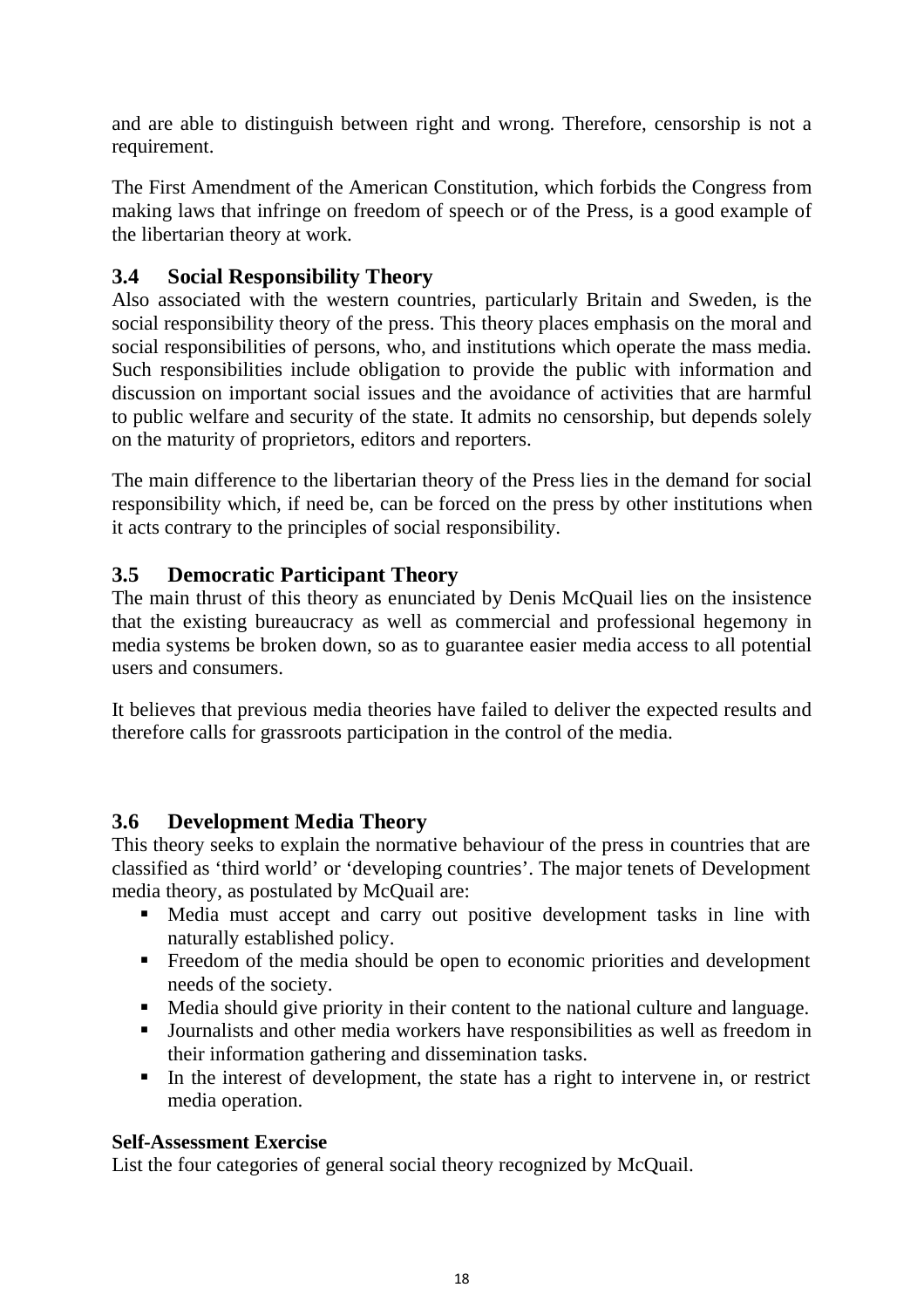Which of the theories (or a combination of) is operational in Nigeria?

# **4.0 CONCLUSION**

It is essential to point out that these theories are, strictly speaking, not mutually exclusive in operation. Elements of the social responsibility theory can be seen in countries where libertarian theory operates. The same can be said of elements of libertarian theory in countries that operate the social responsibility theory. The difference between Soviet Communist and the Authoritarian theories is more or less a matter of degree. In Nigeria for example, elements of social responsibility theory are gradually finding their way into what is perceived to be an authoritarian press atmosphere.

# **5.0 SUMMARY**

In highlighting the general theories of the press namely, the normative theory, social scientific theory, working theory and the common sense theory, this unit has discussed in detail the normative theory. These include authoritarian theory, libertarian theory, Soviet -Communist theory and the social responsibility theory. Others are the Democratic participant and Development Media theory.

# **6.0 TUTOR-MARKED ASSIGNMENT (TMA)**

- 1. Compare and contrast the Authoritarian and Soviet-Communist Media Theories.
- 2. Define Development Media Theory
- 3. State two of the basic principles of the theories that you consider the most crucial.

# **7.0 REFERENCES/FURTHER READING**

Folarin, B. (2005): *Theories of Mass Communication: AnIntroductory Text* Ibadan, Sterling-Horden Publishers Nigeria Ltdpp 18-35.

McQuail, D. (2010): *Mass Communication theory, 6thedition,* London: Sage.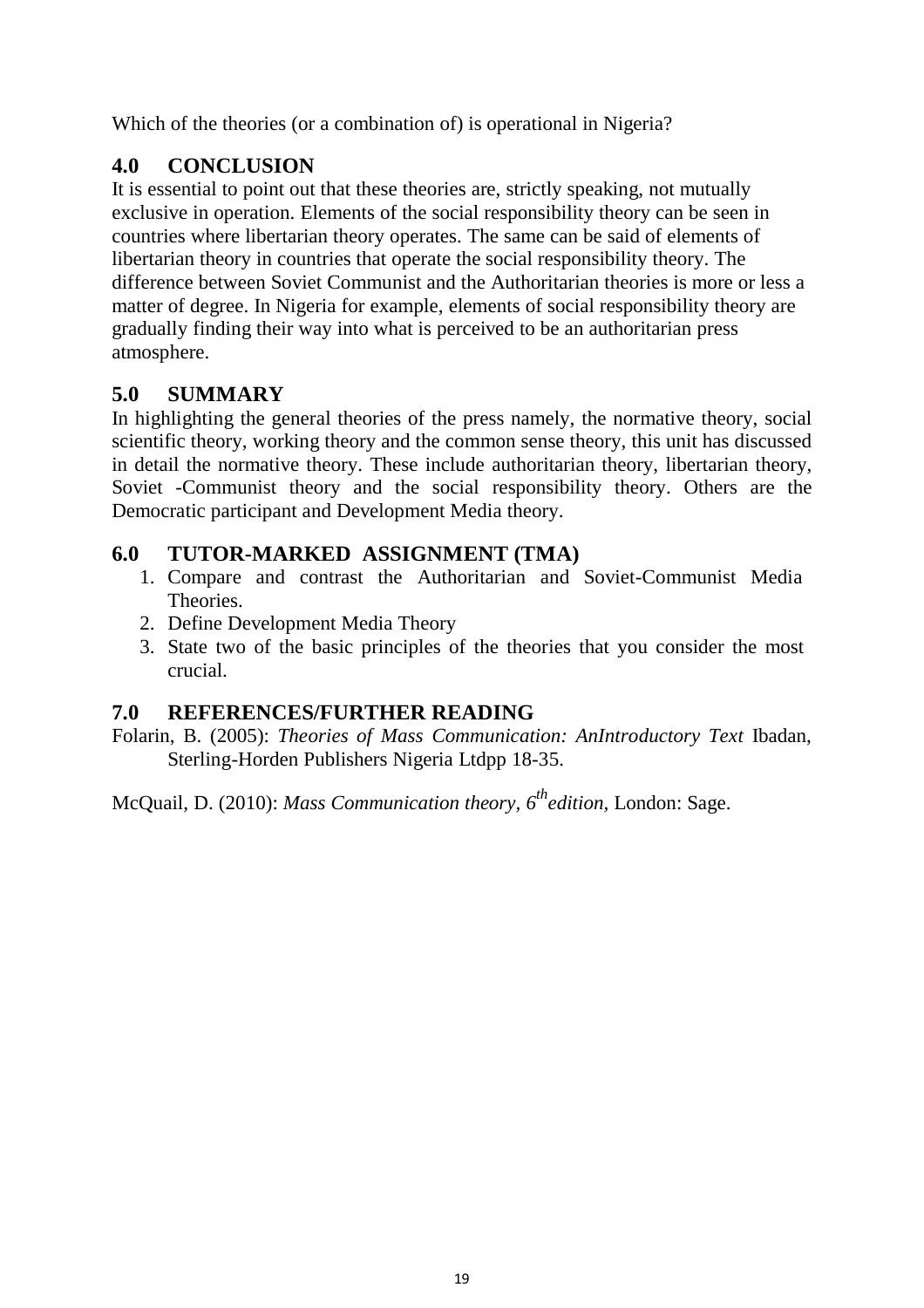# **UNIT 5 JOURNALISTIC TERMINOLOGIES**

### **CONTENTS**

- 1.0 Introduction
- 2.0 Objectives
- 3.0 Main Content
	- 3.1 Terminologies
- 4.0 Conclusion
- 5.0 Summary
- 6.0 Tutor-Marked Assignment (TMA)
- 7.0 References/Further Reading

# **1.0 INTRODUCTION**

Like all other professions, journalism has certain terminologies that are peculiar to it and which reporters must acquaint themselves with. This unit introduces you to some of the terminologies that you will come across in the course of this study.

# **2.0 OBJECTIVES**

At the end of this unit, you should be able to:

- List some terminologies that are peculiar to journalism; and
- Explain the terminologies in ordinary language that non-journalists would understand.

# **3.0 MAIN CONTENT**

Journalism has developed a language of its own, like every industry or profession. Many words have been adopted and given a new or different meaning in both the print and broadcast media. Below are some of these words.

You may need to read more in any of the recommended books on Newswriting and Reporting.

### **3.1 Terminologies**

| <b>Across the board:</b> | Programmes broadcast seven days a week at the        |
|--------------------------|------------------------------------------------------|
|                          | same time                                            |
| Ad:                      | Abbreviation for advertisement                       |
| Add:                     | Additional news matter to be added to a news         |
|                          | <b>Story</b>                                         |
| Air time:                | The time at which a programme is broadcast           |
| AM:                      | Amplitude<br>Modulation<br>(Standard)<br>radio       |
|                          | broadcasting)                                        |
| <b>Audio:</b>            | Sound                                                |
| <b>Background:</b>       | Information that may be used by a writer entirely    |
|                          | on his own responsibility and cannot be attributed   |
|                          | even to a "reliable source". The writer presents the |
|                          | information as if he had gathered it from original   |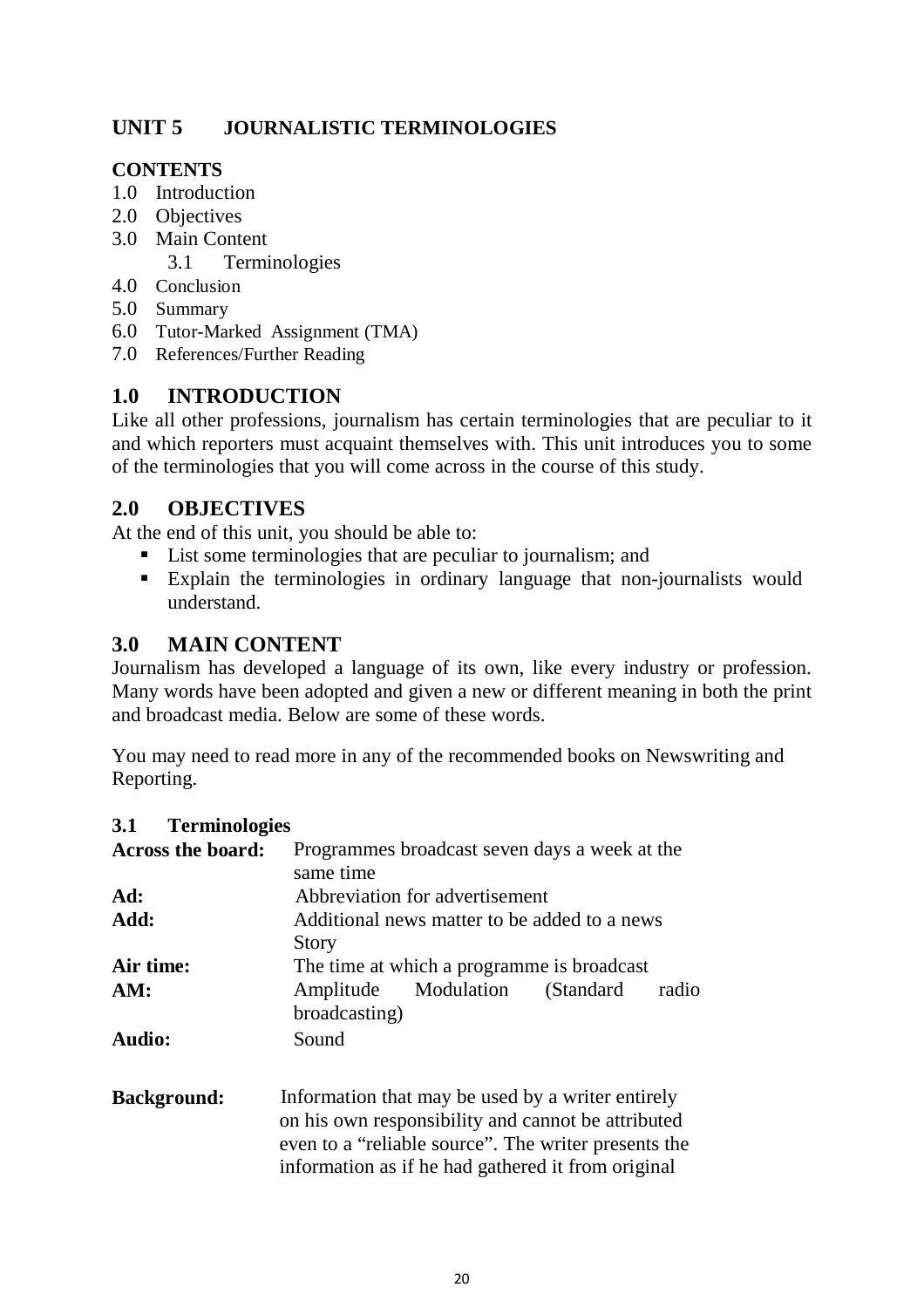|                     | research. Also refers to information upon which a      |
|---------------------|--------------------------------------------------------|
|                     | story develops.                                        |
| <b>Beat:</b>        | Area assigned to a reporter for regular coverage:      |
|                     | For example, police or airport.                        |
| <b>Beeper:</b>      | A telephone conversation or interview recorded for     |
|                     | later playback on air                                  |
| <b>Body type:</b>   | The type in which most of the newspaper is set,        |
|                     | generally 8 point                                      |
| <b>Budget:</b>      | An amount of news copy as in "the budget for this      |
|                     | broadcast"                                             |
| <b>Bulletin:</b>    | News of the day                                        |
| <b>Byline:</b>      | A line identifying the author of a story; name of the  |
|                     | reporter who wrote the story.                          |
| <b>Caption:</b>     | Synonymous with cutline. It is the explanatory lines   |
|                     | above or below a newspaper photograph,                 |
|                     | illustration or diagram                                |
| <b>Channel:</b>     | A radio-spectrum frequency assigned to a radio or      |
|                     | television station or stations                         |
| Copy:               | News manuscript                                        |
| <b>Continuity:</b>  | All radio and television script besides commercials    |
| Cue:                | Noun; a signal to an announcer, a newscaster or        |
|                     | production personnel to participate in a broadcast.    |
| Cover:              | To gather facts of news story                          |
| Cub:                | A beginning reporter                                   |
| Deadline:           | Time by which a reporter, editor or desk must have     |
|                     | completed scheduled work                               |
| <b>Dateline:</b>    | The name of the city or town and date, which are       |
|                     | placed at the beginning of stories not of local origin |
| <b>Credit line:</b> | The line that designates, if necessary, the source of  |
|                     | a story or cut "By NAN-News Agency of Nigeria".        |
| Dry:                | A period lacking in news                               |
| <b>Exclusive:</b>   | A story that is printed solely by one newspaper;       |
|                     | also called a "scoop"                                  |
| <b>Fade:</b>        | Either physical or mechanical lowering of a voice      |
|                     | or music to smooth a transition between sounds         |
| <b>Feature:</b>     | A story that is timely and interesting but is not      |
|                     | strictly news                                          |
| Feed:               | A broadcast to a station to be recorded or sent to     |
|                     | another station or other stations                      |
| <b>File:</b>        | To send a story to office usually by wire or           |
|                     | telephone or to put news services on the wire.         |
| FM:                 | Frequency Modulation: A method of radio                |
|                     | broadcasting which has several advantages over         |
|                     | standard broadcasting, elimination of static, no       |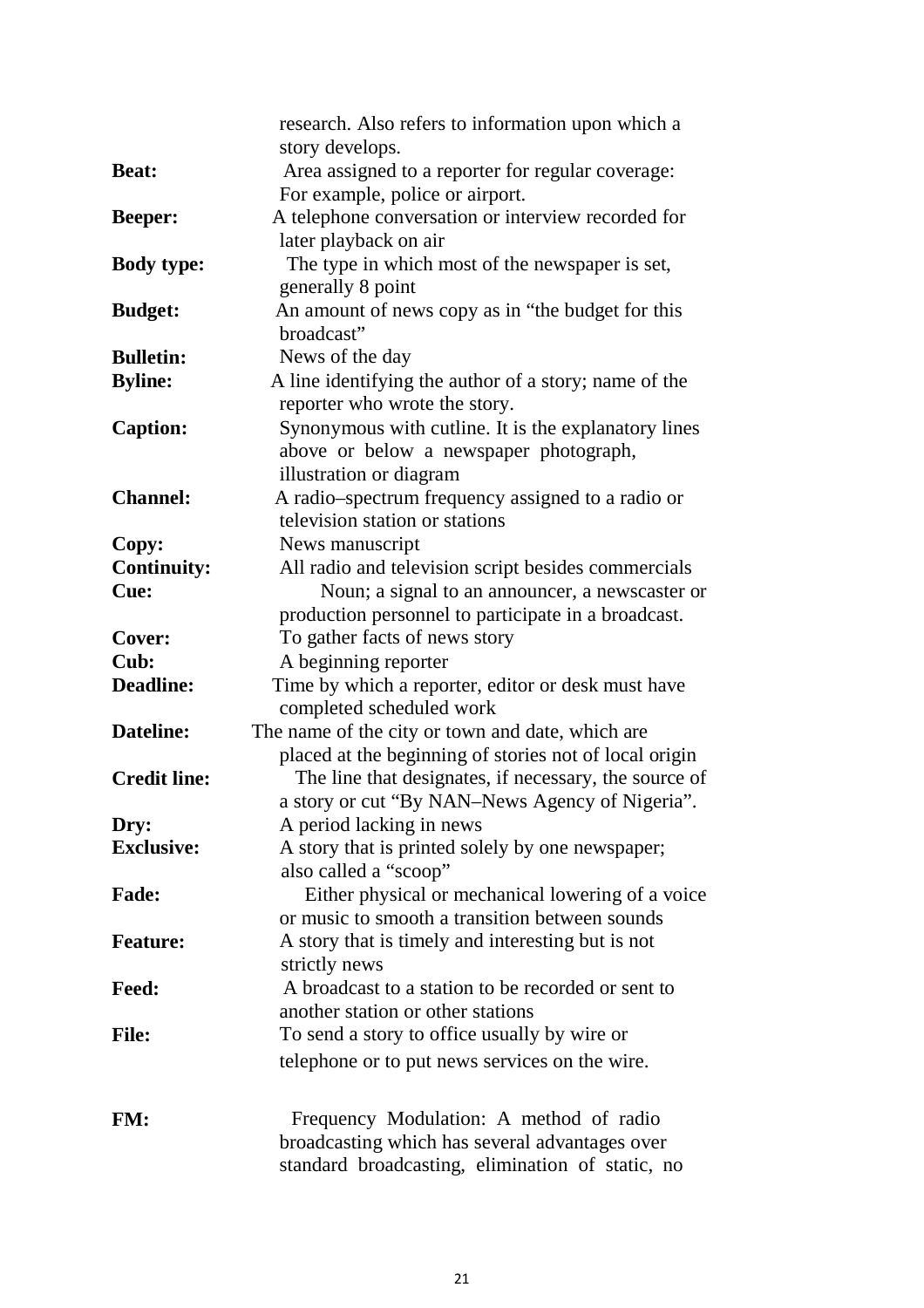|                    | fading.                                                             |
|--------------------|---------------------------------------------------------------------|
| <b>Freelance:</b>  | An unattached writer, reporter, photojournalist or                  |
|                    | artist.                                                             |
| HFR:               | Abbreviation for "hold for release" material that                   |
|                    | cannot be used until it is released by the source or                |
|                    | at a designated time. Also known as "embargoed".                    |
| Kill:              | To eliminate from copy; to discard type as useless.                 |
| Lead story:        | Major story displayed at the top of page one                        |
| Log:               | Schedule of broadcasting                                            |
| Make up:           | The process of preparing a newspaper for                            |
|                    | publication by placing news stories and                             |
|                    | advertisements in appropriate positions in the                      |
|                    | newspaper.                                                          |
| <b>Masthead:</b>   | The heading on the editorial page that gives                        |
|                    | information about the newspaper.                                    |
| <b>Must:</b>       | A designation placed on a copy to indicate that it                  |
|                    | must be run or published.                                           |
| More:              | Designation used at the end of a page of copy to                    |
|                    | indicate there are one or more additional pages                     |
| Morgue:            | The newspaper library, where published stories                      |
|                    | photographs and resource materials are stored for                   |
|                    | reference.                                                          |
|                    | Not for attribution: Information that should not be attributed to a |
|                    | specific source but can be ascribed to one who is                   |
|                    | identified generally e.g. a reliable source.                        |
| Off the record:    | Information to be held in complete confidence. It is                |
|                    | not to be printed under any circumstances or in any                 |
|                    | Form                                                                |
| PM:                | Afternoon or evening newspaper                                      |
| Put to bed:        | Closing the forms of an edition                                     |
| 30:                | A designation used to mark the end of a story.                      |
| <b>Sacred cow:</b> | Slang for a subject or story in which the publishers                |
|                    | or editors are interested and which must be printed                 |
| <b>Schedule:</b>   | The news editor's (or city editor's) record of                      |
|                    | assignment; the copy editor's record of the stories                 |
|                    | he has edited and headlined.                                        |
| Scoop:             | See exclusive                                                       |
| Slug:              | The word or words placed on a copy to designate                     |
|                    | the story.                                                          |
| Stet:              | Let it stand, restore                                               |
| SOF:               | Sound on Film Recorded simultaneously with the                      |
|                    |                                                                     |
|                    | Pix                                                                 |
|                    |                                                                     |
| SOT:               | Sound on Tape. Recorded simultaneously with picture on tape         |
|                    |                                                                     |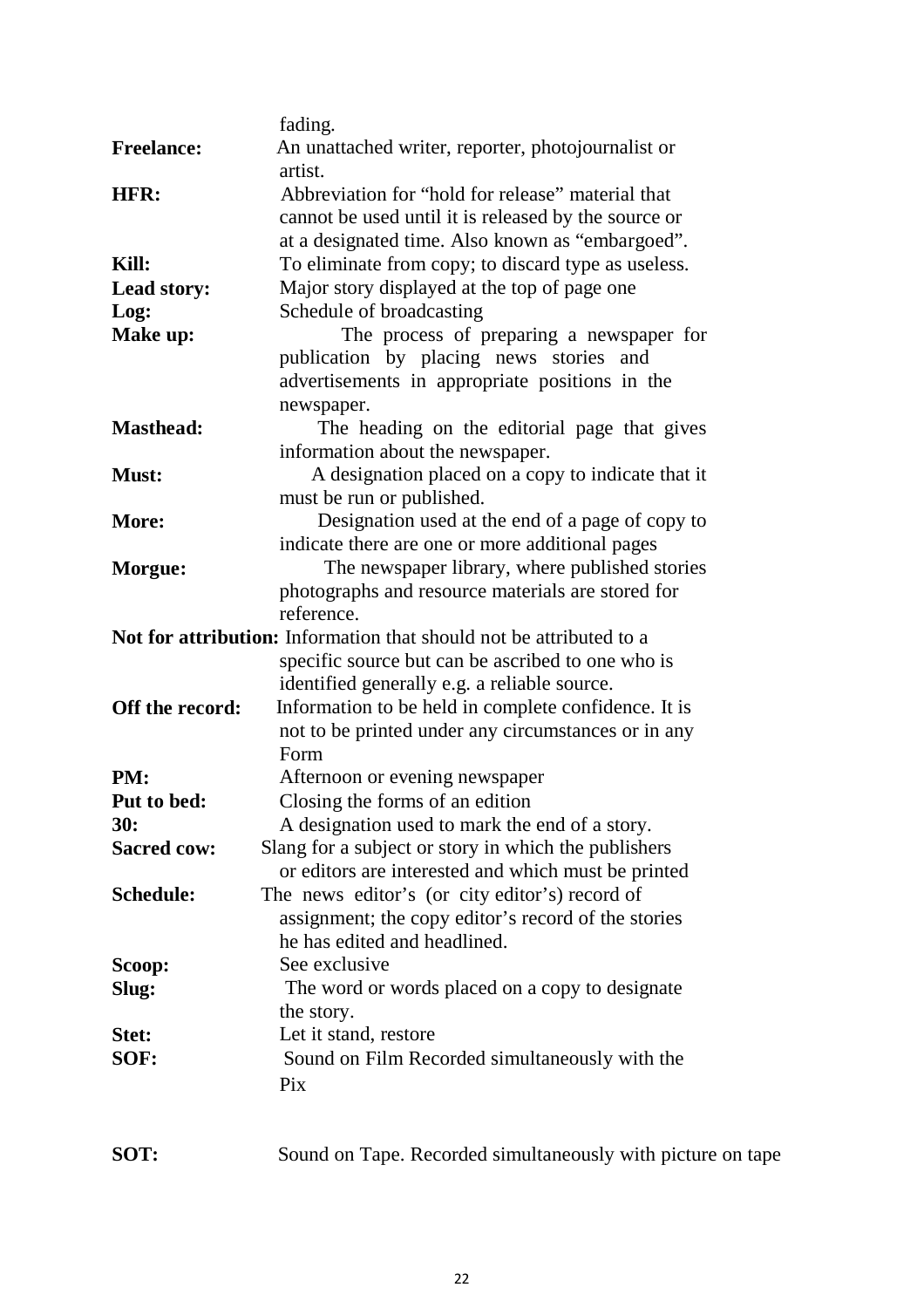**Tie back:** The sentence or sentences relating a story or eventscovered in previous stories

**V/O:** Reporter's voice or a picture **VTR:** Video Tape Recording

# **Self-Assessment Exercise 5.1**

List and explain 10 terms mostly used by journalists.

# **4.0 CONCLUSION**

As a reporter, your knowledge of the terms explained in this unit will help you to write your news stories using précise language.

# **5.0 SUMMARY**

Both the print and the Broadcast media practitioners have developed terminologies that are peculiar to their professions. Though some of the languages such as 'deadline' have found their way into everyday English terms, most of the terms explained in this unit such as 'byline', 'dateline', 'slug', 'scoop' are unique to journalism.

# **6.0 TUTOR-MARKED ASSIGNMENT (TMA)**

- 1. Explain the following terms:
- **Airtime**
- **Background**
- Audio
- $\blacksquare$  Beat
- **Bulletin**
- Caption
- Continuity
- Dateline
- **Freelance**
- **Lead**

# **5.0 REFERENCES/FURTHER READING**

Akinfeleye, R. (1987).*Essentials of Modern African Journalism APremier*, 2<sup>nd</sup>(ed) Lagos, Miral Printing press.

Alao, D. (1992): *News Reporting*: Lagos, Unique Publications

Mencher, M. (2000): *News Reporting and Writing* 8<sup>th</sup> (ed) Boston, McGraw Hill.

Itule, B. D & Anderson, D. A. (2008). News writing and reporting,  $7<sup>th</sup>$  edition. New York: McGraw Hill

Harrower, T. (2013). *Inside Reporting: A practical guide to the craft of journalism*, 3<sup>rd</sup> edition. New York: McGraw Hill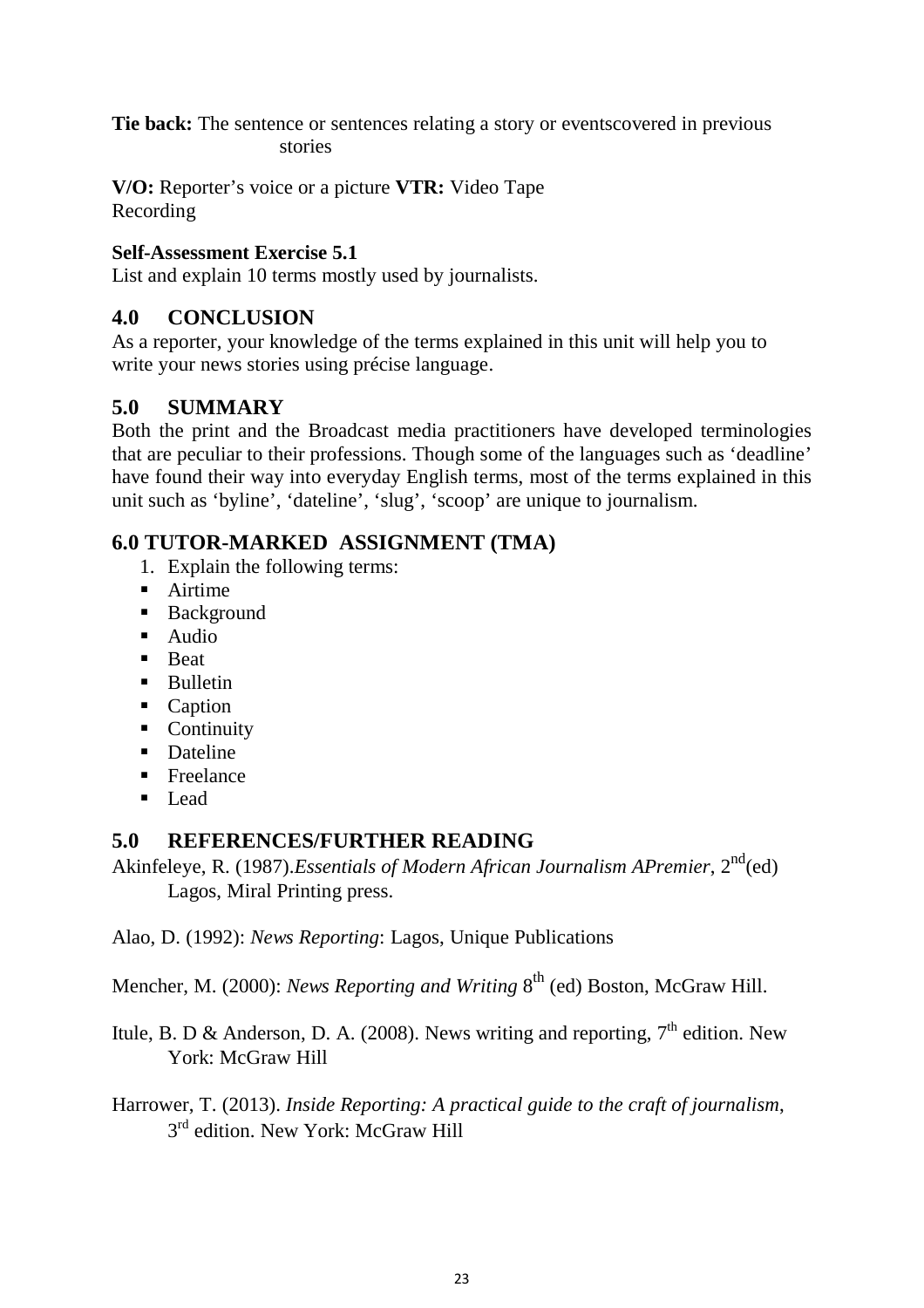# **MODULE 2**

- Unit 1 News and News Judgment
- Unit 2 Rudiments of News Story
- Unit 3 Writing for Newspaper : The Lead
- Unit 4 The Body
- Unit 5 Word Economy

#### **UNIT 1 NEWS AND NEWS JUDGMENT CONTENTS**

- 1.0 Objectives
- 2.0 Introduction
- 3.0 Main Content
	- 3.1 What is News?
	- 3.2 Assessing News Value
	- 3.3 Determinants of News
- 4.0 Conclusion
- 5.0 Summary
- 6.0 Tutor-Marked Assignment
- 7.0 References/Further Reading

### **1.0 INTRODUCTION**

As a reporter who hopes to live on newswriting, your ability to recognize a newsworthy event marks the beginning to your stardom in your career. How do you define news and what are the criteria for identifying a newsworthy event? This unit will take a look at the definition of news and how to recognize a newsworthy event.

### **2.0 OBJECTIVES**

At the end of this unit, you should be able to:

- give your own definition of news
- identify the traditional criteria for judging the news worthiness of an event.
- explain the new trends in deciding the newsworthiness of an event.

### **3.0 MAIN BODY**

### **3.1 What Is News?**

News is a report of a current event. It is information about something that has just happened or will happen soon. News is a report about recent happenings in a newspaper, television, radio or internet. News is something that is not known earlier. From all these, we can safely define news as a development that has happened in the past 24 hours which was not known outside and which is of wide interest to the people and that which generates curiosity among listeners.

Suppose you had the task of planning a newspaper and you had before you ten reports which, began in the following ways: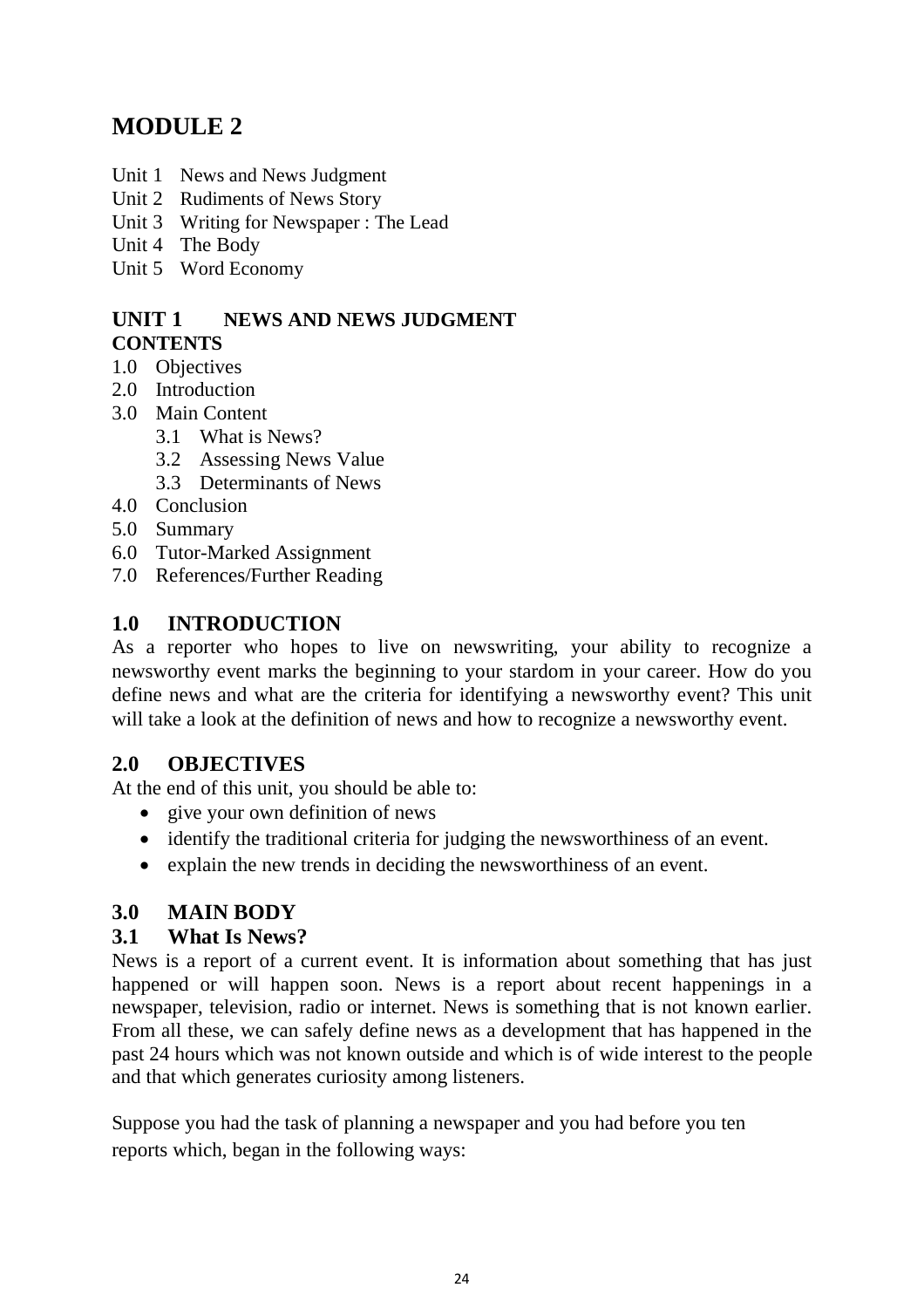The Prime Minister has announced the appointment of a new body to regulate company takeovers.

Fifteen people have been killed in a battle in Congo. Bournmouth used 500 million cubic feet of gas last year.

Maureen Johnson, aged 17, was sitting in her bath when she heard a hammering on the door. 'What's up?' She shouted. 'The house is on fire,' came the reply. The chief executive's exit has hit Toad shares.

The main opposition party in Lagos State Peoples Democratic Party (PDP) said yesterday that the Government's new housing policy might not be good for the town.

The chairman of the Finance Committee and a 21-year–old shop girl have disappeared from their homes. Both have left letter to say they have gone together to Biarritz.

A 50 year-old home career will meet the Duke of Edinburgh during his visit to Blank town next week.

Three memorable goals enable Blank town United to reach the semi final of the FA Cup last night.

Five hundred of the world's highest paid scientists have gathered in Oxford to discuss elementary particles.

How would you assess the news value of these reports? Which would you use and which would you reject?

This is normally an editor or chief sub-editor's task, but a reporter should also be able to recognize what is news for the newspaper; to spot which aspects of an assignment deserve prominence in writing the story; to understand why a particular event is being covered.

What is it that makes an event or a set of facts news–and what is it about one news idea that gives it a better rating than another? How do you assess news value?

Let us look again at the stories given above. You will notice, when you start to sort them that a lot depends on the type and readership of the paper you work for. If yours were a weekly, you would reject the Congo story and stress the local football club's success, the chairman's elopement and the home career story. Unless your weekly was very sedate you would find a prominent position, too for Maureen Johnson's interrupted bath. A proportion of the non–football readers would identify with the Cup success, and many would go for the human interest in the elopement, the home career and the bath time story.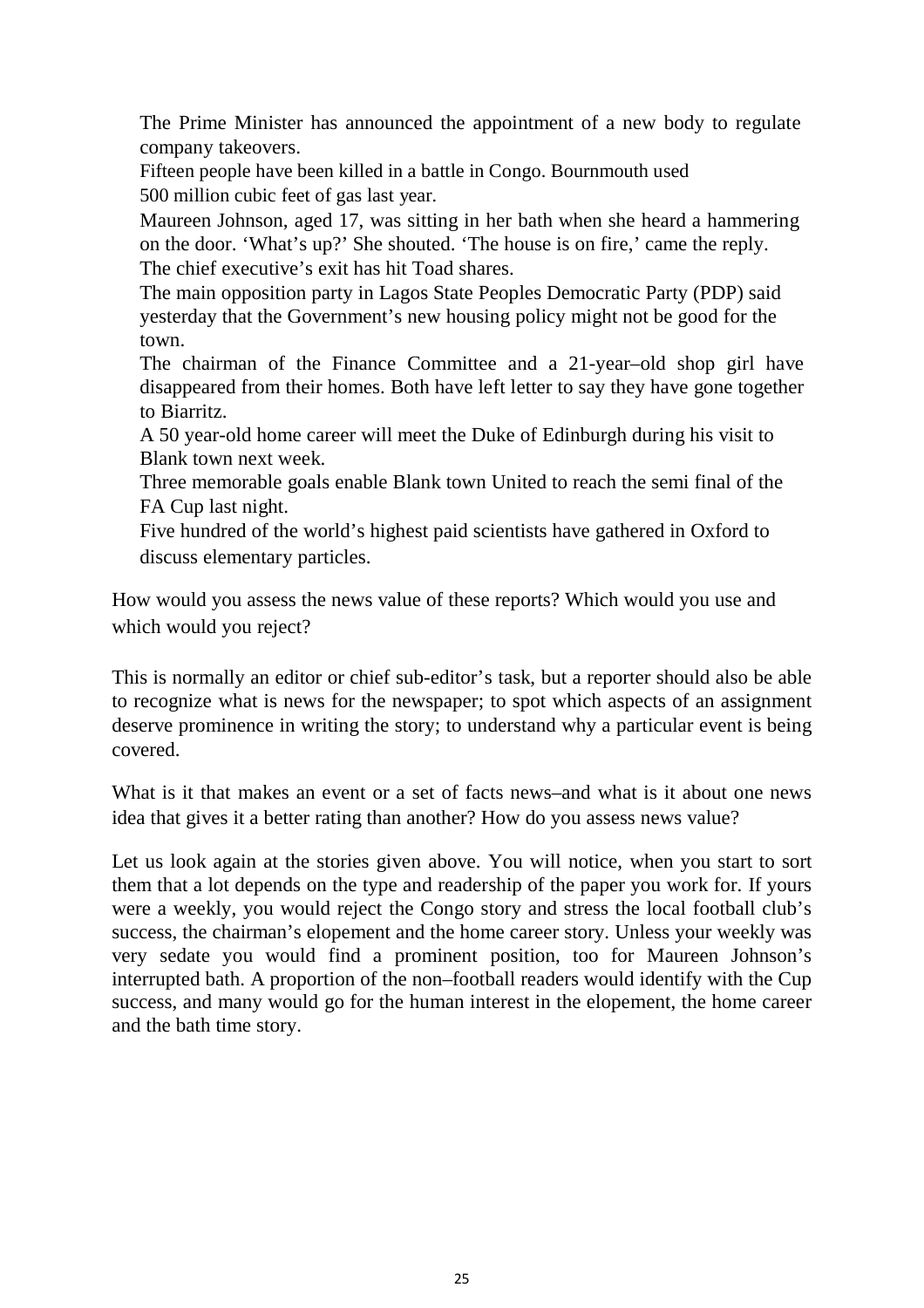

Source: The New Manual (https://www.thenewsmanual.net/Manuals%20Volume%201/volume1\_01.htm)

If you worked on a regional or national quality morning paper, your choice would be different. You would give prominence to the Government's plan to regulate takeover bids. It is an important move.

You would get in a paragraph or two about the battle in Congo, or several paragraphs if you were writing for a well–informed readership. If the battle were part of a well– reported crisis you might give it a much bigger show.

A national tabloid might run the elopement story, particularly if it could get a picture of the girl. It might, on a slack day, use a few paragraphs on an inside page for Maureen Johnson's bath, but the home career's story would not rate sufficient interest outside the local area.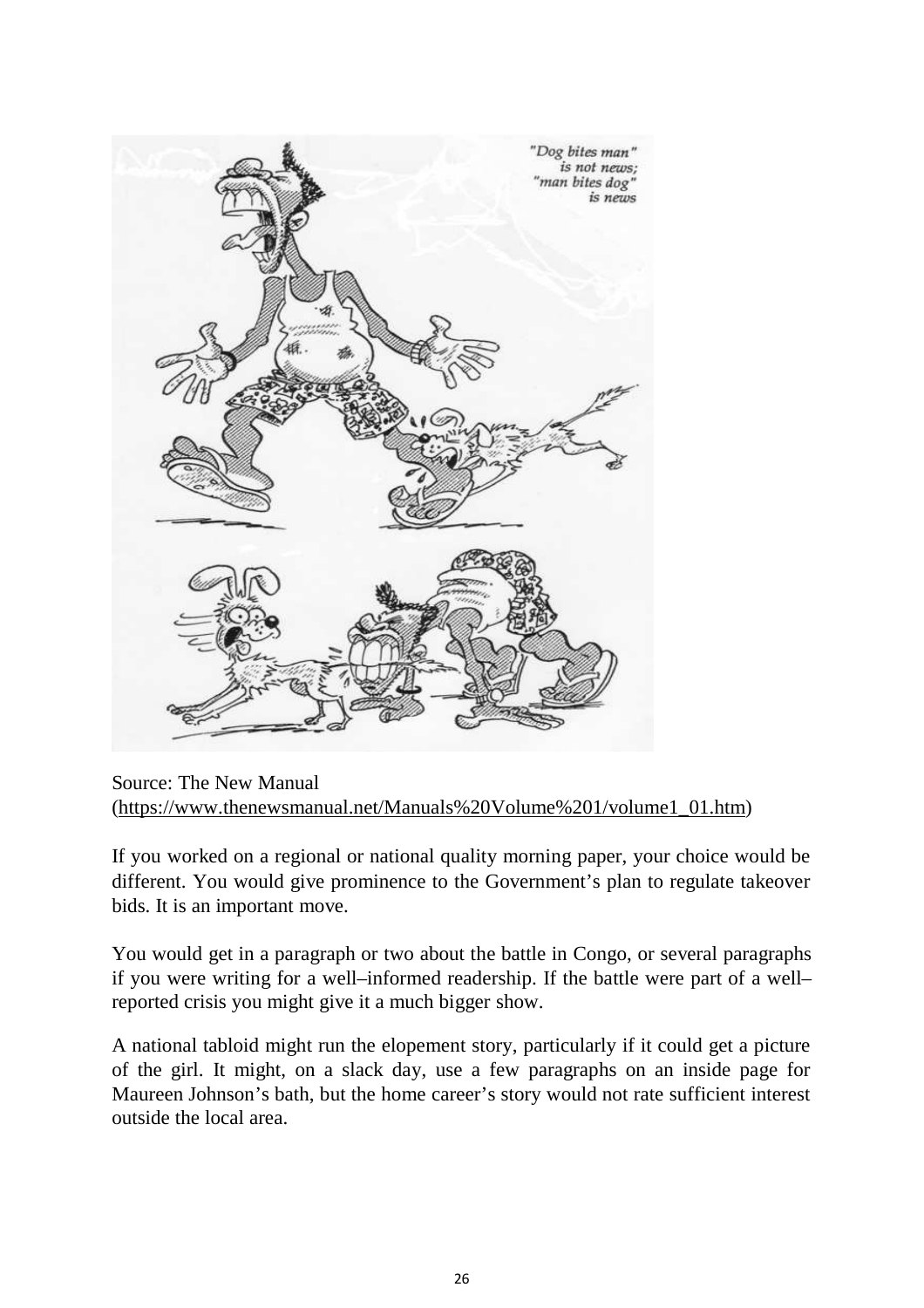A provincial morning or evening paper would use these three reports prominently if they were within its circulation area. If they were not, the elopement story and may be the bath story could be given space on a page of national news.

The Oxford elementary particles debate would probably be given coverage in the more up market national papers and those circulating in Oxford and perhaps Cambridge. The Bournemouth gas report would rate a few paragraphs only in the Bournemouth paper.

The views of the opposition party would not arouse much enthusiasm among readers unless the story turned out to be more interesting than its opening. The Toad shares story was featured on several city pages. It could intrigue national papers. What on earth are Toad shares?

#### **Self-Assessment Exercise**

Ask 10 different people why they read newspapers? From their answers write your own definition of news.

Compare you own definitions with the definition you have in this unit.

### **3.2 Assessing News Value**

What can we learn from this exercise? Two important things: It is fairly easy to define what news is

It is less easy to assess its value. Why? Because we are talking about two different things.

All ten of the stories we have looked at passed as news because it was the first time the information they contained was being put before the reader; they were saying something new. If what any of them was saying was not new then the story would not have been a news story, for newness is an essential quality of news.

The *Shorter Oxford Dictionary* has a useful definition for news: "Tidings; new information of recent events; new occurrences as a subject of report or talk.'

The term 'information' is important because it is the information or knowledge of an event rather than the event itself that news is concerned with. The event might already be known to the reader, but not the new information that is being presented. A single event can go on generating news in this way for days and even weeks. A secret marriage can become news years afterwards because information about it has come to light.

Many writers in trying to define what news is have got bogged down in the qualities that news stories contain. 'News is people,' says Harold Evans, former editor of *The Times.* Well, it frequently does involve people, but it can also concern legislation or an archaeological discovery, or all sorts of things.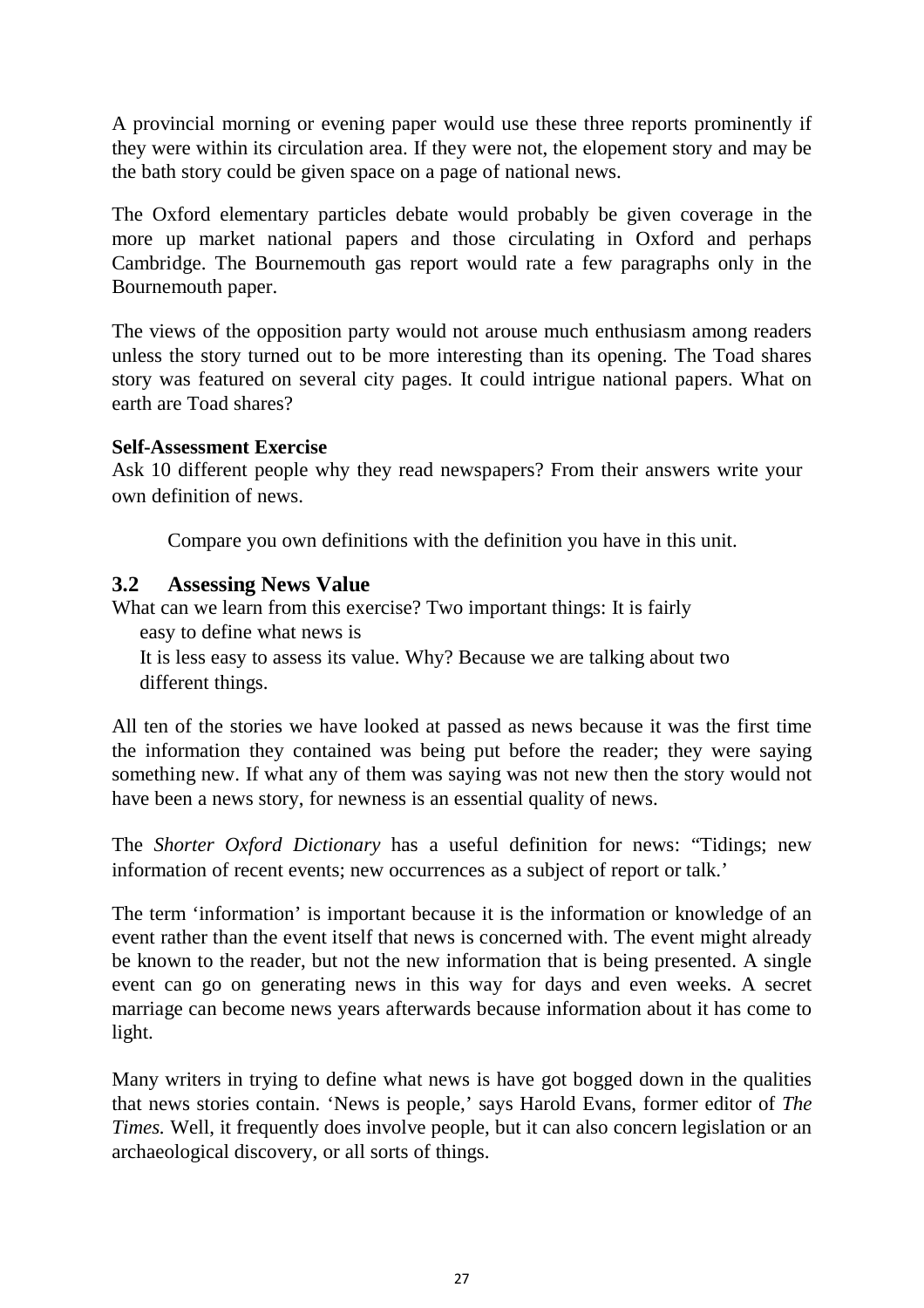News should be surprising; it should be dramatic, "it should", said an American editor, "makes people say 'Gee Whiz!' "All useful qualities if we can find them – and editors are crying out for such qualities in their papers' stories – but a story can still be news even if it lacks them.

The crux of the matter is that to merit its place in a newspaper news should not only be news in an absolute sense of being new; it should also be the sort of news that the readers of the paper will likely want to read – and there is an almost infinite variety of newspapers and readerships. A story's news value is the value it has to the newspaper printing it. This is why such variable answers were possible to the question we asked about the ten examples at the beginning of this Unit. (Harris and Spark, 2001).

### **3.3 Elements of News**

As a reporter, your news judgment or ability to determine newsworthy events is very essential. And, an event may make news because of one or a combination of the following:

*IMMEDIACY* -- Timeliness is an indispensable part of the straight news story. Without timeliness, the news story is a historical record. Some journalists write for daily newspapers and others write for weekly or biweekly publications. People are interested in fresh information and so journalists seek fresh angles, late-breaking developments, analysis of the events and their effects. When such angles are not available, journalists treat the event in news-feature or feature styles.

*PROXIMITY* – This involves the nearness of news event to the readers either in physical or psychological sense. The most important person in the world is the individual reader. Write about what he thinks or does, and his attention is guaranteed. Write about his family, friends, church, club, hobbies, career or city and his attention will be captured in varying degrees. The automobile accident in front of his home is more important than one across town. A story about Nigerians in diaspora being badly treated is nearer psychologically to Nigerian than communal conflict in Ghana.

*CONSEQUENCE* -- The more people affected by a news event the greater consequence it has for the readership. The journalist's job is to discover and report how readers will be affected, and now long they will be affected. Many Nigerians suffer from malaria, but it does not make news. If a Nigerian contacts the dreaded Ebola disease, it will be a screaming headline on the front page of the dallies because of the consequence on the generality of the people.

*PROMINENCE* – This has to the with the importance attached to the personality being reported. If a civil servant in the Ministry of Education has cancer, it will not make any news. But if the President of Nigeria has cancer, it will be a big deal in the news. In other words, events associated with important personalities are news worthy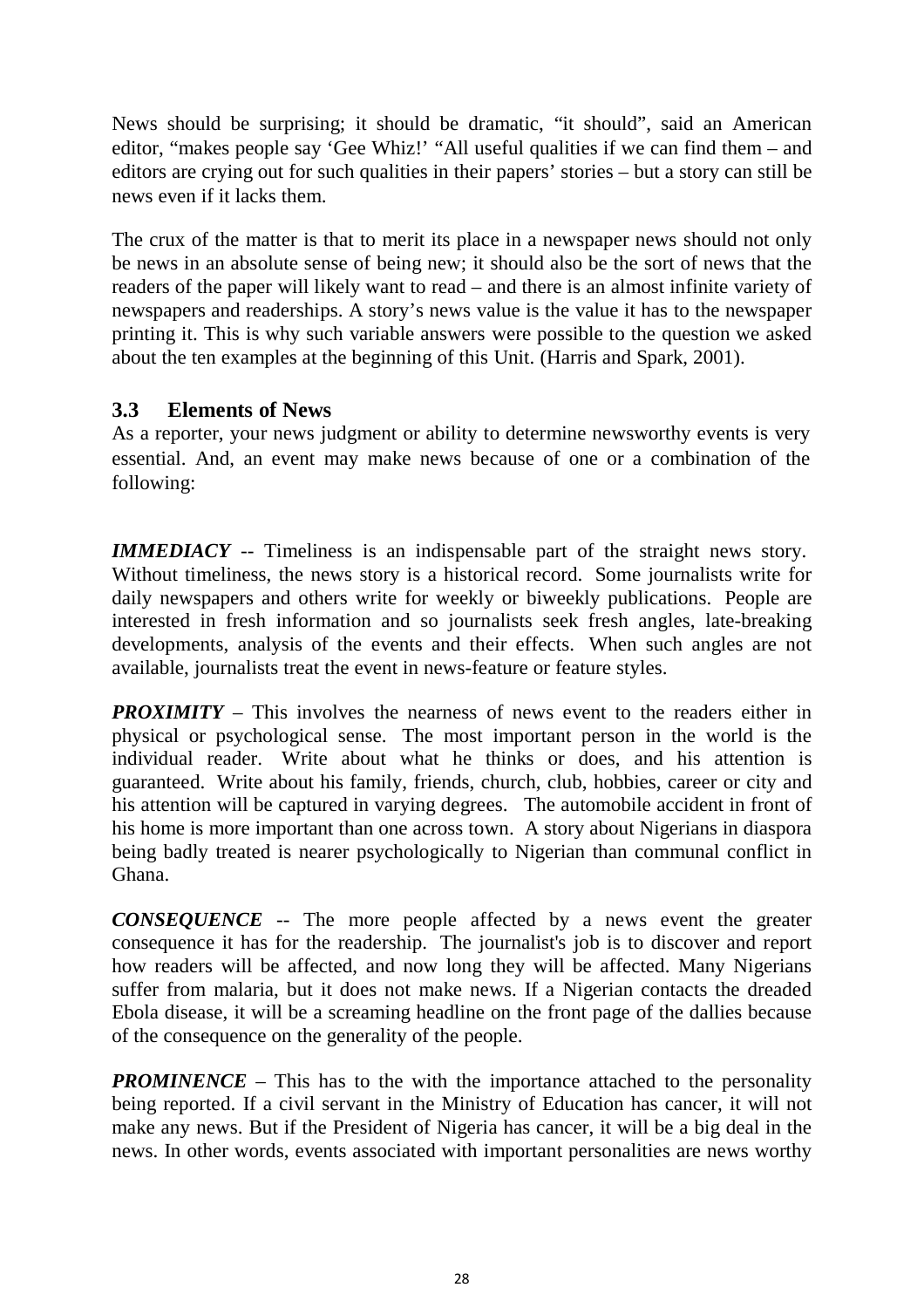events. Other things like time and place can make news prominent. The first born in a new year will be make a prominent event.

*SUSPENSE* – Students will be caught by the suspense of WAEC results. A continuing story about efforts to locate the kidnapped Chibok girls was a suspense.

*ODDITY* -- Readers are interested in people, animals and things which do not fit the norm. When a woman gives birth to a dog-like creature, the oddity of the act gives it news value. .

*SEX* --Sex is a touchy topic, but it has a strong attraction for readers. The story about Big Brother Nigeria is an example of the sex element of news. The mix of gender and oddity form strong sex elements to news. Any discussion of venereal disease, AIDS, single parenthood, rape, fraternization and the whole issue of women in combat is based on the element of sex.

*CONFLICT* -- Sports fall into this category, as do wars and gang fights. but, conflict also spreads into other areas of life such as people opposing rate hikes in their telephone bills, or arguments about whether smoking should be banned from public areas.

*EMOTION* – When the Chibok girls were kidnapped, the emotion was tragedy. The death of Chief M.K.O. Abiola and the late president Umar Yar'dua elicited great emotion was. When some of the kidnapped Chibok girls were freed emotion was Jubilation. People are interested, and want to somehow share, in the drama of life.

*PROGRESS* -- Progress fascinates people. Readers always want to see what new technologies are doing to improve everyday life.

The dominant element of news is often called "the News Peg or Angie." Once the writer analyzes a news event for its newsworthiness, he will want to determine which element within the story is most important. That element becomes his news peg. However, these elements of news are not independent or exclusive of each other. They intertwine and support each other. It is difficult to use them separately.

### **4.0 CONCLUSION**

As a reporter, you need to look beyond the traditional criteria for judging the news value of an event. For some events that do not fall under those criteria may be newsworthy and yet not reported.

### **5.0 SUMMARY**

Traditionally, reporters and editors have always looked at the news worthiness of an event from the point of view of audience, consequence, impact, conflict, human interest, novelty, immediacy or Timeliness. However, the new trend in journalism has shown that some events may still be newsworthy and not fall under the traditional criteria for news.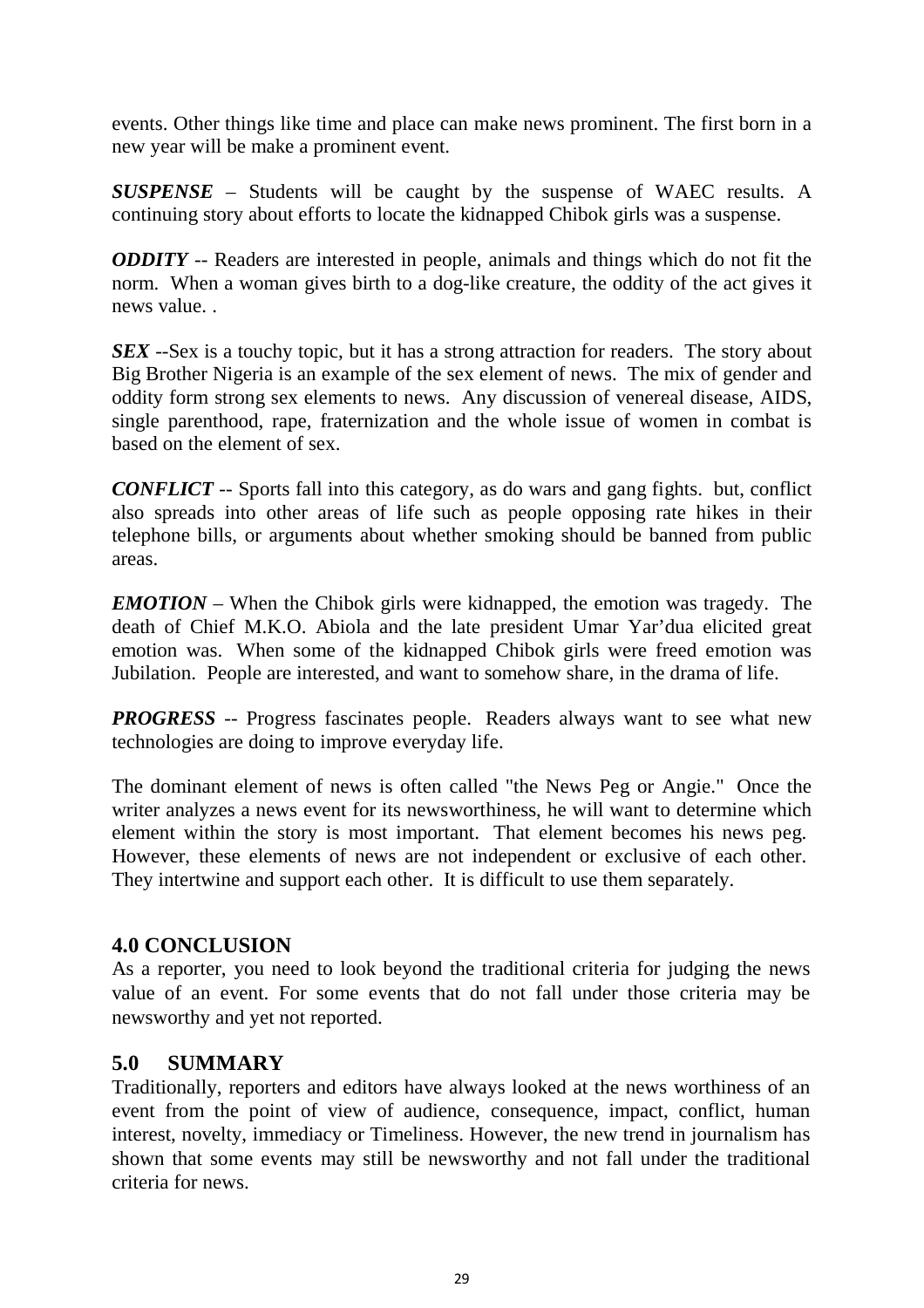# **6.0 TUTOR-MARKED ASSIGNMENT (TMA)**

What are the traditional criteria for judging the value of news? List two important recent issues in Nigeria that have been given prominence by the press. Explain the reasons for your choice of the issues.

### **7.0 REFERENCES/FURTHER READING**

- Brian, B. et al, (2002). The Missouri Group, *News Reporting and Writing*, Seventh Edition, New York: Bedford/St. Martins,.
- Harris, G and Spark, D. (2001), *Practical Newspaper Reporting* 3<sup>rd</sup> edition: Oxford: Focal press pp: 1-3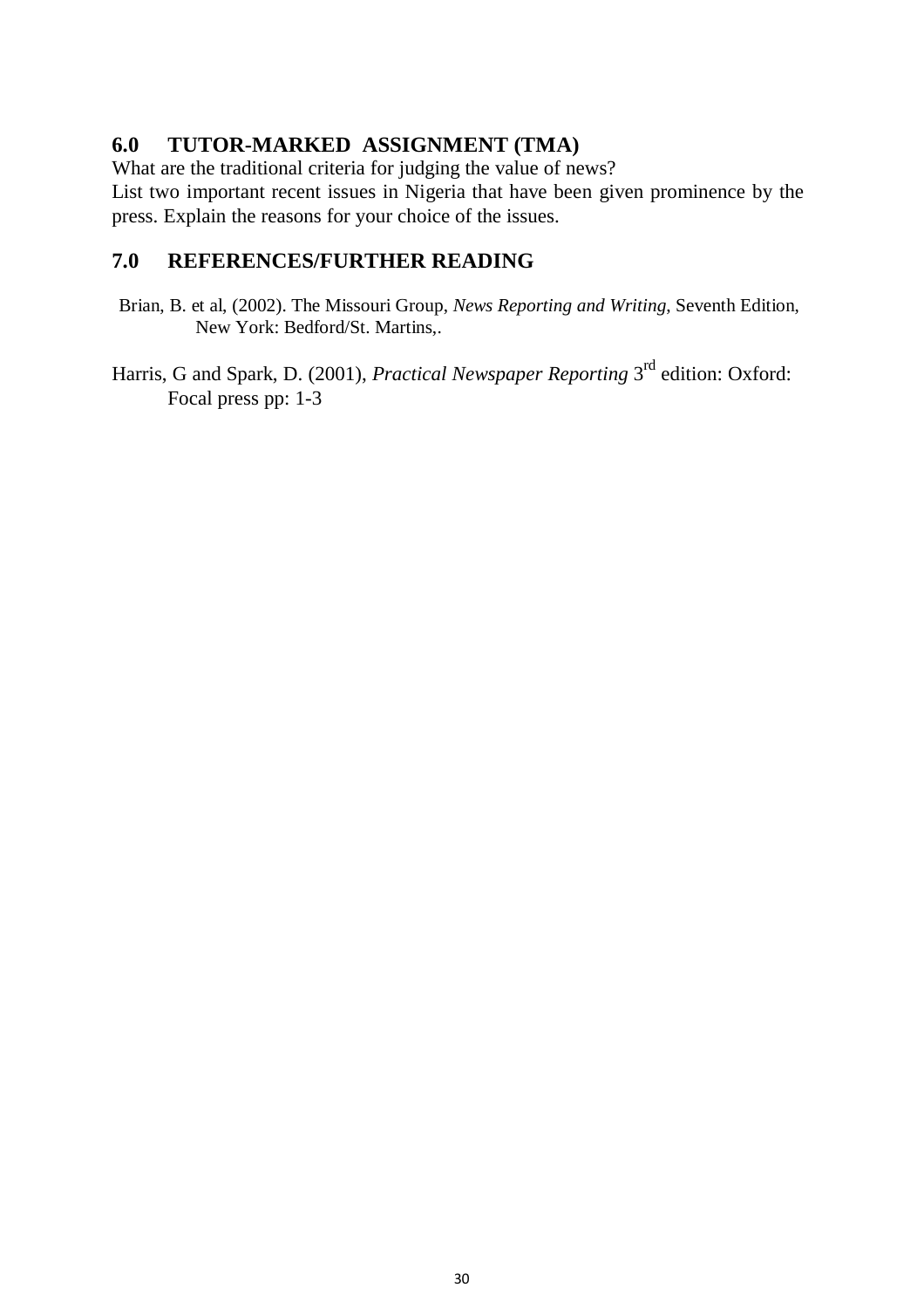# **UNIT 2 RUDIMENTS OF NEWS STORY**

### **CONTENTS**

- 1.0 Objectives
- 2.0 Introduction
- 3.0 Main Content
	- 3.1 The Newsroom
	- 3.2 Accuracy
	- 3.3 Attribution
	- 3.4 Balance and Fairness
	- 3.5 Brevity
	- 3.6 Clarity
	- 3.7 Human Interest
	- 3.8 Identification
	- 3.9 Newspoint
	- 3.10 Objectivity
- 4.0 Verification Conclusion
- 5.0 Summary
- 6.0 Tutor-Marked Assignment
- 7.0 References/Further Reading

# **1.0 INTRODUCTION**

It is not enough for you to know how to gather news and define news. You should be able to write a good news story. In doing this, there are certain basic things that you need to master for your news story to be logical, accurate, concise, coherent and readable.

# **2.0 OBJECTIVES**

At the end of this unit, you should be able to:

- explain the rudiments of news story
- apply these rudiments in writing your news story.

# • **MAIN BODY**

Just as the basketball player must abide by the rules of the game, the newswriter must adhere to a set of guidelines. These are also known as rudiments of the news story. These include:

### **Accuracy**

This is the quality or the state of the writer being precise, or exact in terms of name and/or data presentation in the news.

Write correctly the middle or initial in names and the exact address of people in stories. Accuracy begins with the reporter's painstaking attention to every detail when gathering facts and information. Initials, spelling of names, correct addresses, exact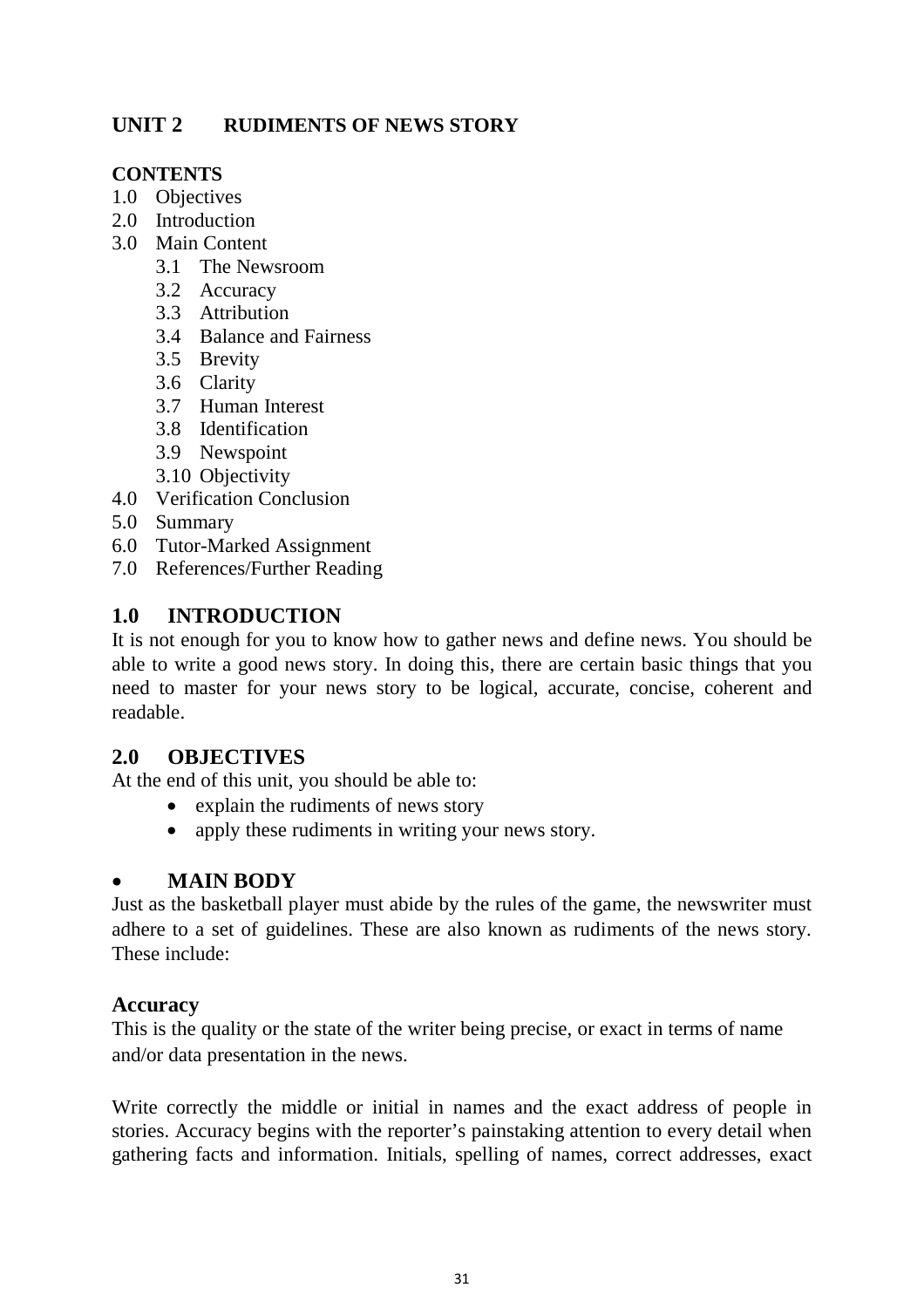quotes, precise number of deaths, should be checked and double-checked with a source or a reference when there is doubt.

### **Attribution**

Attribution means crediting the story to a source. All information and statements, except the most obvious, must be attributed to the source of the material. For example, the police reported two people were killed when….

President Olusegun Obasanjo today urged….

However, no attribution is necessary for these assertions:

"March 27 falls on a Monday" "Rain fell yesterday".

These are obvious statements that could be verified. Attribution does not guarantee the truth of the statement rather it places the responsibility of the material with the source.

### **Balance and Fairness**

By balance, we mean that both sides in a controversy must be given their say. In a political campaign, all candidates should be given enough space and time to present their points. In a debate, each speaker is entitled to reach the reader.

By fairness, we mean that all parties involved in the news are treated without favouritism. Fairness also involves the honest use of words. Words like admit, refuse, complain have varied meanings and should be used with caution.

### **Brevity**

Newswriting is the art of knowing what to leave out and condense. The subject-verbobject (S.V.O) structure helps to cut sentences to the bone. Use action verbs, avoid adverbs and adjectives.

### **Clarity**

Ability to write clear and interesting stories is a valuable skill. Tax rates, budgets, etc, must be translated into everyday English. To do this, you need clear thinking. You need to understand the event before writing. Don't hide your ignorance. Clear thinking extends to the writing as well as to the subject matter.

### **Human Interest**

Readers like the human angles to a story. The human element catches the reader's interest; it should be given prominence in the story. Reporters must include people, their reactions, their expectations, their concerns in their stories.

### **Identification**

This means identifying the people you are writing about so that readers and listeners can visualize, locate and identify these people. The standard identifying format is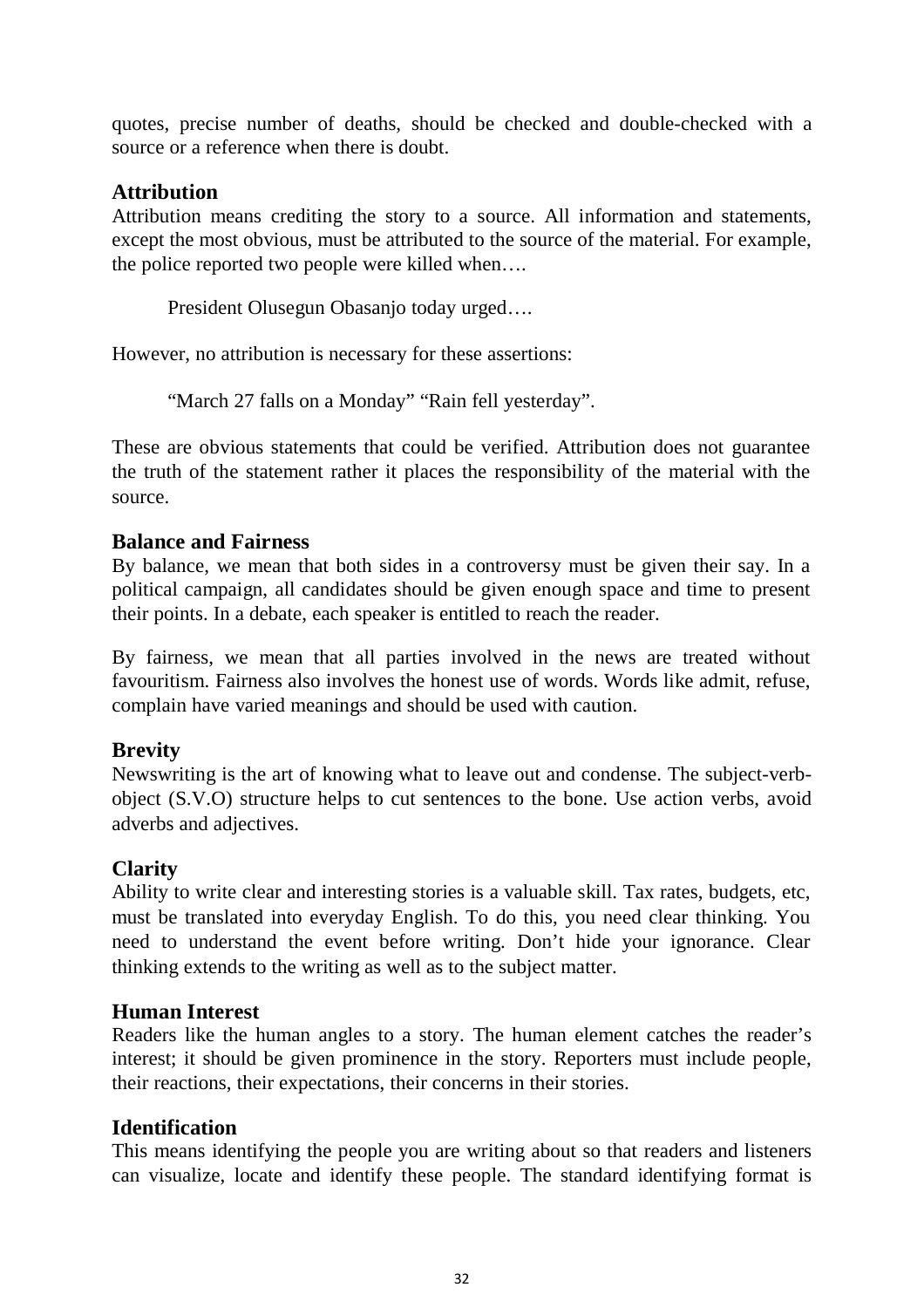**Name; Age; Address**; **Occupation.** If a story quotes a source as an authority, it is also essential that the source is identified by title or background to give the person the credibility to speak on the subject on which he or she is being quoted.

# **Newspoint**

Every story must have a point, and must be made high in the story. The newspoint is also the main theme of the story. It provides the spine of the story.

No reporter should begin to write without knowing what the newspoint is. The newspoint is consciously decided upon by the reporter usually at the scene of the event being covered or while the person is being interviewed.

# **Objectivity**

Objective journalism attempts to present a complete report that is not coloured by the opinion of the reporter or the requirements of the prevailing government. Objectivity is not only as an impersonal 'balanced' style of newswriting but also as representing the broader claim of journalism as an important third party, the one that speak for the general interest.

# **Verification**

When a reporter checks his or her information against some kind of objective source, we say that the material has been verified. Verification is important, as it is recognition of the need for truth. The essence of verifying or confirming material is to assure the reader or listener of the truth of the stories. Accuracy is important, but it is not enough. The fact without the truth is futile, indeed, the fact without the truth is false.

# **4.0 CONCLUSION**

In writing your newsstories, certain basics must be considered. For it is possible to have the raw materials for the news and still not come out with good story. Hence, the rudiments of newsstories are essential points that any reporter must be familiar with.

# **5.0 SUMMARY**

This unit has enumerated the basic points to bear in mind in writing newsstories, that is, the need for the story to be accurate, balanced and fair, brief, clear and of human interest. Also the story most be attributed, verified, objective and it must contain identification.

# **Self-Assessment Exercise 2.1**

Take a look at two lead stories in the front page of any newspaper of your choice. Will you say the writers are objective? Use your own knowledge of objectivity to evaluate the stories.

Explain to young reporters in your organization some points to note in writing news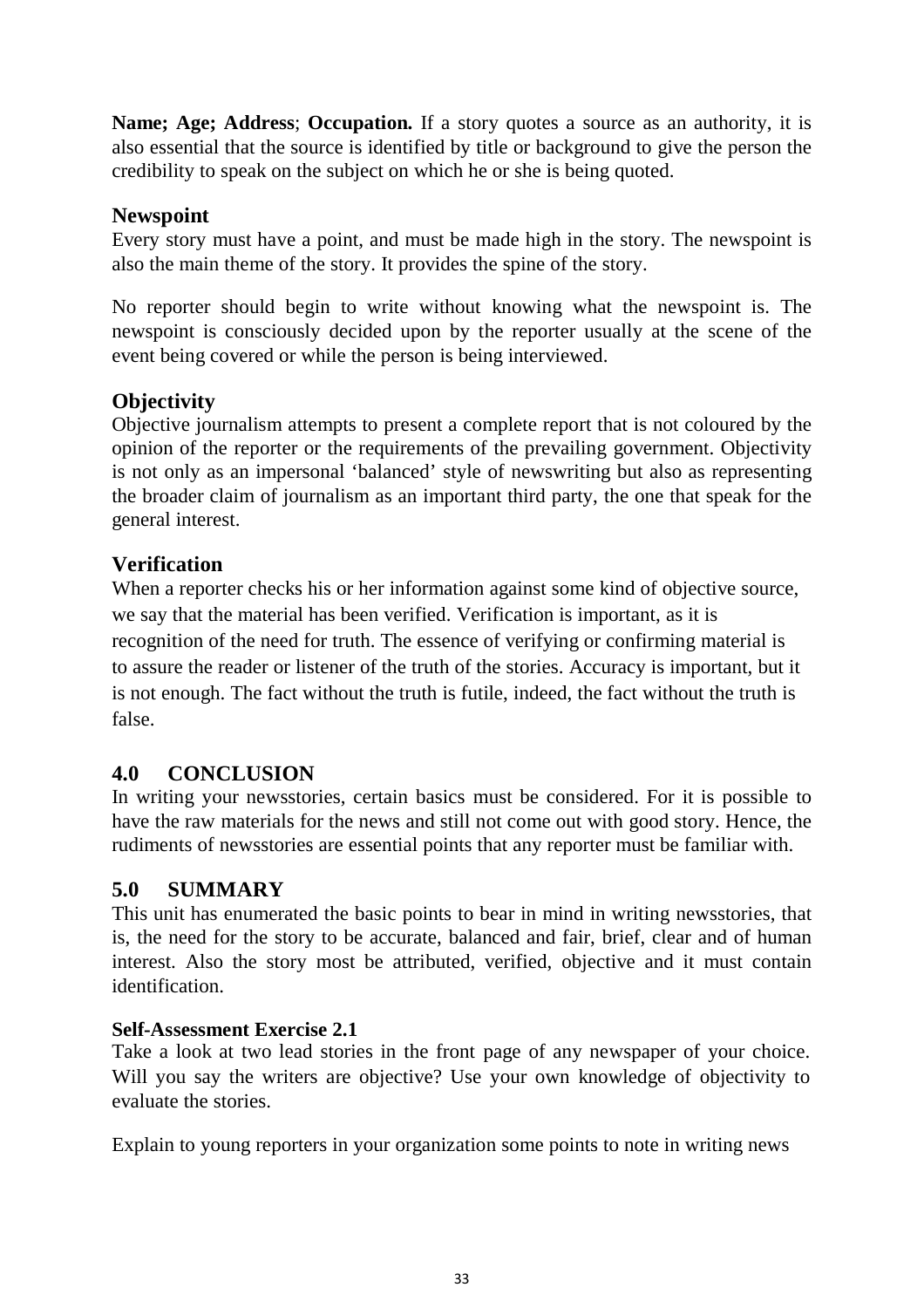# **6.0 TUTOR-MARKED ASSIGNMENT (TMA)**

Differentiate between Attribution and Identification

Name different ways of identifying the people you are writing about.

### **7.0 REFERENCES/FURTHER READING**

Alao, Dayo (1992): *News Reporting,* Lagos, Unique Publications.

Brian, B. et al, (2014). The Missouri Group, *News Reporting and Writing*, Eleventh Edition, New York: Bedford/St. Martins.

Harrower, T. (2013). *Inside Reporting: A practical guide to the craft of journalism*, 3<sup>rd</sup> edition. New York: McGraw Hill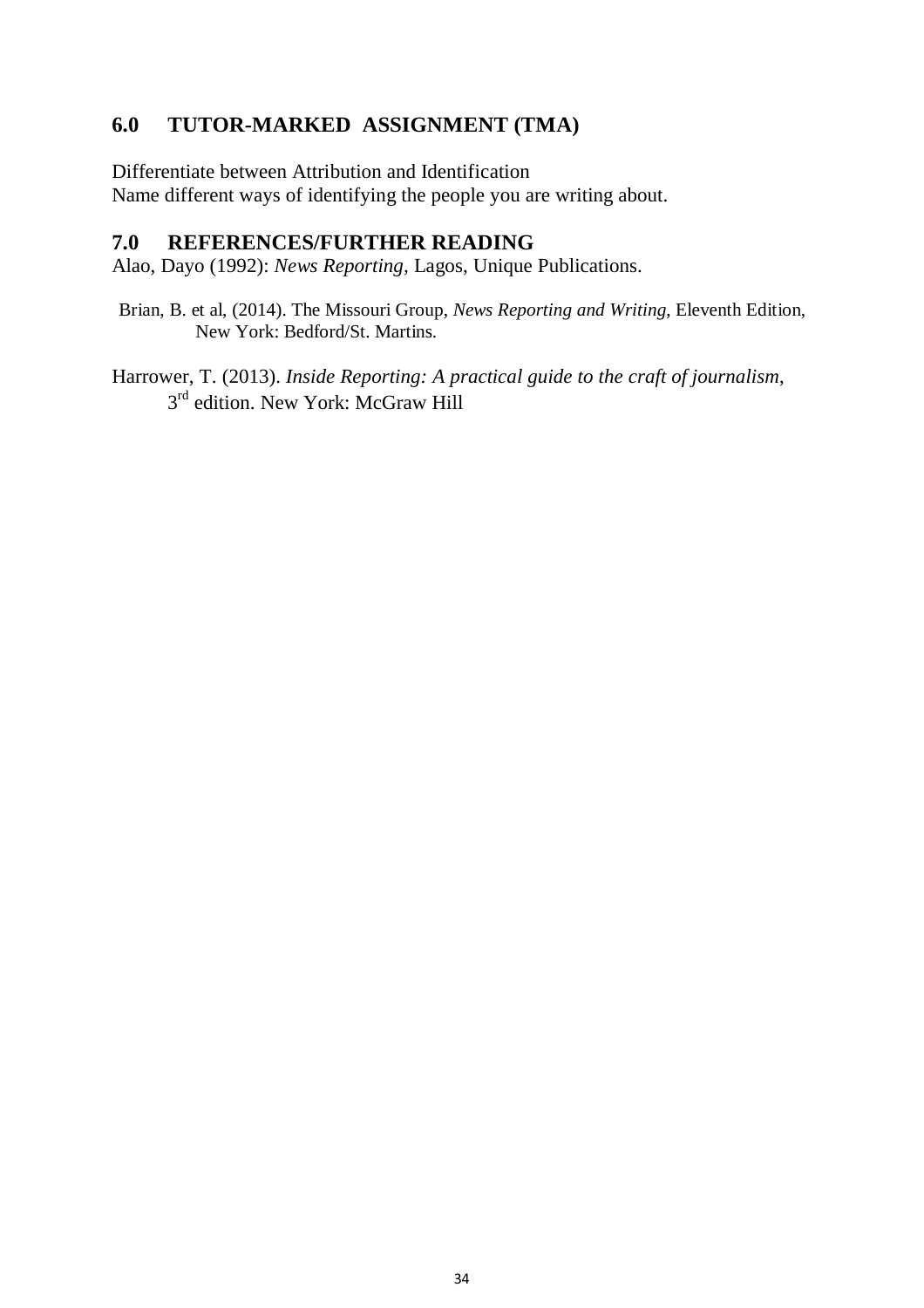# **UNIT 3 WRITING FOR NEWSPAPER: THE LEAD**

### **CONTENTS**

- 1.0 Objectives
- 2.0 Introduction
- 3.0 Main Content
	- 3.1 Functions of the Lead
	- 3.2 Hints on Writing the Lead
	- 3.3 Lead Writing Styles
- 4.0 Conclusion
- 5.0 Summary
- 6.0 Tutor-Marked Assignment
- 7.0 References/FURTHER READING

# **1.0 INTRODUCTION**

The newsstory consists of two main parts, the lead and the body. The lead or intro is the beginning of the newsstory. It is usually the opening, single paragraph. The body is the rest of the story. Sometimes, there may be the need for what is the Bridge between the lead and the body.

Usually, the lead presents the highlights of a story; the body reinforces this information with additional facts and details.

# **2.0 OBJECTIVES**

After studying this unit, you should be able to:

- Identify the elements of a lead; and
- Write a good lead.

# **3.0 MAIN BODY**

Usually newsstories are written in the "Inverted pyramid" style, that is, they begin with the most important pieces of information in the story followed by additional facts arranged in descending order of importance. This contrasts with the normal style for



narrative, which begins with introductory material and builds up to climax. The newspaper story starts so to say with the climax.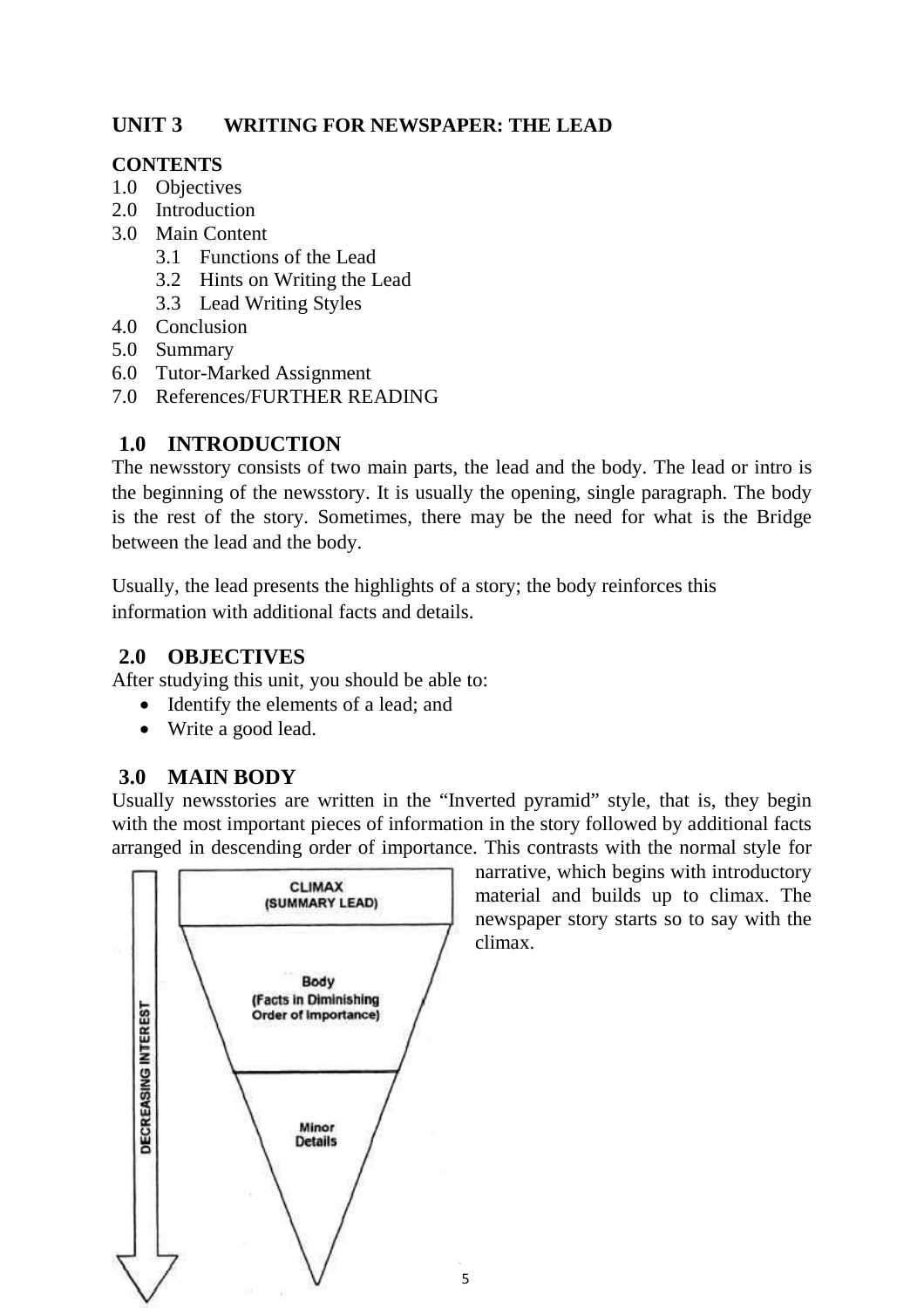# **3.1Functions of the Lead**

- To summarize the story;
- To provide answers to the questions, **who, what, when, where, why** and **how**?
- To provide quick identification of persons, and events in the newsstory for the reader;
- To emphasize the most important element in the news story by placing that element in the first paragraph of the story.

# **3.2 Hints on Writing the Lead**

In writing the lead, you need to:

- Discover the most important element of the story;
- Decide on what lead element to emphasize among the five Ws and H;
- Use a single element if you find out that one element stands out uniquely in the story;
- Use the structure of the subject verb predicate construction;
- Go straight to the point. With the above points in mind, you can now start your lead with any of these elements of a lead: **Who? What?Where? When? Why**  and **How?**

**What:** The collection of tolls on a road in the industrial town of Agbara in Ado–Odo /Ota Local Government Area of Ogun state has triggered off misunderstanding between a firm, Agbara Estates limited and motorists.

A mixture of relief and repressed anger was the feeling expressed by Nigerians yesterday at the late suspension of the indefinite strike called by Labour and Civil Society Coalition (LASCO) to protest fuel price. (New Age, Wed, Nov. 17).

Who: Person, organization, company and community; e.g PresidentOlusegun Obasanjo has declared the Petroleum Trust Fund (PTF) unconstitutional.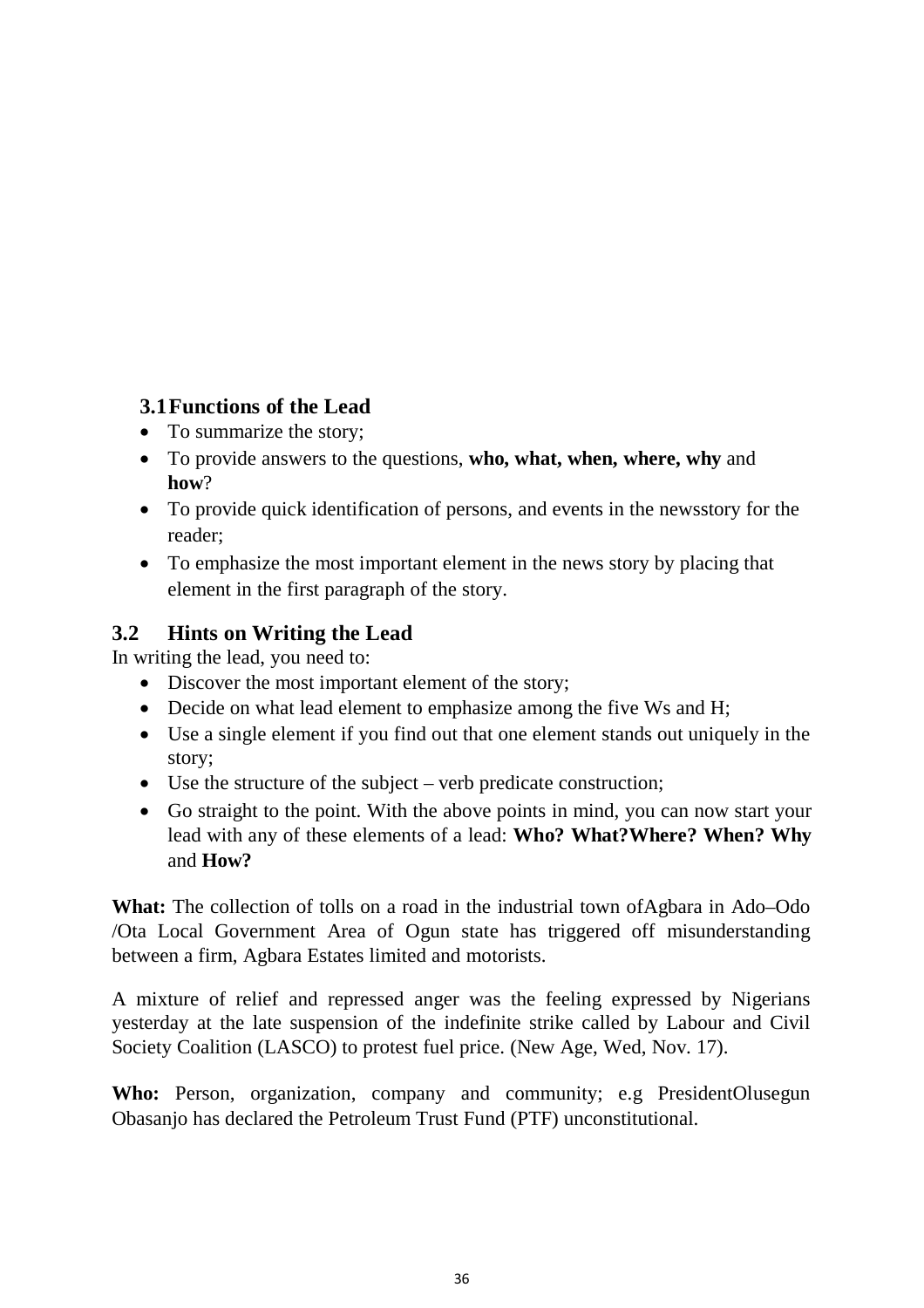Professor Wole Soyinka yesterday reiterated his call for a Sovereign National Conference to determine the corporate existence of Nigeria.

A **who** lead can also be used when a person is not widely known. What is featured in such a case is the person's occupation, sex, age and other distinguishing characteristics e.g. A 10 year old boy who ran into the side of a moving car is responding to treatment at a private hospital in Ikeja.

**Where:** Places sometimes dominate the lead National Stadium Surulere is the venue for this year's National day parade. Abuja Conference Centre will today host the  $2<sup>nd</sup>$  West African Children's Festival

When: A deadline, or the time of an event, sometimes presents anews worthy angle to a story.

By next year, telephone users in Nigeria will smile, as the telephone network in the country would have undergone a dramatic change for the better.

Midnight tonight is the deadline for private car owners in Lagos to obtain their MOT test certificate, the Lagos City Council reminded car owners yesterday.

Why: Once in a while, the news angle is the why of an event. The shortage of midwives has forced the Blue Cross Hospital Ogba to close its maternity ward.

**How:** Somewhat less common are stories centered around the "how"to an event.

Trapped by the seat of his new car, a young accountant was burnt to death on a highway in Lagos last night.

A backward pass by Eagles' defender earned the Ethiopian junior team their only goal in yesterday's quarter–final played at Abeokuta.

**Note:** Deciding which of the 5 Ws and H is best suited for a story lead isan exercise that gets easier only with time and experience. It is advisable for a beginner to look for the "WHO" or the "WHAT" angle. The reporter could then check his fact for any other angle that may be interesting or unusual enough to display the 'who' or the 'what'.

#### **3.3 Lead Writing Styles**

In addition to emphasizing one or the other of the five Ws and the H in a story lead, reporters use several styles in structuring their leads, these include:

1. **Summary/Direct lead**: These are straight leads that just state the facts and include the who, where, what, when, why and sometimes even the how of the event or happening. It brings the central issue of discussions first and tells the readers what they want to kow in a creative manner. Traditionally, summary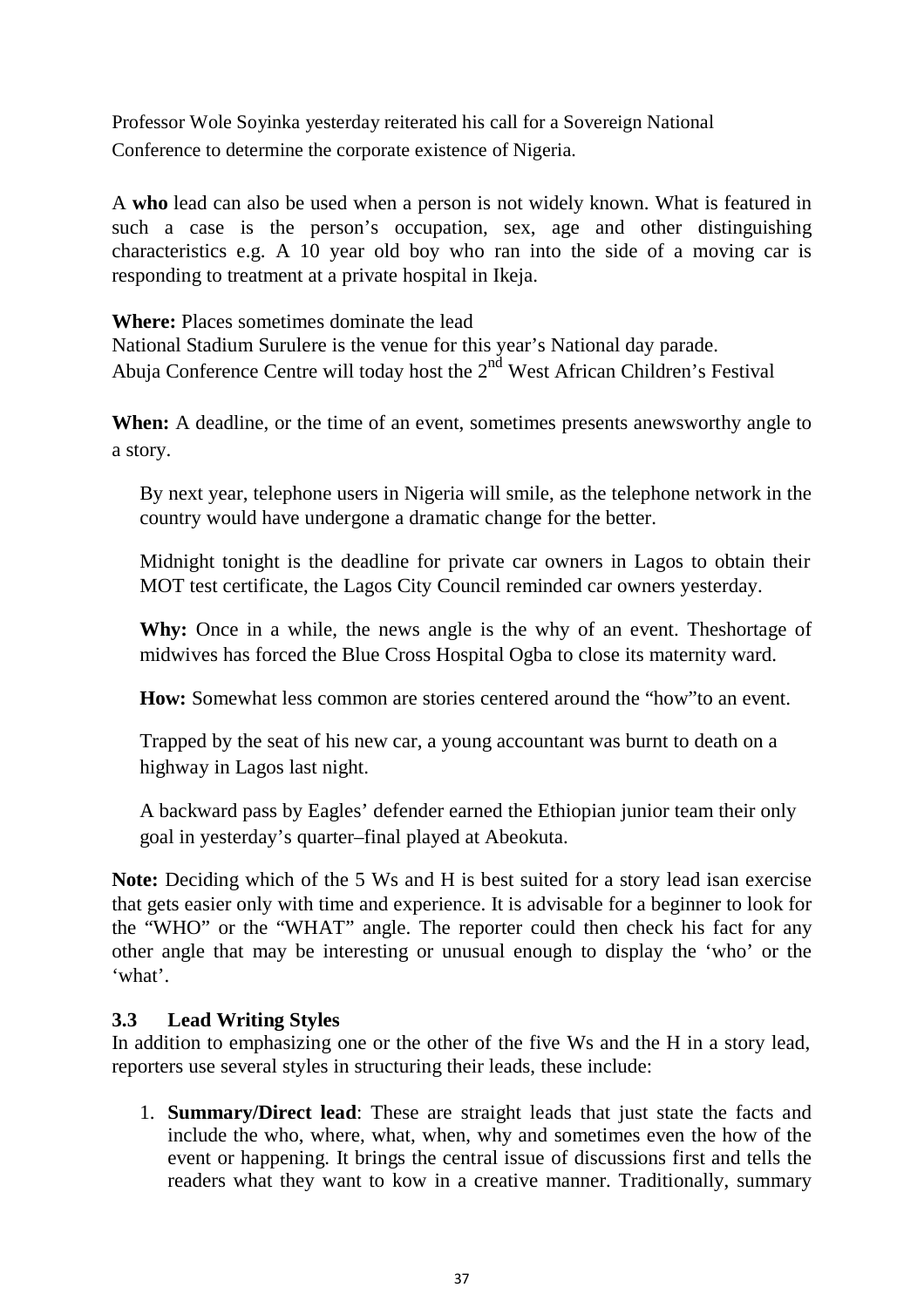leads have been used to report breaking news or a developing story. Example: *Six students of a South-Western university, who allegedly gang-raped a 17 year-old female colleague, were yesterday granted reprieve by a Surulere chief magistrate's court in Lagos* (Vanguard  $16<sup>th</sup>$  March, 2017).

- 2. **Delayed lead:**A delayed lead in journalism is used to entice readers into reading the whole story by giving a few hints about what the story is about but not giving the details. It sets a scene and creates an emotional response in the reader. Example: Sam Ajiboye, an SS 3 student of Iganmode Grammar School, and the third in the family of five from a very poor background has won the first position in this year's Cowbel Mathematics Completion.
- 3. **Question lead**: This begins with a question. Many editors dislike question lead on the basis that people read newspapers to get answers, and not to be asked questions. But if the question is provocative, it may be used as a lead. Example: *What will be your reaction if your hear that the management of your company is planning to lay off half of its entire workfore?*
- 4. **Punch lead** It uses strong verbs and short sentences that are meant to create an impact. The purpose of this type of lead is exactly that – giving a jolt so that readers will sit up and take notice. Example: *A 9 month of baby is in need of 5 million naira for heart surgery in India.*
- 5. **Quotation lead or Statement**: This begins with a direct quotation. The quote then is followed by explanatory statement. *'If Nigeria does not kill corruption, then corruption will kill Nigeria'. This statement came from President Muhammadu Buhari when he inaugurated the the presidential committee on anti-corruption*.
- 6. **Contrast lead**: It is used to grab reader's attention by comparing two extremes. Example: *200 million dollars have found in a septic tank at the residence of former naval chief, in a country where 70 percent of the populace live below poverty line, earning less that 2 dollars per day.*
- 7. **Anecdotal lead**: It begins with a short story. Example: *She lost her parents whe she was 10. Her aunt took custody of her only for the aunt also to die three years later. She is now being accused of killig her parents and aunt through witchcrafty. This is the story of many children in the South-South Nigeria, where children are subjected to abuse on the pretext of being a witch*.
- *8.* **Descriptive lead**: A descriptive lead describes how an event happened rather than simply telling what the event is about. Example: *They came in their hundereds, angry looking men in military uniform, descended on Alu community in Adewole local government of Ogun State in the dead of the night shooting sparodically and setting the houses on fire.*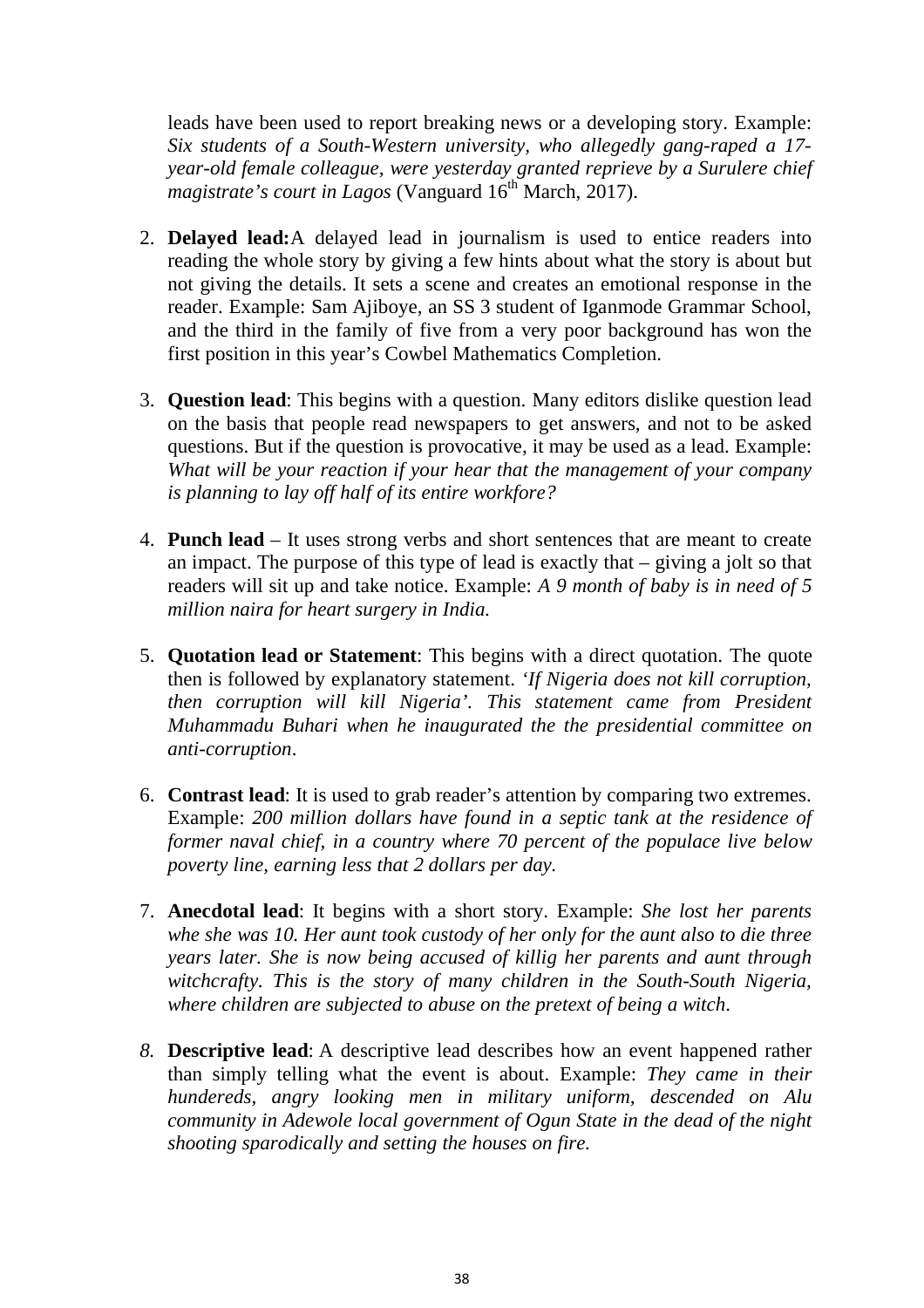There are still other types of lead that could be adoted depending on the style of the writer. However as a beginner you may not need to worry with writing in any of these styles as that would come with experience. Therefore, the most important thing is how to write a good lead starting with any of the five Ws and H.

**The Bridge:** A bridge is a connecting sentence or paragraphbetween the lead and the body of the story. Although itis not always required, it can serve several usefulpurposes. For instance, in the bridge, you can place factsthat are too detailed for the lead and too important to beplaced lower in the story.A bridge also can bring the reader up to date on pastand present events related to the story by the use oftie-backs and tie-ins.**Tie-Back**:A tie-back is a newswriting device that allows youto refresh the reader's memory about past events relatedto the story being written. It frequently is used infollow-up stories.

## **Self-Assessment Exercise 3.1**

Look for the WHO, WHAT, WHY, WHERE and WHEN in newspapers of your choice. Cut the stories and indicate each element of the lead on the cuttings.

## **4.0 CONCLUSION**

As the first paragraph that wets the appetite of your readers, the lead of your story is very important. It must give your readers the high point of your story and must also be interesting.

## **5.0 SUMMARY**

This unit has highlighted the importance of the lead, hints on how to write the lead and examples of leads starting with each element of the lead.

## **6.0 TUTOR-MARKED ASSIGNMENTS (TMA)**

Re-write the following leads:

- The West African Breweries Ltd manufacturers of *Top Beer* today laid off 200 workers at its Abeokuta plant for one month.
- 400 workers of the Nigeria Airways will be sent home on Friday because of poor productivity, Managing Director Brown Doe told Airport correspondents in Jos yesterday.
- Obasanjo told Nigerian Universities to redirect their energies towards solutions for the nation's economic problems.

## **7.0 REFERENCES/FURTHER READING**

Akinfeleye, Ralph, (1987): *Essentials of Modern African Journalism: APremier* 

(2ndEdition) Lagos, Miral Printing Press.

Brian, B. et al, (2002). The Missouri Group, *News Reporting and Writing*, Seventh Edition, New York: Bedford/St. Martins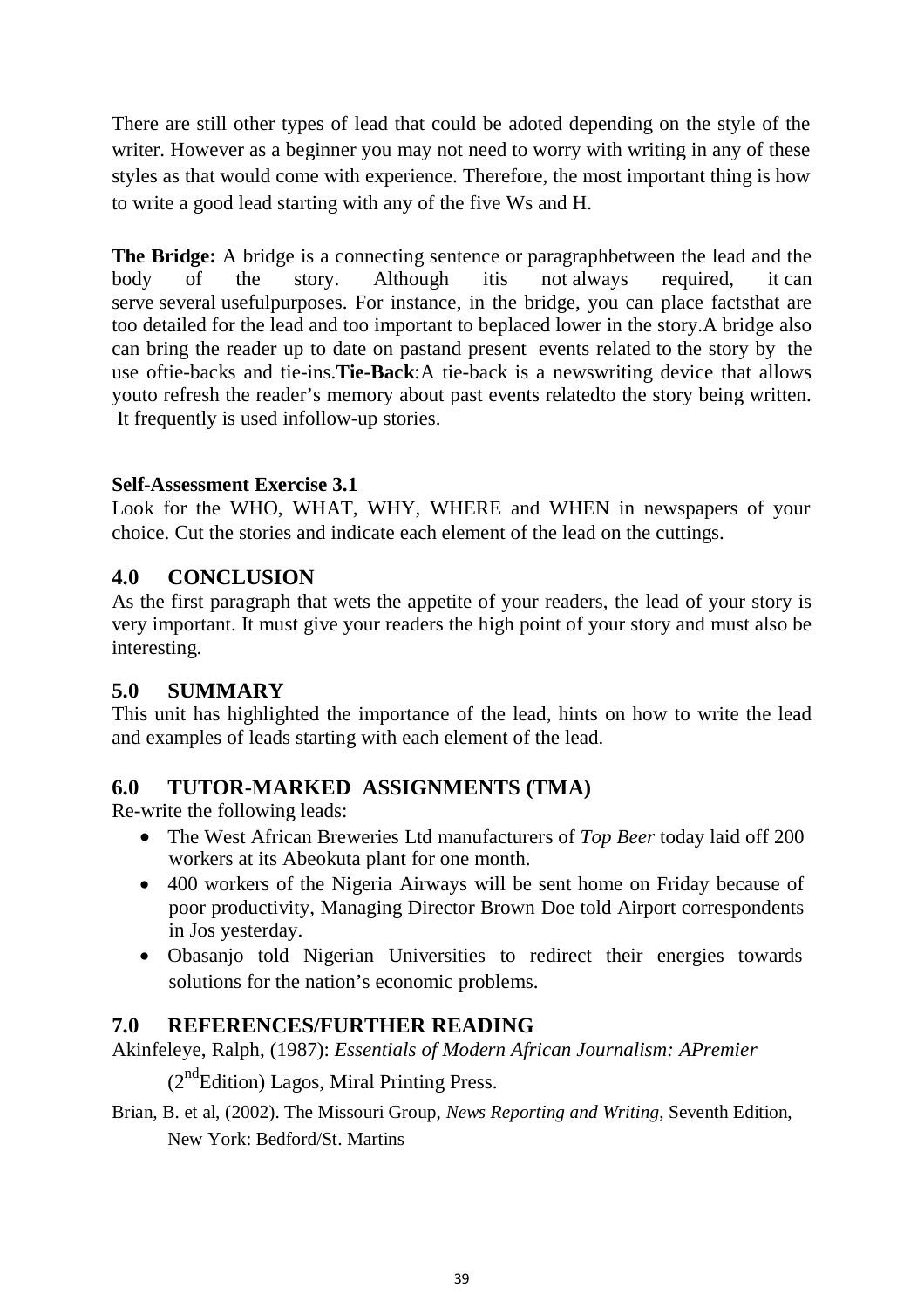- Mencher, Melvin (2000): *News Reporting and Writing*, 8<sup>th</sup> (ed.) New York, McGraw Hill.
- Itule, B. D & Anderson, D. A. (2008). News writing and reporting,  $7<sup>th</sup>$  edition. New York: McGraw Hill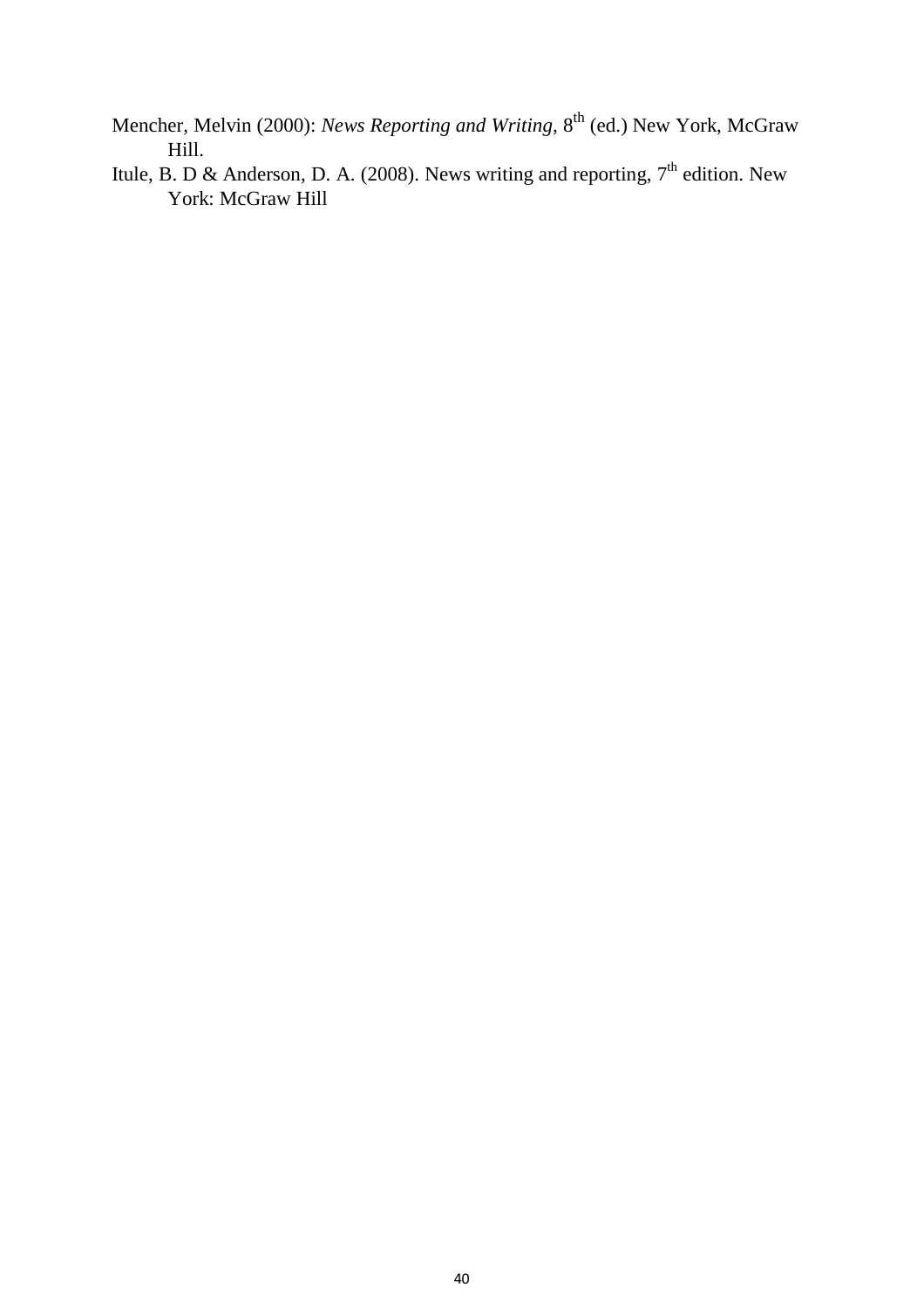#### **UNIT 4 THE BODY CONTENTS**

- 1.0 Introduction
- 2.0 Objectives
- 3.0 Main Content
	- Normative Theories
	- 3.1 Transitional Devices
	- 3.2 Quotations
		- 3.2.1 Indirect Quotation
		- 3.2.2 Partial Quotation
		- 3.2.3 Direct Quotation
- 4.0 Conclusion
- 5.0 Summary
- 6.0 Tutor-Marked Assignment
- 7.0 References/Further Reading

# **1.0 INTRODUCTION**

Newsstory has only two parts, the lead or intro and the body. The body of a news story is that part that adds more information to the newsstory. This unit focuses on how to build up the body of your newsstory and describes the ingredients needed to achieve this.

## **2.0 OBJECTIVES**

At the end of this unit, you should be able to:

- identify the means of amplifying a news story; and
- proper use of transitional devices and quotes in building up a news story.

## **3.0 MAIN BODY**

The portion of a newsstory that follows the lead is called the "Body" and it normally presents facts in descending order of importance. Essentially, the body amplifies the story by providing additional information. This could be names, descriptions, quotations, conflicting viewpoints, explanations, background data and so forth. News stories end with their least important details–never with any type of conclusion. e.g If two cars collide, injuring several peoples, an inverted pyramid story about the accident might contain the following sequence of paragraphs.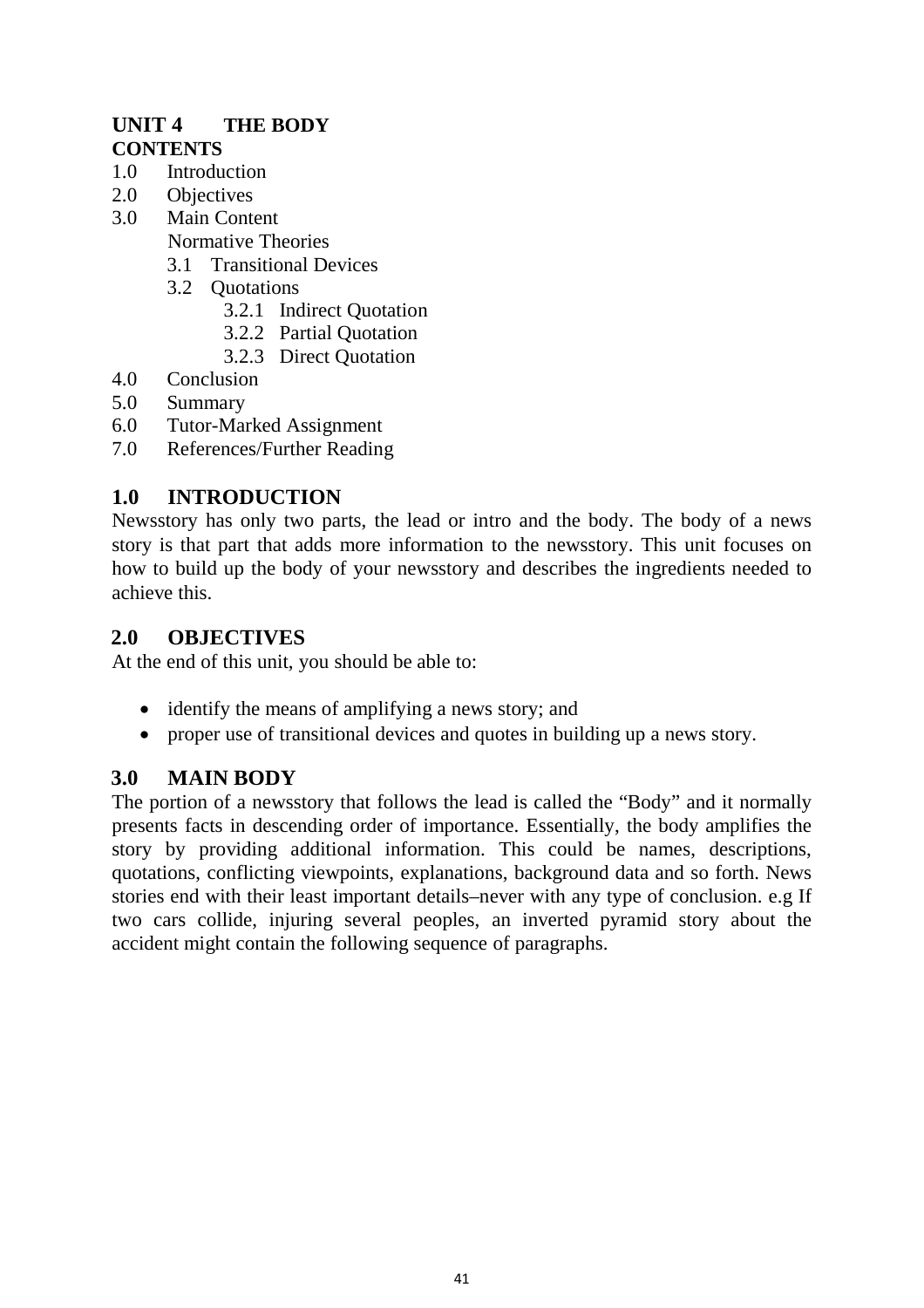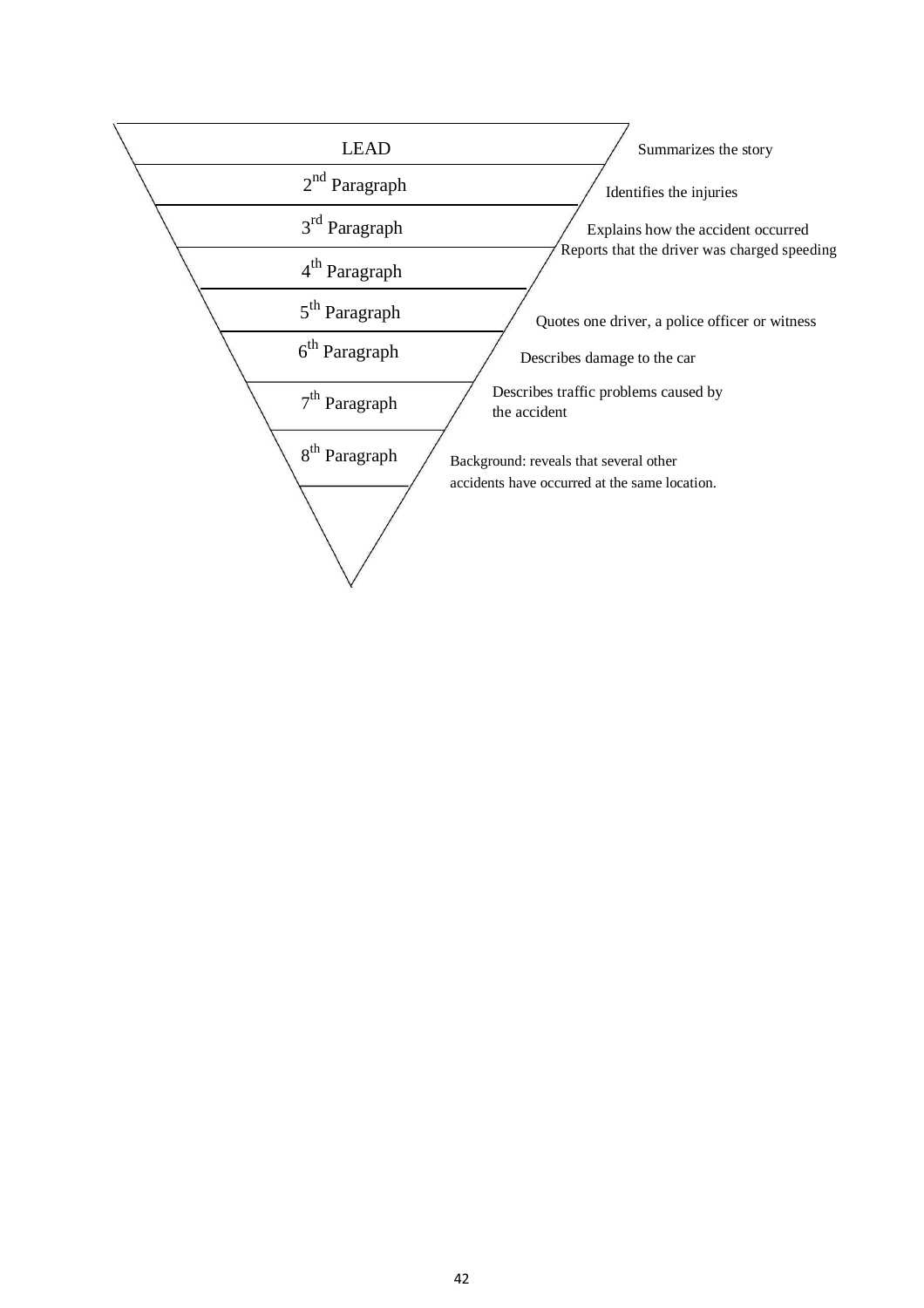## **3.1 Transitional Devices**

Most newsstories run into several paragraphs and, may develop several ideas and themes. Transitional words, or phrases are used to achieve a smooth flow through the different themes. Thus, transitions help stories move in a smooth, logical order from one field to the next.

Transitional devices that emphasize the time element in the different aspects of an event are among the most common used. Here are a few: earlier, later, next week, at the same time, meanwhile, soon after, and many more.

Equally common are transitional words and phrases that highlight the location angle: in the state capital, at their home, on main street, at another point nearby, etc.

Some transitional words suggest the picture of an action. Turning to, suddenly, grabbing his hand, etc.

Some linkage words emphasize contrasts: However, conversely, but, nevertheless, in spite of, despite, on the other hand, and many more.

Other kinds of devices for linking ideas or aspects of an idea include. For example, therefore, likewise, in addition to, namely, whereas, As a result of, etc.

## **3.2 Quotations**

Reporters get much information by listening to other persons, and they can convey such information to readers in the form of:

3.2.1 Direct, 3.2.2 Partial, or 3.2.3 Indirect quotations

Indirect quotations do not use a source's words and consequently are not placed inside quotation marks, instead, reporters use their own words to summarize or "paraphrase" the source's remarks. Partial quotations use key phrases from a source's statement and quote them directly. Direct quotations present the source's exact words and consequently are placed entirely in quotation marks:

# **3.2.1 Indirect Quotation**

Mrs. Ambrose said journalism students should deal with ideas, not mechanical techniques.

## **3.2.2 Partial Quotation**

Mrs. Ambrose criticized the "trade school atmosphere" in journalism schools and said students should study ideas, not mechanical techniques.

## **3.2.3 Direct Quotation**

Mrs. Ambrose said: "Journalism students should be dealing with ideas of a social, economic and political nature. There's too much of a trade school atmosphere in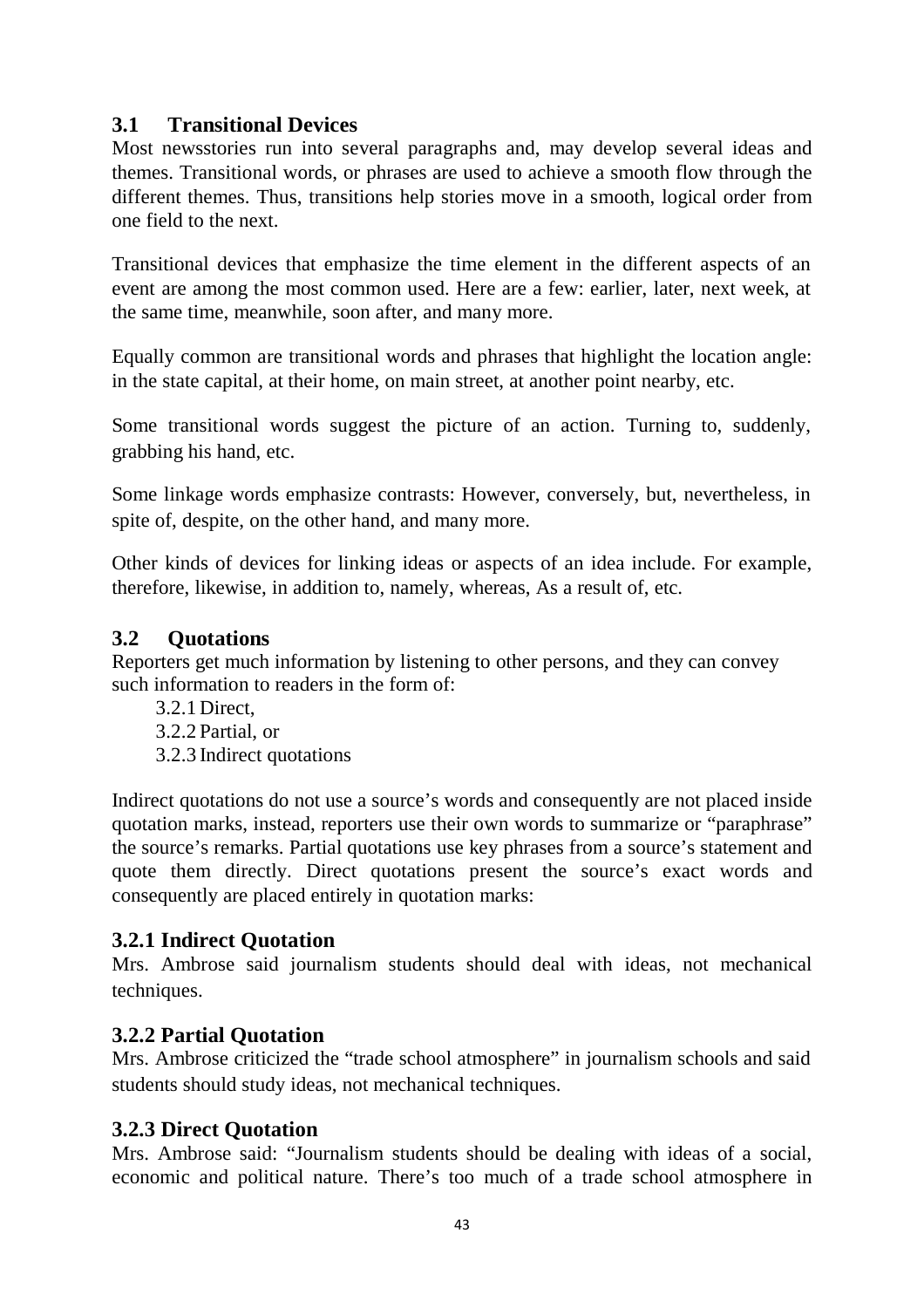journalism schools today. One spends too much time on minor technical and mechanical things, like learning how to write headlines".

Reporters use indirect quotations when their sources have failed to state their idea effectively. By using indirect quotations, reporters can rephrase their sources' remarks, stating them more clearly and concisely. Reporters are free to emphasize the sources' most significant remarks and to reword or eliminate remarks that are unclear, irrelevant, wordy, libelous or otherwise unprintable.

Reporters use partial and direct quotations for statements that are important and interesting and that require no rewording. Direct quotations are particularly appropriate when sources say something controversial or state their ideas in an unusual or colourful manner. Quotations bring the sources alive reporting their opinions in their own words, with all their original flavour, emotion, colour and drama.

Quotations give a sense that readers have talked directly with the sources.

# **4.0 CONCLUSION**

It is not enough for you to write a good lead. You need to know how to write the body of the story. And to achieve this, your knowledge of transitional devices, quotations are essential.

## **5.0 SUMMARY**

After writing your lead, details of the news story must be given in the body. This is done through transitional devices and quotations. The quotations can be direct, indirect or partial. What is important is that they are essential elements needed to expatiate the lead of your story.

#### **Self-Assessment Exercise 4.1**

Look at the *Guardian* and *This Day* newspapers of today; examine the stories at the back page of each of the newspapers. Underline the transitional devices used in the lead stories.

## **6.0 TUTOR-MARKED ASSIGNMENTS (TMA)**

- Name at least five transitional devices that could be used to join one sentence to another.
- Give examples of (a) Direct quotation (b) Indirect quotation

# **7.0 REFERENCES/FURTHER READING**

Randall, D. (2000): *The Universal Journalist*. 2<sup>nd</sup> edition, London: Plato Press.

Mencher, Melvin (2000): *News Reporting and Writing*, 8<sup>th</sup> (ed.) New York: McGraw Hill.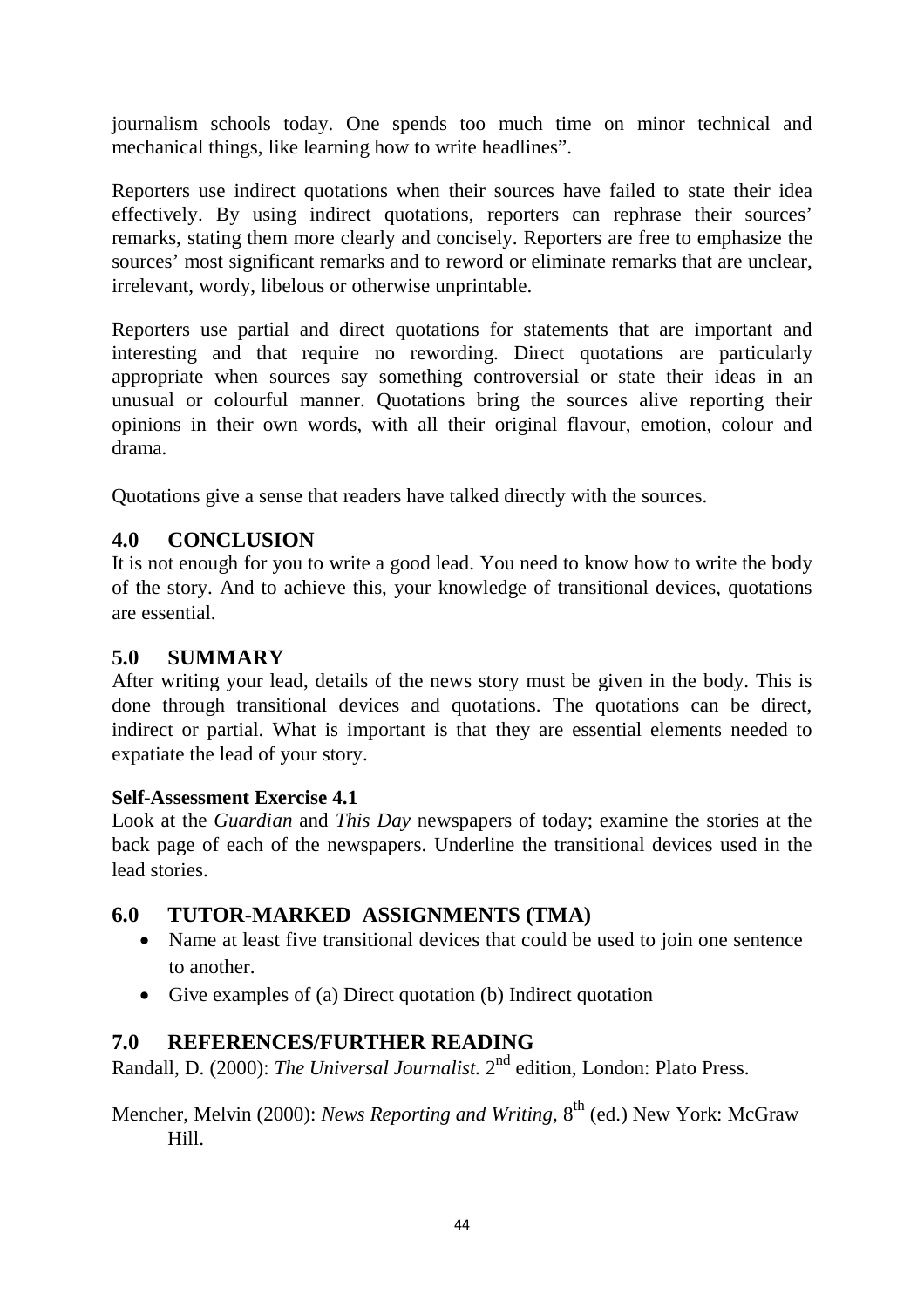- Brian, B. et al, (2014). The Missouri Group, *News Reporting and Writing*, Eleventh Edition, New York: Bedford/St. Martins.
- Itule, B. D & Anderson, D. A. (2008). News writing and reporting,  $7<sup>th</sup>$  edition. New York: McGraw Hill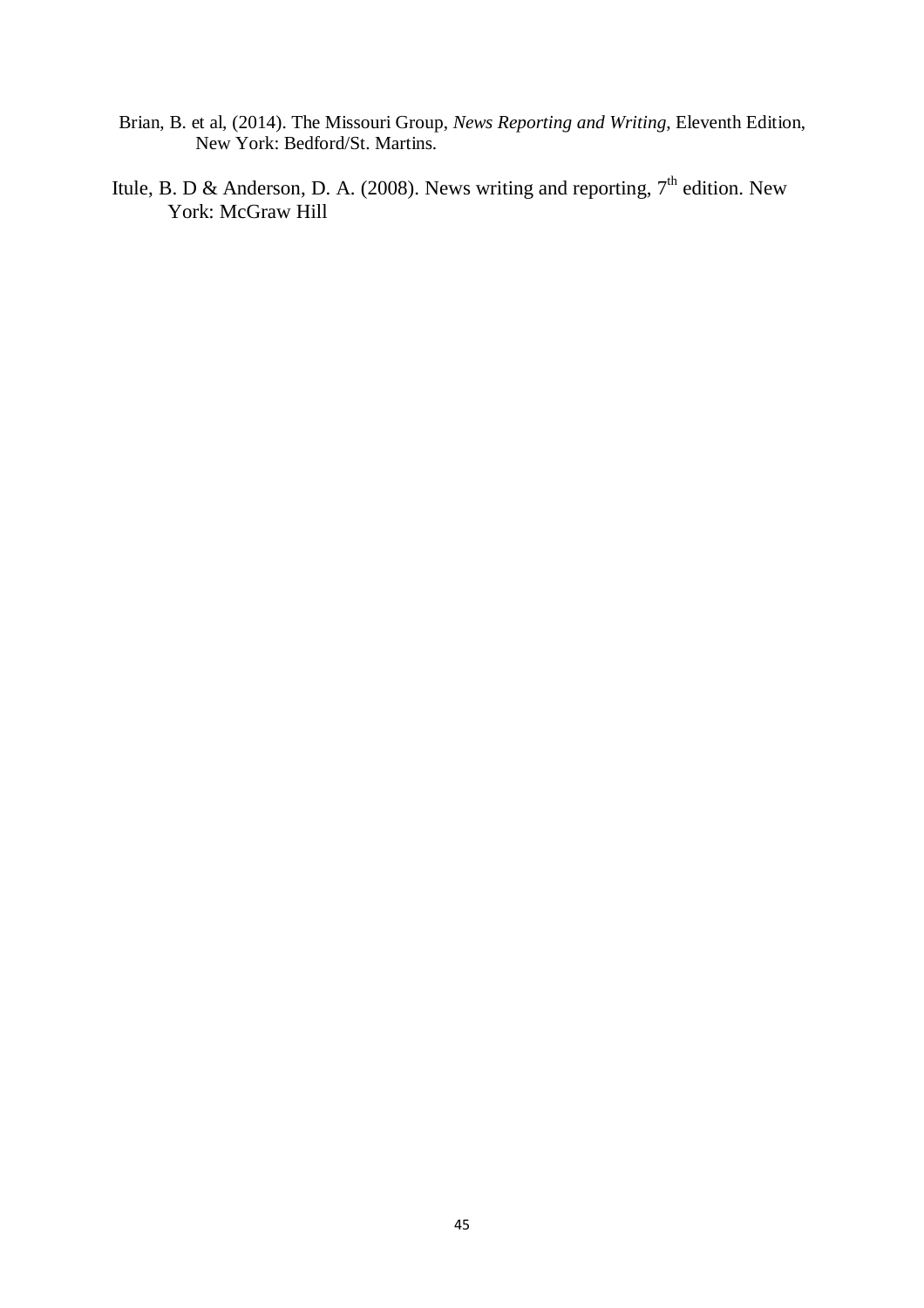# **UNIT 5 THE LANGUAGE OF NEWSWRITING**

## **CONTENTS**

- 1.0 Introduction
- 2.0 Objectives
- 3.0 Main Body
	- 3.1 Words
	- 3.2 Sentences
	- 3.3 Paragraph
- 4.0 Conclusion
- 5.0 Summary
- 6.0 Tutor-Marked Assignments (TMA)
- 7.0 References/Further Reading

## **1.0 INTRODUCTION**

Writing is communication and the purpose of every form of communication is to bring about understanding. Written language is made up of three elements —words, sentences and paragraphs. It. is the way theseelements are handled that makes the difference betweenliterary and news English. We shall consider these three elements as presented by Integrated Publishing (n.d).

## **2.0 OBJECTIVES**

At the end of this unit, you should be able to:

- mention the importance of language in news writing
- identify categories of words to avoid in news writing
- explain the principles that guide sentence construction
- write news story devoid of redundancy and straight to the point.

#### **3.0 MAIN BODY**

**3.1 Words:**Words are your basic tools. You should use words thatsay exactly what you mean so they can be understoodby your reader just like a auto mechanic will use the best spare parts for the repair of a car to the satisfaction of his customer.Every word used in a news story should add to thepicture you are building in the minds of your readers. Just as a picture will not have unnecessary line, your writing also should not have unnecessary words. Ifyou use an unnecessary, vague or unfamiliar word, thispicture becomes blurred. If it becomes too blurred, itmay give the reader a distorted picture of the facts. Thisis a form of inaccuracy that is just as bad as putting thewrong facts down on paper.It is an axiom of newswriting that words that do notwork for you, work against you. Consider the following few tips onmaking words work for you.

**Avoid gobbledygook**: Gobbledygook isconfusing writing, often marked by pseudotechnicallanguage that readers cannot understand. In writing atechnical story, do not parrot the words sometechnical-minded researcher pours out. Simplify. Ask,"What does this mean in everyday English?" Fewpeople, for example, know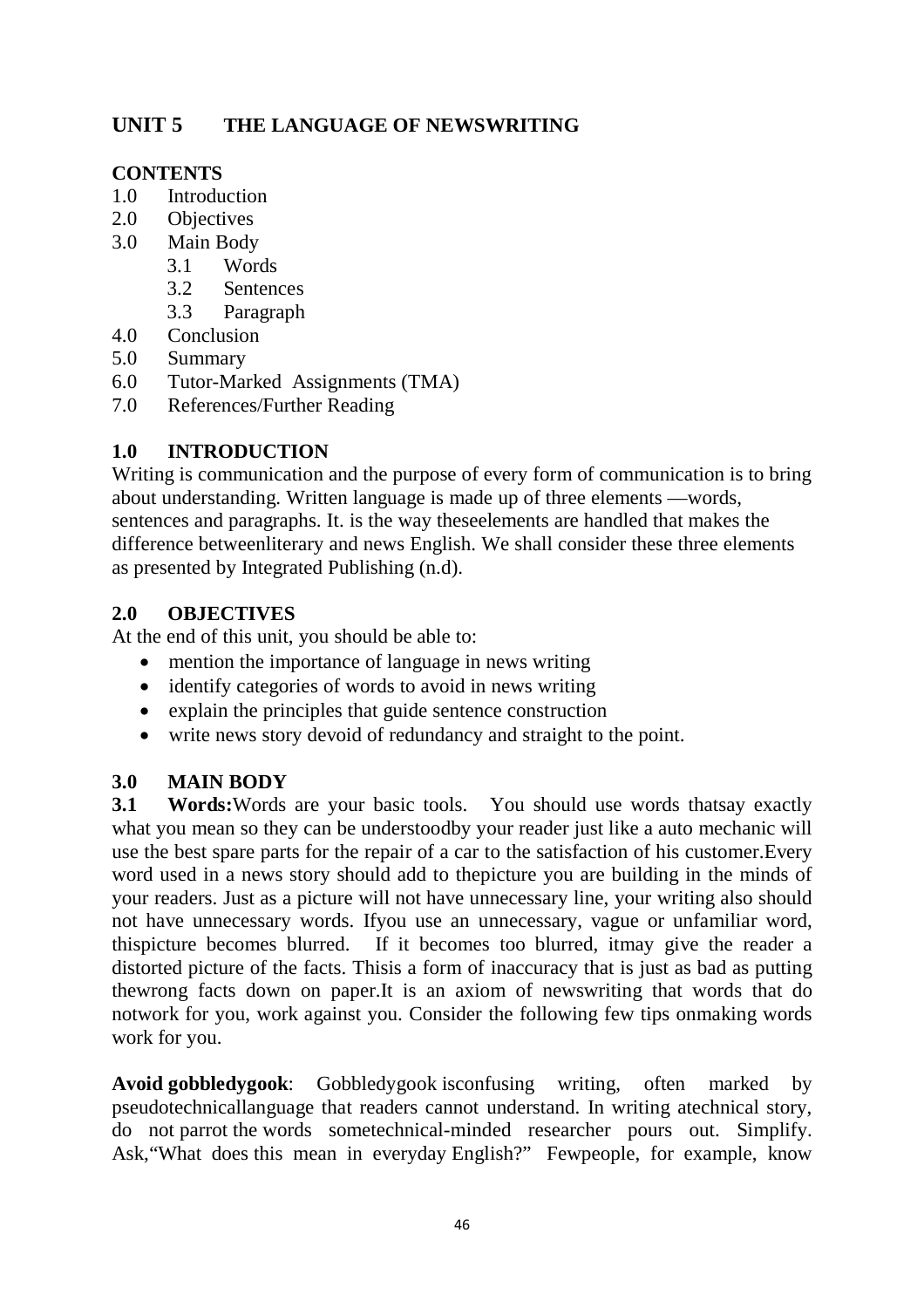what "arteriosclerosis" means. But when you say "hardening of the arteries, "they immediately understand.

**Avoid wordiness**: Many inexperiencedwriters put unnecessary words into their news copy. Calla spade a spade, not "a long-handled agriculturalimplement utilized for the purpose of dislodging theearth's crust."Short, common words are easy to understand when,in many cases, long words are not. If you must use alonger word, make sure you are using it to convey aspecial meaning, not just for the sake of using a bigword. Why use contribute if give means the samething? This also applies to veracity for truth,monumental for big, apprehension for fear, canine fordog and countless others. Practically every part ofspeech contains long words that may be replaced byshorter and more exact ones.

**Be specific**: Inexactness is just as bad aswordiness. Readers want to know specific facts.Consider the following example of this:

Vague: Thousands of people were rendered homeless by rain storm.

Specific: Three thousand people were rendered homeless by rain storm.

Consider the following dignitary or wasteful words:

- Accommodate (hold, take)
- adjacent to (near)
- approximately (about)
- at an early date (soon)
- at this moment in time (now)
- concerning (about)
- conspicuous by their absence (not absent)
- declared redundant (sacked)
- discontinue (stop)
- donate (give)
- extinguish (put out)
- face up to (face)
- In addition (also)
- In spite of the fact that (although)
- locate (find, place)
- made their way (went)
- occasioned (caused by)
- previous to (before)
- revealed (said)
- seating accommodation (seats)
- together with (with)
- weather conditions (weather)
- with regard to (regarding)
- public conveniences or urinary (restroom, convenience or toilet)
- absence of (no)
- accede to (allow)
- accordingly (so)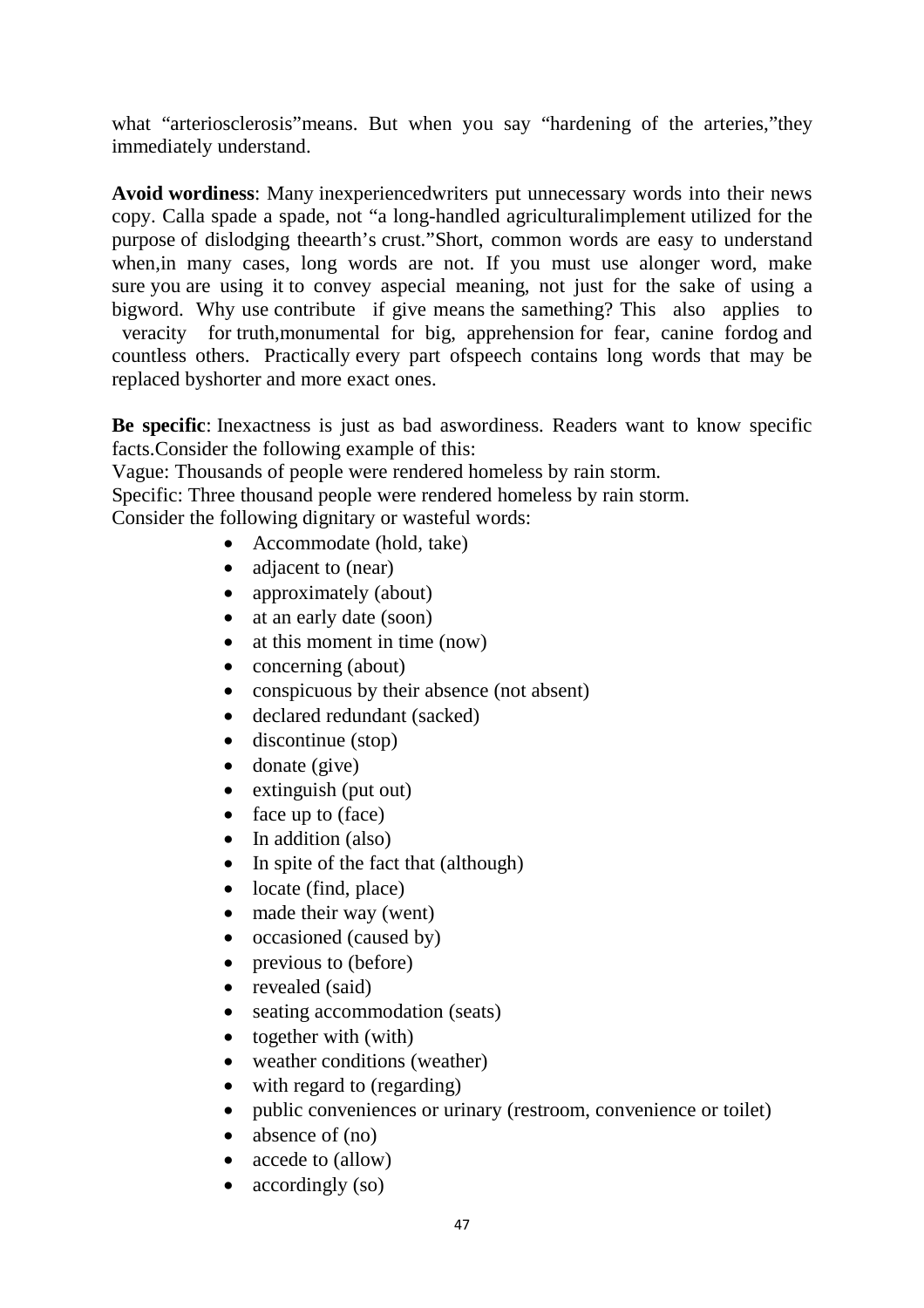- adequate bus transportation (enough buses)
- arrangements were made in the hands of (arranged by)
- called a halt (stopped)
- caused injuries to (injured)
- facilitate (ease)
- gather together (met)
- leaving much to be desired (bad)
- local authority (council)
- centre around (centre on or centre in)

Ability to avoid redundant words or phrase will also enhance the quality of your work. Some of these redundant words and phrases are:

- Absolutely necessary
- **a** advance planning
- $\blacksquare$  ask the question
- **assemble together**
- at a later day
- attached here to
- at the present time
- canceled out
- city of Lagos
- close proximity
- **consensus opinion**
- carbon copy
- continue on
- **cooperate together**
- each and very
- enclosed you will find
- **Exactly identical**
- **fair and just**
- first and foremost
- $\blacksquare$  rise up
- $\blacksquare$  friend of mine
- important essentials
- open up
- **•** other alternative
- patently obvious
- **plain and simple**
- **postpone until later**
- **reasonable and fair**
- $read a gain$
- $\blacksquare$  refer back
- ulles and regulations
- **temporarily suspended**
- **t** totally unnecessary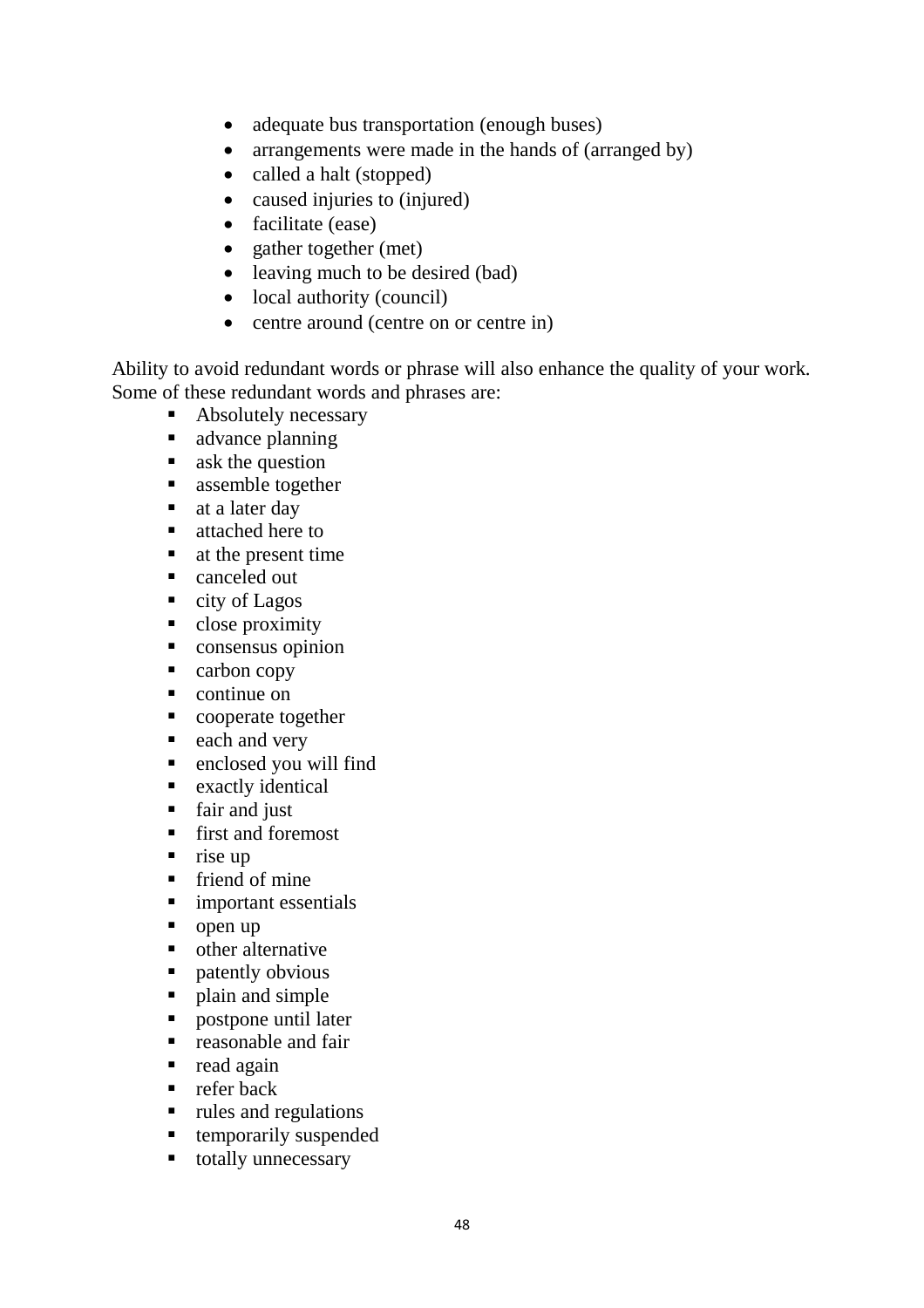**Avoid Trite or hackneyed expressions**: These are the mark of either anamateur or a lazy writer. Some particularly badexamples include the following:

- What is good for the gander
- Fat as a pig
- Nipped in the bud
- Good as gold
- Wee hours
- Ripe old age
- Crystal clear
- Bouncing baby boy/girl

**Use strong and active verbs:** Wheneverpossible, use active voice and the simple past tense. Theuse of these injects life, action and movement into yournews stories. In using strong verbs, you will find someof the tendency for you to rely on adverbs to do the workis eliminated. In newswriting, adverbs often do nothingmore than clutter writing.

**Avoid jargon:** Some word usage are peculiar to some professions. As a journalist, you should not assume that such words are generally known. You also do not impress your readers by using words and phrases they do not understand.

**Watch spelling and grammar**: A journalistshould have a good spelling ability as well as a good command of the Englishlanguage as far as correct grammar is concerned.Therefore, no extensive lesson is given in this area ofstudy. One goal of every good writer is not to learn to spellperfectly, but to learn to spell well enough so that amistake can be spotted when words are put on paper.When in doubt, use the dictionary.

**3.2 Sentences:**The second element of language is the sentence. Thesimple declarative sentence that consists of subject andverb, or subject, verb and object is the most commonform in normal, informal conversation. For this reason,it is the best sentence structure for most newswriting. Observe the following in your sentence construction:

**Do not clutter:** Never crowd too manydetails into one sentence. Although a compound orcomplex sentence may contain more than one thought,you should, for the most part, stick to sentences thatexpress one thought clearly and concisely. Otherwise,the reader is likely to get lost in a mass of clauses anddetails.

**Do not repeat**: If you say in the lead of yourstory that 50 people were killed in a car crash,do not mention later in the story that 50 were killed. Ifthe readers forget a fact, they can look back. Newspaperspace is valuable; do not waste it with redundancy.Refrain from beginning a sentence with the same wordas the last word in the previous sentence and avoidbeginning consecutive sentences alike, unless you do itdeliberately for emphasis.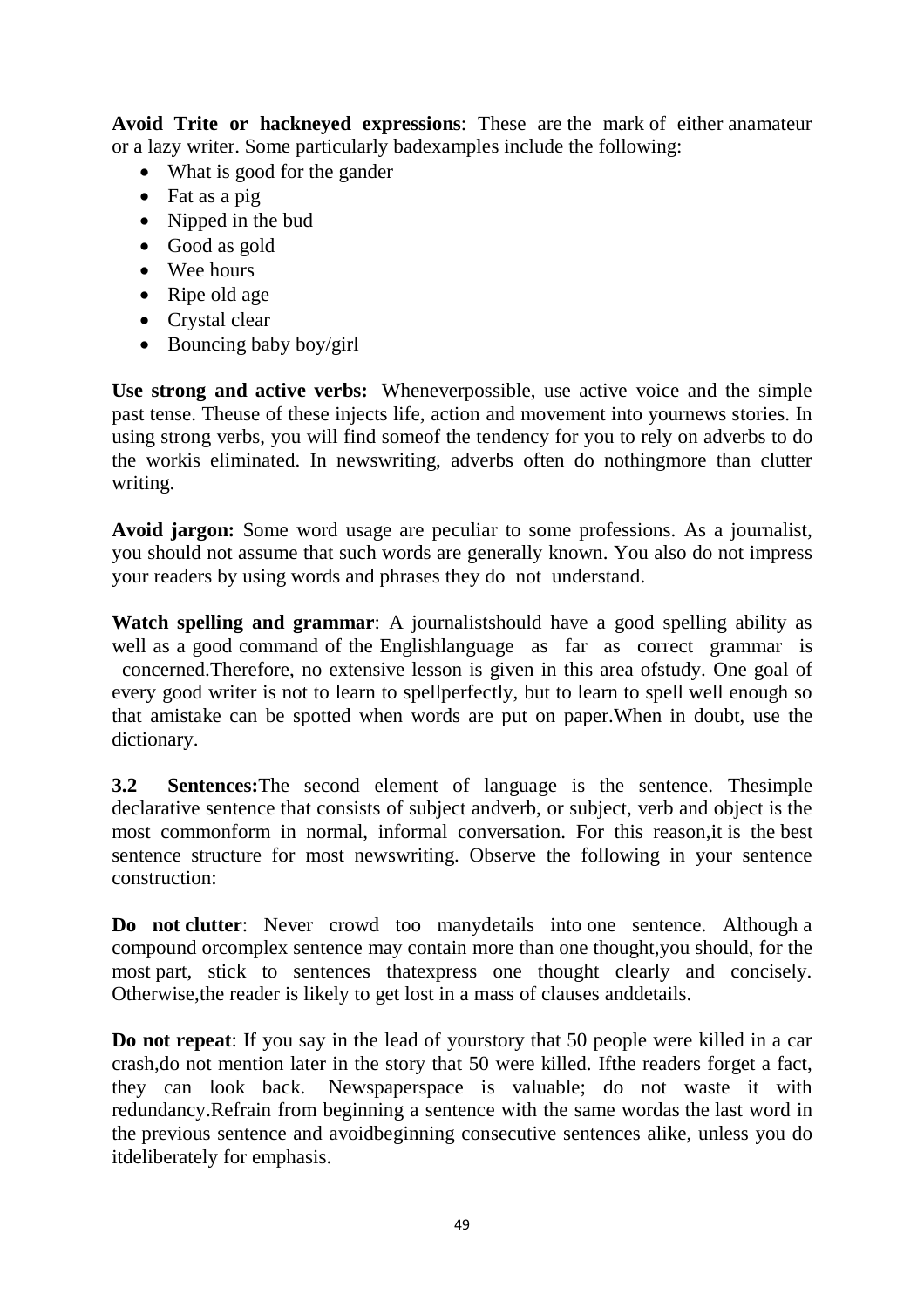**3.3 Paragraphs**:The most general guideline for writing paragraphsis that they should be kept reasonably short. When youuse short paragraphs, you give the reader facts and ideasin smaller packages that are easier to handle. The mindcan grasp a small unit of thought more easily than a largeunit. Also, most news copy is set in narrow columns withonly three to five words per line.Paragraphs should be less than 60 words. Two orthree sentences per paragraph are just about right, but itis perfectly acceptable to have a one-sentenceparagraph, or even a one-word paragraph, if it expressesa complete thought.Yet, a succession of very short paragraphs may givea choppy effect to the writing. For best effect, alternateparagraphs of short and medium length. Never beginsucceeding paragraphs with the same words or phrases.This, too, can cause a monotonous effect that will soondiscourage the reader.

## **4.0 CONCLUSION**

A good writer is the one who knows how to use words effectively. Knowing how to write a good copy will make you a darling to your editor. You need to know the basics of good writing such as the use of words, sentence construction and appropriate paragraphing. However, writing a good copy is not a one-day job. It is a skill that must be developed with continuous practice.

## **5.0 SUMMARY**

So far in this unit, you have learnt the importance of language to news writing. It is essential that you communicate effectively by using simple words, clear sentences and appropriate paragraphing.

#### **6.0 TUTOR-MARKED ASSIGNMENTS (TMA)**

Find synonyms for the following words to show your mastery of them.

- **adjacent**
- **aggravate**
- **n** anticipate
- $\blacksquare$ biannual
- at a later day
- **consensus opinion**
- **CONSPICUOUS** by their absence
- **discontinue**
- facilitates

#### **7.0 REFERENCES/FURTHER READING**

Oyero, O. S. (2006). Writing Feature Articles. In Folarin B., Obe J., Oyero O. & Ekeanyawu N. (eds.) *Themes in Communication Writing*. Akure: Standard Mass Concept. Pp 112- 128

Akinfeleye, Ralph, (1987): *Essentials of Modern African Journalism: AbPremier* (2<sup>nd</sup> Edition) Lagos, Miral Printing Press.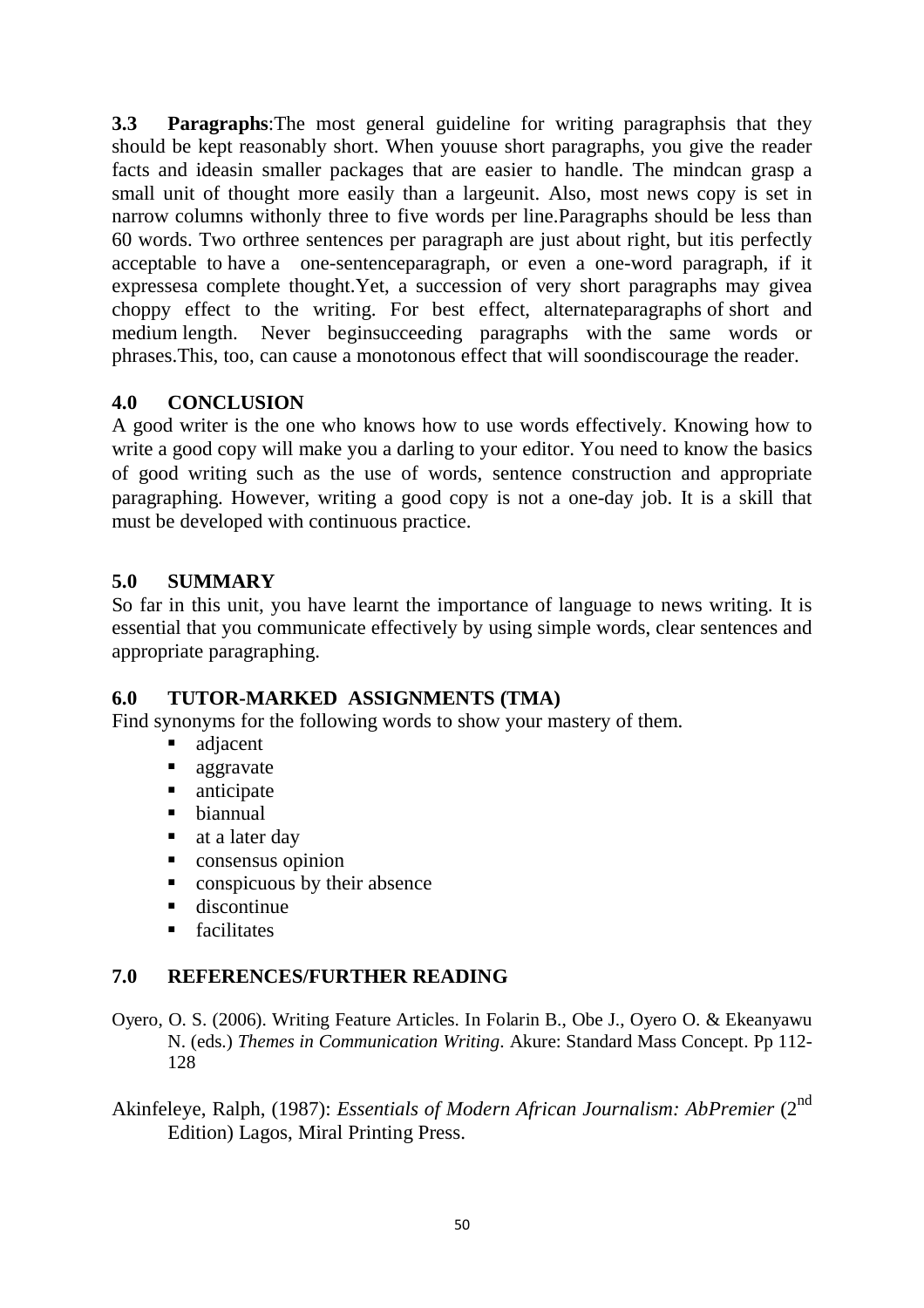- Integrated Publishing (n.d). Journalist 3 & 2. Accessed December 5, 2016 from http://photographytraining.tpub.com/14130/css/The-Language-Of-Newswriting-24.htm
- The National Institute of Open Schooling (n.d). Introduction to journalism and other<br>reporting practices. Accessed December 5. 2016 reporting practices. Accessed December 5, 2016 fromhttp://download.nos.org/srsec335new/ch7.pdf
- Rich C. (2010). *Writing and reporting news: A coaching method*. Boston (USA) Wardsworth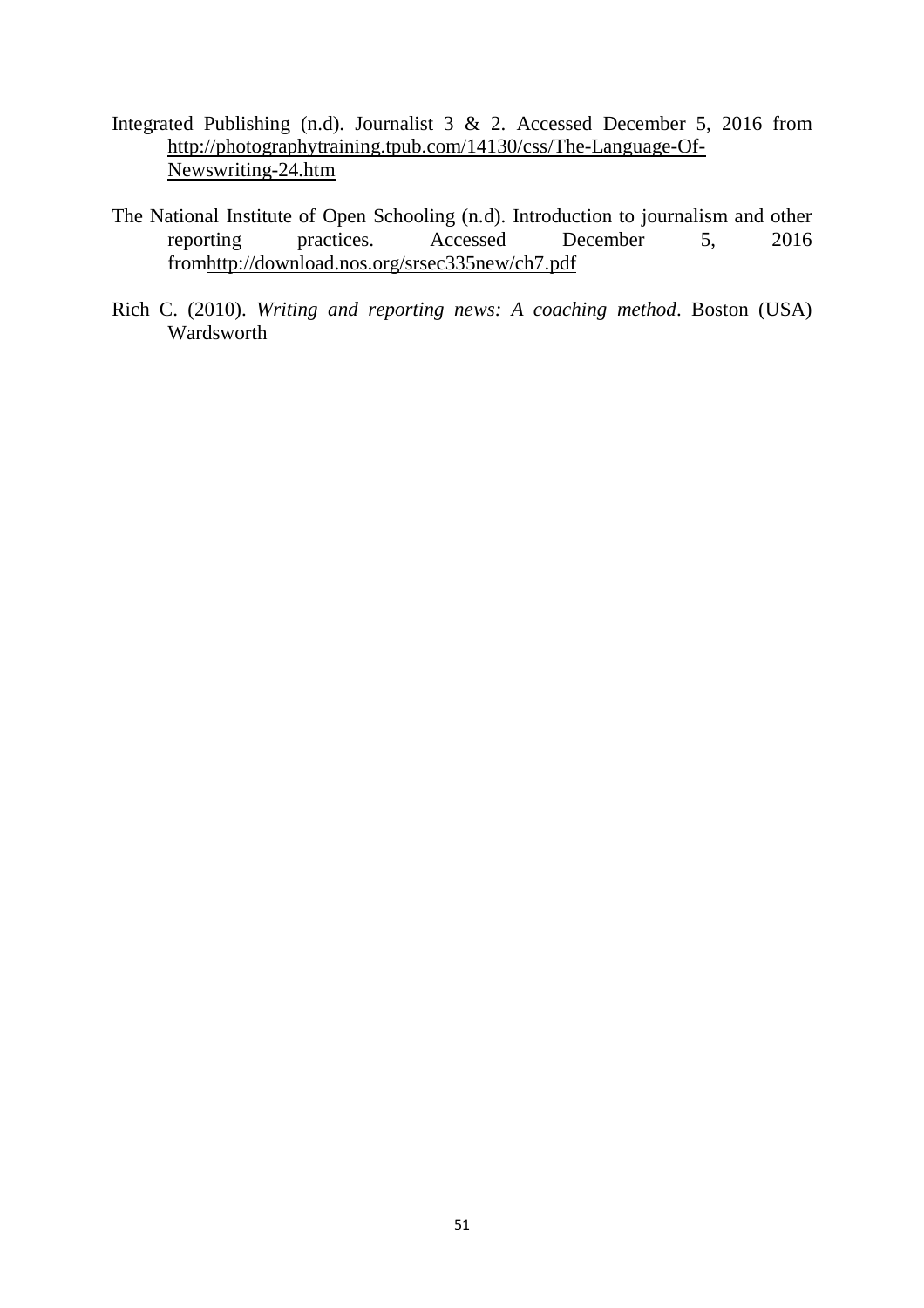# **MODULE 3**

- Unit 1 Broadcast Style Book
- Unit 2 Preparing Broadcast Copy
- Unit 3 Writing for the Ear: Five Principles
- Unit 4 How to Make Your Copy Sound
- Unit 5 Interviewing

## **UNIT 1 BROADCAST STYLE BOOK**

#### **CONTENTS**

- 1.0 Objectives
- 2.0 Main Body
	- 2.1 Broadcast Style Book
	- 2.2 Cliché
	- 2.3 Journalese
	- 2.4 Hyperbole
	- 2.5 Adjective
	- 2.6 Quotations
	- 2.7 Attribution
	- 2.8 Contentious Statements
	- 2.9 Immediacy
	- 2.10 Active
- 3.0 Conclusion
- 4.0 Summary
- 5.0 Tutor-Marked Assignments (TMA)
- 6.0 References/Further Reading

#### **1.0 INTRODUCTION**

Broadcast copy differs considerably from newspaper copy. Some of the rules for copy preparation also differ from station to station. The point remains that there are some general guidelines applicable to all broadcast news writing. This unit therefore seeks to intimate you with the guidelines for writing a broadcast story.

#### **2.0 OBJECTIVES**

At the end of this unit, you should be able to:

- explain of the guidelines for writing broadcast news; and
- write using the guidelines.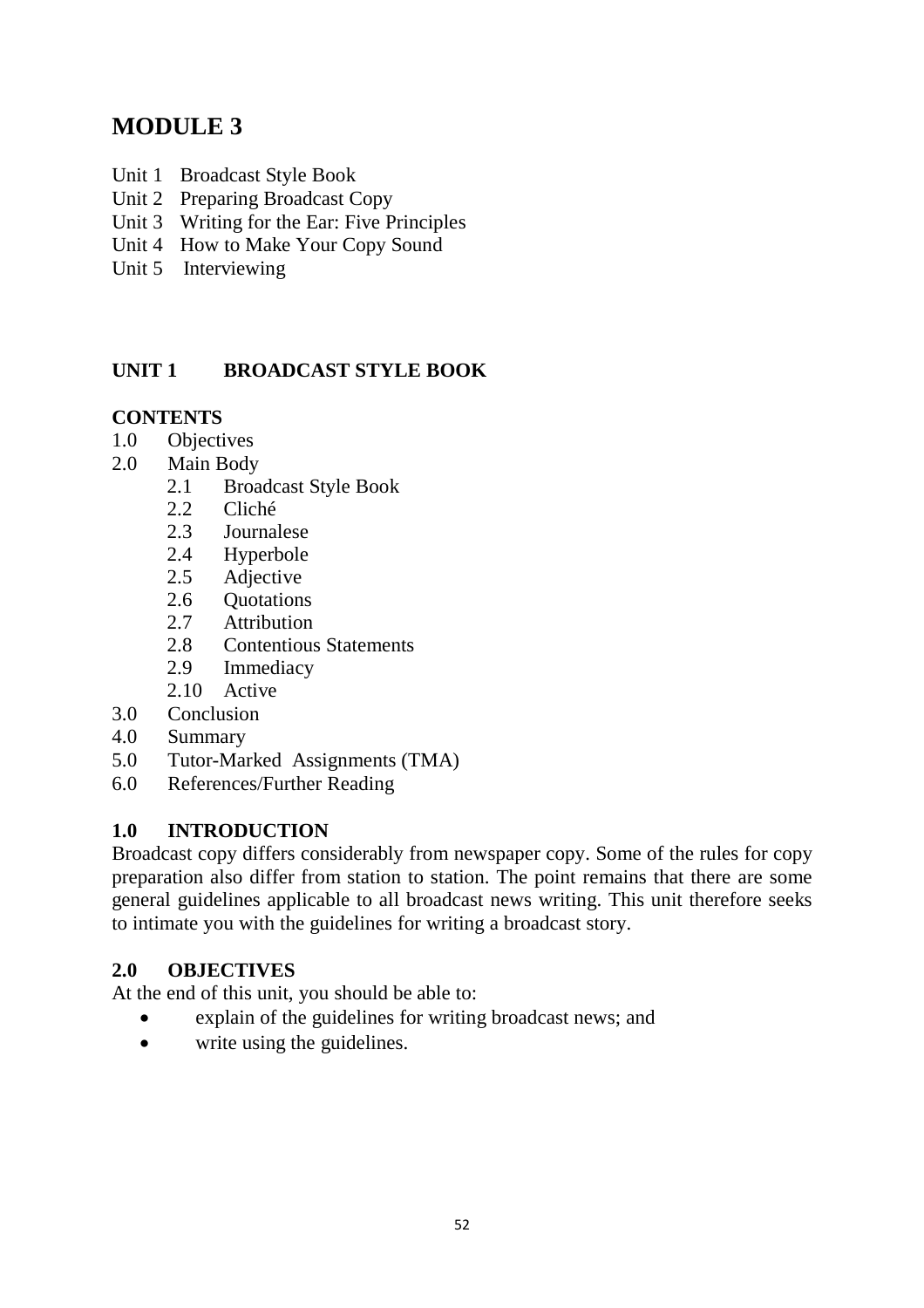#### **3.0 MAIN BODY**

#### **3.1 Broadcast Style Book**

Good Style: 'If I had a donkey that wouldn't go, do you think I'd wallop him? Oh no I'd give him some corn and cry out whoa, Gee up, Neddy'

## Bad Style:

'If I had an ass that refuse: to proceed, Do you suppose that I should castigate him? No indeed. I should present him with some cereals and observe proceed;

Most broadcast organizations have a view about good style, and though they differ in detail, most would agree that good style is usually whatever makes good sense.

George Orwell wrote *Politics and the English Language* in 1946, but his advice still holds true today:

Never use a metaphor, simile or other figures of speech, which you are used to seeing in print.

Never use a long word where a short one will do. If it is possible to cut out a word, always cut it out. Never use the passive where you can use the active.

Never use a foreign phrase, scientific word or a jargon if you can think of an everyday English equivalent.

Break any of the rules sooner than say anything outright barbarous.

## **3.2 Cliché**

Eric Partridge, in his Dictionary of Clichés, defines a cliché as a phrase so hackneyed as to be knock-kneed and spavined. They not only fail to enliven dull copy, clichés make even the most significant item sound trite. If we accuse council tax payers of taking up cudgels against city hall whenever they write a letter of complaint, what are we to say the day owner-occupiers really do drive nails through wooden clubs and set about their elected representatives? What will be left to say when war is declared? Hyperbole and clichés are for hacks. This, then, is a dictionary for hacks:

| absolute farce,  | got the message, | painted grim picture, |
|------------------|------------------|-----------------------|
| all-out-effort,  | heated debate,   | picking up piece,     |
| anybody's guess, | high ranking,    | pool of blood,        |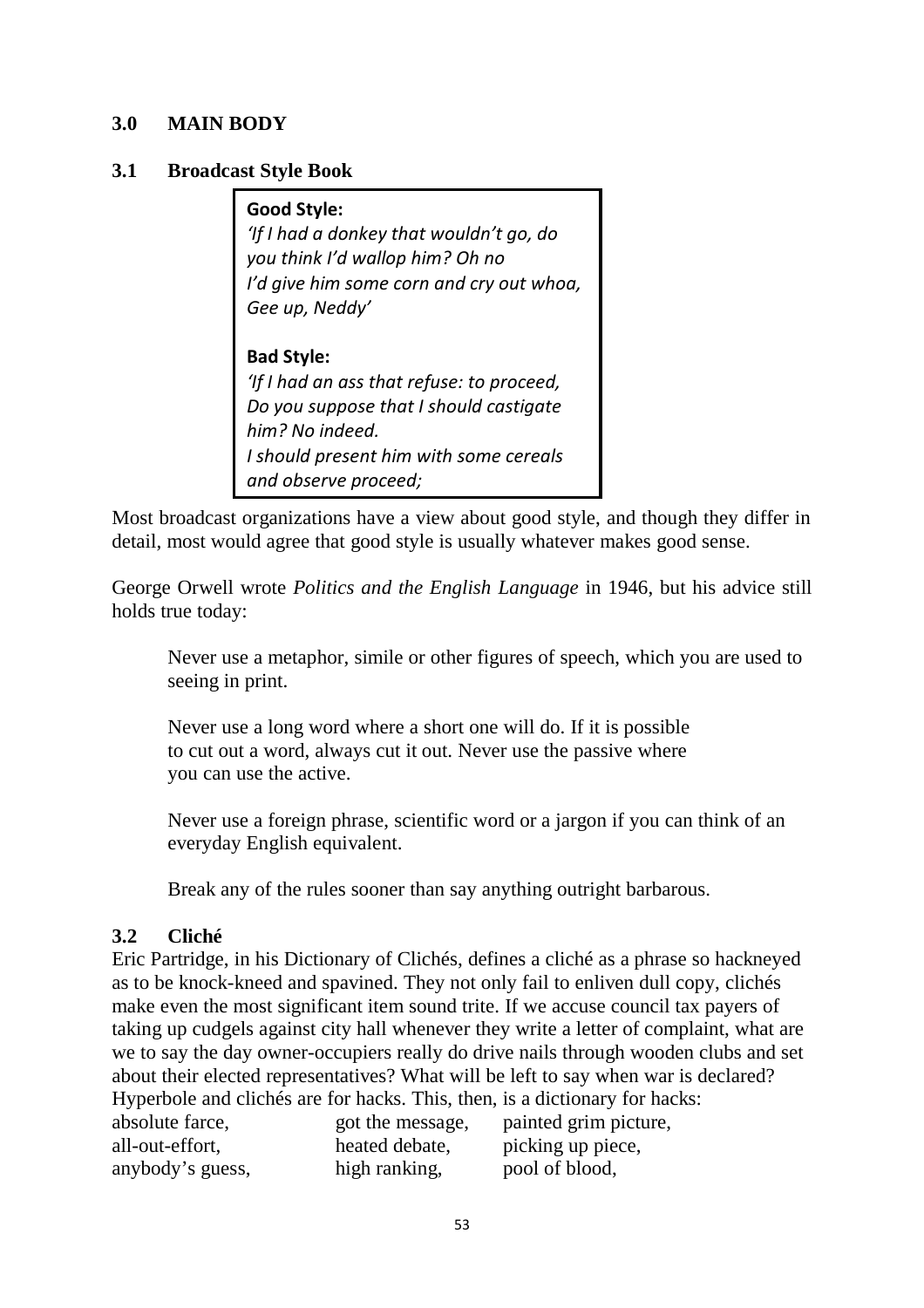| at this point in time,                                   | how does it feel?,                      | probe,                                      |  |
|----------------------------------------------------------|-----------------------------------------|---------------------------------------------|--|
| beat a hasty retreat,                                    | in due course,                          | put into perspective,                       |  |
|                                                          | iron out the                            |                                             |  |
| bid (for attempt),                                       | problem,                                | quiz (for question),                        |  |
| bolt from the blue,                                      | jobless youngsters,                     | rushed to the scene,                        |  |
| brutal reminder,                                         | last but not least,                     | selling like hot cakes,                     |  |
|                                                          | last minute                             |                                             |  |
| calm before the storm,                                   | decision,                               | shot himself in the foot,                   |  |
| calm but tense,                                          | leaps and bound,                        | show of force,                              |  |
| chequered career,                                        | leave no stone                          |                                             |  |
|                                                          | unturned,                               | sitting on the fence,                       |  |
| clampdown loud                                           | square peg in a round daylight robbery, |                                             |  |
| and clear,                                               | hole,                                   |                                             |  |
| major new development/ desperate attempt/bid up in arms, |                                         |                                             |  |
| stuck to his/her guns,                                   | marked contrast,                        |                                             |  |
| dramatic decision/                                       |                                         | vanished into thin air, dug in their heels, |  |
| new move, mindless                                       |                                         |                                             |  |
| vandals,                                                 |                                         |                                             |  |
| nipped in the bud,                                       | virtual standstill,                     |                                             |  |
| effortless victory, over                                 |                                         |                                             |  |
| and above,                                               | weighty matter,                         | fell on deaf ears,                          |  |
| whole new ball game,                                     | get under way,                          | writing on the wall,                        |  |
| given the green light.                                   |                                         |                                             |  |

No doubt you will have your own favourites to add to the list. With technology making strides, it may soon be possible to program an elaborate lexicon of clichés into a computer, enter the type of story, say, *murder*, key in details such as the name of victim, and within a matter ofseconds, we could be reading printouts of sparkling news copy, such as the following:

'Police are hunting a vicious killer following the brutal murder of (FILL IN NAME) in his opulent country house in the secluded backwater of (FULL IN NAME) this morning.

(FILL IN NAME)'s mutilated body was found lying in a pool of blood in the bedroom. A sawn off shotgun lay nearby. Police discovered the corpse after a dawn raid on the mansion in the early hours of the morning following a tip from an underworld supergrass.

Detective Inspector (FILL IN NAME) who's leading the hunt, said the killer had vanished into thin air. Police with tracker dogs are now combing woods, and pledged to leave no stone unturned until the butcher of (FILL IN NAME) has been brought to justice.

'(FILL IN NAME) was described by stunned and grief-stricken neighbours as " pillar of society".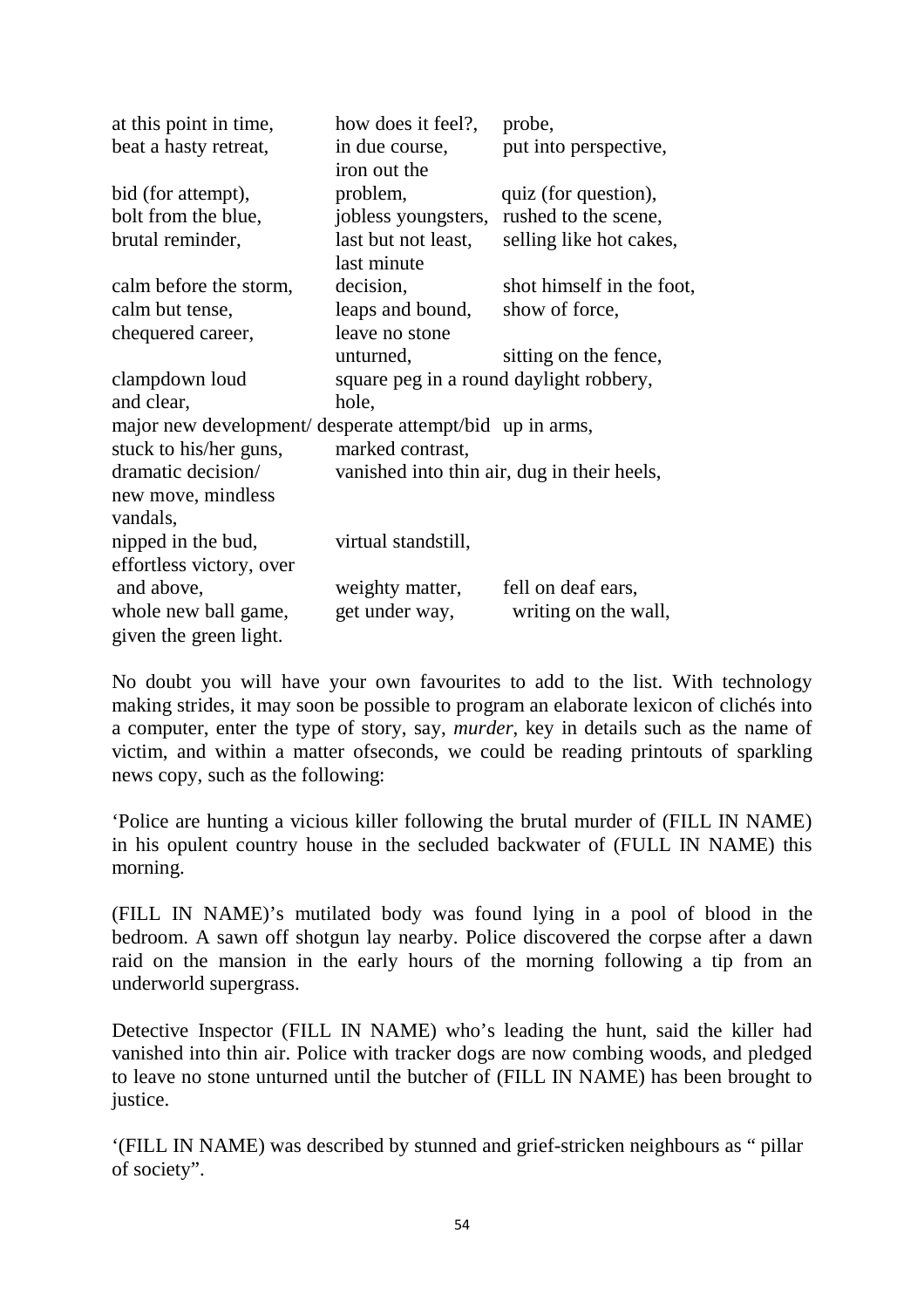'(FILL IN NAME)'s widow, shapely blonde (FILL IN NAME) told us how she felt...'

#### **3.3 Journalese**

Clichés owe much to journalese, described by writer John Leo as the native tongue of news gatherers and pundits. It is the language of the label and instant metaphor, drawing its inspiration from space-starved newspaper headlines to make pronouncement of stunning clarity over matters, which to everybody else appear decidedly muddled.

More disturbingly, an evening's sport of name calling, stone throwing and petty crimes against property by rival gangs of schoolboys in Northern Ireland (which is divided along sectarian, religious, tribal and political lines, and suffers the worst unemployment in the UK) becomes a fresh outbreak of violence between loyalists and republican supporters…

Clichés and journalese are devils disguised as angels. They lie in wait for the moment inspiration turns her back, before overpowering her, stealing her clothes and sneaking up on the reporter as a deadline approaches.

Hapless hacks are usually so intent on beating the clock that they fail to see through the disguise and welcome these saboteurs as saviours. So resigned are reporters to their infiltration and so dependent on their support that, even when their disguise wears thin through over-use, the two are often left to wreak their havoc unchecked. The alternative is to waste precious minutes attempting to revive inspiration, which has an infuriating habit of succumbing whenever deadlines draw near.

Even books are written to deadlines, and it is not inconceivable that you may unmask the odd clichés within these pages. Feel free to strike the offender through with a biro and, if you find inspiration at her post, make some suitable correction.

## **3.4Hyperbole**

Definition of Hype 'Exaggerated statement not meant to be taken literally.' – CONCISE OXFORD DICTIONARY.

'Headlines twice the size of the events.' – JOHN GALSWORTHY. Another blood relation of journalese is hype. Hype can be found scattered throughout the media, and in especially large concentrations wherever advertising copywriters gather.

Many journalists readily call on hype's assistance to lend support to a flaccid story on a quiet news day.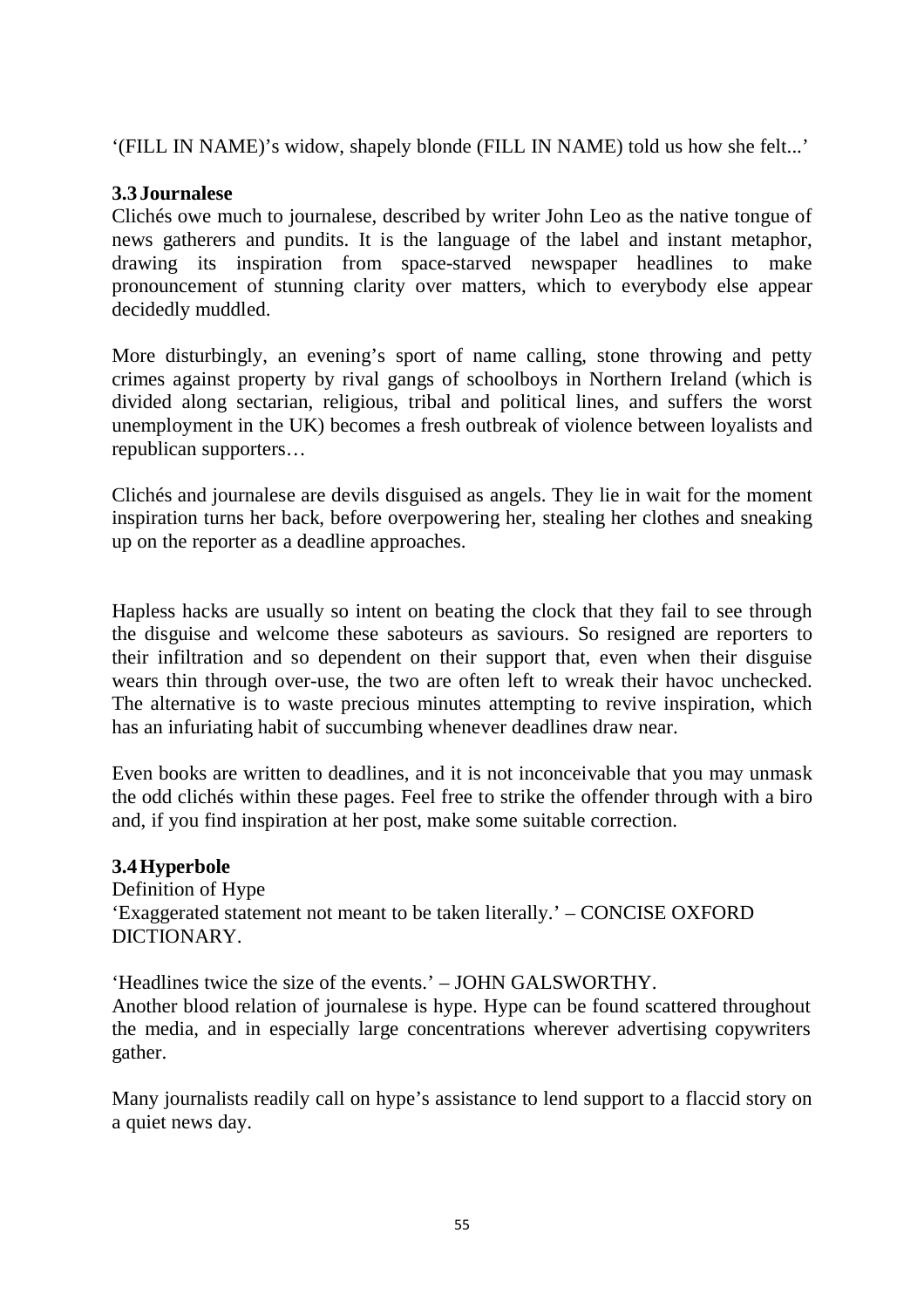'Children's lives could be at risk if they swallow quantities of a lethal drug which has gone missing in Harare.'

**Translated:** Somebody dropped their sleeping tablets on their wayhome from the shops.

'A man has been arrested in Perth after an appalling and unprovoked sex attack on a defenseless three year old girl.'

**But:** All sex attacks are appalling:

NO three year- old girl is likely to provoke such an attack ALL small girls are defenseless.

Hype of this order is unpleasant, distasteful and unnecessary. If the story can't stand up without it, it should not be run.

If the news is to remain a reliable source of factual information, hype should be kept within the confines of the commercial break.

#### **3.5Adjective**

How many adjectives you use will depend on your house style and whether the station's image is 'quality' or 'popular', Contrast the versions below:

'Firemen with oxy-acetylene cutters took three hours to free the body from the wreckage. They said it was one of the worse crashes they'd seen,'

'Firemen with oxy-acetylene cutters took three hours to free the mangled body from the shattered cab. They said the horrific crash was one of the worse they'd seen.'

Most stations would think twice about the tasteless 'mangled', Adjectives add colour but too many make the piece sound like an extract from a lurid novel. Remove them all and the item can sound dull or bland. Handle with care.

#### **3.6Quotations**

A good quotation can add considerably to the flavour of a report, but there are hazards in using quotes in broadcasting.

In print, a quote is immediately obvious because of the quotation marks, but broadcast audiences cannot hear when a quote begins and ends, so they should be kept short and clearly attributed:

'The Prime Minister rounded on the protesters. Accusing them of behaving like a bunch of anarchists'.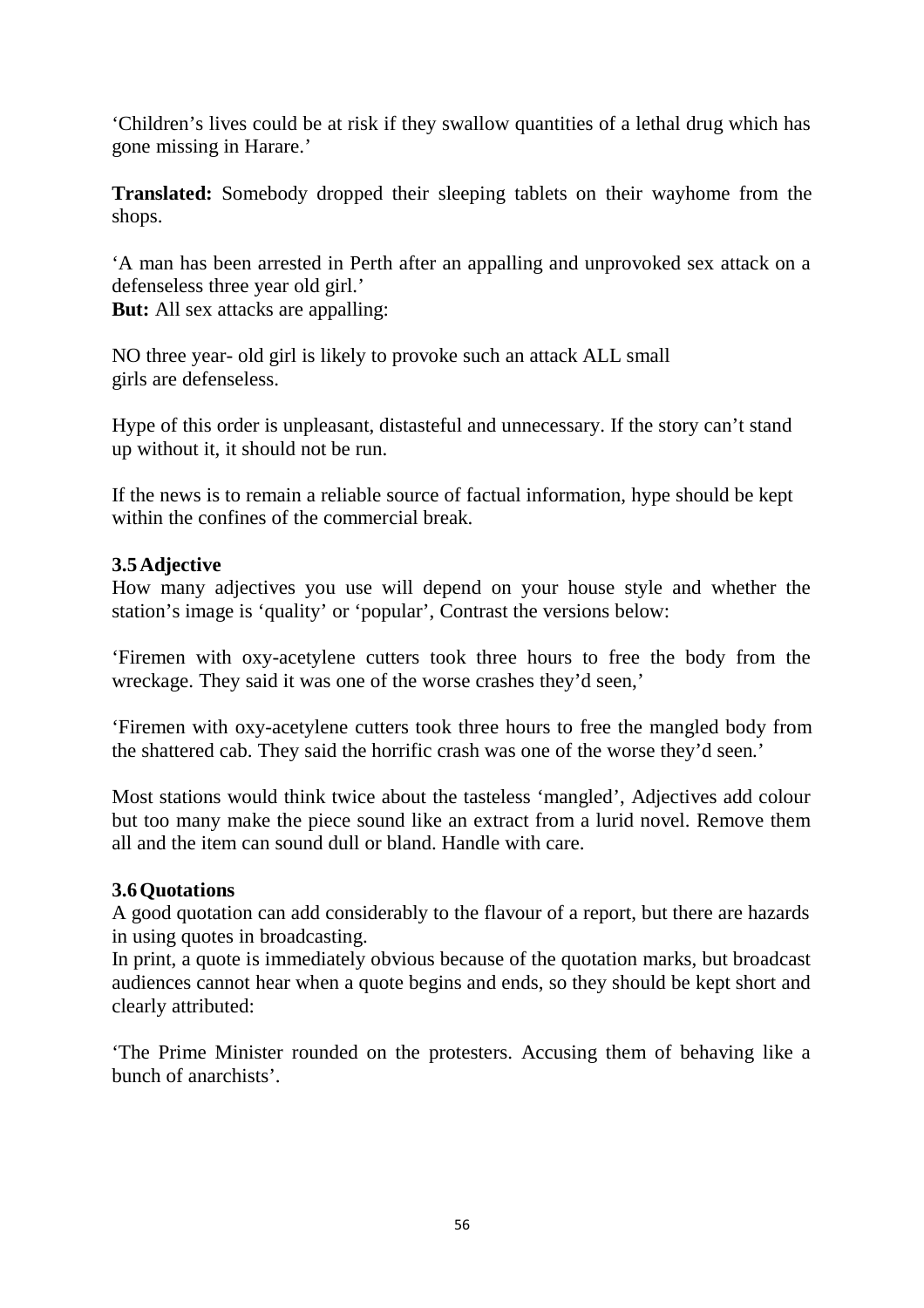#### **3.7Attribution**

Information should be attributed clearly to leave the audience in no doubt about who is speaking – remember, listeners can never refer back. This said, attribution can be overdone and badly clutter a copy.

*The honourable Peter Threeple junior Minister in the Department of health, said today that an injection of 20 million pounds would be made available to improve wages in the National Health Service.* 

Not exactly an attention grabber, so the sentence should be turned around to put the facts before the attribution, and the attribution shortened to be still accurate, but much more manageable.

'*A cash injection of 20 million pounds is to be made availableto improve wages in the Health Service*.'

'*Health Minister Peter Threeple told the Commons today thatthe money…etc.* 

Stories should begin with a person's name only when that name is widely known. If the audience cannot immediately identify the person, this becomes a point of confusion at the start of a story.

To avoid cluttering an introduction, it is sometimes necessary to choose between giving a person's name or title in the first line. If their name is better known than their job or organization, then the name should be given before the title, and vice-versa.

'The governor of the Central Bank of Nigeria Prof. Soludo has called on the government to provide tax concessions to make Nigerian businesses more profitable.'

The art is to attribute a statement clearly without letting the attribution get in the way. Television has a major advantage over radio – interviewees can appear without a verbal introduction because their names and titles can be displayed on the screen over the pictures.

#### **3.8 Contentious Statements**

When statements are controversial or contentious, the attribution has to be made clearly and cannot be held back until the second sentence:

*'America's unemployed are a shiftless, lazy bunch of spongers, who should be forced to sweep the streets until they find a decent job. 'So said governor Richman at a news conference today…'* 

This first sentence has turned a highly debatable assertion into a statement of fact, and the danger is that the audience may miss the attribution, which follows and identify the opinion with the newsreader. The station could lose a large section of its audience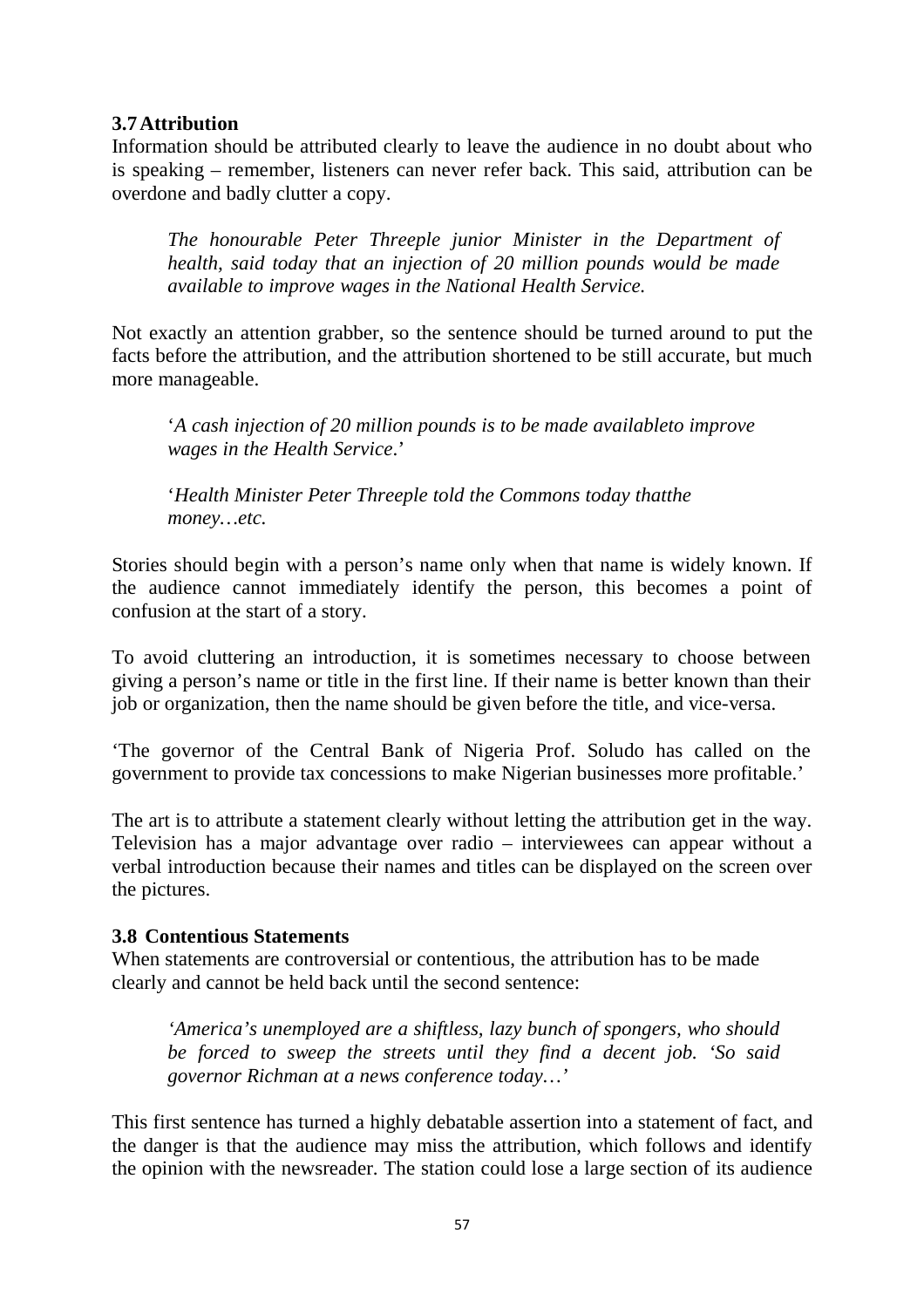– the unemployed. The broadcaster must maintain impartiality by keeping a distance from such statements.

This problem is avoided by giving the attribution in the same sentence and signposting that we are dealing with opinions and not facts:

**'Governor Richman launched a scathing attack on America's unemployed today… calling them a shiftless, lazy bunch of spongers. And, speaking at a news conference, he said they should be forced to weep the streets until they could get themselves decent jobs.'** 

This gets the broadcaster off the hook and leaves Governor Richman dangling firmly on it.

*Claim* and *allege* are useful qualifications for suspect information anddistance the newspaper enough to avoid sounding like a propaganda mouthpiece. *Claim* and *allege* should be avoided where no doubt is meant to be implied, and repetition of the word *'said'* can be avoided by using phrase like *'he added'* or *'pointed out'* 

#### **3.9 Immediacy**

One of the great strengths of broadcast news is its immediacy. It has great advantage over newspaper when it comes to reacting quickly to changing events. The Cuban missile crisis in1962 when the world stood on the brink of nuclear war has been accredited as the catalyst that caused the switch from papers to TV as the prime source of news.

Broadcasters are able to follow events as they unfold. Broadcasters understandably play to their strengths, and most newsrooms heighten the sense of immediacy in their copy by using the present or perfect tenses. For instance Today's bulletin might say:

'*Indian forces have shot dead a pro-Pakistan guerilla leaderin Kashmir.' (perfect tense)* 

But the present tense is even more immediate:

*'Nigeria's Supreme Court is refusing to intervene in the election crisis which is delaying return to civilian rule'.* 

The word 'yesterday' is taboo in broadcasting. Nothing sounds more incongruous than a station with hourly bulletins giving a time reference, which harks back 24hours. If 'yesterday' or 'last night' have to be used, they should be kept out of the opening sentences and buried further down in the story.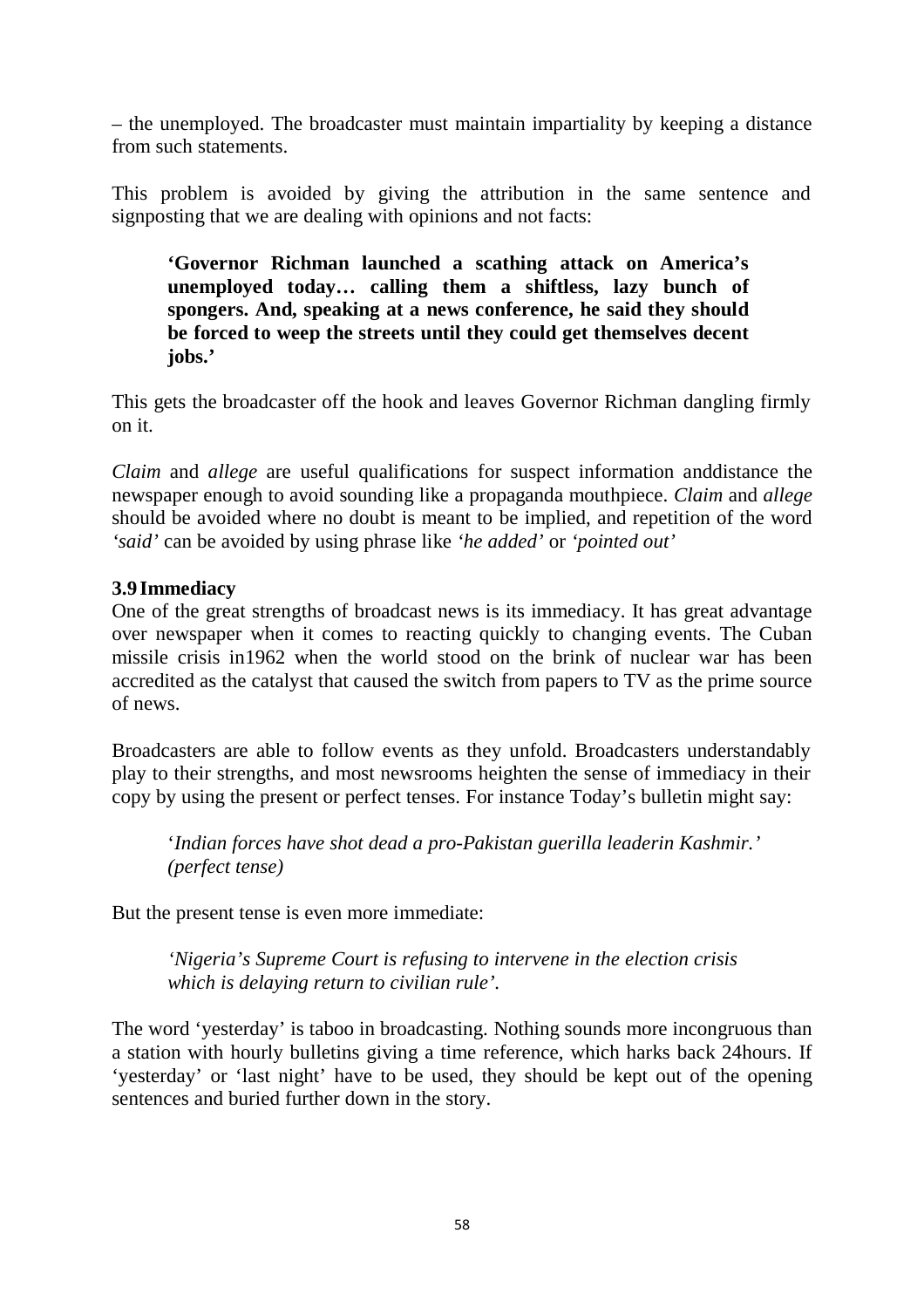Similarly, phrases such as *'this morning'*, *this afternoon' or 'thisevening'* can date copy. So, for inclusion in the 6 o'clock news, thefollowing story would have to be rewritten:

"*The United Nations warned this morning that plannedtalks between the government of Rwanda and Hutu rebels may be the last chance for peace…* 

The phrase 'this morning', which would stand out like a sore thumb by the evening would be replaced with the words *'have'*, or *'have today'*. Some news editors detest the use of the word *'today'* arguing that all broadcasting is about what happened today, so the word is redundant and can be omitted.

Similarly, exact times, such as, *'at seven minutes past twelve'* should be rounded off to, *'just after mid-day'*, and specific time should be used only if they are essential to the story or heighten the immediacy of the coverage:

## **'News just in… the President of Sri Lanka has been assassinated in a suicide bomb attack. The bomber struck within the past few minutes at the head of the Mayday parade in Colombo…'**

For those listening in small hours of the morning, references to events *'last night'*  can be confusing, and should be replaced with *'overnight'* or

*'during the night'.* 

#### **3.10 Active**

News is about movement, change and action. Yet too often newswriting is reduced to the passive voice – instead of actions that produce change, we hear of changes that have occurred as a result of actions.

*'The car smashed into the brick wall'*, becomes the limp and soft-centered, *'The brick wall was smashed into by the car'.* 

| The clock was run up by the mouse | The mouse ran up the clock |
|-----------------------------------|----------------------------|
| One o'clock was struck            | The clock struck one.      |
| Down the mouse ran                | The mouse ran down         |

The passive version on the left could be said to be lacking something of the snap of the original. The active voice is tighter, crisper and more concrete.

#### **Self-Assessment Exercise 1.1**

1 What do you understand by the term house style?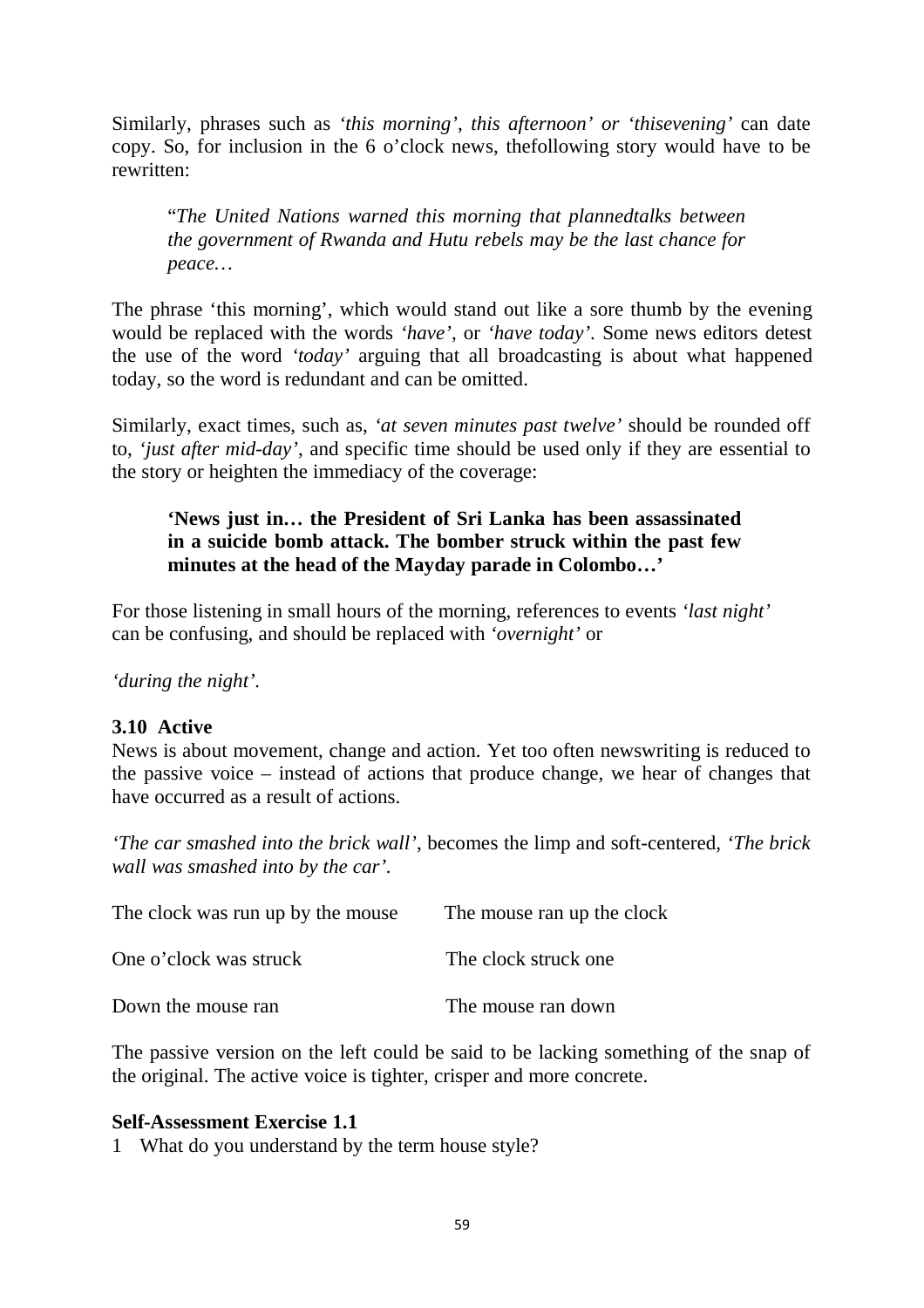2 What are the main points highlighted in the house style of your organization.

#### **4.0 CONCLUSION**

As a broadcast journalist, you should make the house style of your organization a daily manna for you to be able to write good copy.

## **5.0 SUMMARY**

This unit has enumerated and explained some guidelines to bear in mind in writing for the broadcast media. These include the need to avoid clichés, how to use quotation, attribution, and active words so as to achieve a good copy.

## **6.0 TUTOR-MARKED ASSIGNMENT (TMA)**

With your knowledge of the house style of your station, Interview the Chairman of your local government council and write the story following a broadcast house style.

## **7.0 REFERENCES/FURTHER READING**

Brian, B. et al, (2014). The Missouri Group, *News Reporting and Writing*, Eleventh Edition, New York: Bedford/St. Martins.

Mencher, Melvin (2000): *News Reporting and Writing*, 8<sup>th</sup> Edition; Boston.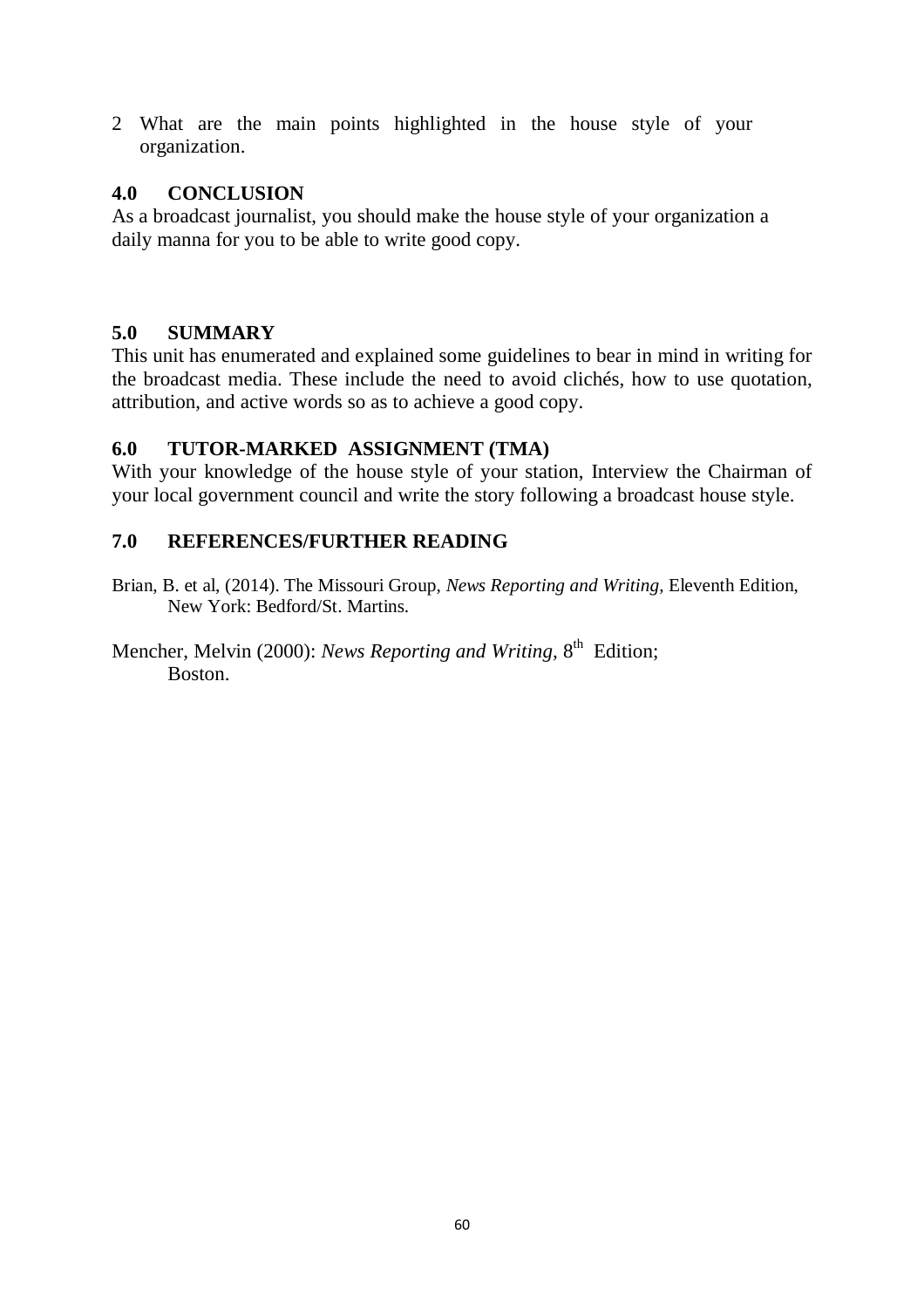# **UNIT 2 PREPARING BROADCAST COPY**

## **CONTENTS**

- 1.0 Introduction
- 2.0 Objectives
- 3.0 Main Body
	- 3.1 Sample of Radio Copy
	- 3.2 Name and Titles
	- 3.3 Pronunciation
	- 3.4 Abbreviations
	- 3.5 Symbols and Numbers
	- 3.6 Quotation and Attributions
	- 3.7 Punctuation
	- 3.8 Correcting Copy
- 4.0 Conclusion
- 5.0 Summary
- 6.0 Tutor-Marked Assignments (TMA)
- 7.0 References/Further Reading

## **1.0 INTRODUCTION**

Preparing copy to be read by a newscaster is different from preparing it for a newspaper. Your goal is to make the copy easy for the newscaster to read and easy for the audience to understand. This unit focuses on the essential hints for making your copy readable and understandable

#### **2.0 OBJECTIVES**

At the end of this unit you should be able to:

- Write a readable and understandable copy for the broadcast Media
- Edit your copy for clarity

#### **3.0 MAIN BODY**

Broadcast news copy must be clean, readable and typed. Whether you use conventional typewriters or computer systems, you must be able to demonstrate reasonable typing speed and skills.

Typed characters are displayed in three basic sizes for the newscaster to see the words clearly and for copyediting. Single – spacing is too confining, Triple – spacing is unnecessary for most broadcast copy applications. Therefore, the copy should be written with the appropriate character and double spacing.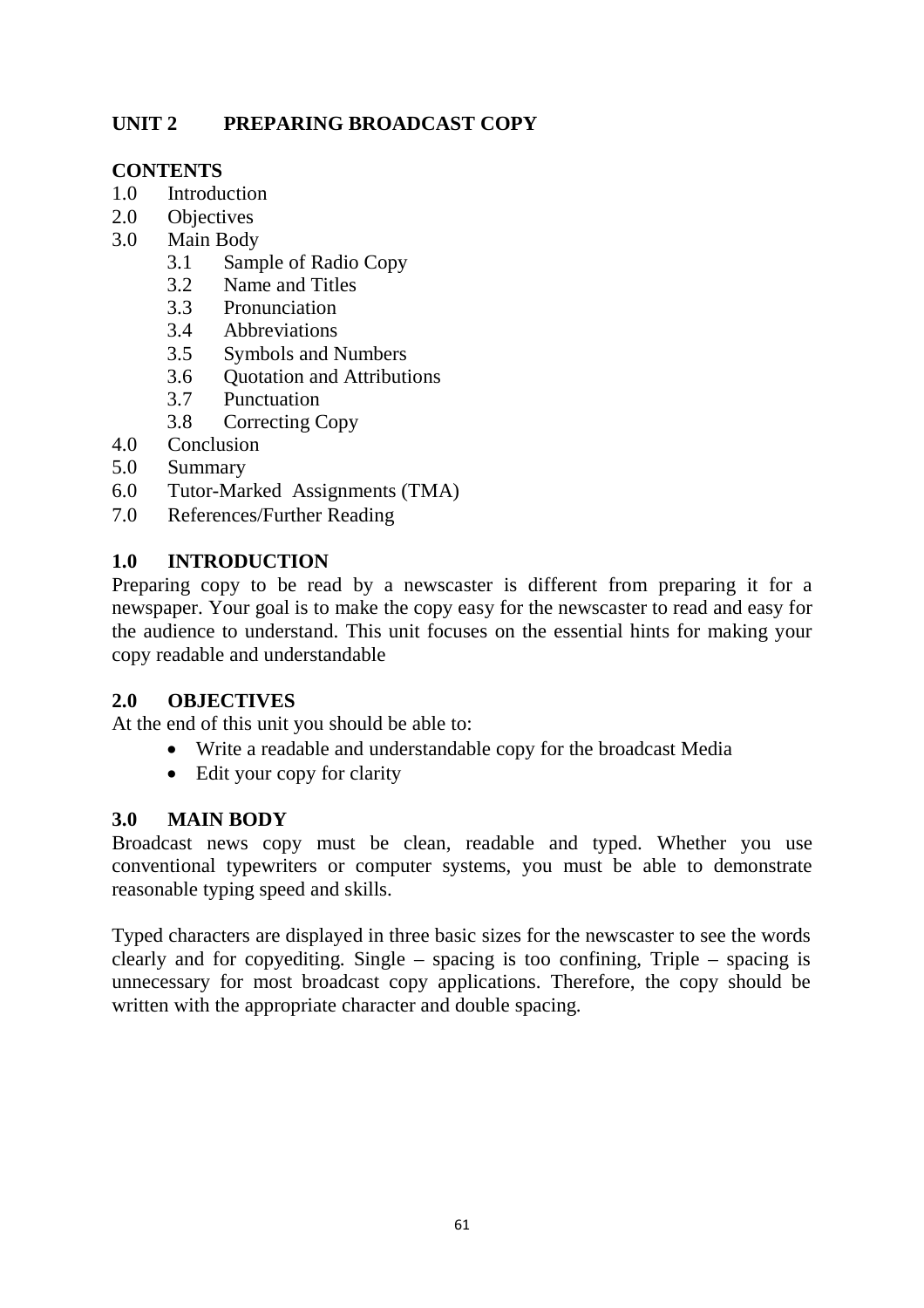## **3.1 Sample of Radio Copy**

Figure 2:1

**Key for figure 2.1** 

West Broadway

12- 30  $1 - 11 - 88$ 

Flanagan

Members of Citizens for the Preservation of West Broadway plan to gear up their petition drive again this weekend. The group began circulating petitions last weekend.

The petitions request the city council to repeal all previous ordinances and resolutions on the widening of the west Broadway. Many residents of the West Broadway area complain that the proposed widening project will damage its residential nature.

Petition – drive coordinator Vera Hanson says the group is pleased with the show of support from residents all over Springfield… But it wouldn't know exactly how many signatures it has until next week.

Continue, Edward: – HAROLD EVANS\*

"West Broadway" is the slug for the story " $12 - 30$ " is the time of the newscast

" $1 - 11 - 88$ " is the date of the broadcast "Flanagan" is the name of the reporter

If a story goes more than one page, write 'MORE' in parentheses at the bottom of the page.

Television copy is written on the right half of the page in a 40 – character line. Each line will average about six words, and the newscaster will average about 25 lines per minute. The left side of the copy is used for audio or video information. This information, which is not to be read by the newscaster, is usually typed in all caps. The copy that is read is generally upper and lower case. In television copy, the stories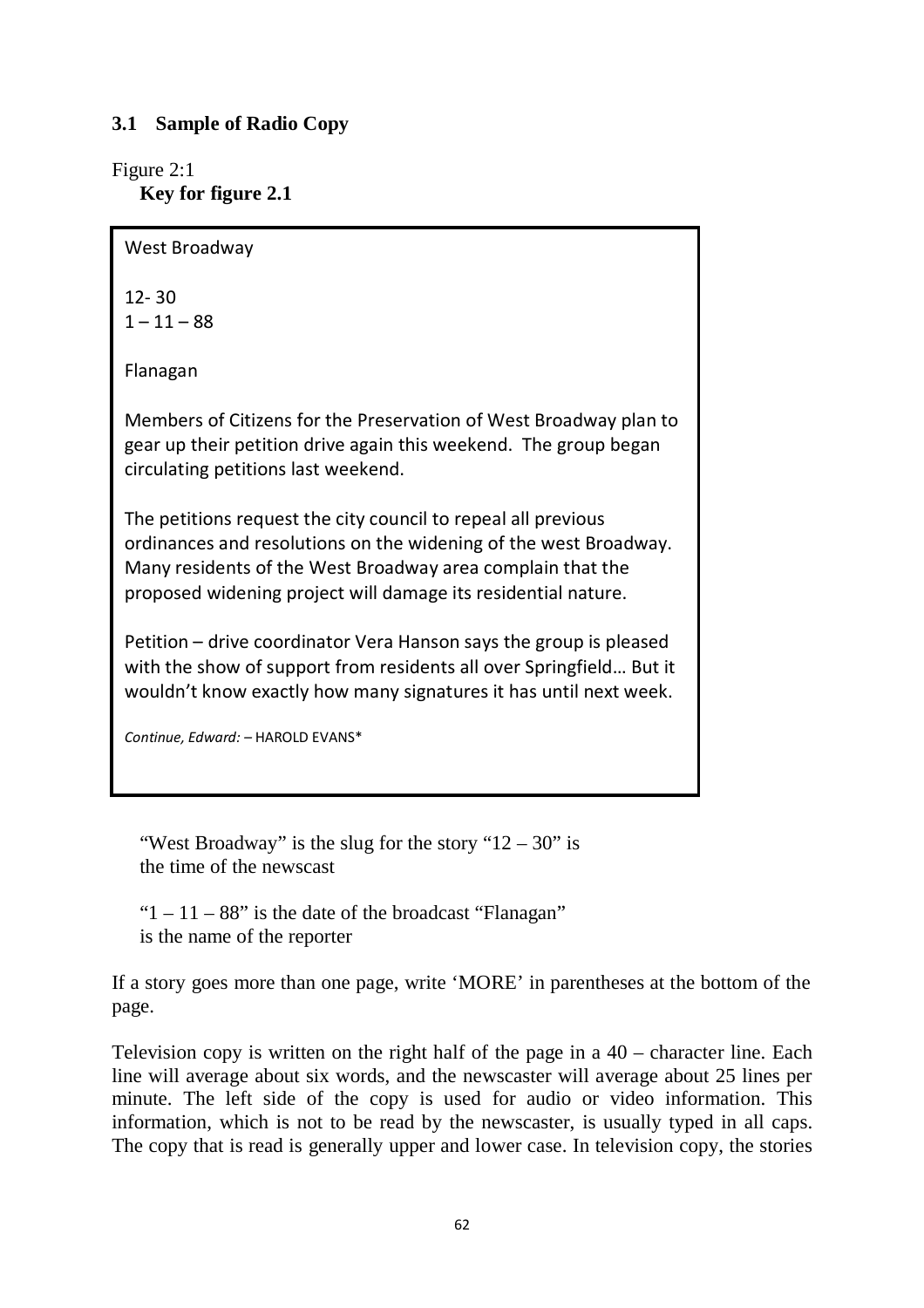are numbered and each story is on a separate page. If a story goes more than one page, write "MORE" in parentheses at the bottom of the page.

Figure: 2:2

| $6 - 17$                                                       | art                                                                                                                                                                                                            |
|----------------------------------------------------------------|----------------------------------------------------------------------------------------------------------------------------------------------------------------------------------------------------------------|
| Six.                                                           | Jorgenson                                                                                                                                                                                                      |
| MOC JORGENSON<br>SOF: 27<br>NAT SND UNDER<br><b>VOICE OVER</b> | A lesson in art and architecture paid off<br>for some Buchanan High School Students<br>today. Ribbons were the prizes for<br>entries in a sketch exhibit of scenery and<br>buildings in the capital city area. |
| <b>KEY: BUCHANAN</b>                                           | The Springfield art club sponsored the                                                                                                                                                                         |
| <b>HIGH SCHOOL</b>                                             | show and called in Springfield College art                                                                                                                                                                     |
| :00-05                                                         | Professor Bill Ruess to judge the artwork.                                                                                                                                                                     |
|                                                                | Ruess says he was impressed by the<br>students' skills, especially those who<br>tried their hands at the different media<br>for the first time.                                                                |

## **Key For Figure 2:2**

"six" is the time of the newscast

"6-17" is the day of the broadcast

"art" is the slug for the story"

"forgenson" is the name of the reporter

"MOC" means the person is live on camera with audio from this microphone

"SOF:27" means there is sound on the film lasting 27 seconds

"NAT SND UNDER" means the film sound should be kept at a low level

"VOICEOVER" means the voice is from the anchor person in the studio speaking over the film that is being shown.

"KEY: BUCHANAN HIGH SCHOOL" indicates the title that should be shown over the film.

"00-05"indicates that the title should be shown five seconds after the report of the news items begins.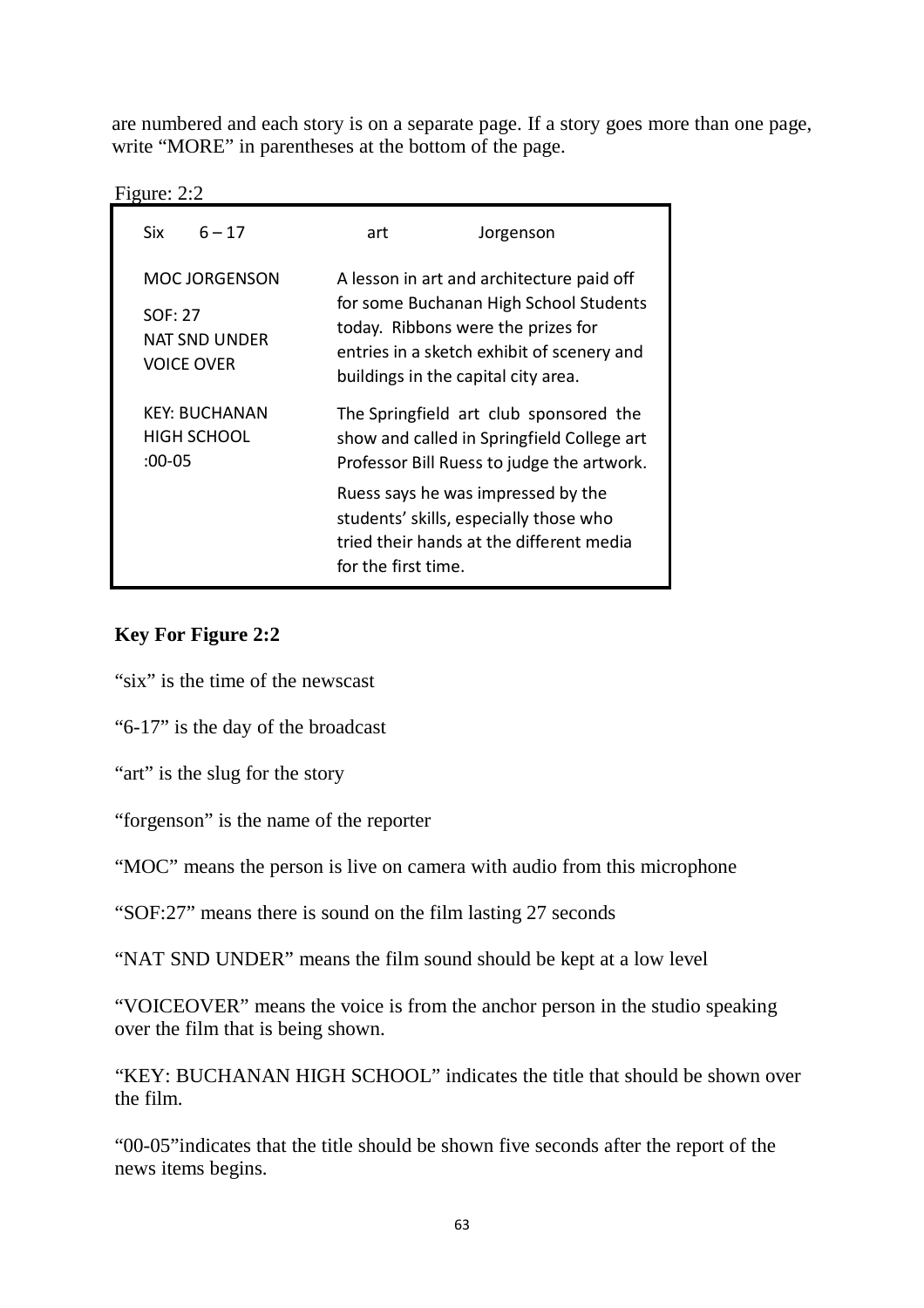Do not hyphenate words, and be sure to end a page with a complete sentence or, if possible, with a complete paragraph. If the next page should be missing in the middle of a broadcast, the newscaster can end, at least, with a complete sentence or paragraph.

At many stations, copy is prepared for a video prompter, a mechanical or electronic device that projects the copy next to the lens so that newscasters can read it while appearing to look straight into lens. Copy for the video prompter is often typed down a column in the middle of page.

Date the first page to your script, and type your last name in the upper left – hand corner of every page. Stations vary regarding these directions. The local news director determines the slug and its placement for a story. Some directors insist that slug contain the time of the broadcast. If a story continues to a second page, write under the slug first add, or second add, or page 2, page 3, and so forth.

#### **3.2 Names and Titles**

In broadcast style, unlike that followed by newspapers, well-known names, even on first reference, are not given in full. You may say Senator Proxmire of Wisconsin or Governor Galen of New Hampshire. Middle initials should not be used unless they are a natural part of someone's name (Joe E. Brown) or unless they are necessary to distinguish two people with the same first and last names.

Title should always precede names so that listeners are better prepared to hear the name. When you use titles, the first name and middle initial may be omitted. For example, broadcasters would say Vice – President Bush and Secretary of State Schultz. Newspapers write out names like Thomas "Trip" O'Neill. In broadcast, use either the first name or the nickname, but not both.

#### **3.3 Pronunciation**

The writer's job is to help the person who reads the news pronounce the names of people and places correctly. To do this, you should write out difficult names phonetically in parentheses. For example, many stations have handbooks of their own.

#### **3.4 Abbreviations**

Generally, you should not use abbreviations in broadcast copy. It is easier to read a word written out than to read its abbreviation. Do not abbreviate the names of states, countries, months, days of the week or military titles. There are exceptions, and when you use them, use hyphens instead of periods because the final period in the abbreviation may be misread as the end of the sentences.

You may abbreviate US when used as an adjective, and the U-S-S-R; Dr., Mr., Mrs. and Ms; a:m and p:m. If initials are well known: UN, F-B-I- you may use them.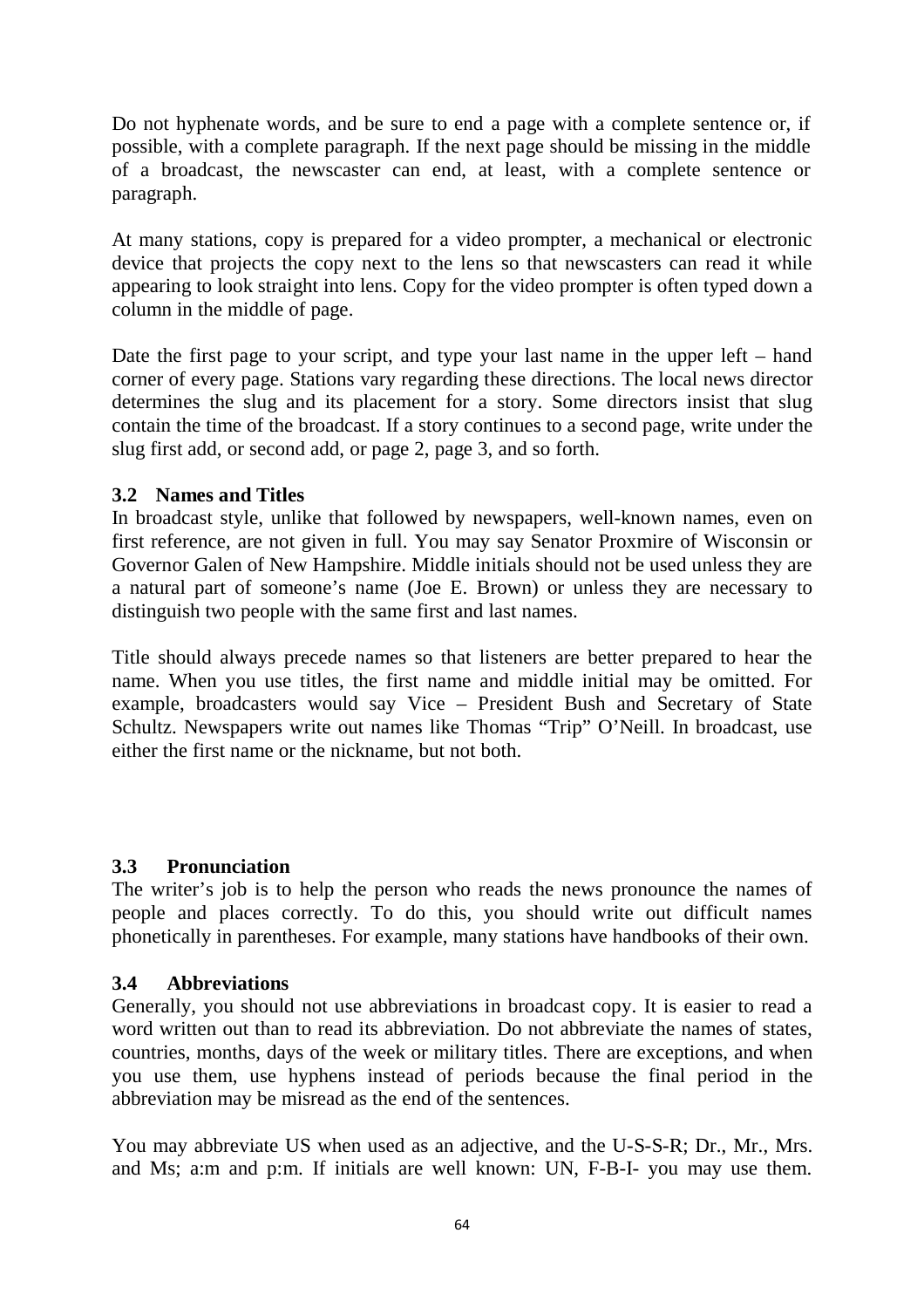Hyphens are not used for acronyms such as NATO and ECOMOG which are pronounced as one word.

## **3.5 Symbols and Numbers**

Dot no use symbols in broadcast copy because a broadcaster can read a word more easily than he or she can remember a symbol. Such symbols as the dollar sign (\$) and the percent sign (%) are never used. Don't even use the abbreviation for number (no).

'Number can be a problem for both the announcer and the listener. As in newspaper style, write out number one through nine. But write out eleven, too, because 11 might not be easily recognized as a number. Use figures for 10, and from 12 to 999. The eyes can easily take in a three – digit number, but write out the words thousand, million and billion. Hence, 3,800,000 become three million, 800 thousand. Write out fraction (two – and –  $a$  – half million dollars) and decimal points (three – point-twopercent).

Some stations have exceptions. Figures often are used when giving the time (3:20 a.m), sports scores and statistics (The score was 5 to 2), market report (The Dow Jones industrial index was up 2-point-8 points) and addresses (30-0-2 Grand Street). In common speech no one would give an address as three thousand two.

Ordinarily, you may round off big numbers. Thus 48 - point - 3 percent should be written "near half". But don't say "more than one hundred" If 104 people died in an earthquake.

Use 'st', 'nd', 'rd', and 'th' after dates: August  $1^{st}$ , September  $21^{st}$ , October  $3^{rd}$  and November  $4<sup>th</sup>$ . Make the year easy to pronounces: June  $9<sup>th</sup>$ , 19-73.

## **3.6 Quotation and Attributions**

Most broadcast news writers rarely use quotation marks. Because it is different and awkward to indicate to the listeners which words are being quoted, use indirect quotes or a Para-phase instead.

If it is important that listeners know the exact words of quotation (as when the quoted words are startling, uncomplimentary or possibly libelous), the quote may be introduced by saying" in his own words," "with these words," "what she called" or "she put it this way". Most writers prefer to avoid the formal "quote" and unquote", though "quote" is used more than "unquote". Note the following example:

In Smith's words, quote, "There is no way to undo the harm done".

*If you must use a direct quotation, the attribution always should precede the quotation. Because listeners cannot see the quotation marks, they would have no way of knowing the words are a direct quote. If by chance the words were recognized as a quote, listeners would have no*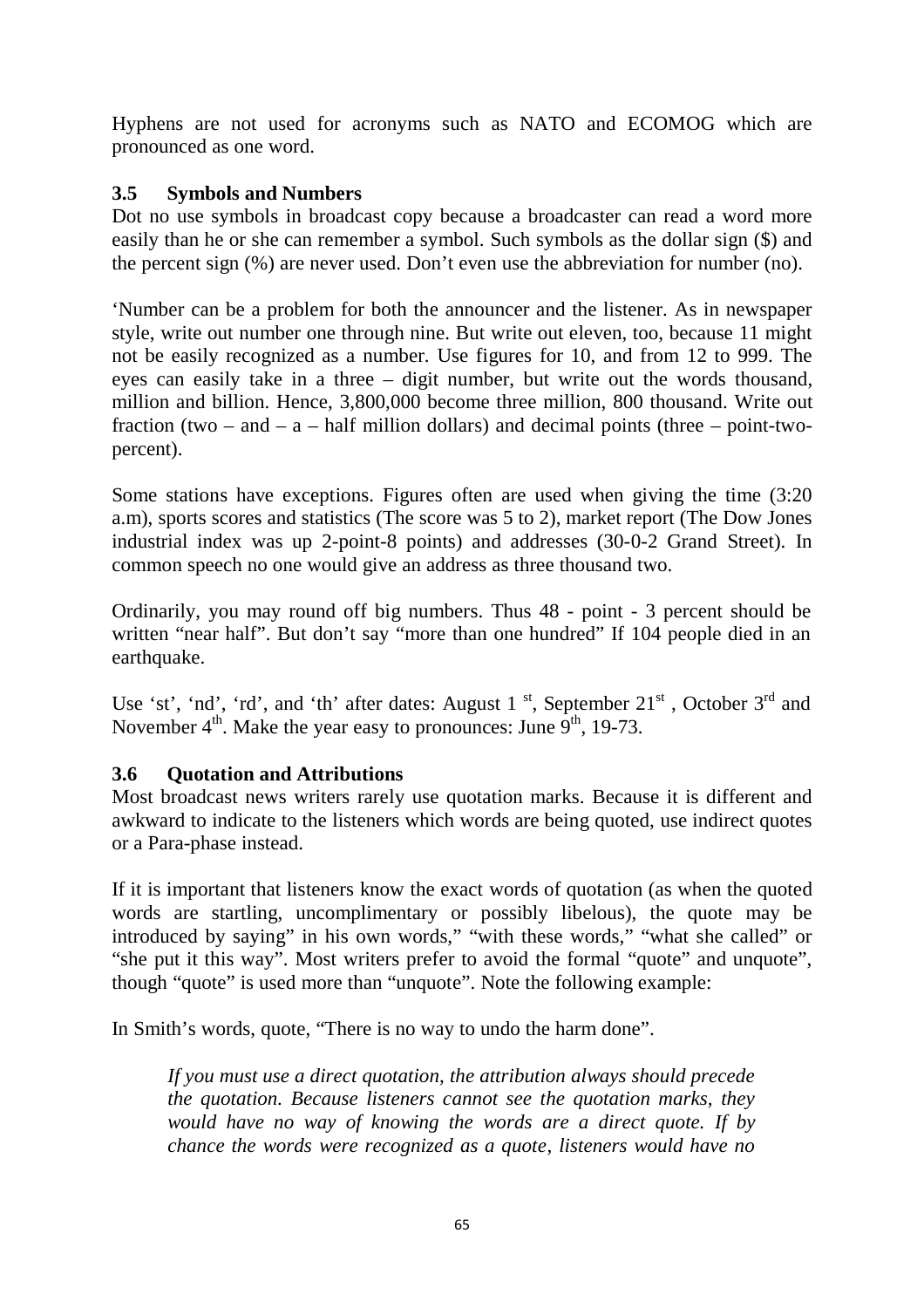*idea who is saying them. For the same reason, the attribution must always precede the indirect quote.* 

And if you must use a direct quotation, keep it short. If the quote is long and it is important to use it, you should use a tape of the person saying it. However, if you are compelled to use a quote of more than one sentence in your copy, break it up with phrases like, "smith went on to say" or "and still quoting the senator …"

## **3.7 Punctuation**

In broadcast copy, less punctuation is good. The one exception is the comma. Commas help the reader pause at appropriate places. Use commas, for example, after introductory phrases referring to time and place, as in the following.

In Paris, three Americans on holiday met their death today when their car overturned and caught fire.

Sometimes three periods are used in place of the comma. Period also takes the place of the parenthesis and of the semicolon. They indicate a pause and are more easily visible. The same is true of the dash – typed as two hyphens. Note the dash in the following examples:

'Government sources say a study due out today will show that the number of teen – agers who smoke is decreasing for the first time since 1968.'

The only punctuation marks you need are the period, comma, question mark, dash, hyphen and, rarely, quotation marks. To make the word easier to read, use the hyphen in some words, even when the dictionary does not have it: anti – discrimination, coequal, non – aggression.

#### **3.8 Correcting Copy**

Do not use the copy – editing marks you learned for editing newspaper copy. If a word has an error in it, cross out the word and write the corrected word above it.

Once again, your function is to make the copy easier to read, avoid making the reader go up and down to find the right words in the followings:

*'The price of gold in London at afternoon fixing was 240 dollars'* 

Better to correct it this way:

*'The price of gold in London at the afternoon fixing was 240 dollars'* 

And of course, always make your corrections neatly and clearly. Situations may vary in the writing style and in the preparation of copy. But if you learn what is presented here, you will be well–prepared. Differences will be small, and you will adapt to them easily.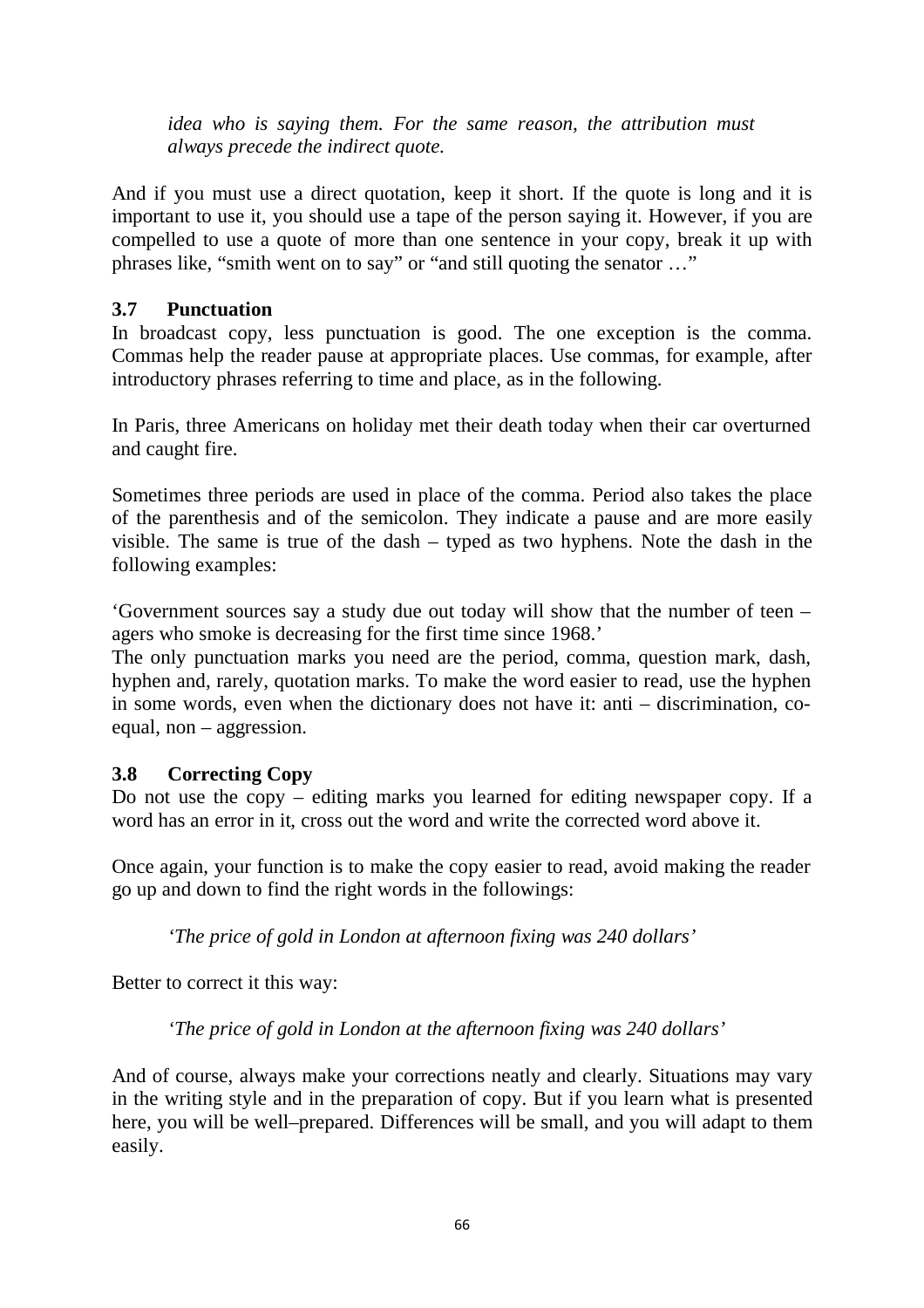#### **4.0 CONCLUSION**

As a reporter, the basic rules in writing for the mass media may be the same. The fact remains that there are certain things you can do while writing for newspaper, which are not permissible in writing for the broadcast media.

You need to be abreast of the house style of the organization you are working for.

#### **5.0 SUMMARY**

The broadcast news story demands some technicalities that make it different from the newsstory for the print media.

Special attention must be paid to the typing, pronunciation, names and titles, spellings, numbers, symbols, emphasis, attributions and acronyms.

#### **Self-Assessment Exercise 2.1**

Write one news story for Radio and another for T.V from this passage:

The USAID Agreement Officer in Nigeria, Mr. Kenneth Luephang has said that more entrepreneurs would only be attracted to invest in rice industry if the production, processing and marketing of the commodity were made profitable.

Luephang who stated this yesterday at the Rice Alliance field day and demonstration of the R-box technology at Gwako in the Federal Capital Territory (FCT), pointed out that to improve productivity, rice cultivation in Nigeria requires an increased access to important farm inputs like seeds, fertilizers, chemicals and the technical knowledge through extension.

He said that improved productivity and profitability of the commodity would lead to the generation of employment and steady source of income, adding that it would also ensure peace in the society.

"The Alliances will be needed to tackle the issue of poverty reduction through improved agricultural productivity and high income generation activities", he stressed. (Culled from *New Age* Oct., 5, P.5).

#### **6.0 TUTOR-MARKED ASSIGNMENT**

Explain five important points to bear in mind in writing a broadcast news story.

#### **7.0 REFERENCES/FURTHER READING**

Brian, B. et al, (2002). The Missouri Group, *News Reporting and Writing*, Seventh Edition, New York: Bedford/St. Martins

Mencher, Melvin (2000): *News Reporting and Writing*, 8<sup>th</sup> Edition; Boston.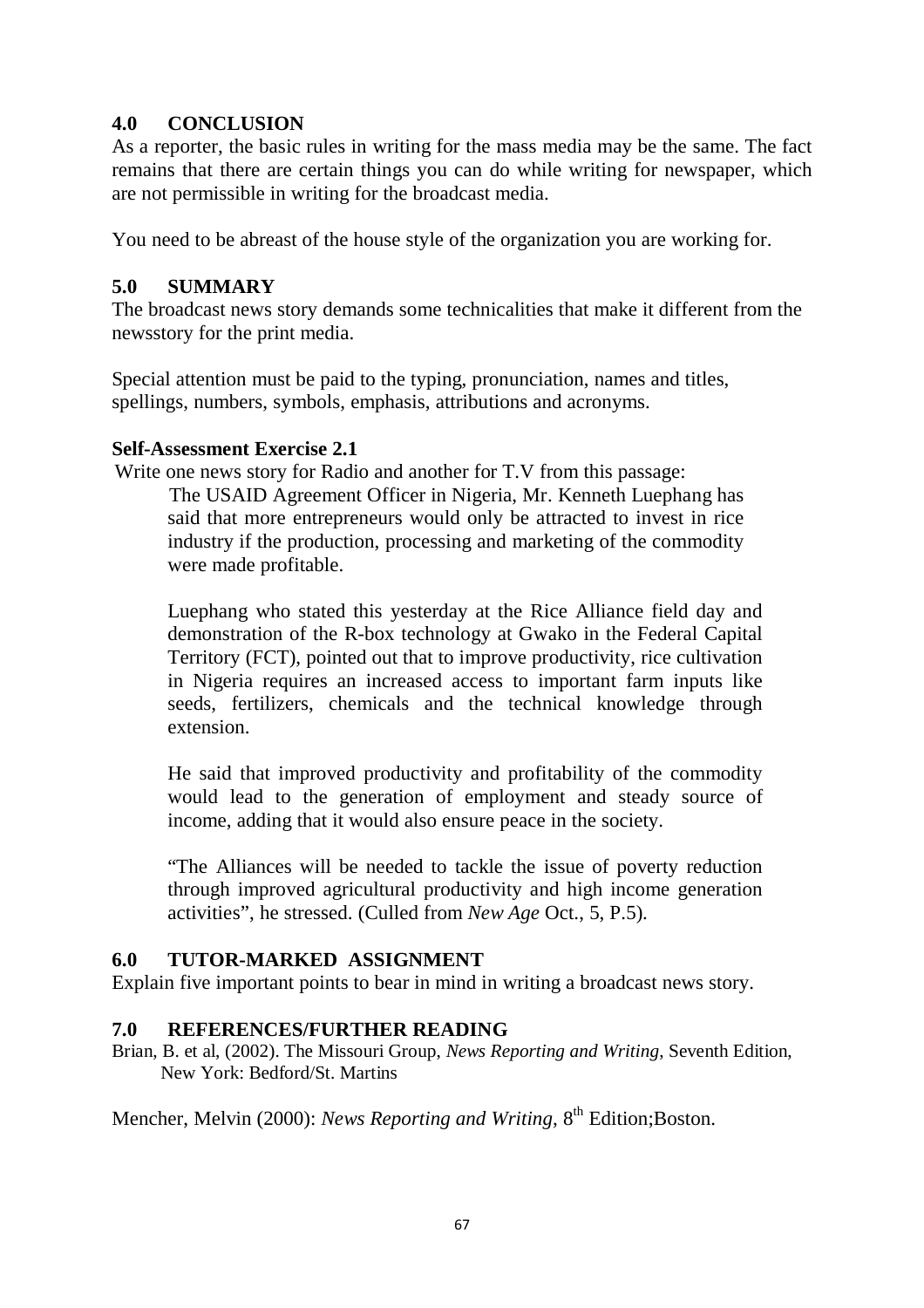# **UNIT 3 WRITING FOR THE EAR: FIVE PRINCIPLES**

## **CONTENTS**

- 1.0 Introduction
- 2.0 Objectives
- 3.0 Main Body
	- 3.1 It is Spoken
	- 3.2 It is Immediate
	- 3.3 It is Person to Person
	- 3.4 It is Heard Only Once
	- 3.5 It is Sound Only
- 4.0 Conclusion
- 5.0 Summary
- 6.0 Tutor-Marked Assignments (TMA)
- 7.0 References/Further Reading

## **1.0 INTRODUCTION**

Writing for the ear, which is synonymous with writing for radio, is different from writing for newspaper, for radio has its own unique characteristics. It is a transient medium and the listeners cut across the spectrum and different strata of the society. To communicate with these divergent audiences, you need to understand certain basic principles. This unit therefore focuses on the principles of writing for radio.

#### **2.0 OBJECTIVES**

At the end of this unit you should be able to:

- enumerate the principles of writing good stories for radio
- apply the principles in your news writing.

#### **3.0 MAIN BODY**

There are five key principles you should always remember about any radio programme:

It is spoken It is immediate It is person to person

It is heard only once It is sound only

#### **3.1 It is spoken**

It's not written literature, it is TALK. So, be natural and use only words you know the meaning of and which are in your spoken vocabulary.

The following example may sound alright in a United Nations Assembly, but not on air.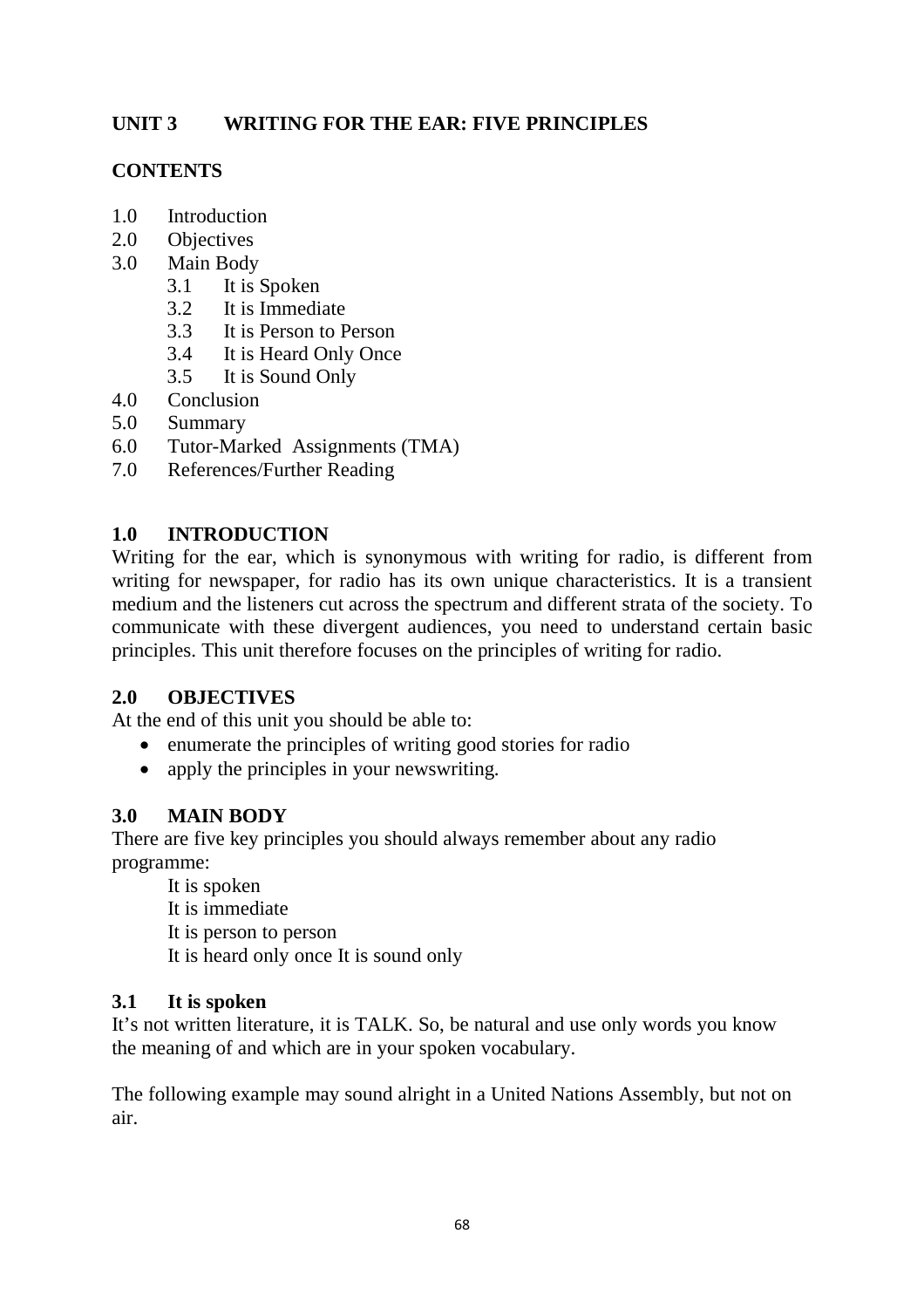- **Not:** *The implementation of the environmental quality promotion andpreservation project, which will be launched during the Fifth National Economic and Social Development Plan, will place emphasis on solutions to the problem of pollution, population, migration and settlement, the deterioration of natural resources and the changes of ecology.*
- **But:** *Government has plans to tackle the problems of environmentpollution under the new Economic and Social Development Plan. A project to improve the quality of the environment is to be launched. It will try to find solutions to the problems of pollution, the migration of people from villages to cities and the increasing scarcity of natural resources.*

Use the spoken words of everyday speech.

Don't be afraid to use the same word twice or three times, if it is the right word. The broadcast style must be natural, not invented.

**Not** *The road is not motorable* 

**But**: *The road is blocked (or closed, impassable)* 

**Or:** *The road can't be used.* 

Contractions are common in conversation, but the person starting out to news for the broadcast often seems instinctively to avoid them. So use: that's, there's, he's, they're, don't, won't, isn't, aren't etc. But don't use contractions if you want to emphasize any words, particularly in the case of a strong negative emphasis.

**Example:** *He said last night he will not resign.* 

#### **3.2 It is Immediate**

Radio is the "now" – medium!

The greatest advantage of radio over newspapers is immediacy, and using the present tense can emphasize this. Wherever possible, use the present tense rather than reported speech. This newspaper style sounds strange on air.

**Not**:*The Prime Minister said today the country's economy wasbooming.* 

**But**: *The Prime Minister says the country's economy is booming.* 

Things read on the radio should appear to the listener to be happening NOW. The present tense is a typical broadcast tense because it gives a sense of immediacy.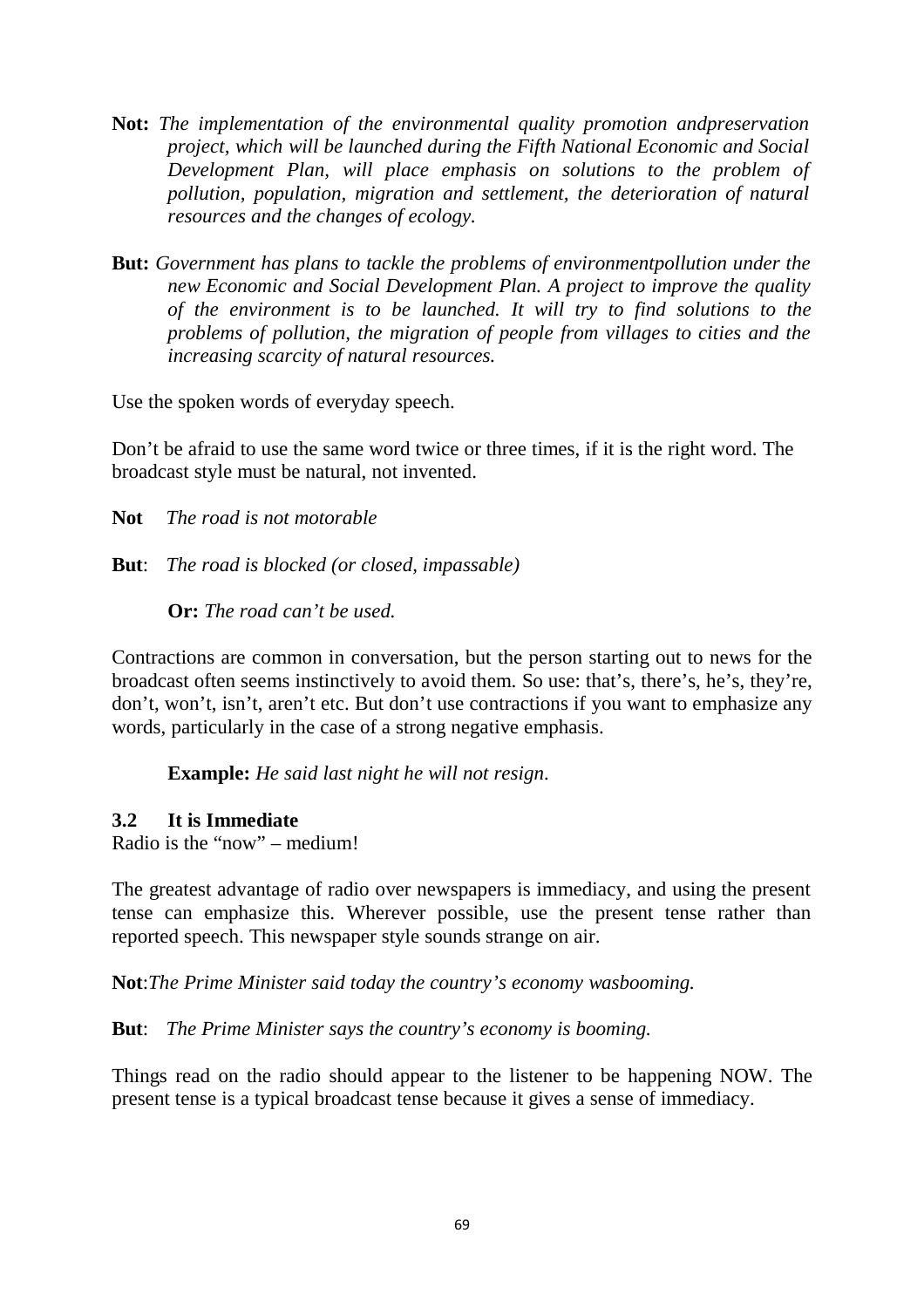#### **3.3 It is Person to Person**

Writing for radio is not great oratory, it must be informal, it's YOU and ME. There may be thousands of others listening at the same time, but each of them is listening on his own, or in a small group.

However, in news programmes, the styles can be slightly more formal than ordinary conversation, yet certainly not as rigid as that of a newspaper. It must be easy to listen to without sounding casual.

Although radio must give news straight, remember that it is also an entertainment medium. Try not to be dull and too formal in your style. Try to avoid bureaucratic language.

But when it is necessary to use an unfamiliar word it should be explained in a short explanatory sentence.

**Example:** *Writ of habeas Corpus, this means that the authorities must bring the suspect before the judge.* 

Radio must become a friend, whom the listener will believe. And when we broadcast, we should talk as to a friend.

#### **3.4 It Is Heard Only Once**

The broadcast, once made, is gone and the listener has no means of referring to what was said. If the audience has to think twice, to disentangle some cumbersome clause, what you say is lost forever.

#### **Clarity has top priority**

Use simple, declarative short sentences. When a sentence is too long, it can easily be split up into two or three simple sentences. Don't cram all the information in one sentence.

**Not**:*Nigeria and Ghana have both agreed on the desirability ofexpanding two-way trade and increasing participation in the economic development of Ghana under the fifth Five-Year Plan.* 

**But**:*Nigeria and Ghana want to expand trade. Nigeria willalso participate, more in the economic development of Ghana under the fifth Five Year Plan.* 

#### **The Enemy is Confusion**

Leave out superfluous information. The problem of comprehension is not only a question of simple language, the idea that is conveyed in a news item must also be easily grasped. You have only one chance! A most useful technique is to put only one idea in one sentence.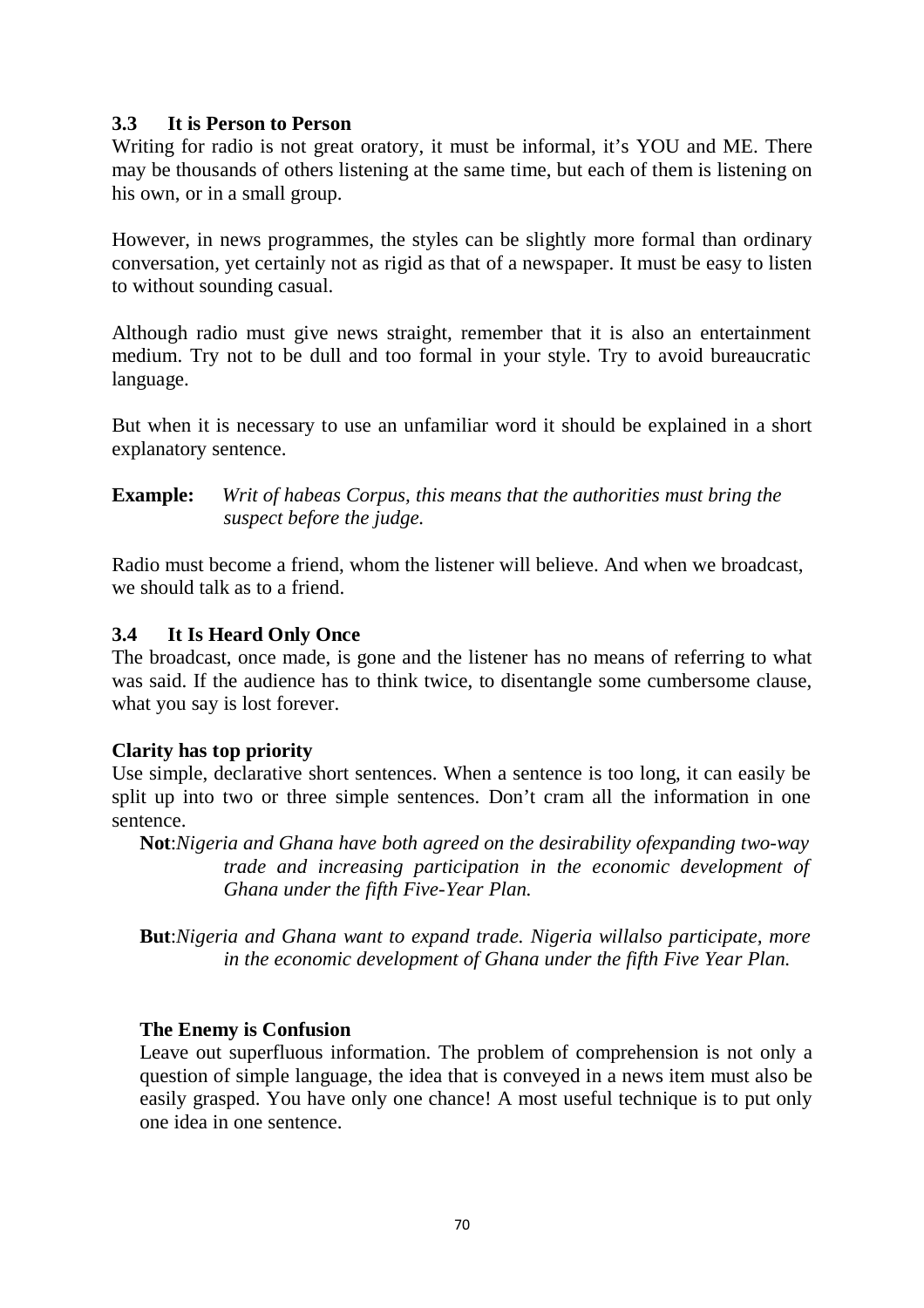**Not:** *Prices of white sugar and white refined sugar to be sold inthe country are set at N7.00 and N8.00 a kilo respectively.* 

**But:** *The price of white sugar is set at N7.00 a Kilo whilerefined sugar will be sold at N8.00 for a kilogram.* 

#### **3.5 It is Sound Only**

Words are the bridge between the news writer and the listener. Words are the tools of our trade.

Don't be vague or ambiguous. Use words that convey concrete images.

**Not**:*The official points out that the annual elephant birth rate inBurma is usually lower than the death rate.* 

**But**: *Officials say that more elephants die each year than are born.* 

Be exact and concise. Explain complex and abstract concepts, if you cannot avoid them.

- **Not**:*He also said reciprocity will be the guiding rule in theimplementation of the U.S – Philippines extradition treaty, aimed at curbing crimes that could create irritants to their bilateral relations.*
- **But**:*He also says both the Philippines and the United States willapply the same principles under the extradition treaty. The treaty aims at curbing crimes that could cause difficulties between the two countries.* Avoid sound clashes, they are distracting to the listener.
- **Not**: *The building is built by a local builder*

**But**: *A local company has built the house* 

Be careful with words that sound alike.

Examples: accepted – excepted retain – regain

This is also the case with figures (15-50, 19-90 etc)

**Not**:*Container handling through Apapa Port increased by more than19 percent.* 

**But**: *Container handling increased by about 20 percent.* 

Punctuation is absolutely vital. When eyes see a mark on a page, the brain reacts in a certain way. A large percentage of reading is automatic. Therefore, if the newsreader's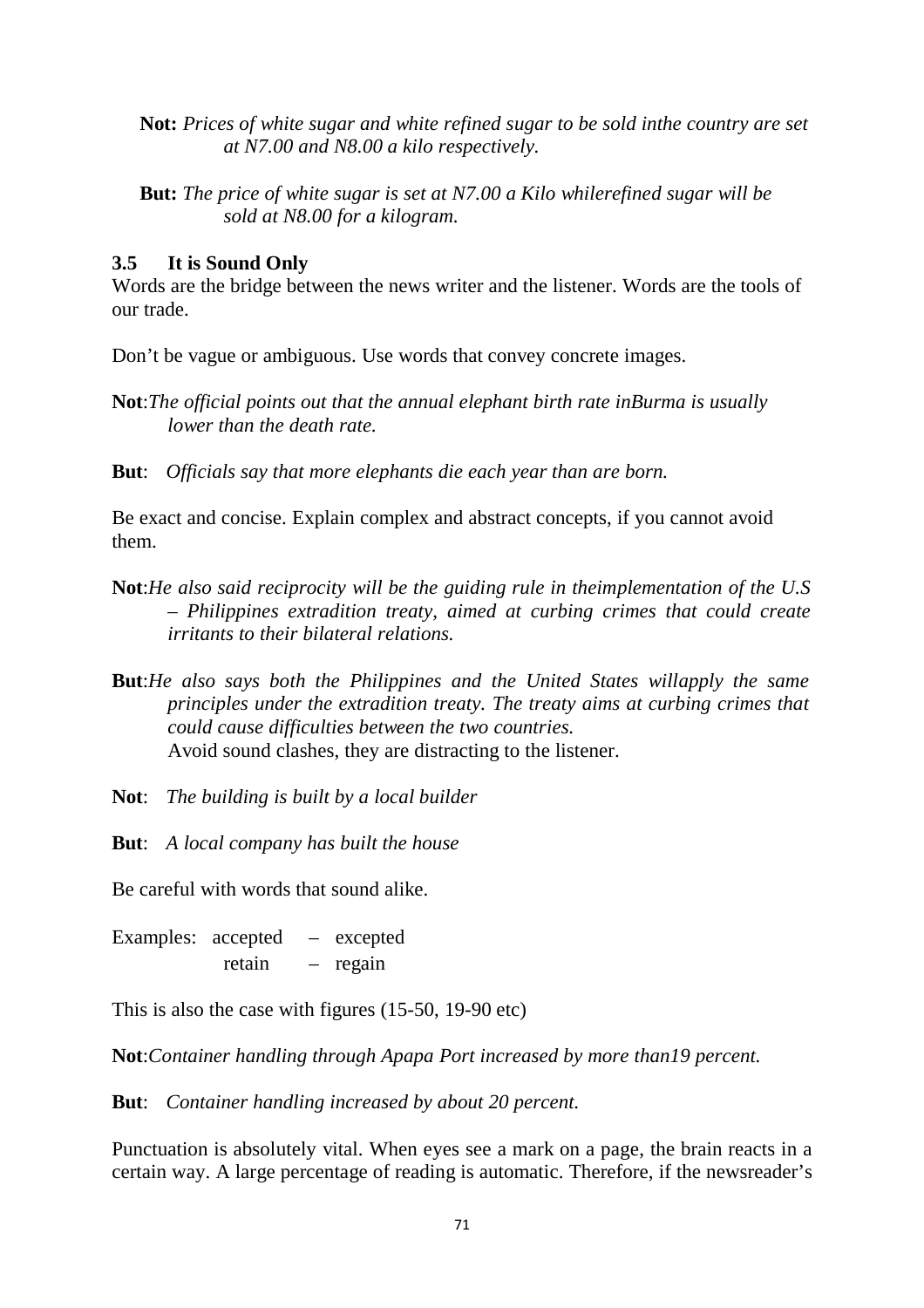brain is suddenly confronted with something unusual, it will cause some hesitation. No matter how momentary, the listener will notice the hesitation. So, remember that you are writing a script to be read aloud. Your punctuation must be correct. Newsreaders expect properly written material.

However, if a sentence is not properly written, punctuation won't be of much help, as this example shows:

'The chairman of the association", said Mr. Khader, "is a liar". The listener will get the opposite impression of what you intended. In this case put the name of the speaker first.

#### **Self-Assessment Exercise 3.1**

Look at the front page of your local newspaper, study three lead stories and re-write them for radio broadcast.

## **4.0 CONCLUSION**

Having written your script, you need to read it aloud to yourself. By doing this, you would be the first to hear your own news story. It is better to spot out your mistakes yourself than to have your audiences do it for you.

## **5.0 SUMMARY**

The five principles you should always remember writing for the radio are: that it's spoken, immediate, person–to–person, it's heard only once and it is sound only. Knowing these principles will be a guide for you in writing good radio scripts.

## **6.0 TUTOR-MARKED ASSIGNMENT (TMA)**

Explain the five principles of a radio programme.

## **7.0 REFERENCES/FURTHER READING**

- Brian, B. et al, (2014). The Missouri Group, *News Reporting and Writing*, Eleventh Edition, New York: Bedford/St. Martins.
- Rich, C (2010): *Writing and Reporting News: A coachingmethod*,6rd Edition, Boston, Wadsworth Published Company.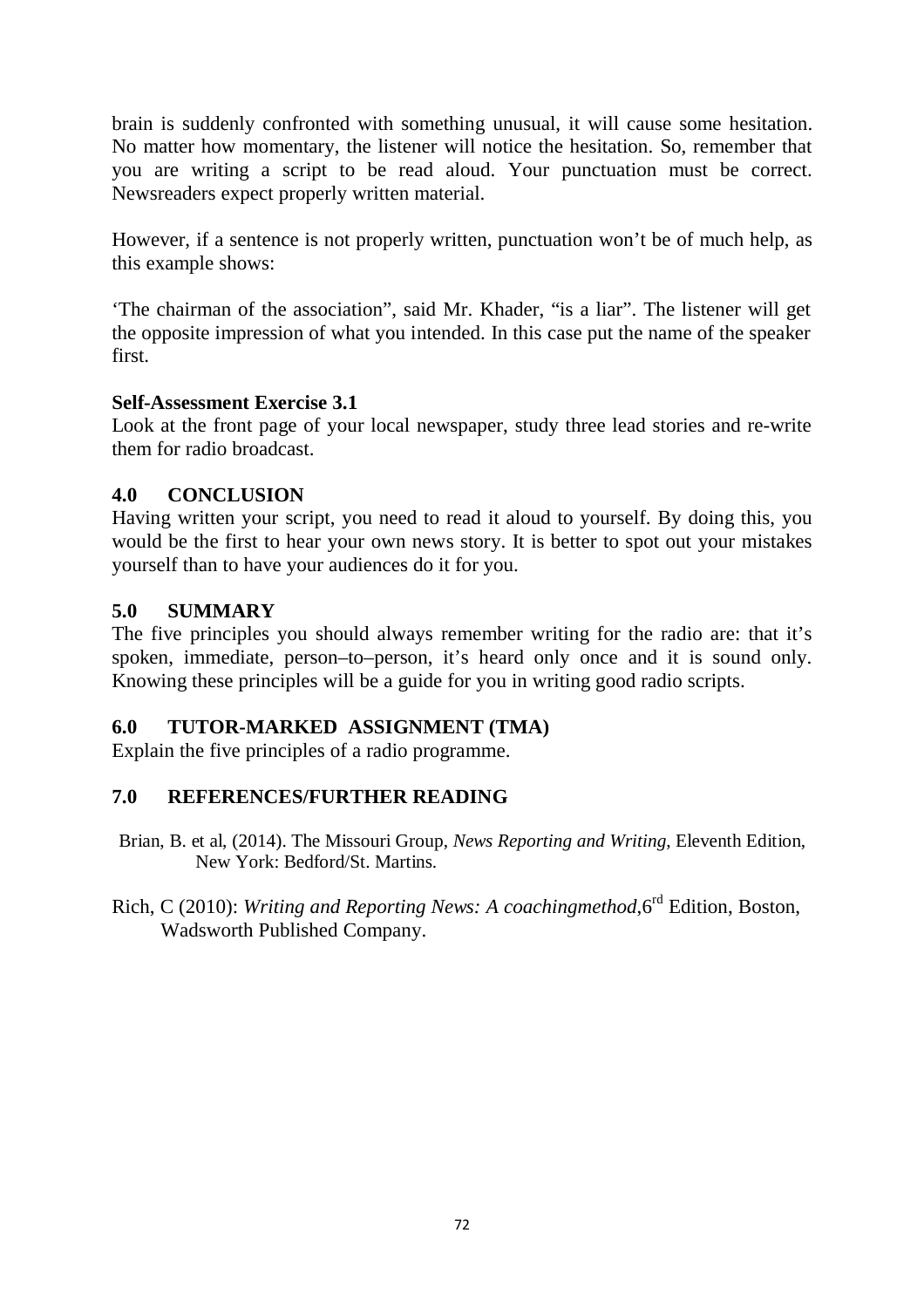### **UNIT 4 HOW TO MAKE YOUR COPY SOUND**

#### **CONTENTS**

- 1.0 Introduction
- 2.0 Objectives
- 3.0 Main Body
	- 3.1 Dull Copy
	- 3.2 Avoid the Negative
	- 3.3 Punctuate for Sound
- 4.0 Conclusion
- 5.0 Summary
- 6.0 Tutor-Marked Assignments (TMA)
- 7.0 References/Further Reading

#### **1.0 INTRODUCTION**

Besides knowing the principles of writing for a radio. There is a need to make your copy sound and lively. And this can only be achieved if you can use words distinctly in telling your story.

#### **2.0 OBJECTIVES**

At the end of this unit you should be able to:

- identify the tools for writing a sound copy
- use the tools to produce lively copy.

### **3.0 MAIN BODY**

### **3.1 Dull Copy**

Can hardly be read in a lively way. A crisp, lively copy comes only from an awareness of how to use words distinctly in a sparing, but telling way.

#### **Verbs do the Work**

They are the chief tools in spoken word writing. Think hard about verbs. They are the keystones of broadcast style.

Example: *A series of violent earth tremors shook a big area of theNew Guinea Island this afternoon. In Rabaul, the town's main roads heaved and rippled when the main tremor struck shortly after four o'clock…. Dozens of children playing on a beach jumped into the water to escape tons of rubble that swept down a hill and across the roads towards them.* 

**Adjectives are not as much helpful** as one might think indescriptive and narrative writing, they tend to slow the pace and obstruct good delivery and perception. In almost every case, adjectives or adverbs are unnecessary. This is particularly so for the vague adjectives (colourful, traditional, huge, vast, giant, massive, drastic…)

#### **When possible, use verbs in the active voice**

The active voice tells it better. Word order is often the key to movement in a sentence. Active voice is subject-verb-object.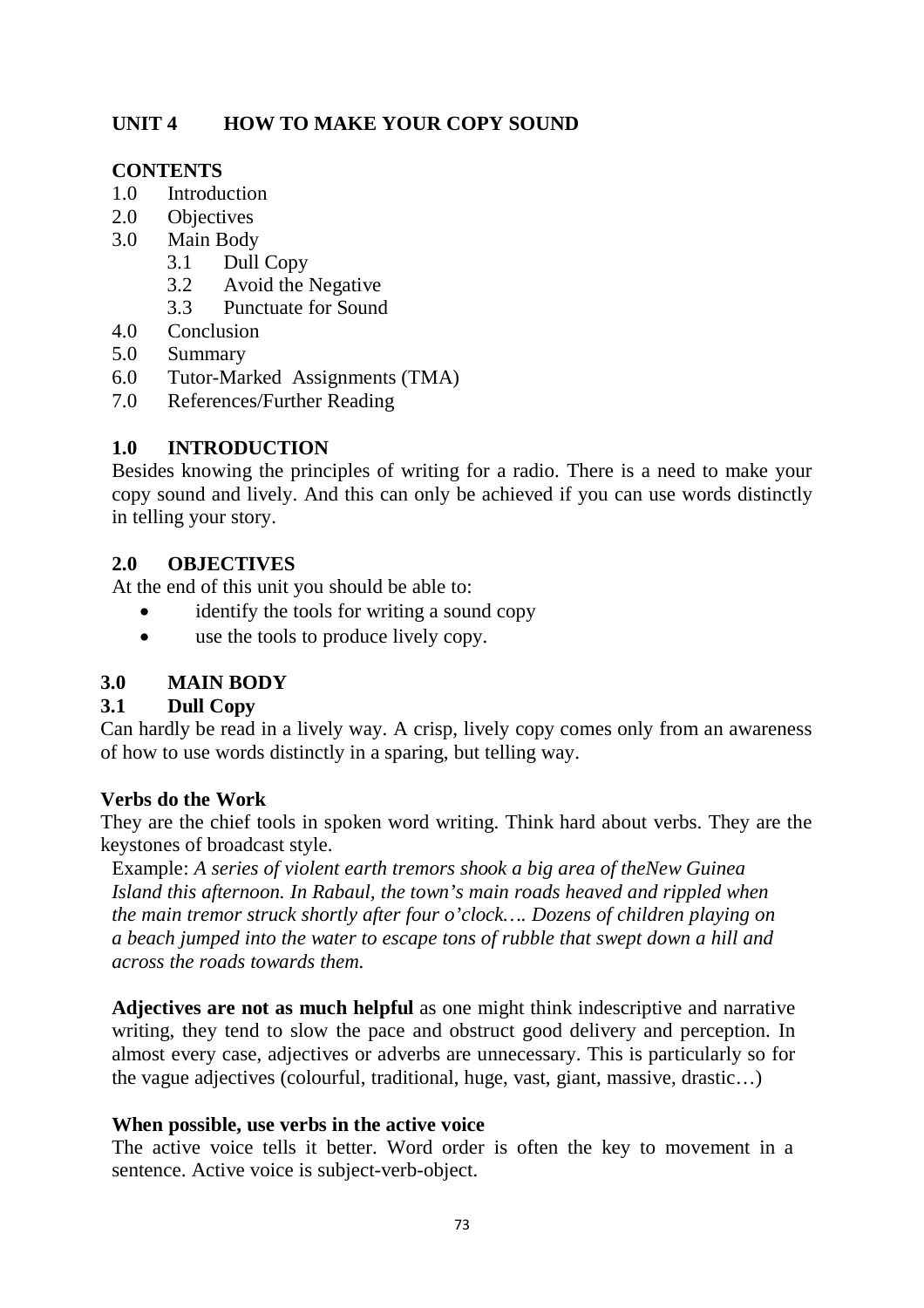#### **Not:** *Sales counters have been opened by the newspapers at a fewimportant places in the city.*

**But:** *Newspapers* have opened sales counters at a few important placesin the city

**Use the present tense** Logical use of the present tense gives a tingeof freshness to news, makes it sound more immediate. Radio news must report what has just happened, what is happening and what is just about to happen. For this reason, the present, the present perfect and the future are used more than in print journalism.

News writers can make good use of the present perfect tense, as in this example:

*The Burmese Navy has arrested a Thai trawler.* 

The *"has"* gives more feeling of a continuing drama

Using the past tense often sounds very silly.

**Not**:*The Minister said that the project was expected to be completed in1985.* 

**But**: *The Minister expects the project will be completed in two years.* 

In reporting on statements, which refer to a view that is still held by the speaker, you can use the word *'says'* instead of *'said'.* 

But remember the present tense must be applied wisely and logically.

**Not:** *Three people are dead today from weekend traffic accidents.* 

**But:** *Three people died in weekend accidents.* 

In dealing with future events, it is preferable to use "is to" rather than "will". But saying *"The Minister is to visit the flooded area tomorrow"* we are simply reporting his intension, rather than committing ourselves to a prediction of fact.

A mixture of tense is usual in conversational language, don't bother too much about certain grammatical rules that apply to written English.

**Example:** *The F.A.O. Director said that new developments project caneasily be doubled if sufficient resources are available*.

You can humanize stories and add vitality to news items by getting closer in paraphrase to the way people express themselves in everyday speech.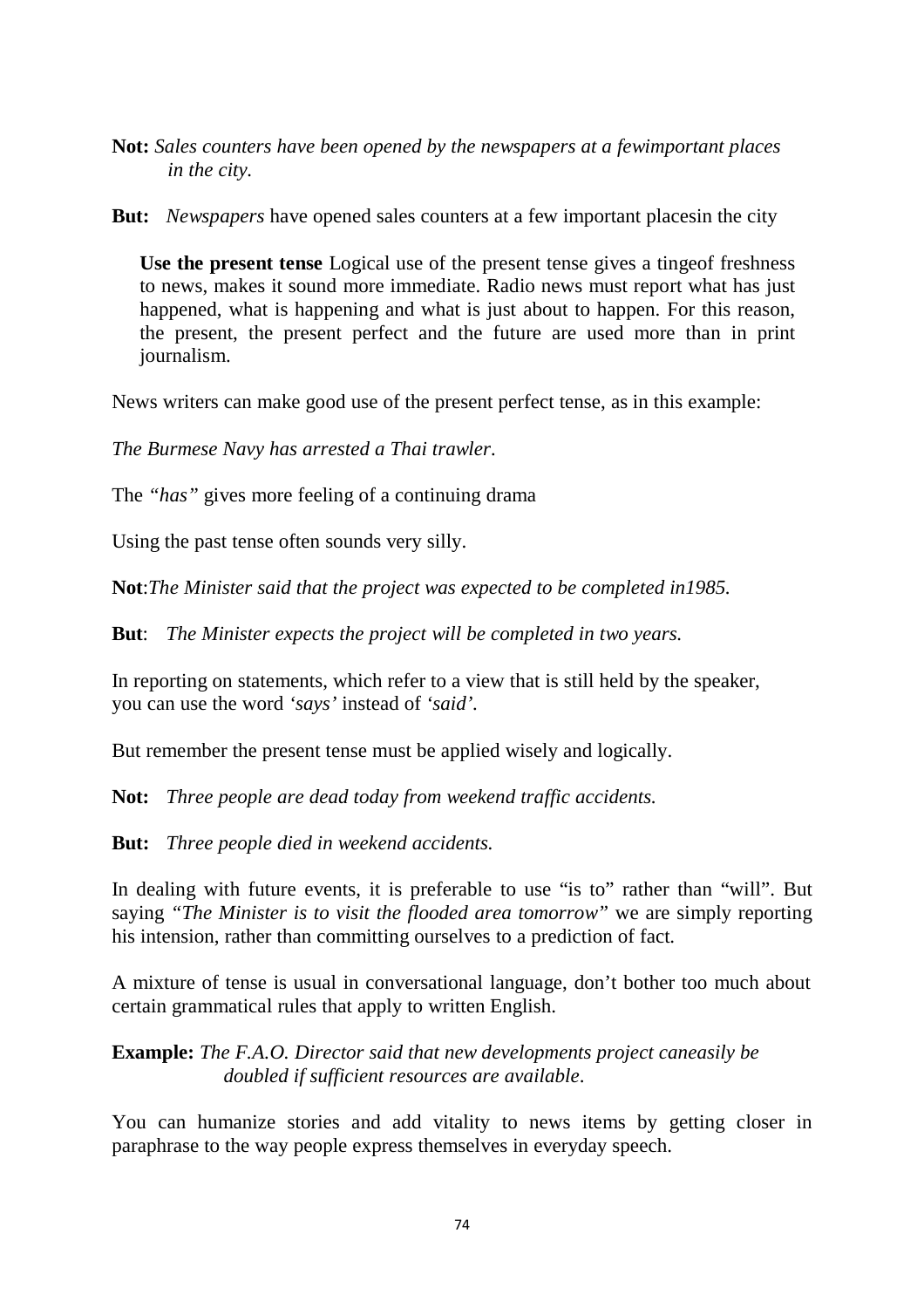A lot of formal language can be simplified without misrepresenting the source.

- **Not:** *The shortfall in the publication of books in Bahasa Malaysiaagainst the increased rate of literacy in the language may frustrate government efforts to expand public library services, it was stated today.*
- **But:** *The Director of National Library, says not enough books arebeing published in Bahasa Malaysia whereas more and more people are able to read national language. This may make government efforts to expand public library services, very difficult.*

But any cases avoid the reverse. This is the process, which turns a news contact's simple, straightforward remarks into formal sounding phrases. A road services spokesman who tells you that a lot of cars have been breaking down because of floods should not have his words elevated to

*"a high incidence of vehicle malfunctions".* And a person who sayshe's fed up with a certain situation should not figure in the bulletin as

*"expressed dissatisfaction".* 

#### **Self-Assessment Exercise 4.1**

Go to a Television station in your locality, collect the news bulletin for the major news of the day and review the news items based on your knowledge of sound copy as explained in this unit.

#### **3.2 Avoid the Negative**

You can add colour to many stories by convention from the negative to the positive. It can be done frequently, especially in lead sentences.

- **Not:** *The Ministry of agriculture has made it clear that fishermen arenot prevented from catching prawns in in-shore areas by using traditional gear.*
- **But:** *Fishermen can still catch prawns along the coastline if they usetraditional gear. The Ministry of agriculture has made it clear that….*

#### **3.3 Punctuate for Sound**

With rare exceptions, the only punctuation marks you need in writing for radio are the full stop, the comma, the question mark and the dash. Punctuation marks are for the newscaster, not for the listener. Therefore, use them only when they will help the announcer use his voice. It is useful for the announcer if you underline certain words for emphasis. Newsreaders rely on the writer to use punctuation correctly and intelligently.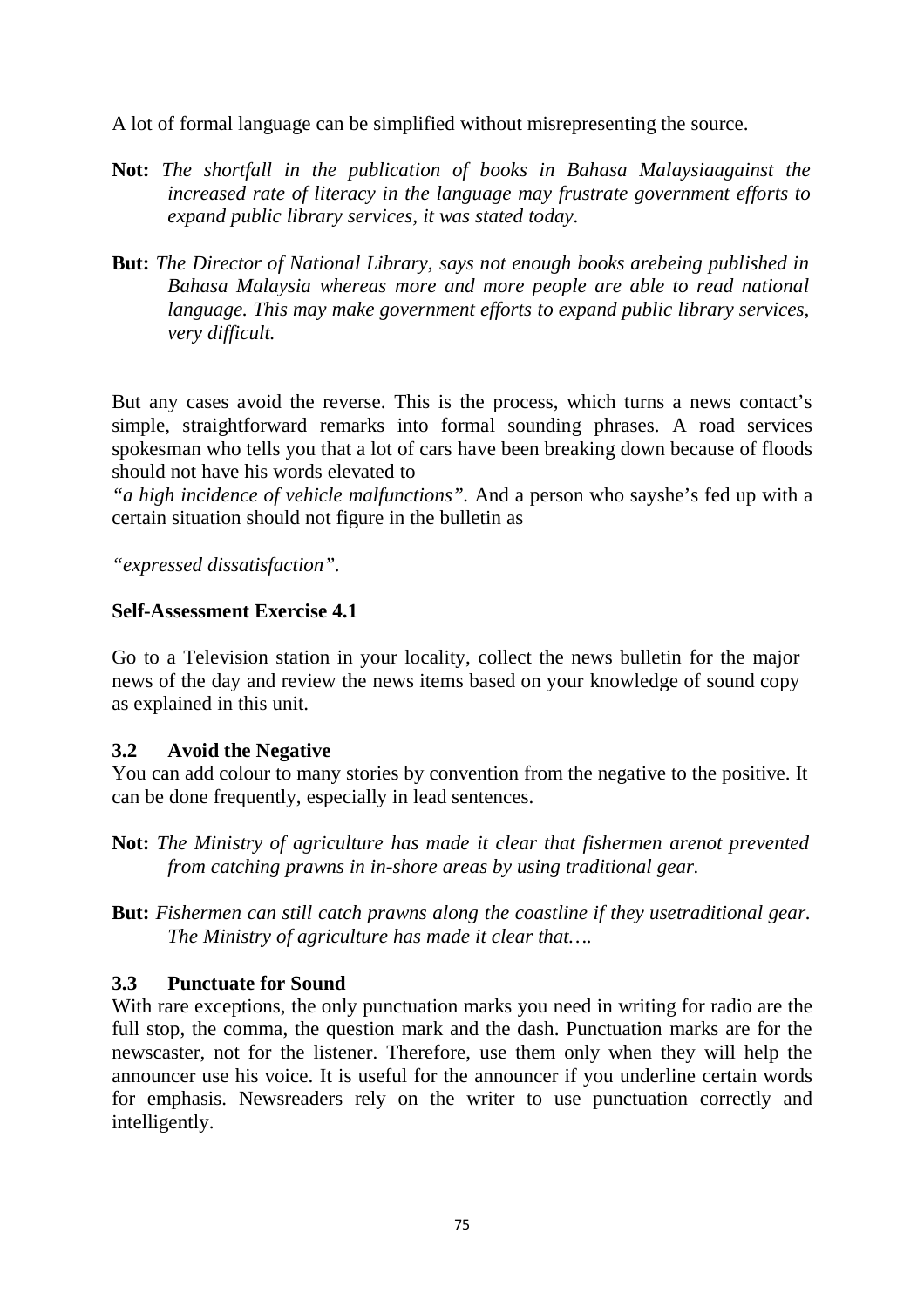#### **4.0 CONCLUSION**

As a reporter, you need to write your copy in a lively way. This can be achieved through the use of appropriate tenses and punctuations.

#### **5.0 SUMMARY**

For your copy to be sound and lively you must use verbs preferably active verbs, appropriate tenses, you must also humanize your story and avoid the negative.

#### **6.0 TUTOR-MARKED ASSIGNMENT (TMA)**

Rewrite the front-page stories of two daily newspapers of your choice for radio. Attach the newspapers to your assignment.

#### **7.0 REFERENCES/FURTHER READING**

- Brian, B. et al, (2014). The Missouri Group, *News Reporting and Writing*, Eleventh Edition, New York: Bedford/St. Martins.
- Itule, B. D & Anderson, D. A. (2008). News writing and reporting,  $7<sup>th</sup>$  edition. New York: McGraw Hill
- Harrower, T. (2013). *Inside Reporting: A practical guide to the craft of journalism*, 3<sup>rd</sup> edition. New York: McGraw Hill
- Mencher, Melvin (2000): *News Reporting and Writing*, 8<sup>th</sup> Edition; Boston.Wadsworth Published Company.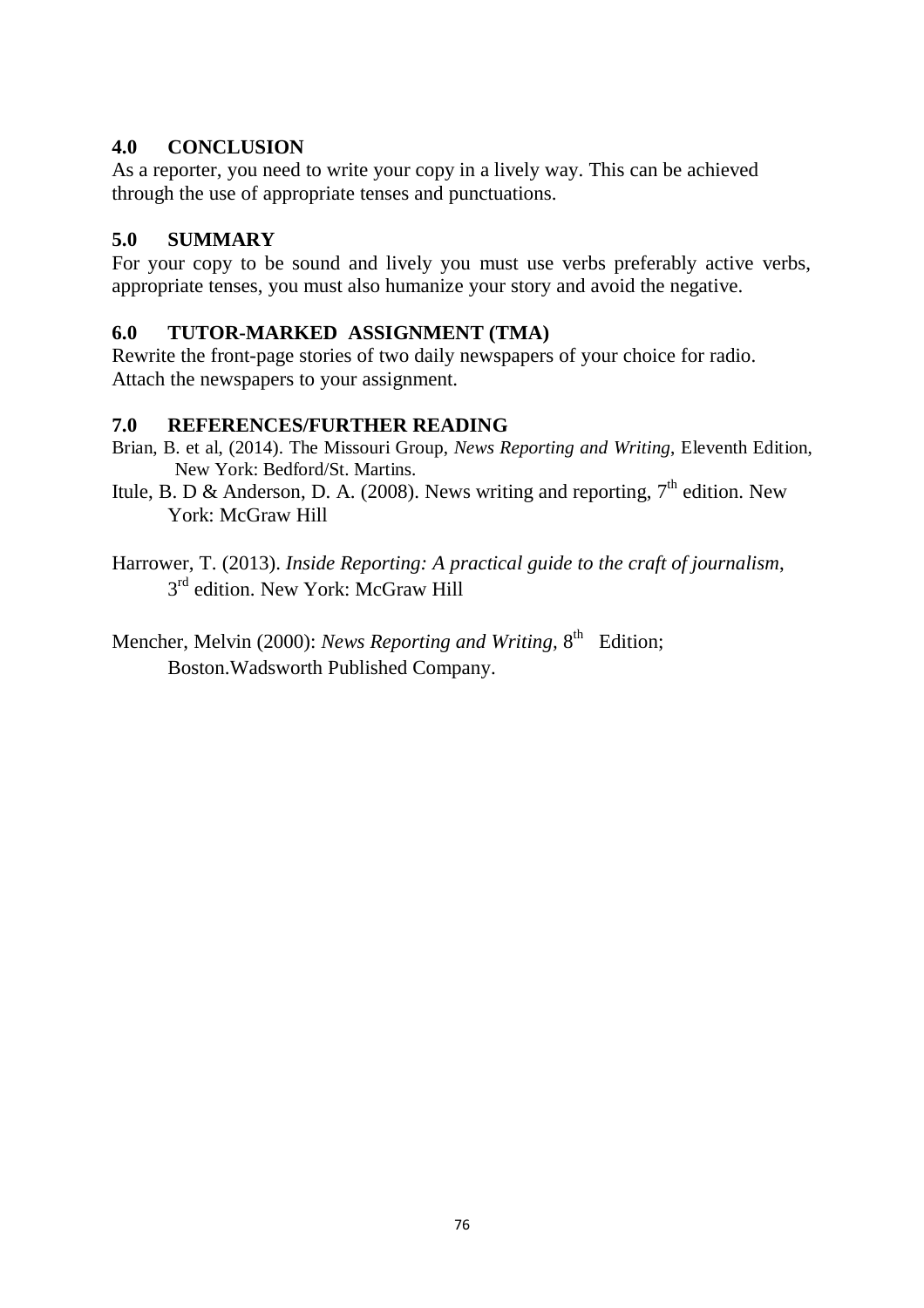## **UNIT 5 INTERVIEWING**

#### **CONTENTS**

- 1.0 Introduction
- 2.0 Objectives
- 3.0 Main Body
	- 3.1 The Information Interview
	- 3.2 The Interpretive Interview
	- 3.3 The Emotional Interview
	- 3.4 Interview Preparation
	- 3.5 Location
	- 3.6 Watch their Language
	- 3.7 Question Technique
	- 3.8 After the Interview
- 4.0 Conclusion
- 5.0 Summary
- 6.0 Tutor-Marked Assignments
- 7.0 References/Further Reading

#### **1.0 INTRODUCTION**

Interview is an important source of news story. Every reporter should be knowledgeable in this art. You need to master the techniques and their application. This unit will prepare you to be good in the art of interviewing.

#### **2.0 OBJECTIVES**

At the end of this unit you should be able to:

- identify types of interview
- explain techniques for interview
- conduct an interview for your media house.

### **3.0 MAIN BODY**

The purpose of an interview is to get usable audio. This audio may be live or recorded. If it is recorded – which is more likely, the end result could be 15 seconds or several minutes, the cut itself could be used for a news bulletin or a package or a documentary. In spite of these varied uses, the principles of good interviewing are the same. But before you start, you should have a good idea of the type of interview you are about to do.

### **3.1 The Information Interview**

This is primarily to reveal facts or opinions. For example: 'how many ambulances are off the road because of a maintenance problem? 'Which way do you as a minister intend to vote in today's crucial local government election?'; 'Why weren't the main roads in the country rehabilitated?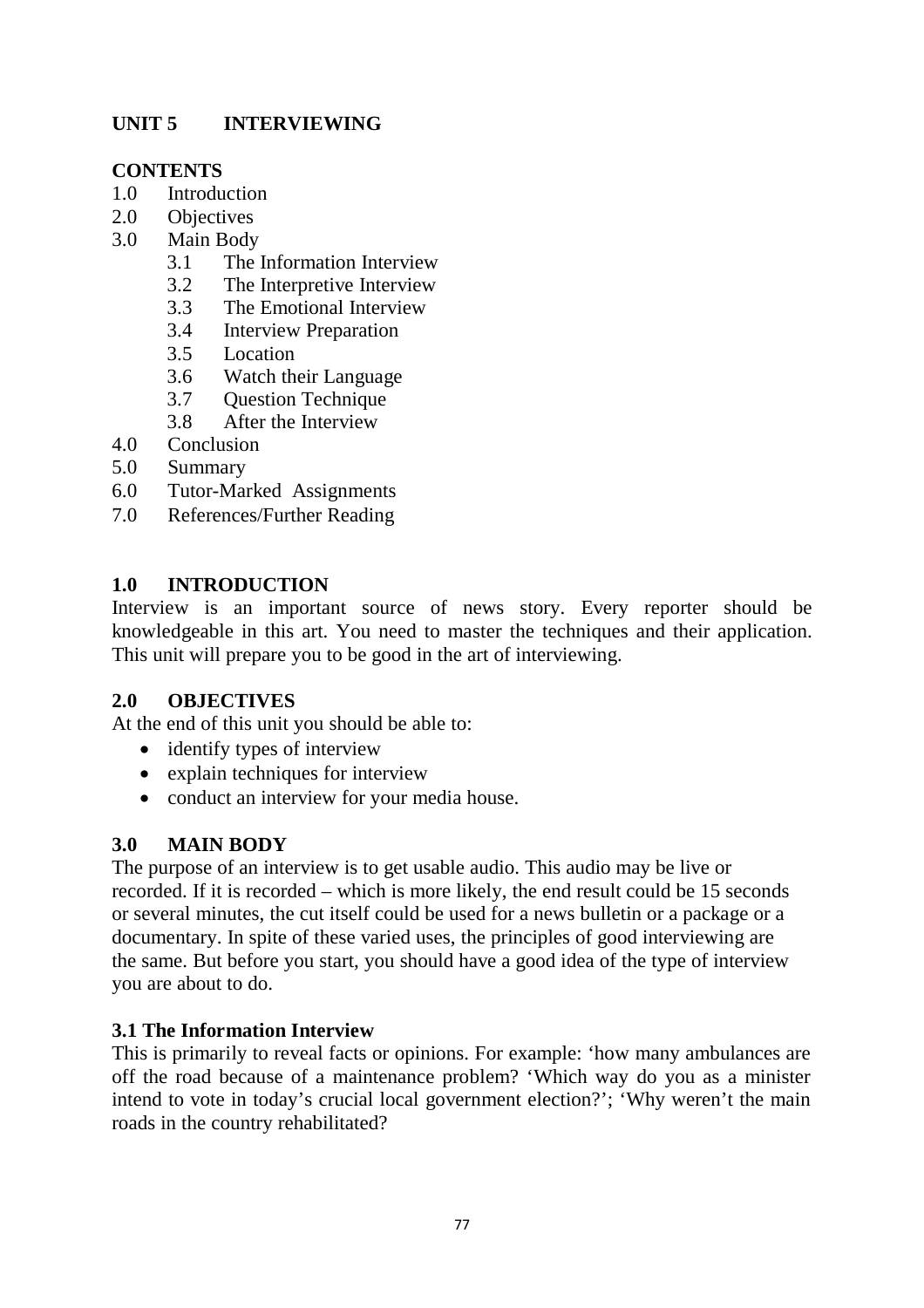Note some of the words used above. The crucial words to use when asking questions are: *What, where, who, how, why, and when.* 

Questions starting with these words elicit answers other than just 'yes' or 'no', therefore making them much more useful for radio.

#### **3.2 The Interpretive Interview**

The interpretive interview is quite different. The subject of the interview needs to interpret some facts, which are already known. The fact that interest rates are rising again; the financial expert can be asked what effect this will have on mortgage rates. You should still, though ask the question using the word 'what'.

#### **3.3 The Emotional Interview**

The emotional interview is by far the trickiest type. Good reporting covers all shades and colours of human emotional experiences. Be conscious not to cause more harm to your subject during emotional interviews.

#### **3.4 Interview Preparation**

If you are to ask sensible questions, you must know something of the subject. That is not to say that you need to be an expert yourself, but a few minutes of research is important before hand.

However, you may well get pushed into an interview without any chance whatsoever to prepare. In that case, use you interviewee as a research resource.

Let us say that you are about to interview a shop steward who is calling for a strike. You know little more than his name, his employer's name, and the union he represents. If you ask for an outright briefing before the interview, he may respect your honesty or he may feel contempt for your lack of knowledge, however unavoidable it may have been. So start with a wide – ranging question: 'Why do you think that a strike is now inevitable? It is difficult to answer that question without giving a clue to the last offer from the employer! Now that you know the last offer was an extra 12%, you can go on to ask what would be acceptable and so on. The conversation has begun.

#### **3.5 Location**

You may carry out an interview almost anywhere. Most are recorded, but even live interviews can be conducted in many places outside the traditional studio. When you go out on location, make the most of the opportunities, which may exist to include sound effects when these are relevant.

#### **'What did you have for breakfast…?'**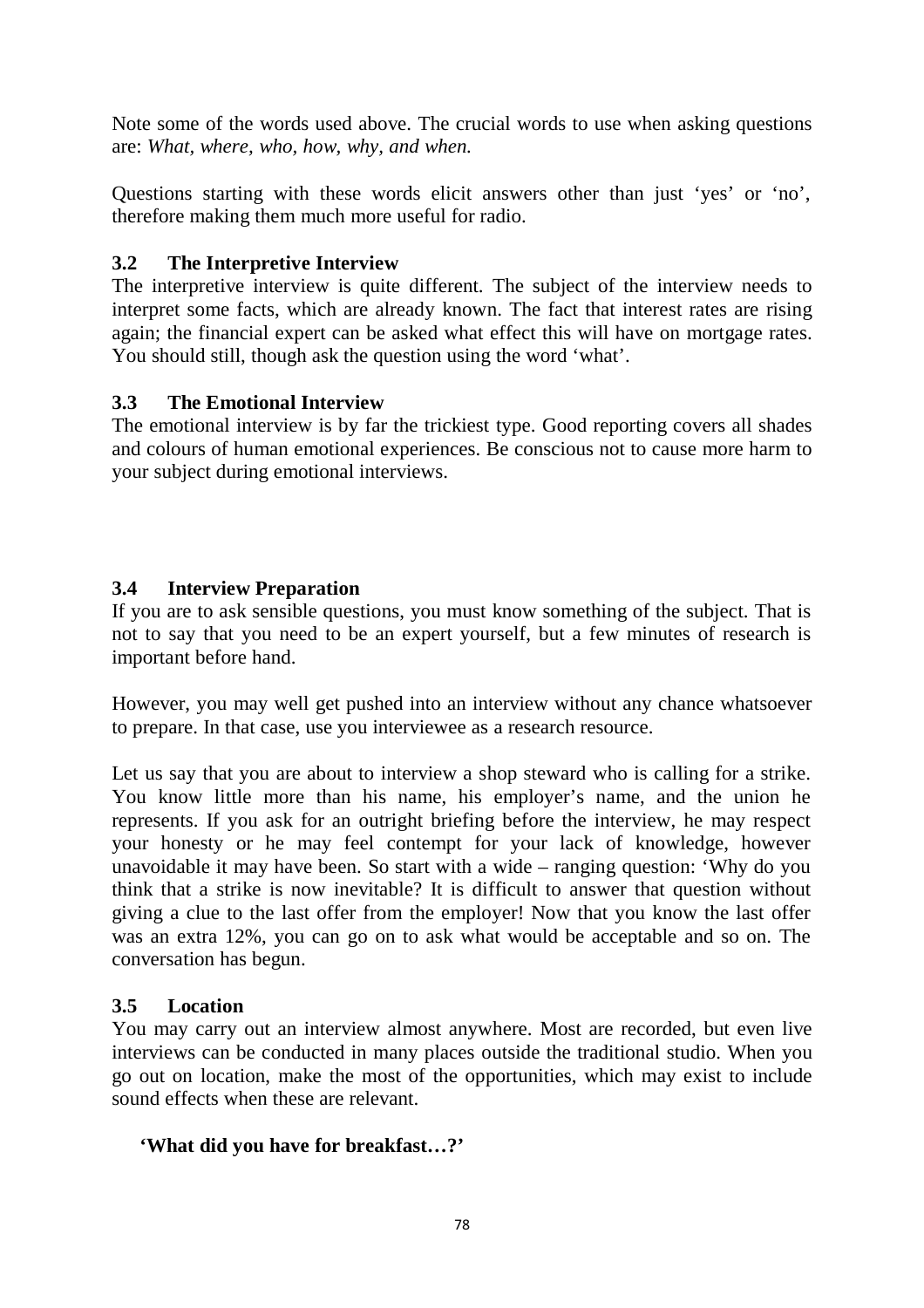This question has gone into the lore of radio reporting. Newcomers – and some old hands- think it helps to ask the interviewee about the first meal of the day, to get some recording level and get the conversation going. It is all rather artificial and is better avoided – especially after one famous politician answered: 'An interviewer'! It is much more practical to ask the interviewee for his name and job title. You can take some level on that and your recording is immediately tagged with crucial information. Do not rely on sticky paper labels alone; they can fall off at vital moments.

A chat before the interview is fine, assuming you have the time. It is perfectly acceptable for the interviewee to ask what, in general, the piece will be about, if that is not already obvious. You can do a little more discreet research at the same time. But do not let an interviewee insist on a list of questions in advance. You cannot let yourself be tied in this way because, by agreeing to ask certain things, you are also agreeing not to raise other matters, which may become more interesting as the interview progresses.

#### **3.6 Watch their Language**

Of course, everyone should use words acceptable for broadcasting. But there is another kind of language – the language of the body. The interviewee may inadvertently reveal a lot about his mental state by his posture. Folded arms may be a sign of defensiveness; wringing hands, crossed legs and tapping fingers may reveal various states of tension. Tapping fingers, by the way, must be stopped with a courteous request. Otherwise the recording will probably be spoilt by a most peculiar thumping sound.

#### **3.7 Question Technique**

You encourage an interviewee to talk by asking question. That is your job. But do not be tempted into dominating the conversation-the listener wants to hear the voice of the interviewee rather than that of the interviewer. Below are a few general points.

#### **Listening to answers**:

This is another good argument against prearranged questions. You must listen to what your subject has to say.

#### **Asking one thing at a time**:

Make an effort not to ramble.

**Reporter:** 'Would you say, then, that bus drivers have had enough, that is, that they are saying they aren't paid enough, so that they might take action – er, actually go on strike?'.

#### **Do not ask two or more questions in one**: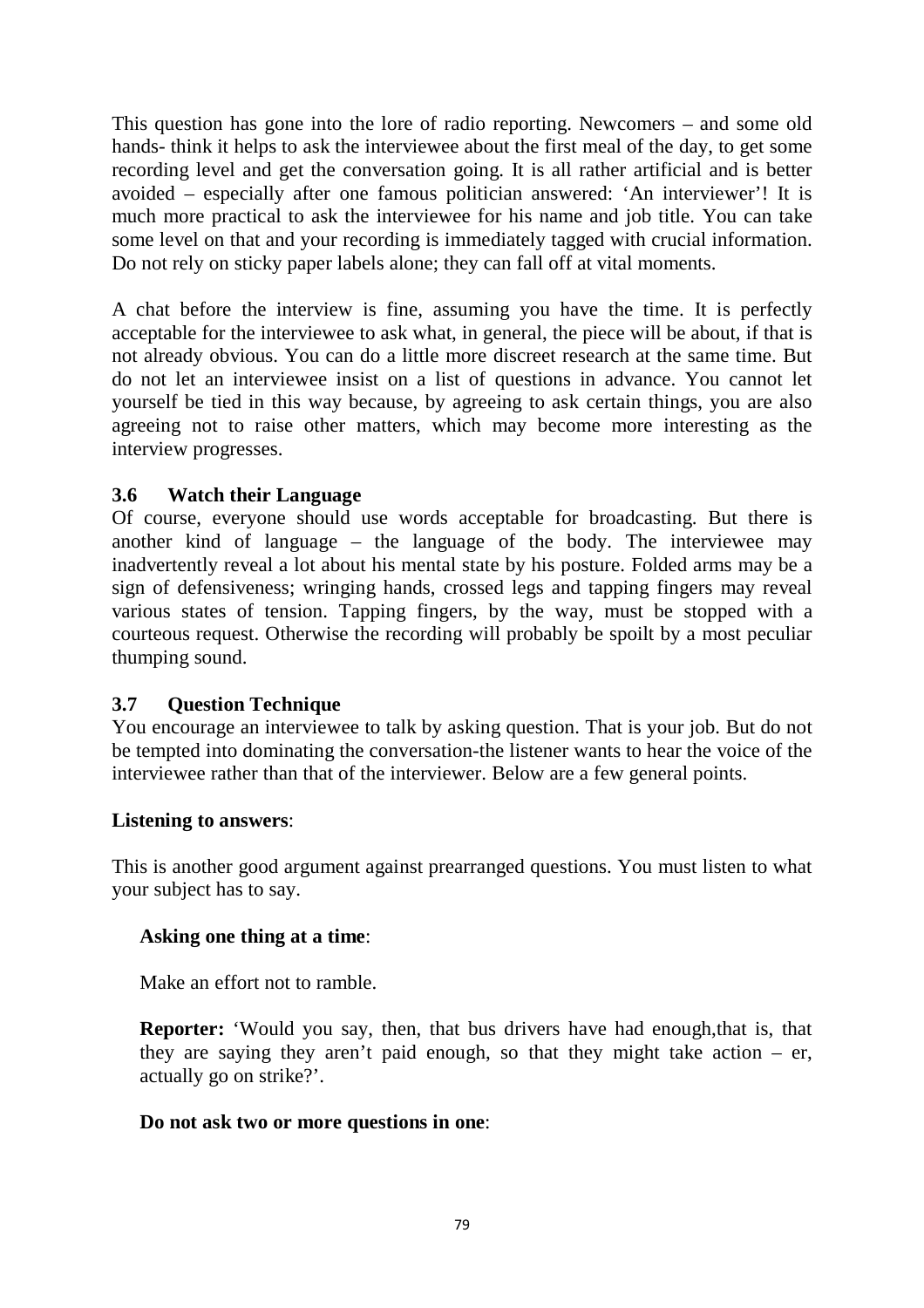**Reporter:** 'Is it true that treating the roads cost the country more than thirty thousand pounds last winter and that you had to use salt as well as grit?'

**Do not start quoting alternatives** – then stop in mid-sentence:

**Reporter:** 'Are you recommending to victims that they go to the police or the council or the Citizen's Advice Bureau or …?'

**Try not to interrupt, unless your subject is never going to stop until you intervene**. Interruptions often sound untidy, and they arevery difficult to edit sensibly into a short clip.

If you are in any doubt about suitable questions, remember the basics:

*What, where, who, how, why, and when.* For example: 'Whathappened?'; 'Where's the accident?'; 'Who's involved?'; 'How many people have been hurt?'; 'Why did the coach overturn?'; 'When will the road be clear?'

#### **Eye Contact**

Encourage your subject with eye contact; it is friendly up to a point, but glance elsewhere now and then, otherwise it becomes aggressive. Use nods of the head to show that you are listening and understanding. Do not say 'yes.' or 'I see…' and other audible means of encouragement we use in conversation.

#### **Leading Questions**

These questions encourage a certain answer and they are useful up to a point. Beware also that they are not necessarily 'closed' type questions, which could lead to a 'yes' or 'no' answer: 'So would you say that mothers must take extra care?' 'You must be very angry about the decision?'. Do not overdo these questions, as you are in danger of putting words into your subject's mouth.

#### **Cliché Questions**

Think about your question technique. Each question you ask should serve a specific purpose. Do not fall into 'knee-jerk' interviewing habits:

**Reporter:** (to sobbing woman); 'How do you feel?'

#### **3.8 After the Interview**

Do not go on longer than is reasonably necessary. Remember that you have got to listen to it all back afterwards. If you want a 30 – second clip, 15 minutes is too much to put on tape. Five should be enough and 10 more than ample. If you are after a clip and you hear what you want during the recording, wind up as soon as you can. There is no point in going on in the hope of something better.

#### **Thanks**

Remember to thank you subject. It is good public relations, as well as common courtesy, and you might need to talk to that person again in the future.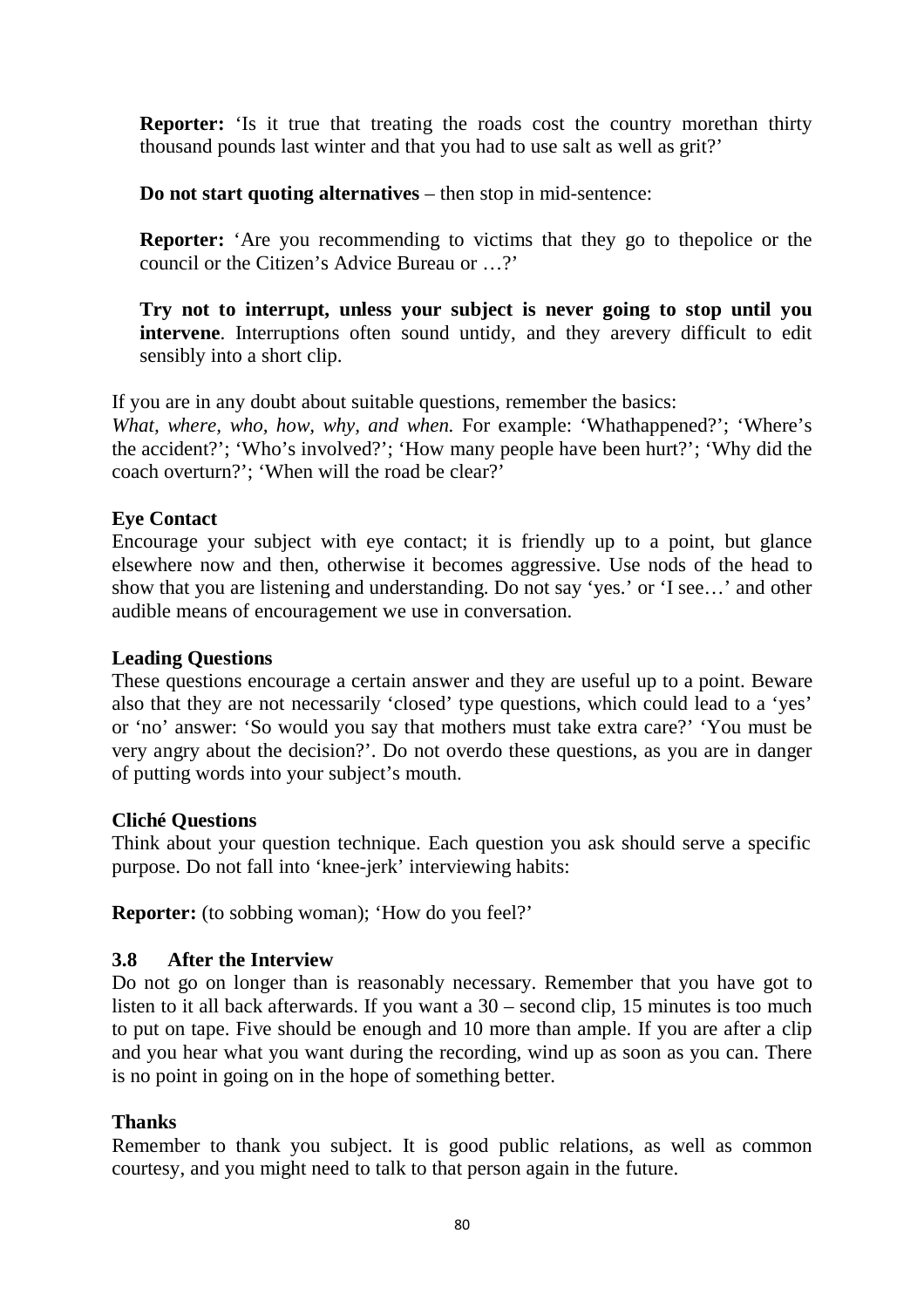#### **Self-Assessment Exercise 5.1**

Pick someone on radio or television that you think is a good interviewer. Tape a live interview the reporter does and write down the questions.

Go to a university and interview an expert in any field of your choice. Write a news story from the interview.

### **4.0 CONCLUSION**

Interview is an important source of news for you as a reporter. However it is not a job for every reporter. Rather, it is an art reserved for those who can apply the techniques. Thus, you need to master the techniques of interviewing before embarking on one.

#### **5.0 SUMMARY**

The following types of interview are common in journalism; Informational interview, interpretive interview, and emotional interview. Besides, you need to know about the subject of interview. Also, watch your language, ask one thing at a time, listen to answers but control the interview.

#### **6.0 TUTOR-MARKED ASSIGNMENT (TMA)**

Your editor has assigned you to cover a robbery at a commercial bank. Write in details how you will go about the story. Those you will interview and the questions you will ask.

#### **7.0 REFERENCES/FURTHER READING**

Brian, B. et al, (2014). The Missouri Group, *News Reporting and Writing*, Eleventh Edition, New York: Bedford/St. Martins.

Mencher, Melvin (2000): *News Reporting and Writing*, 8<sup>th</sup> Edition; Boston.

Itule, B. D & Anderson, D. A. (2008). News writing and reporting,  $7<sup>th</sup>$  edition. New York: McGraw Hill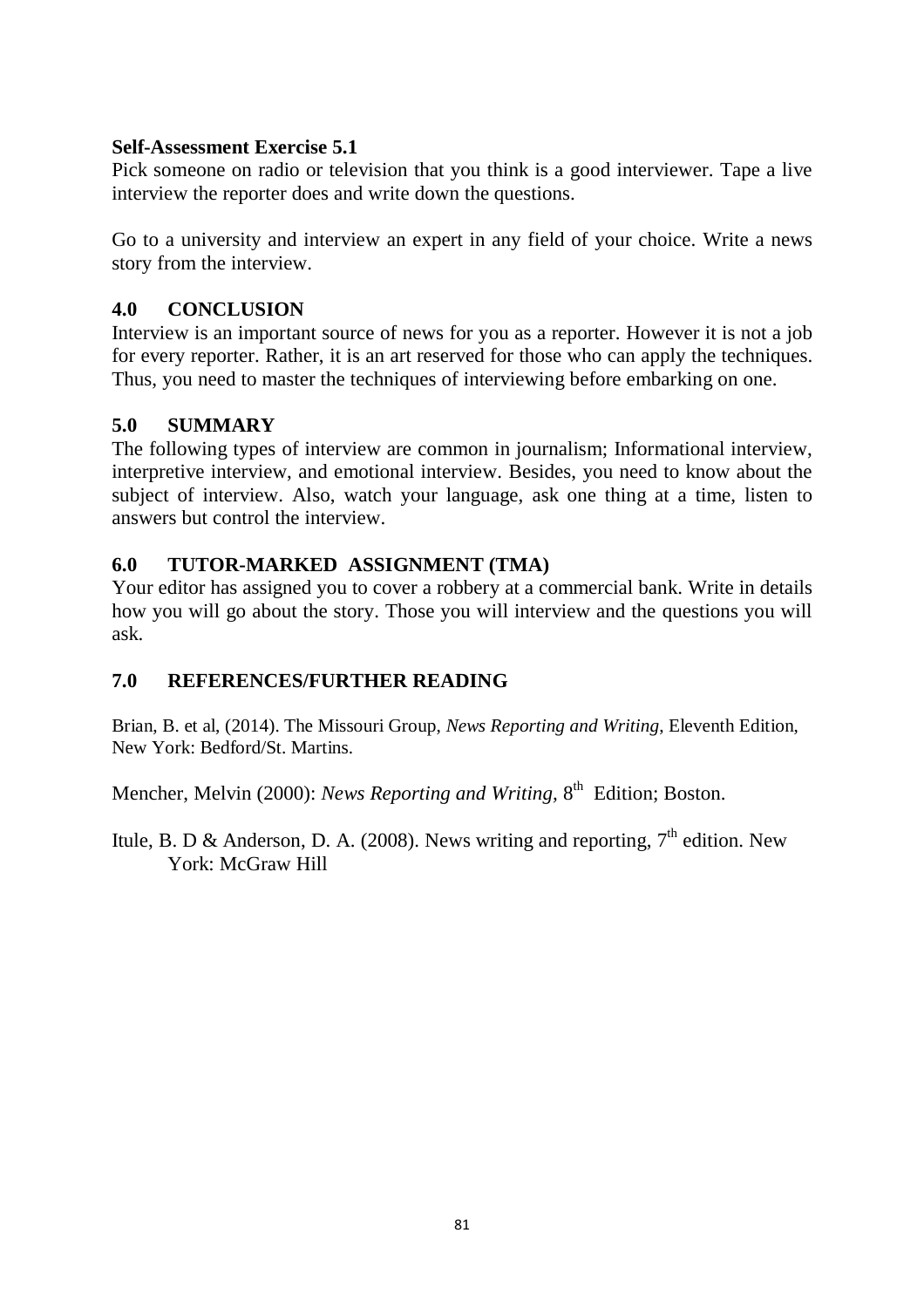# **MODULE 4**

- Unit 1 What is the Internet?
- Unit 2 Computer Assisted Journalism
- Unit 3 Navigating the Net
- Unit 4 Using the Browser
- Unit 5 Legal Pitfalls on the Internet

#### **UNIT 1 WHAT IS THE INTERNET?**

#### **CONTENTS**

- 1.0 Introduction
- 2.0 Objectives
- 3.0 Main Body
	- 3.1 What is the Internet?
	- 3.2 Internet Capability
	- 3.3 Uses of the Net
	- 3.4 History of the Internet
- 4.0 Conclusion
- 5.0 Summary
- 6.0 Tutor-Marked Assignment (TMA)
- 7.0 References/Further Reading

### **1.0 INTRODUCTION**

The world has known three revolutions in the keeping, presenting, communicating and accessing of information. These are the emergence of the written word thousands of years ago, the other was the invention of printing hundreds of years ago, and the third is still on going. It is, of course, the Internet – the means for anyone in the planet to display information that can instantly be read by anyone else (Randall 2002). This unit takes a look at what Internet is and its advantages.

### **2.0 OBJECTIVES**

At the end of this unit you should be able to:

- explain what the internet is;
- tell the history of the internet; and
- discuss the advantages of the Internet.

### **3.0 MAIN BODY**

### **3.1 What is the Internet?**

The Internet – also known as the Net is the world's largest computer network. 'What is a network?" You may ask. Even if you already know, you may want to read the next couple of paragraphs to make sure that we're speaking the same language.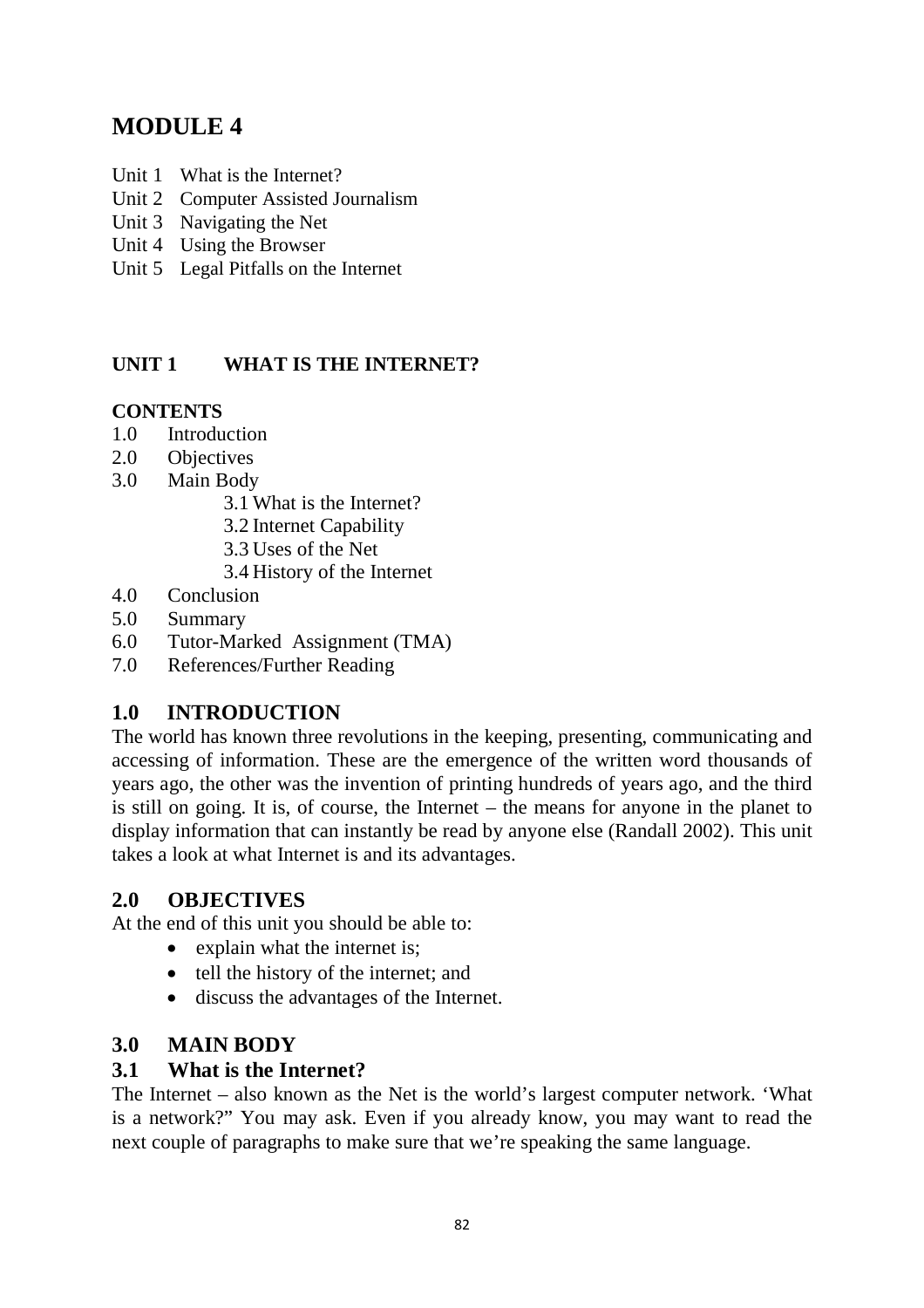A computer network is basically a cluster of independent computer hooked together somehow. In concept, it's sort of like a radio or TV network that connects a bunch of radio or TV stations so that they can share the latest episode of a programme.

Don't take the analogy too far. TV networks send the same information to all the stations at the same time (it's called broadcast networking); in computer networks, each particular message is usually routed to a particular computer. Unlike TV networks, computer networks are invariably two-way; when computer A sends a message to computer B, B can send a reply back to A.

Some computer networks consist of a central computer and a bunch of remote stations that report to it (a central airline- reservation computer, for example, with thousands of screens and keyboards in airports and travel agencies). Others, including the Internet, are more egalitarian and permit any computer on the network to communicate with any other.

The Internet isn't really one network – it's a network of networks, all freely exchanging information. The networks range from the big and formal (such as the corporate networks at BHP, Westpac and Qantas) to the small and informal (such as the one in your back bedroom, with a couple of old PCs bought through the Trading Post) and everything in between. College and university networks have long been part of the Internet, and now high schools and elementary schools are joining up. In the past year or two, Internet usage has been increasing at a pace equivalent to that of television in the early 50s; the Net now has an estimated 40 million computers and something like 150 million users, growing at 40 to 50 percent per year.

### **3.2 Internet Capability**

The Internet is a new communications technology that is affecting our lives on a scale as significant as the telephone and television. Some people believe that when it comes to disseminating information, the Internet is the most significant invention after the printing press. If you use the telephone, write letters, read a newspaper or magazine, or do business or any kind of research, the Internet can radically alter your entire worldview.

When people talk about the Internet today, they usually talk about what they can do, what they have found, and whom they have met on the Net. The Internet's capabilities are so expansive that we don't have room to give a complete list in this chapter (indeed, it would fill several books larger than this one), but here's a quick summary:

**Electronic mail (e-mail):** This service is certainly the most widelyused – you can exchange e-mail with millions of people all over the world. People use e-mail for anything for which they might use paper mail, faxes, special delivery of documents, or the telephone: gossip, recipes, rumours, love letters – you name it. (We hear that some people even use if for stuff related to work). Electronic mailing lists enable you to join in-group discussions with people who have similar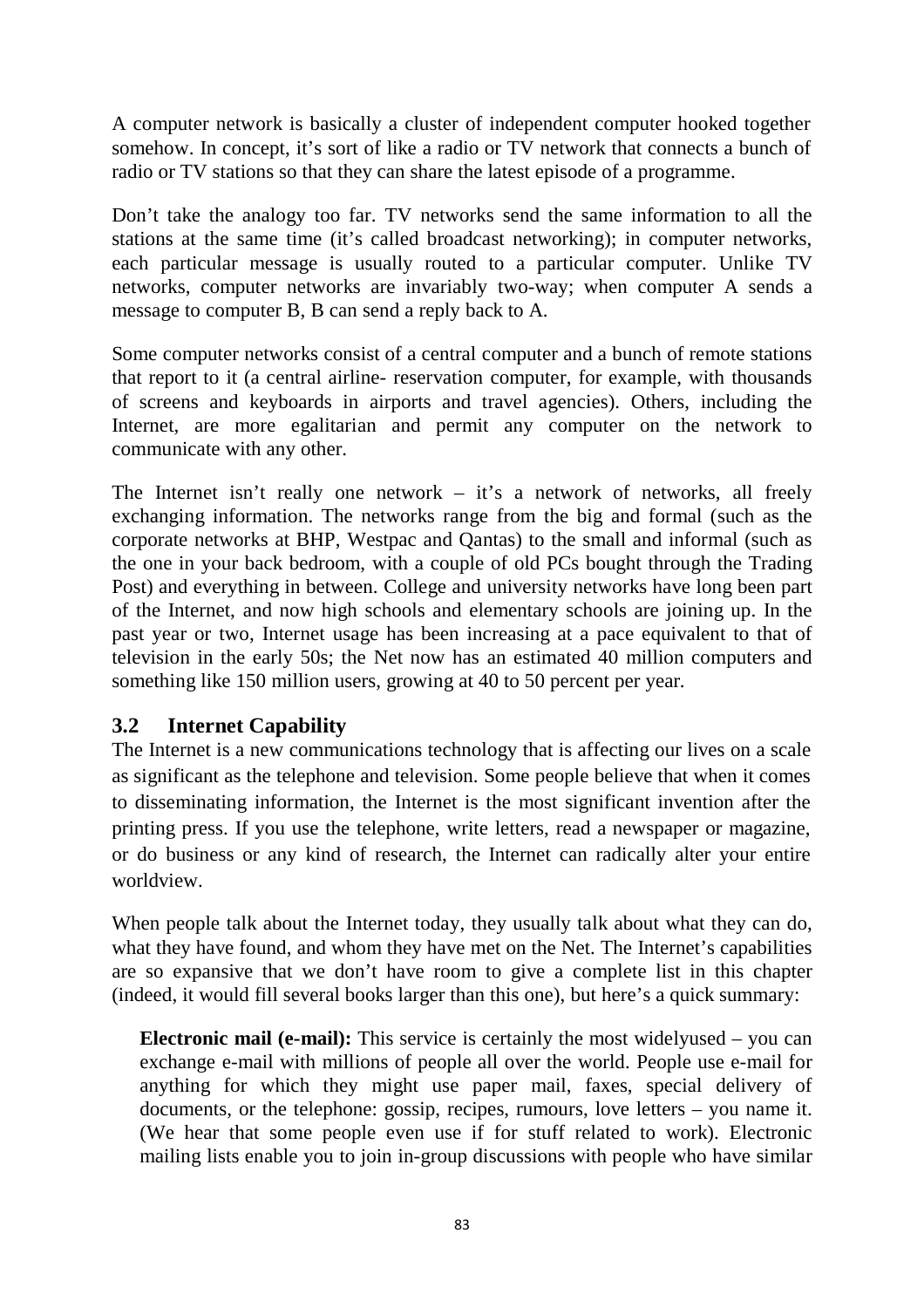interests and to meet people over the Net. Mail servers (programs that respond to e-mail messages automatically) let you retrieve all sorts of information.

**The World Wide Web:** When people talk these days about surfingthe Net, they often mean checking out sites on the (buzzword alert) multimedia hyper linked database that spans the globe. The Web, unlike earlier Net services, combines text, pictures, sound and even animation and lets you move around with a click of the computer mouse. New Web sites (sets of Web pages) are growing faster than ever, with new sites appearing every minute. In 1993, the Internet had 130 Web sites. Today, it has many millions, and statistics indicate that the number is doubling every few months.

The software used to navigate the Web is known as a browser. The most popular browsers today are Netscape Navigator and Microsoft Internet Explorer along with some other less popular but worthy competitors.

**Chatting:** People are talking to people all over the globe aboutalmost everything under the sun. They enter chat rooms with several other people or one special person. They use one of the chat facilities provided by the major service providers-America Online, MSN and CompuServe all have them or Internet Relay Chat, a chat facility available to almost anyone on the Internet.

**Information retrieval:** Many computers have files of informationthat are free for the taking. The files range from the Australian High Court decision (www. austllii.edu.au) and library card catalogues to the text of old books, digitized pictures (nearly all of them are suitable for family audiences), and an enormous variety of software, from games to operating systems.

Special tools known as search engines, directories, and indices help you find information on the Net. Lots of people are trying to create the fastest, smartest search engines and the most complete Net index.

**Electronic Commerce:** This term is just a fancy word for buyingand selling stuff over the Net. It seems that everybody's doing it, and now that software's are available to make the process of sending your credit card number over the Net safe and secure. You can buy anything from books to stock in microbreweries.

**Intranets:** I guess you know this. Businesses have figured out thatthis Internet stuff is really useful. They're using e-mail and Web technologies on their own internal networks and calling them intranet. After companies, some quickly cut in to the idea that they could use this same stuff to work with their customers and suppliers and other offices with which they have business relationships.

**Games and Gossip:** All types of multi-use games can easily absorbyour waking hours and an alarming number of what would otherwise be your sleeping hours. Multi- user games allow you to challenge other players from all over the world. In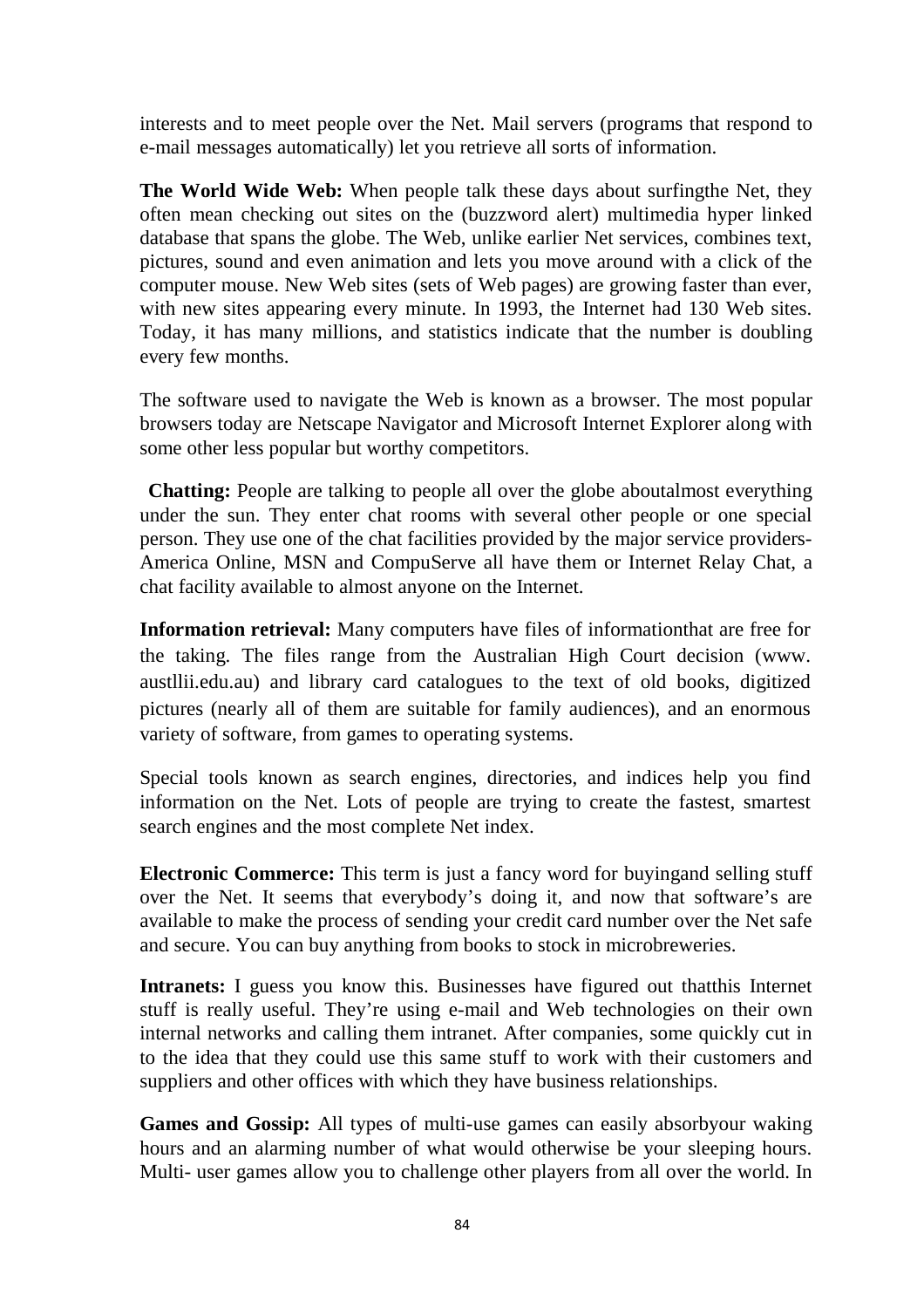a MUD (Multi-user Dimension of Multi-User dungeon) you take on characters and play a role. In games like network 'Doom' you play arcade-style games, with other players on the network playing in the same space.

#### **3.3 Uses of the Net**

Here are some of the ways the Internet is being used:

**Finding people:** If you've lost track of your childhood friend, now's your chance to find him or her anywhere in the world.

**Finding businesses, product, and services:** New yellow pagedirectory services enable you to search by the type of company you're looking for. People are shopping for that hard-to-find, special gift item. A friend told us of her search for an ear pendant that led her to a company in Alaska that had just what she was looking for.

**Research:** Law firms are realizing that a great deal of information that they formerly paid hundreds of dollars to find from commercial services can be found for almost nothing when they go directly to the Net, including unemployment statistics, to help assess property values. Genetics researchers and other scientists download up-to-date research results from around the world. Businesses and potential businesses research their competition over the Net.

**Education:** School teachers coordinate projects with classrooms allover the globe. University students and their families exchange e-mails and keep down the cost of phone calls. Students do research from their home computers. The latest encyclopedias are online.

**Travel:** Cities, towns, states and countries are using the Web to putup (post) tourist and event information. Travellers find weather information, maps, transportation schedules, and tickets and museum hours online.

**Marketing and sales:** software companies are selling software andproviding updates via the Net. (The folks making money from the manufacture of floppy disks are looking for new products. Most software distribution is moving to the Net). Companies are selling products over the Net. Online bookstores and music stores enable people to browse online, choose titles, and pay for stuff over the net.

Love: People are finding romance on the Net. Singles ads andmatchmaking sites vie for users.

**Healing:** Patients and doctors keep up-to-date with the latestmedical findings, share treatment experience, and give one another support around medical problems. We even know of some practitioners who exchange e-mail directly with their patients.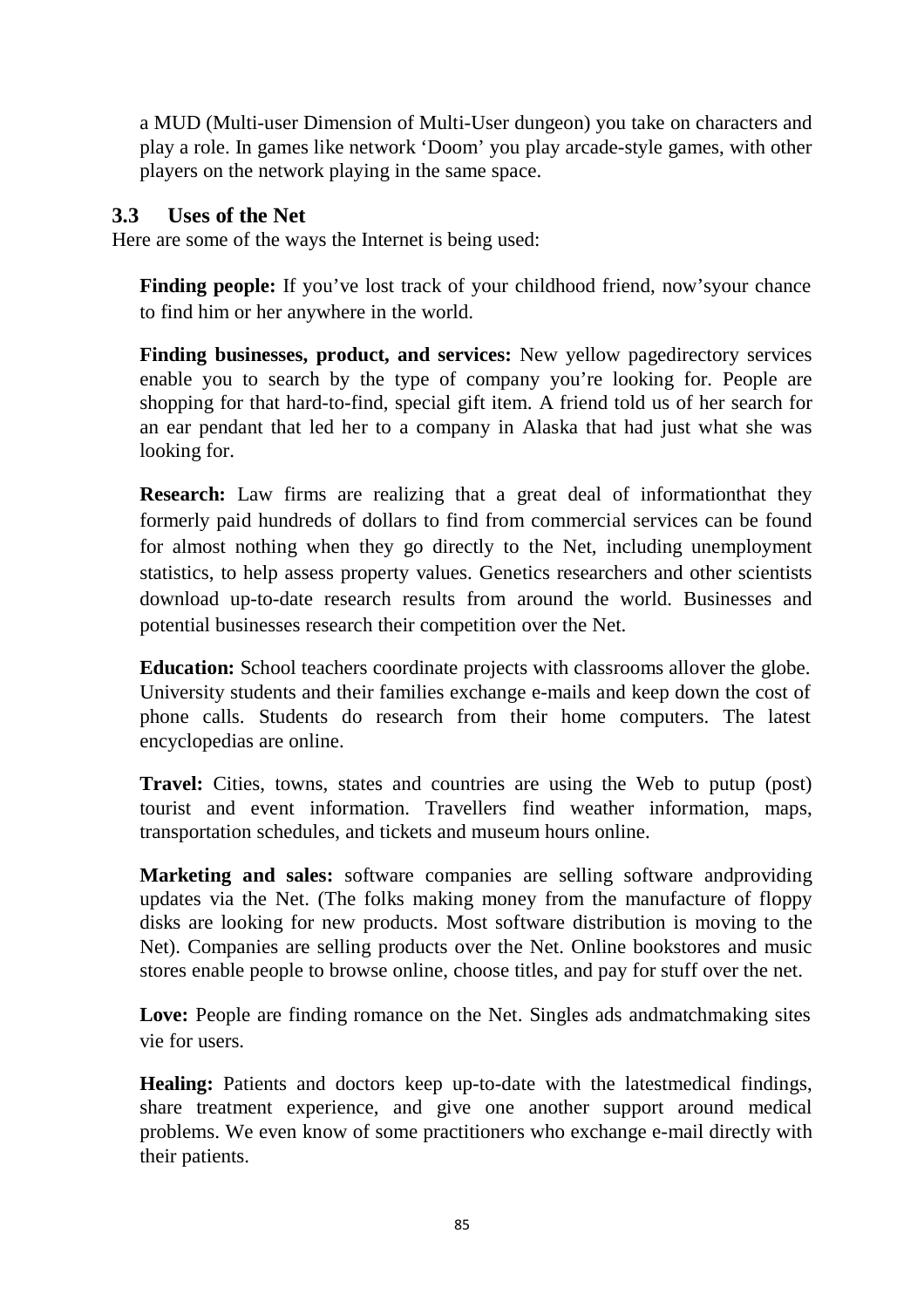**Investing:** People do financial research, buy stock, and investmoney. Some companies trade their own shares online. Investors are finding new ventures, and new ventures are finding capital.

**Organising events:** Conference and trade-show organisers arefinding that the best way to disseminate information, call for papers and do registration is to do it on the Web. Information can be updated regularly, and paper and shipping costs are dramatically reduced. Registering online saves the cost of on-site registration staff and the hassle of on-site registration lines.

**3.4 Nonprofits:** Churches, NGOs and other community organizationsput up pages, telling about themselves and inviting prospects and clients **History of the Internet** 

The precursor of the Internet was the Advanced Research Project Administration (ARPANET), a project funded by the US Department of Defense (DOD) in 1969, both as an experiment in reliable networking and to link DOD and military research contractors, including the large number of universities doing military-funded research (ARPA stands for Advanced Research Projects Administration, the branch of the DOD in charge of handing out grant money. Although the ARPANET started small, connecting four universities in the west of the USA, it quickly grew to span the entire US.

In the early 1980s, the ARPANET grew into the early Internet, a group of interlinked networks connecting many educational and research sites funded by the National Science Foundation (NSF), along with the original military ones. Pioneers at Melbourne University established Australia's first links and extended the network when they graduated. This network was taken over by a consortium of universities and the Commonwealth Scientific and Industrial Research Organisation (CSIRO) called the Australian Academic Research Network (AARNET). By 1990, it was clear that the Internet was here to stay and, in the USA, the government encouraged the commercially run networks that comprises today's Internet. In Australia, Connect.com (now owned by AAPT) had established the first Commercial Internet Company and by 1994 there were about twenty companies providing Internet access. The whole network went commercial in 1995 with Telstra taking over from the AARNET.

It is a relatively new development in Nigeria, yet many people have embarked on the use of the Internet.

#### **Self-Assessment Exercise 1.1**

Visit the Net and send a mail to a friend in another country on latest political developments in Nigeria. Also, attempt a download of more information on the history of the Internet using any of the common search engines e.g. Yahoo, google, etc.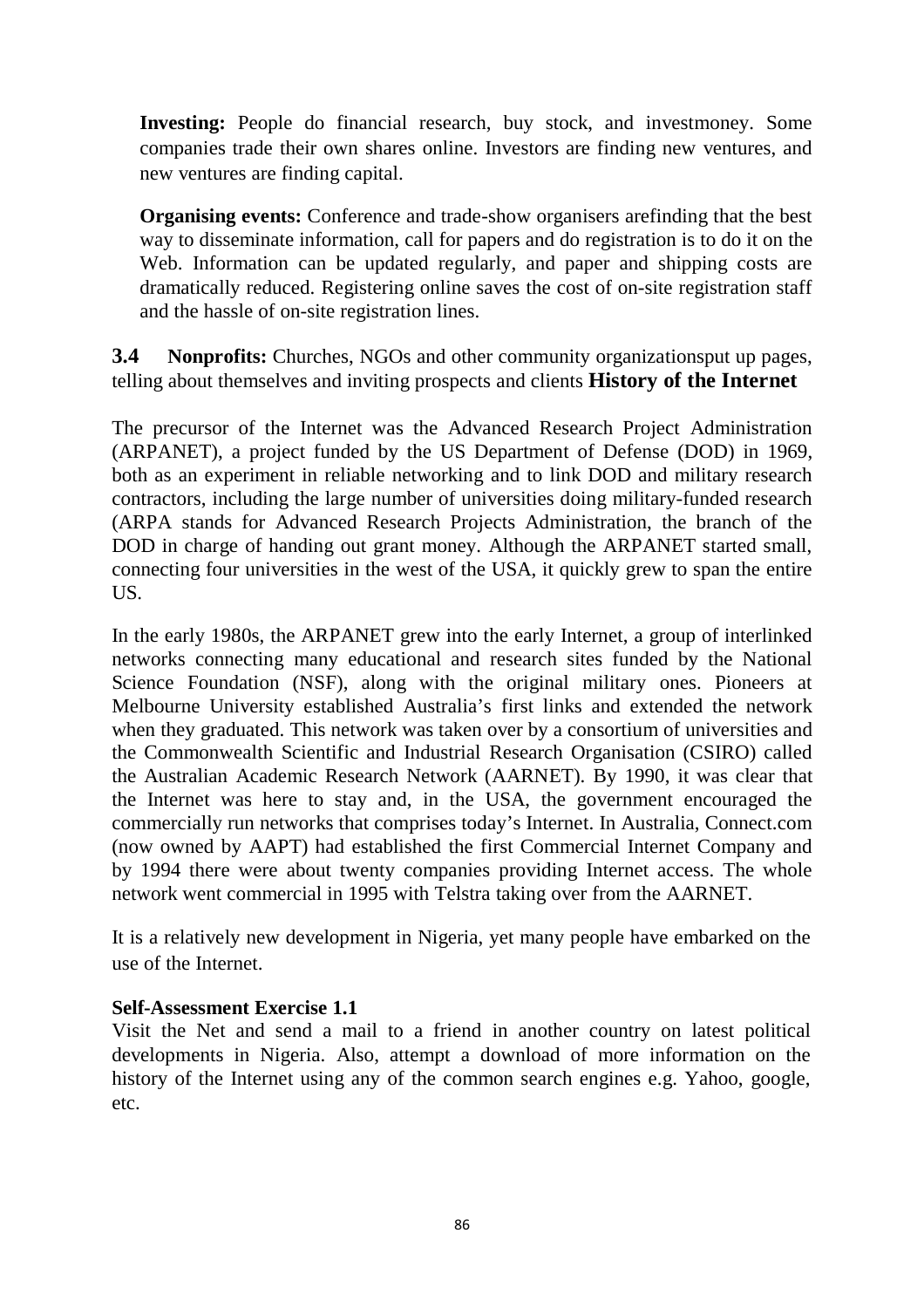## **4.0 CONCLUSION**

With the advent of the Net, the world has witnessed an unprecedented revolution that has touched every area of our lives. Notwithstanding the perceived negative effects that might be associated with it, we should all work together to preserve this legacy and try to improve on it.

Today, it has made unprecedented change in the way we communicate. It can be used for electronic mail (e-mail), chatting, Intranets, games and gossip, information retrieval, electronic commerce etc. In the area of research you can use it to access vast amounts of information not otherwise readily available.

### **5.0 SUMMARY**

This unit has highlighted the meaning of Internet, its history, importance and functions to the society.

## **6.0 TUTOR-MARKED ASSIGNMENT (TMA)**

- Briefly explain the history of the Internet.
- What are the uses of the Internet?

#### **7.0 REFERENCES/FURTHER READING**

Houston B. (1999): *Computer Assisted Reporting: A PracticalGuide 2nd Edition,* 

New York, Bedford/ St. Martin's.

Randall. D. (2000) *The Universal Journalist 2nd Edition,* London, Pluto Press.

Reddick, R. & King, E. (2001). *The online journalist: Using the Internet and other electronic resources*, 3rd edition. Fort Worth. TX: Harcourt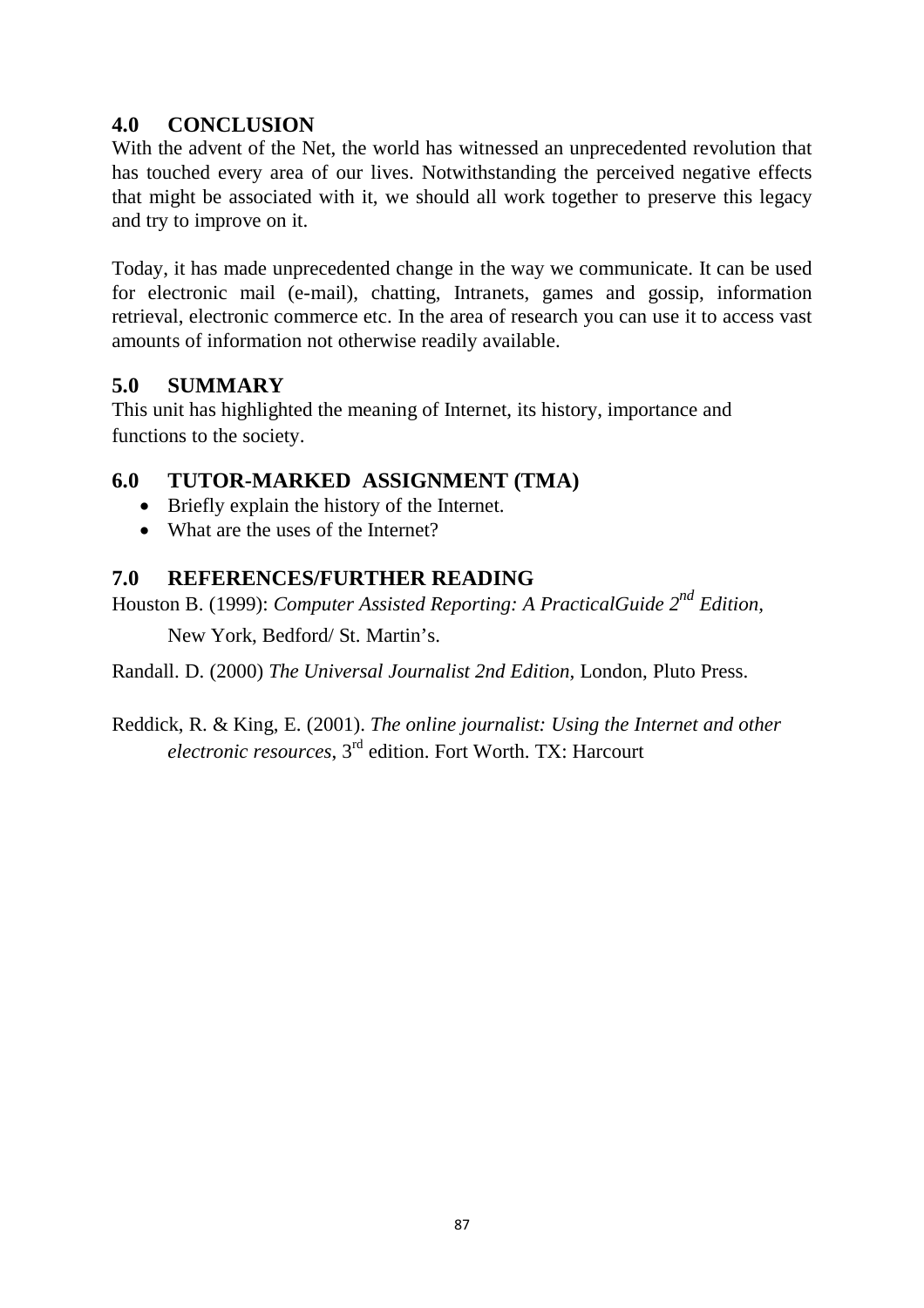## **UNIT 2 COMPUTER ASSISTED JOURNALISM**

## **CONTENTS**

- 1.0 Introduction
- 2.0 Objectives
- 3.0 Main Body
	- 3.1 The Case for Using Computer in Journalism
- 4.0 Conclusion
- 5.0 Summary
- 6.0 Tutor-Marked Assignment (TMA)
- 7.0 Reference/Further Reading

## **1.0 INTRODUCTION**

The use of computer in newsgathering is one of the latest developments in information technology. This can facilitate the job of the reporter and afford him access to vast information just with a click on an icon.

In this age of high tech journalism, any journalist who does not know how to use the computer could find himself in the back number.

This unit takes a look at what Computer Assisted Journalism means and its role in modern day journalism

## **2.0 OBJECTIVES**

At the end of this unit, you should be able to:

- explain what computer assisted journalism means; and
- discuss the relevance of the computer to a journalist.

## **3.0 MAIN BODY**

## **3.1 The Case for Using Computer in Journalism**

You are looking into the early release of convicts from state prisons because of overcrowding. A good source had told you that many convicts released into a socalled supervised home release programme are never supervised at all. In fact, the system loses track of the convicts until they are arrested again.

Prison officials say they don't know if that's true, but they say you can look at individual inmate records if you want to.

Here's the catch: there are 20,000 records. Prison officials are counting on you having to look at 20,000 sheets of paper. They believe you will give up on the story because it will take you and other reporters months to go through all the records. At best, they think you will develop some anecdotal evidence they can easily refute.

But you have an answer. You say you will take the records not on paper but on a computer tape. After a series of meetings, the officials agree to give you the computer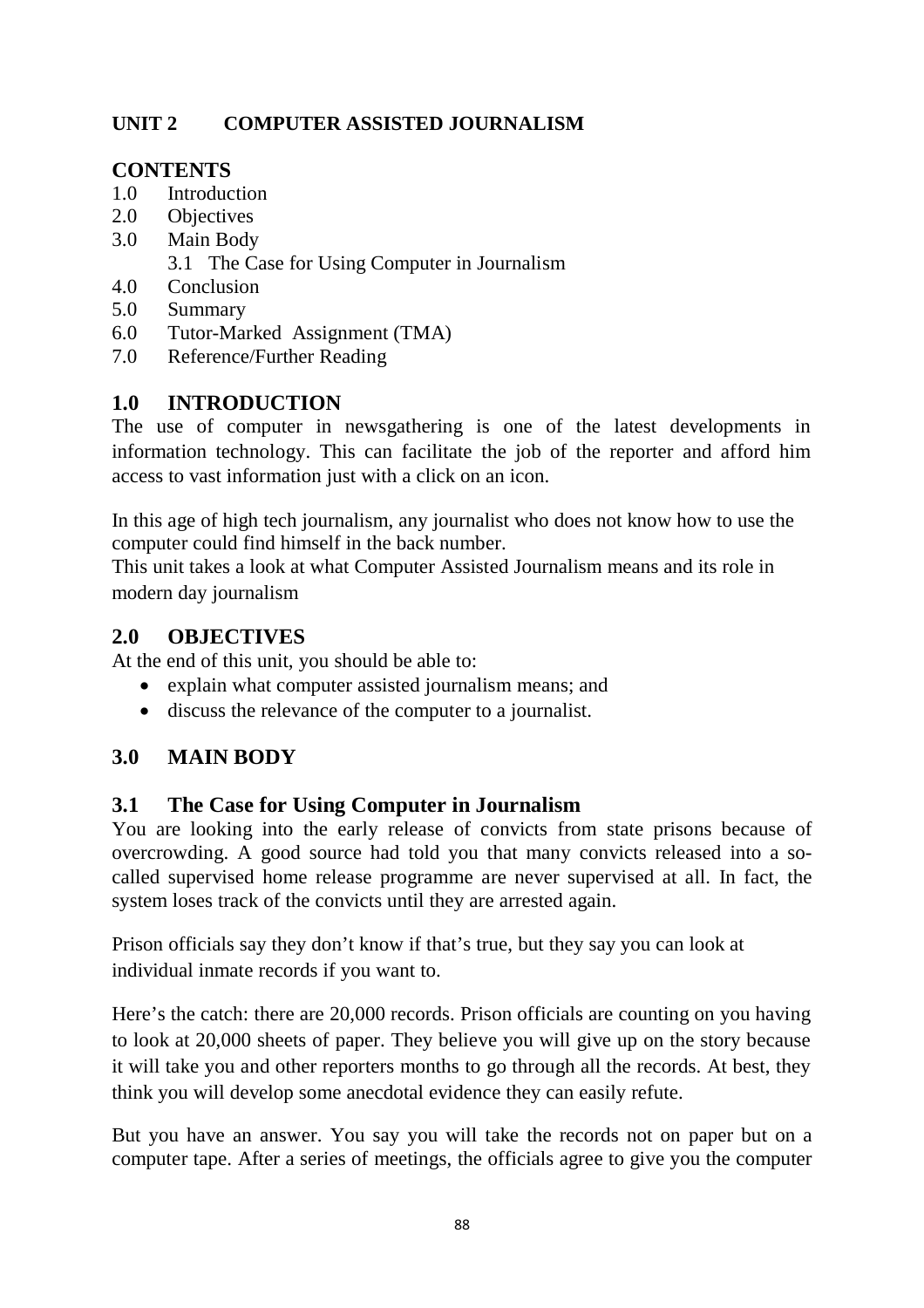tape with the information you need. You pick up the tape in the morning and transfer the information to your personal computer in the afternoon.

By the next morning, using store-bought software, you have determined that more than 1,000 convicts walked away from the programme in the past year. Over the next few days, you check through the records and gather more details. You recheck your information, conduct interviews, and write the story. A week later, you run a front page story that presents a systematic look at a programme gone wrong (Houston: 1999).

The above Scenario depicts an example of the relevance of computer-assisted journalism. That is, the use of computers not only to write stories but to do farreaching research through online database; to gather large numbers of records from analysis, to launch stories from a higher level and with deeper context than ever before.

It must however be noted that computer assisted journalism does not replace proven journalistic practices, it only compliments and elevates them.

Without computers, newspapers would have to live people to fill all those positions eliminated in the computer revolution. Besides, computers make it possible for reporters to cover stories with greater ease.

#### **Self-Assessment Exercise 2.1**

- 1. What do you understand by Computer Assisted Journalism (CAJ)?
- 2. What are the advantages of Computer Assisted Journalism (CAJ) over old methods of Practicing Journalism?

## **4.0 CONCLUSION**

Today's best reporters and editors have learned that computers can help at almost any phase of the reporting and editing process. They see computers as essential tools of the journalist's trade. Therefore, today's journalists must learn to use computers in order to gain from the several benefits they offer.

### **5.0 SUMMARY**

The Computer for journalists today has become a veritable tool in gathering and dissemination of information. It has helped the journalist to access vast information in a jiffy and also helped the editor to verify, edit and publish stories of note with less efforts.

## **6.0 TUTOR-MARKED ASSIGNMENT (TMA)**

Expatiate on the need for Computer Assisted Journalism in this millennium.

## **7.0 REFERENCES/FURTHER READING**

Houston, Brand, (1999) *Computer Assisted Reporting: A PracticalGuide 2nd Edition,* 

New York, Bedford St. Martin's.

Reddick, R. & King, E. (2001). *The online journalist: Using the Internet and other electronic resources*, 3rd edition. Fort Worth. TX: Harcourt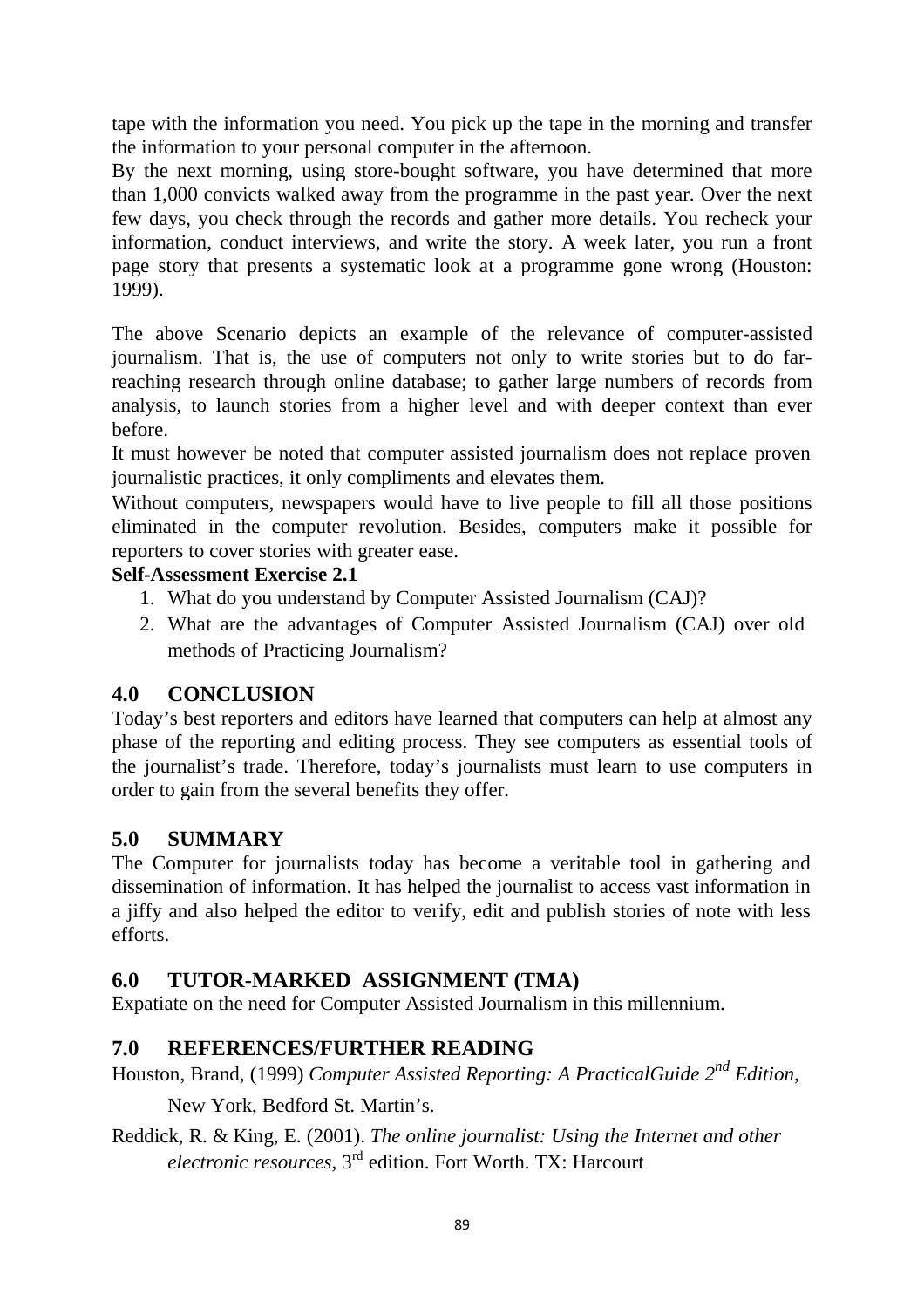## **UNIT 3 NAVIGATING THE NET**

#### **CONTENTS**

- 1.0 Introduction
- 2.0 Objectives
- 3.0 Main Body
	- 3.1 The World Wide Web
	- 3.2 Netscape Navigators Vs Microsoft Explorer
	- 3.3 Software Overview
- 4.0 Conclusion
- 5.0 Summary
- 6.0 Tutor-Marked Assignment (TMA)
- 7.0 References/Further Reading

### **1.0 INTRODUCTION**

As the title implies this unit teaches you how to get connected to the Net and the workings of the Web. Besides, it highlights some basic web navigation tools and techniques.

### **2.0 OBJECTIVES**

At the end of this unit you should be able to:

- Describe the various navigational tools; and
- Use the tools.

## **3.0 MAIN BODY**

### **3.1 The World Wide Web**

Just a few short years ago, Internet users had to navigate in a fairly complex computer environment. Today, the Internet is dominated by the World Wide Web (www), a graphically oriented, user-friendly portion of the Internet that has seen enormous growth in recent years. With few exceptions, the Web is where the action is for journalists and non-journalists alike.

The basic workings of the Web are relatively simple (from the users' vantage point). Users browse through a Web page filled with text and graphical images. Some of the text and graphics may be highlighted. Users point and click on the highlighted portion of the page and are taken to another Web page, either in that same computer system or into an entirely different system.

### **3.2 Netscape Navigators Vs. Microsoft Explorer**

Two software "browser" programs designed to navigate the Web are known today: Netscape's Navigator and Microsoft's Internet Explorer. They are similar in design, but, like everything in the computer world, they trigger great debate. Some people believe Netscape is by far the superior product, while others insist Explorer is the way to go.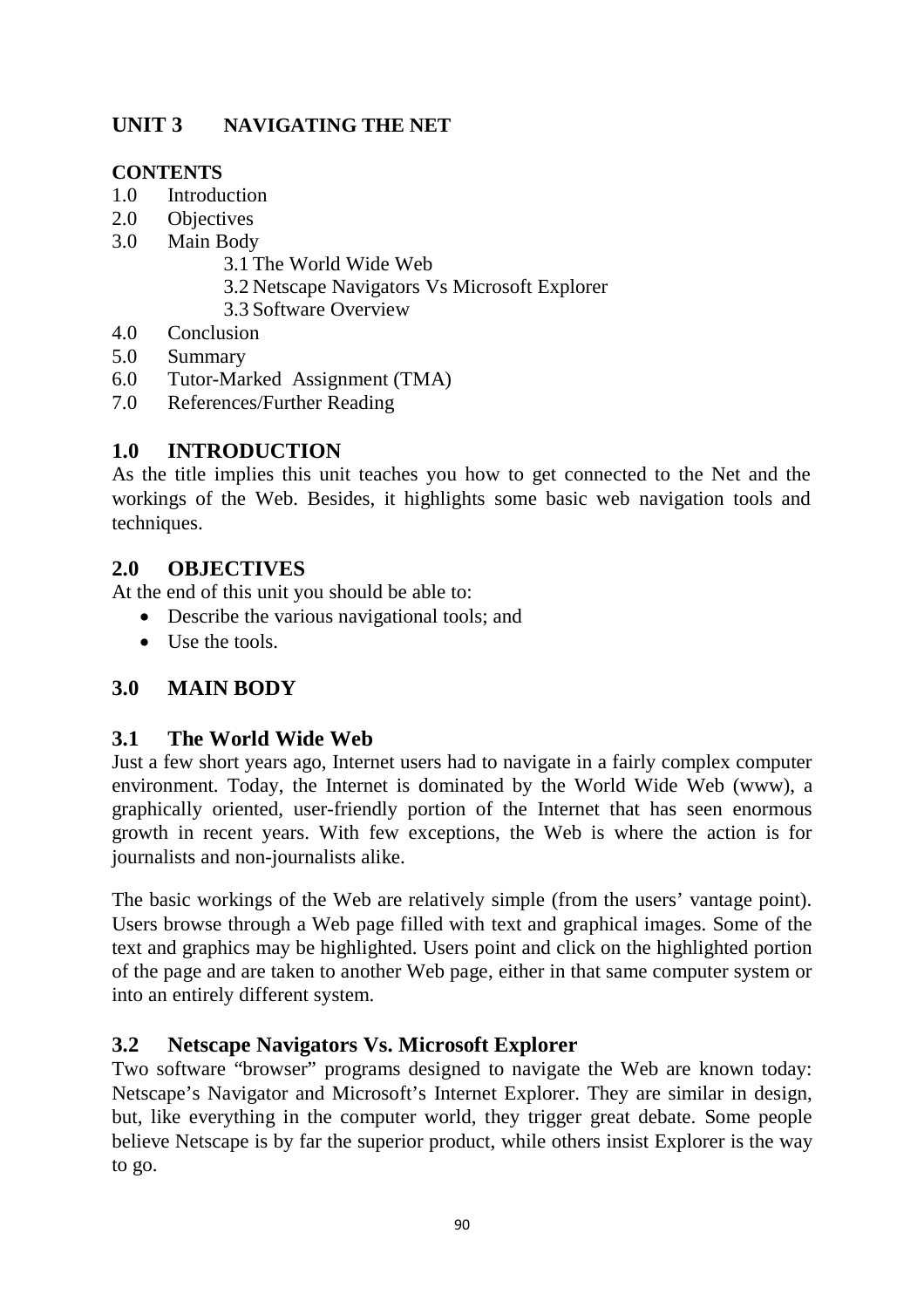If you have a relatively new computer, it is probably loaded with both already. If not, both will be available through your Internet provider. And you can download a new version of the software for free.

### **3.3 Software Overview**

Let's take a moment to go over some of the best features of the navigation software that reporters would likely need. Most of the illustrations will be from Netscape Navigator, but I will include descriptions of Internet Explorer when the functions are different from Netscape. Also note that each company releases updated versions of the software regularly.

Once connected to the Internet, click on the software icon, a preprogrammed "home page" will pop onto the screen. A home page is the main page of a Web computer site. Your new software will be programmed for either the software manufacturer's home page or the computer manufacturer's home page, either of which is not too useful for reporters. We will discuss briefly how to change the home page in a bit, but first some basics.

Near the top of the program is a white box (called "Location" in Netscape Navigator and "Address" in Internet Explorer). That gives you the computer address of the Web site that is currently on the screen. It is vital to keep a close eye on this box in order to determine where you are at all times and to enable you to evaluate the reliability of the information.

The power of the Web is in "hyperlinks, or simply "links," which takes a user to another section of the same Web page, or to another page on the same computer site, or to a completely different site, all with a simple mouse click. You can see what has links by passing your mouse arrow over the text and graphics. If there is a link, the arrow will turn into a hand with an extended index finger pointing at the linked object. Linked texts also stand out in a different colour from the unlinked portion of the text, usually in blue. To go to the link site, simply click with your mouse.

The point-and-click method is both the beauty and the problem with the Web. It is easy to get from one place to another, but too often users will go clicking through a site and soon do not know where they are or how they got there. That is why it is critical to keep your eye on the Web address. Even before clicking on a link, you can see the new address by placing the mouse pointer over the linked material. You may however be lucky sometimes to find your way back by clicking on the "back" button. This can progressively bring you back to your starting point. The linked address will appear in the bottom left portion of your screen.

**Self-Assessment Exercise 3.1**  Explain the terms Modem and WWW.

**Stop Right There!**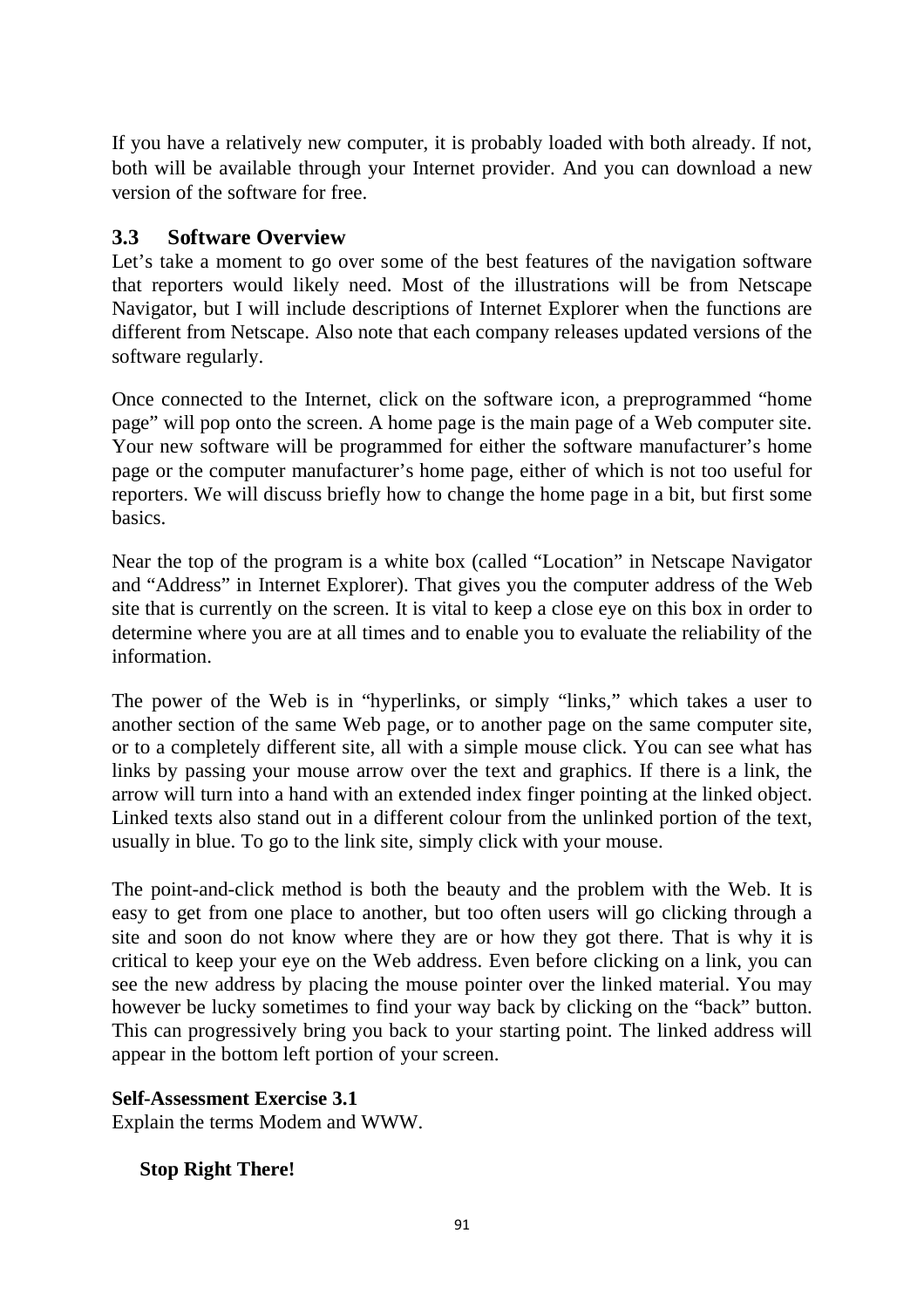It is important to be aware of what the computer is doing at any given time. Depending on the speed of your connection and the complexity of the graphics on the page being accessed, it could take some time before the page is fully loaded. To observe whether the screen is still downloading, look at the corporate icon in the top right corner of the screen. If it is moving, that means the last command is still being performed. The command is completed when the icon stops moving. The results of the command also can be viewed in the lower left-hand corner, which shows the computer opening up the file. When it is completed, Netscape tell you "Search: Done". For graphic-laden Web sites on slow-moving modems, you may decide you simply want to cancel your last command. To do that, go up to the command bar and click on the red stop sign in Netscape or the red "X" in Explorer.

#### **Getting Rid of Graphics**

Graphics make Web pages eye-catching, but they do little, for journalists other than slow down their reporting, especially for those who do not have high-speed connections to the Internet. You may want to consider turning off the graphics. That leaves you with just text, but greatly speed up the downloading process. To turn off the graphics in Netscape, go to the "Options" menu and click on Auto Load Images. That will remove the check mark. To turn the graphic back on, repeat the command and the check mark will reappear. In Explorer, go to the View menu and select "Options". Click on "Appearance" and remove the checks from the top three boxes-Show *Pictures*, Play *Sounds*, and *Animations* – to remove the check marks.

#### **Web Navigation Tools And Techniques**

The following are some basic web navigation tools and techniques.

#### **Moving Backward and Forward**

Among the most important software tools are the Back and Forward commands. You can "surf" around a site – the process of clicking from one page to another via hyperlinks – and then if you decided what was really needed was something two clicks ago, simply "back out:" by using the *Back* button (a left arrow in Explorer). Each click on the *Back* button will take you to the previous page. The *Forward* button (a right arrow in Explorer) will take you ahead to points where you had been previously before backing out. Netscape and Explorer also leave a "footprint" on links that have been used recently by changing the traditional blue link text to a different colour, enabling you to retrace your steps.

#### **Bookmarks**

Each program also enables users to save the addresses of useful Web sites. When you come across a site you may want to return to, pull down the Bookmarks menu and go to "Add Bookmark". The next time you want to go to that site, go back to the Bookmarks menu and pull down to the saved site. The "Go To Bookmarks"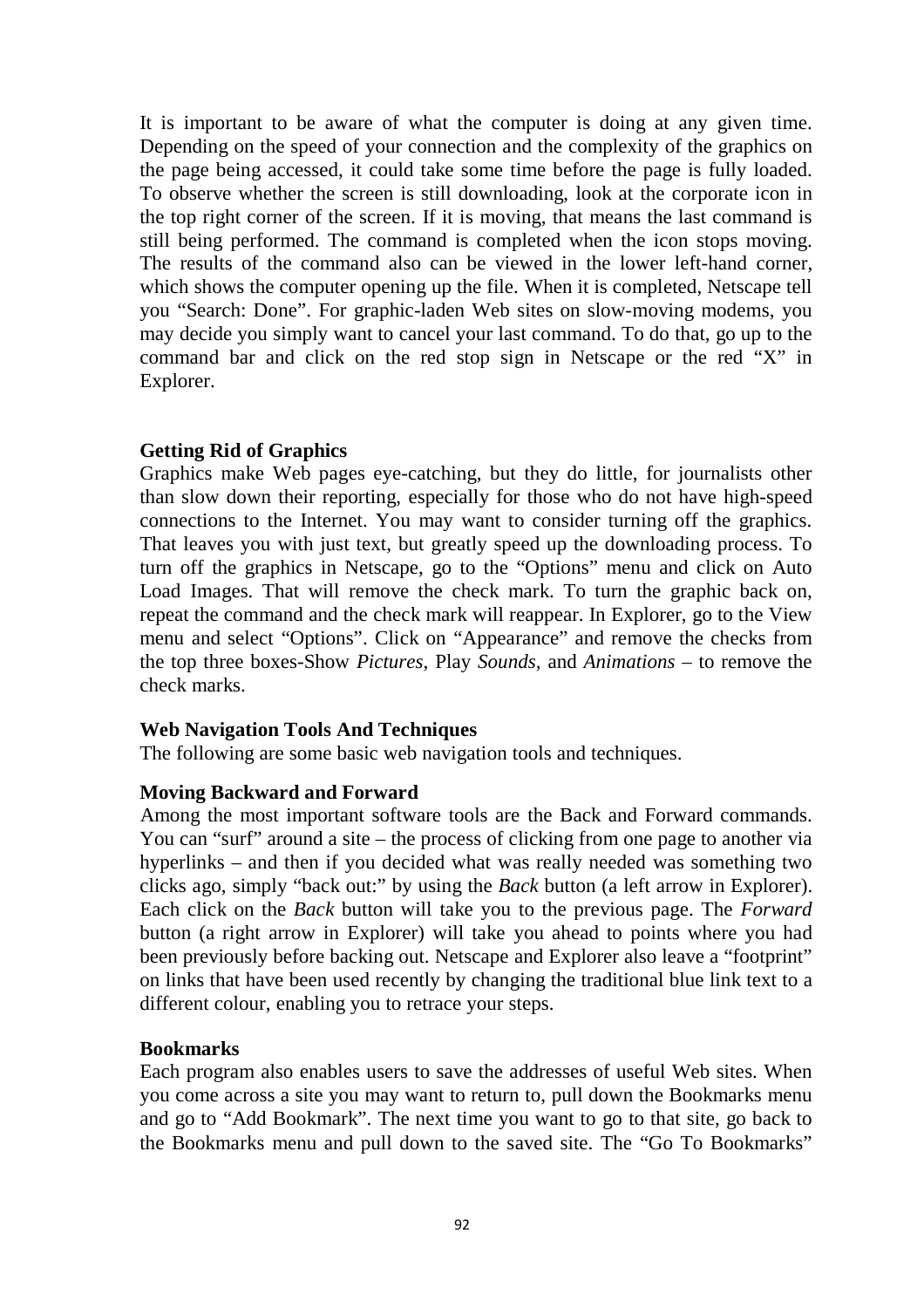function under the Bookmarks menu allows user to organize their saved Web sites in folders.

#### **Print, Find, and Save**

Both programs have print buttons that will print out the full Web page you have opened on the screen. If a file is too long you may want to save it onto your computer hard drive or floppy disk and read it later. To save a file into a word processor, go to the File menu and select "Save As" (same in both programs). There will be other times when you are looking for a very small piece of information in a very large document. Instead of downloading the entire document into your word processor, you can click on the "Find" icon in Netscape and type in a keyword or phrase. *"Find"* will take you directly to the word or words you are seeking.

#### **Go directly to a site**

This enables you to go to specific addresses. Simply go to the Location box in Netscape (or the Address box in Explorer) and type in the address. Note that, as you begin making the change, the Location box name turns to "GO to:" (and Explorer's Address box turns to "Open"). Alternatively, you can click on the "Open" icon in Netscape (Open File icon on the top right side in Explorer) and type in the address. Either way, be sure the address is precise.

A misplaced comma, an extra letter or a dot instead of a slash will result in a failed search. Also note that in newer versions of Navigator and Explorer, the programs automatically add the http:// to the beginning of all addresses.

### **Searching**

Search engines are used when you do not have a specific Web address. There are many search engines out there, they all work differently, and there is no single search engine that can comprehensively search through Internet. To easily access some of the major search engines, click in the Net Search button on Netscape under the *Location* box. On this page Netscape has links to a handful of the most popular and powerful search engines, including Yahoo. Infoseeks, Lycos, and WebCrawler. Much like the personal preferences for Navigator or Explorer, everyone who has ever been on the Net has a favorite search engine and sticks to it. The reality, however, is that we should use different search engines for different situations.

### **Changing the Home Page**

As we discussed earlier, the browser software comes with a preprogrammed home page that appears every time you go on-line. It usually advertises the software you are using or the computer you have just bought or something not too useful for a deadline reporter. Instead, the home page can be changed to a site that a reporter might actually want to look at and use in daily reporting. Some options include your own newspaper, you local news competition, a dominant regional newspaper, or a national publication. The home page also could be the Web site of an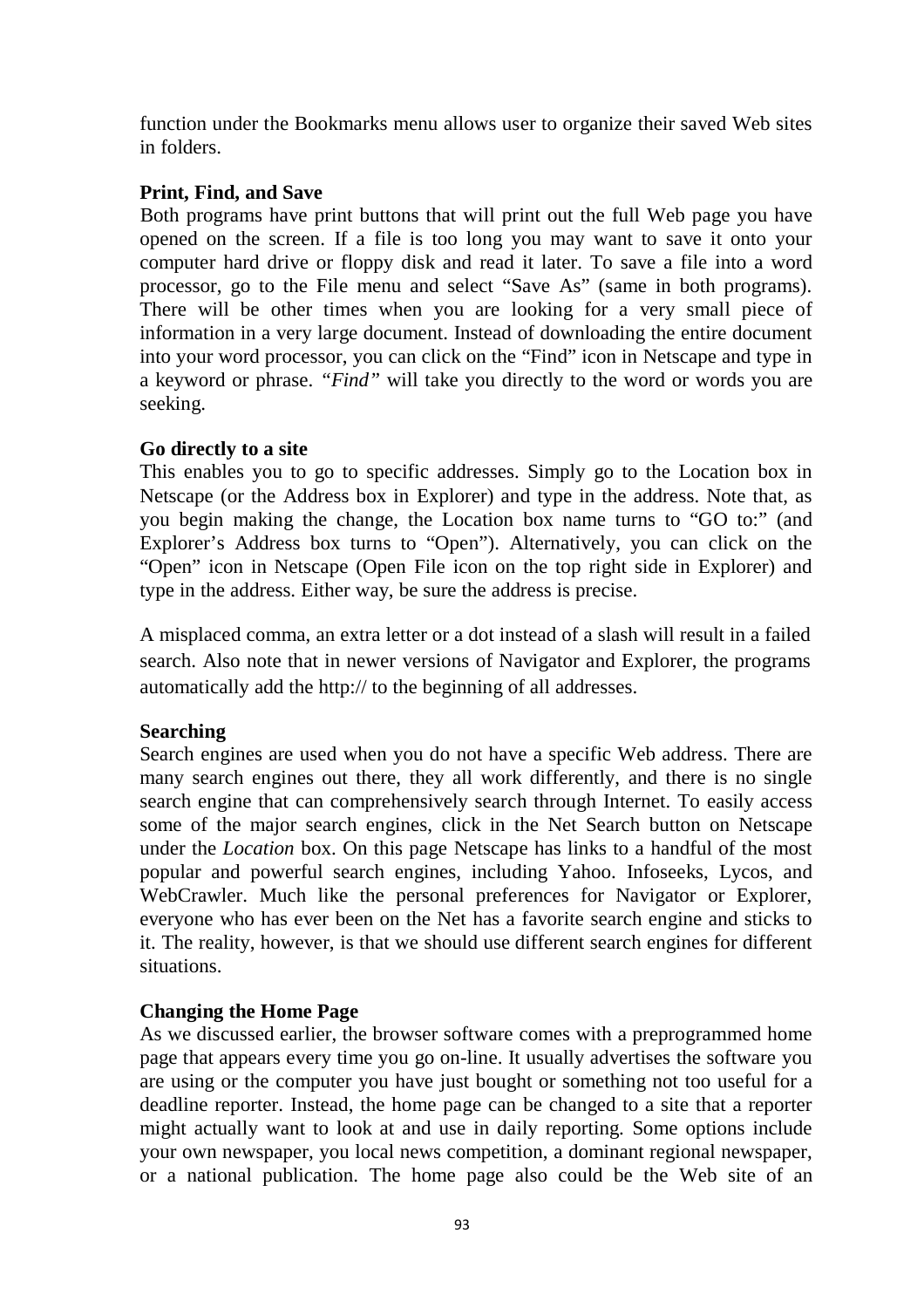institution you cover regularly, such as National Assembly or the University of Lagos.

To change the home page on Navigator, go to the "Options" menu and pull down to preferences. Click on "Appearances" and, inside the Startup box, type in the address of the Web site you want to be your opening page. In Internet Explorer, call up the page you want to be your home page, they go to the View menu and pull down "Options". Click on the Start and Search Pages, click on the Use Current button and then the OK button. The home button icon on Navigator (and house icon on Explorer) will bring you back to your home page.

## **4.0 CONCLUSION**

Your access to the Internet begins with a deliberate attempt to get connected and also frequently patronizing the Net. Mastering the use of the Net therefore needs a constant use of it. This will no doubt enhance your knowledge of the Internet and its use in making your job easy as a journalist.

## **5.0 SUMMARY**

This unit has briefly introduced you to how to search for materials on the Net and the basic navigational tools and techniques needed to do this.

You must be acquainted with these tools and techniques for your proper understanding of their functions and working.

## **6.0 TUTOR-MARKED ASSIGNMENT (TMA)**

Name six web navigation tools and explain five of them in detail.

## **7.0 REFERENCES/FURTHER READING**

Houston Brand, (1999): *Computer Assisted Reporting: A PracticalGuide 2nd Edition,* 

New York, Bedford/ St. Martin's.

Randall. D. (2000) *The Universal Journalist 2nd Edition,* London, Pluto Press.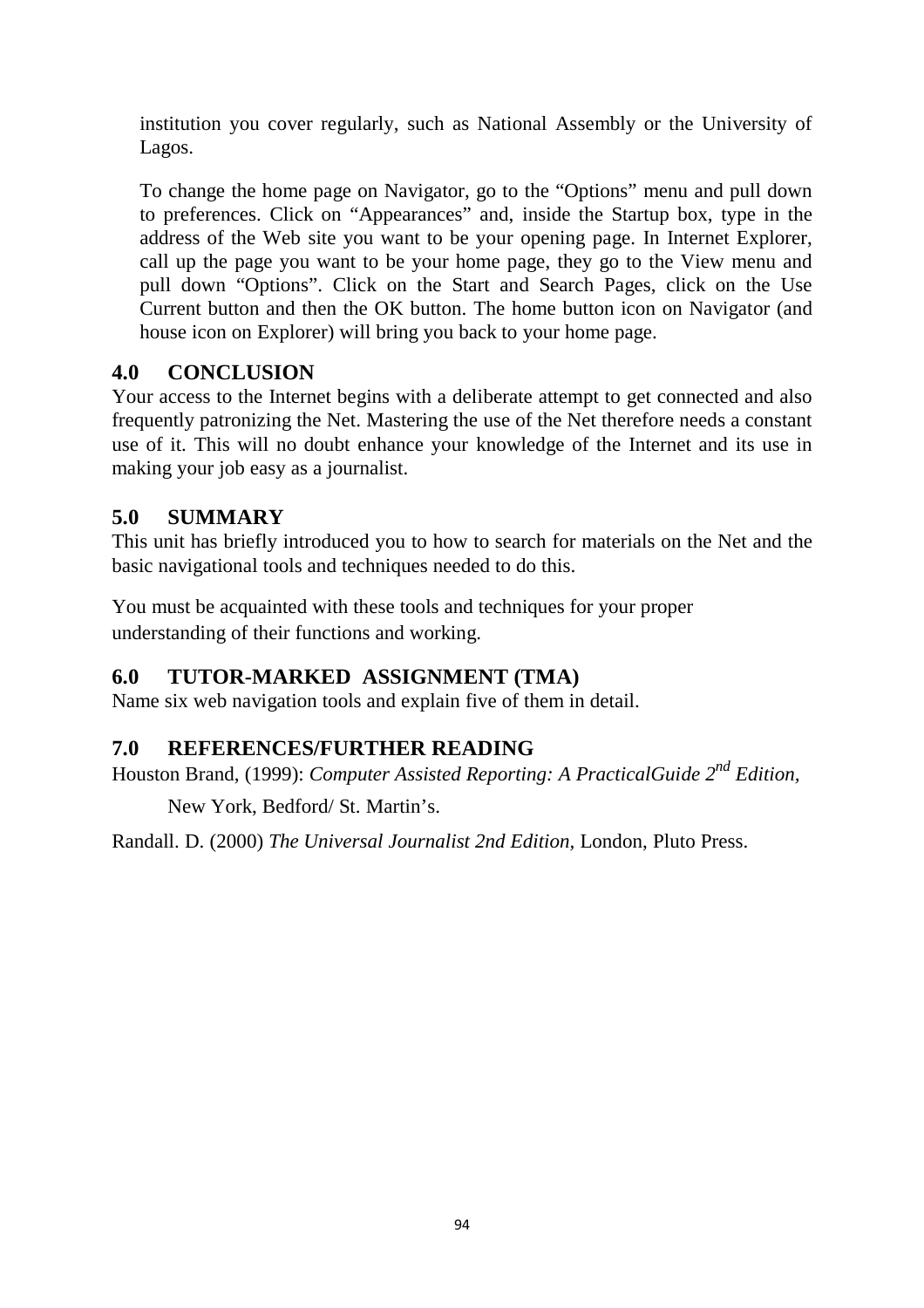## **UNIT 4 USING THE BROWSER**

#### **CONTENTS**

- 1.0 Introduction
- 2.0 Objectives
- 3.0 Main Body
	- 3.1 Nominating a "Home" Site
	- 3.2 Finding Date on a Page
	- 3.3 Bookmarks or Favourites
	- 3.4 Similarities in Browsers
	- 3.5 Which Browsers to Use
	- 3.6 Redundancies
- 4.0 Conclusion
- 5.0 Summary
- 6.0 Tutor-Marked Assignments (TMA)
- 7.0 References/Further Reading

### **1.0 INTRODUCTION**

Having learnt about some basic Web navigation tools and techniques in the previous unit. It is important to know the use of the browser, the clear software that helps you to navigate. This unit focuses on you (a journalist and the browser).

### **2.0 OBJECTIVES**

At the end of this unit, you should be able to:

- explaining the principle behind the browser you use; ii)demonstrate how to get to a web site;
- identify similarities in browsers.

## **3.0 MAIN BODY**

### **3.1 Using Browsers**

Because of their fierce competition, Netscape and Microsoft update their browser softwares frequently. But whatever version of whichever browser you use, the principles should remain the same, even if the browsers call their buttons by different names ("Reload" and "Bookmarks" on Netscape; "Refresh" and "Favorites" on Explorer) and their positions vary on the Toolbar. Note the American spelling of Favourites.

The buttons are in a Toolbar row at the top of the screen with a white box running nearly the width of the screen under the buttons. The buttons and the white box are options, and if they are not there, you can put them there. You can have the browser display them by going to the "Preferences" menu and selecting the "Show" option. Be aware that Netscape and Explorer locate these options in different menus and call them by similar but different names. The "Back" and "Forward" buttons on the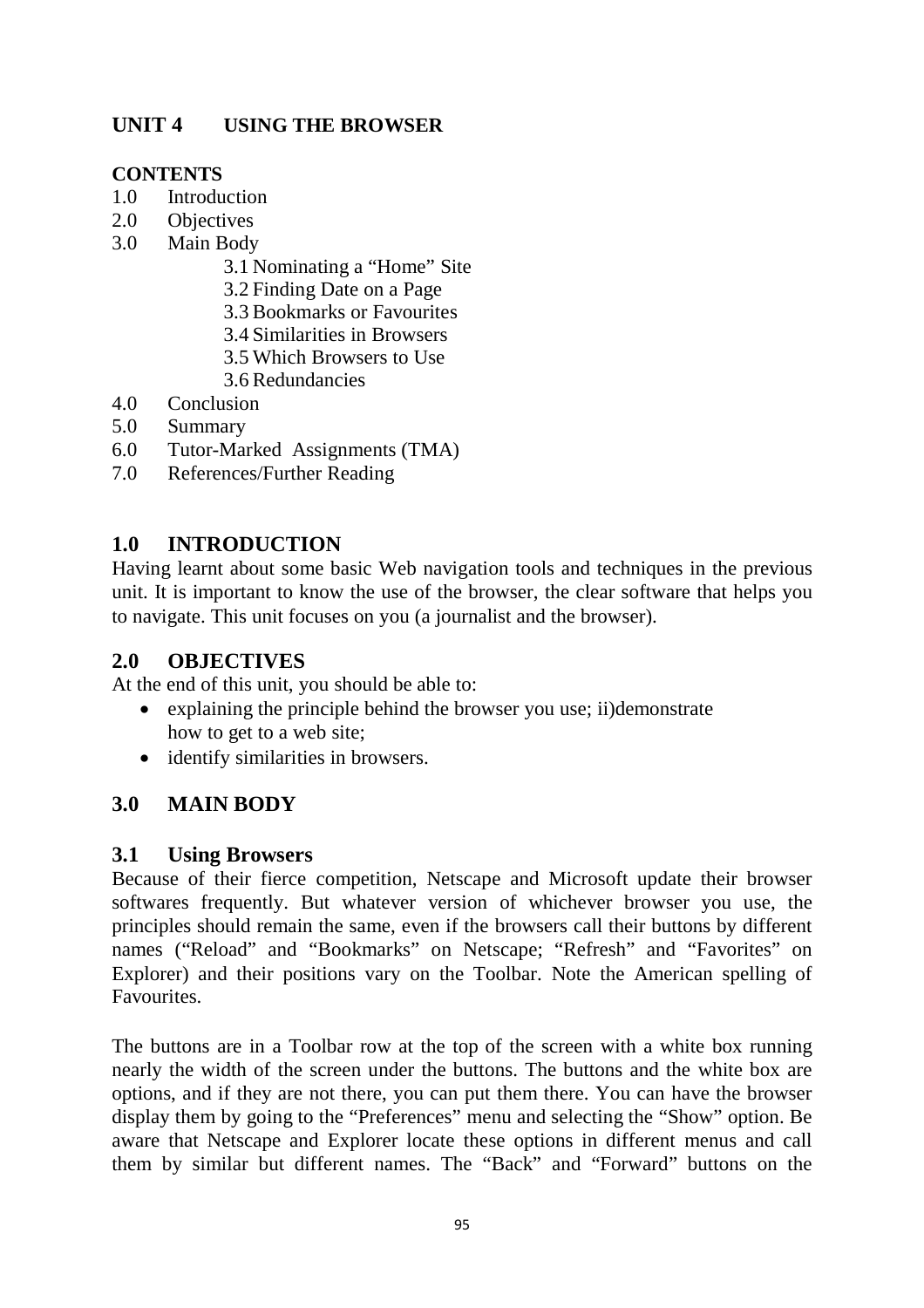extreme left on the Toolbar will take you to the site you last explored in the specified direction. If there is no destination to go forward to, the button is disabled – "grayed out." If you nominated a site and what appears on your screen is incomplete, the "Reload" or "Refresh" button will try again for you, just click on it

If it has been a while since you visited a page, you should reload it as a matter of course, because what's on your screen could be an outdated version. This is because once an Internet document has been fetched from a site, local providers save time by storing it on a proxy server for users who subsequently request it instead of sending each user to the originating site each time. "Reload" or "Refresh" sends you to the original site so you can be sure you've got the latest version.

## **3.2 Going to a Web Site**

How do you visit a World Wide Website? You have at least four options. The first is to type its address, or URL, in the white box and hit enter (or return) on your keyboard. The browser goes into action. On Netscape, meteors start showering near the planet behind the capital N in the top right of the screen. On Explorer, the "e" in that spot starts revolving and displaying that its other side is a spinning Earth. On both, a bar along the bottom of the screen begins to fill, providing a visual indication of how long it will take for the page to appear on your screen. The slower the bar fills, the longer the wait.

You will also see a massage in the box at the left-hand button of the screen that tells you the browser is trying to contact the host where your requested document resides. After contact is made, it gives you a running status report while the document is downloading onto your computer. Depending on the speed of your modem or in house network, sooner or later some words and images from the website will appear on your screen. The "Stop" button halts any incoming transmission immediately.

### **3.3 Nominating a "Home" Site**

Browsers allow you to nominate a "Home" site, that is, to choose a location on the World Wide Web that the browser always goes to once you open the software. In your preference or Options location, you can type in the URL of your choice. Later versions may automate this feature, so you might navigate to a site, then select it as your "Home" by clicking in an instruction to that effect. In any case, your selection will be your home site until you change it. Clicking on the "Home" button will always take you straight to that site, regardless of where you are on the Internet.

The "Search" button allows you to search the Internet for specific information. A click on that button takes you to a site that has search engines.

The "Print;" button is straightforward. A click allows you to print any document on the screen. Note that it only works when the entire document has been downloaded into your computer. The "Security" button is for technicians. The button opens a window that provides information about security for whatever page is on the screen.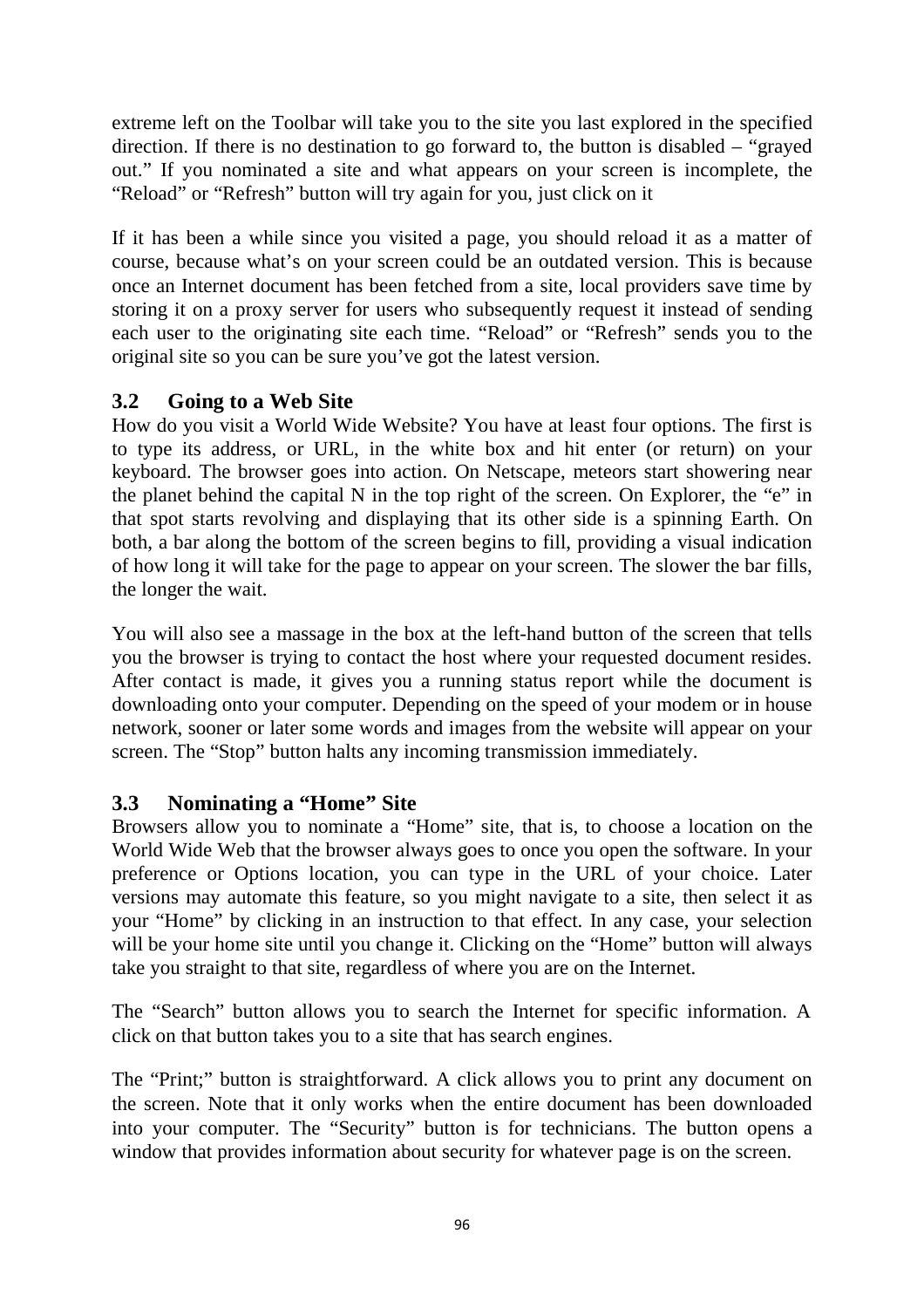You can turn off images and receive only text. This speeds up data transfer considerably, especially with slow modems. To do so, go to your "Preference" or "Options" and make the necessary choice, which may involve de-selecting a default setting. Once you've done that, pages will load without images. If you want to see the images, click once on the images button (if your browser has one) in the Toolbar.

## **3.4 Finding Data on a Page**

The "Find" button on browsers is extremely useful for journalists. In Netscape version 4 the search function is hidden. Use your usual keyboard shortcut ("apple + 'f' for a Macintosh, "Ctrl" +"f" for a PC). In the "Find" box you type keywords or parts of words. Clicking sends the browser out to find that word or part-word. This can be very useful in long documents.

As you move about the Internet, your browser collects all locations you visit in a history list. You can return to any location by clicking the "Go" menu at the top of the page and selecting an earlier location. But this history dies once you quit the browser.

However, browsers provide a bookmark feature that is available every time you load the browser. For journalists, this is probably the most helpful browser service. You'll find it represented by a button on the Toolbar or a menu item "Bookmarks" or "Favorites" above the Toolbar. Once you find a useful site, you can bookmark it simply by choosing. "Add bookmark "under the Bookmark menu in Netscape and "Add to favourites" under the "Favourites" in Explorer. The item will remain in your list until you delete it. You delete a bookmark by editing the bookmark/favourite file. Open the file "apple" + "b" if you're using a Macintosh or "Ctrl" +: b" on a PC). Highlight the file and hit the delete button.

### **3.5 Bookmarks or Favourites**

The second way to get to an Internet site is by clicking on it in your "Bookmarks" or "Favorites" list. This applies even if you turn on the browser some months later, as soon as you select the Bookmark menu and click on a bookmark. There is actually a hypertext link at the top of the site. You'll quickly learn to love the bookmark facility. Netscape stores your bookmarks in a file called "Bookmark htm". I recommend backing up that file every couple of days. A bookmark may become obsolete because the site closes down, so it's worth the time and trouble to go through your bookmarks from time to time to make sure they're still active.

As a journalist, you should organize your bookmarks in a way that best suits you. One efficient method is to nominate folders that correspond to key areas, such as rounds, and placing files in those folders after you bookmark them.

A third way to visit a site is to open the "Select location" or "Open Location" box. To do this, the keyboard shortcut is "apple" + L" if you're using a Macintosh or "Ctrl" + "L" on a PC. You type the name of the URL in the box and hit enter or click OK. Netscape also permits you to open a specific file. The instruction is under the "File" menu.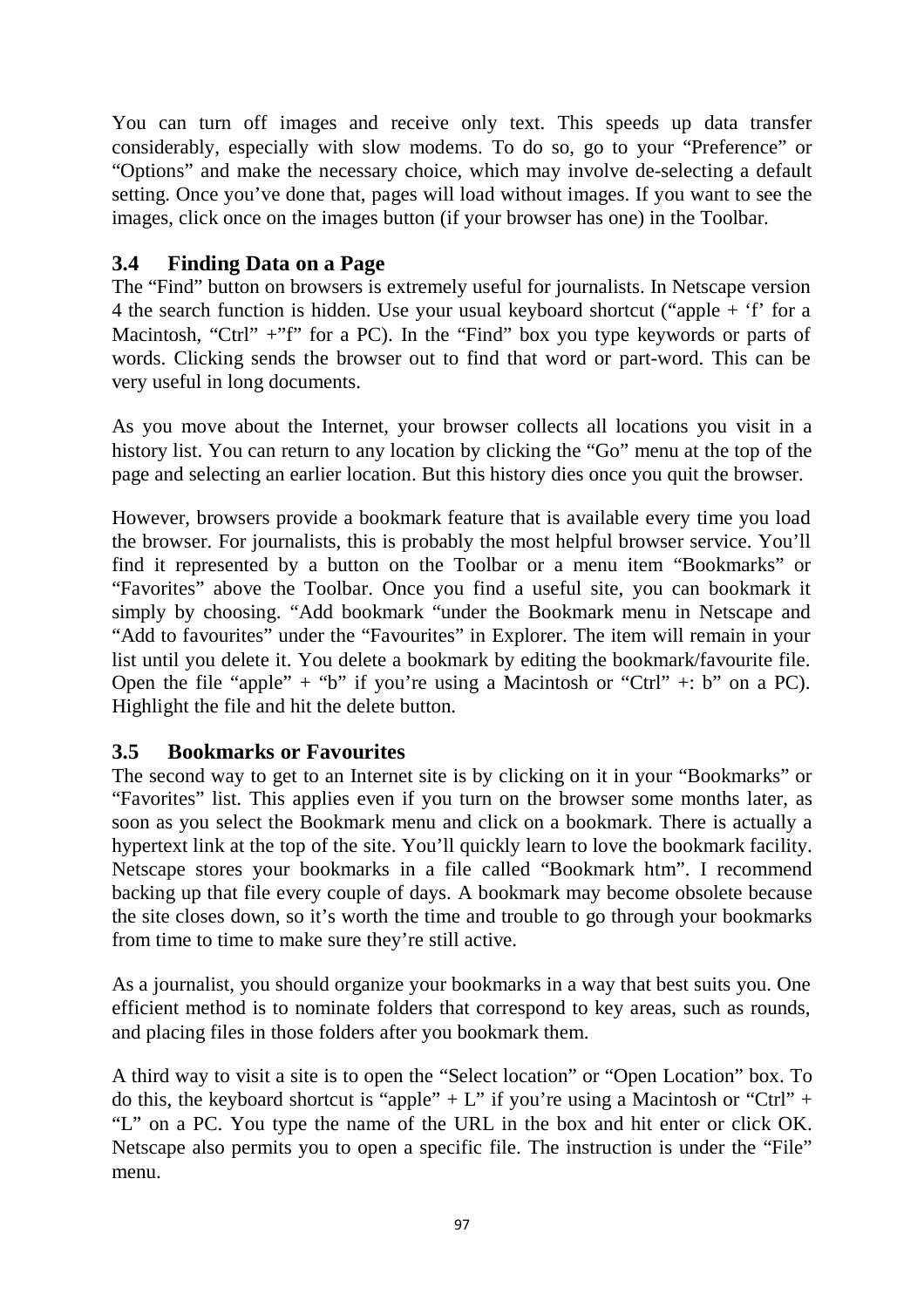A fourth way to go to a site is to click on a hypertext "link" on a page. Links are easy to recognize because they are usually a different colour from the rest of the page. Blue is the most common colour because it is the default of the most Web page design packages. You can detect the link when you place your mouse over a suspected link, provided you do not click. If the page is a link, the destination will appear in a box in the bottom left of the page. Hypertext is a feature unique to the Web. You can jump to sites anywhere in the world simply by clicking on hypertext links anywhere in the text.

### **3.6 Similarities in Browsers**

Explorer is similar to Netscape in terms of the position of the buttons. Most of Explorer's buttons are in the same place at the top of the screen in versions 1 to 3. Version 4 attempts to integrate the Web into the PC, so the home page looks like the standard Windows 95. Let's discuss the major differences from Netscape.

These are the "Mail", "News", "Larger", "Smaller" and "Preferences" buttons. Mail and News are options that allow you to send and receive e-mail and monitor newsgroups. You can make text on the screen larger and smaller by clicking on the relevant buttons.

The "Best of the Web" and "Web Gallery" buttons in Explorer links you to selection of sites chosen by Microsoft. These buttons correspond roughly with Netscape's What's Cool?" and "What's New" buttons. The "Software" button in Netscape is similar to the

"Product news" button on Explorer. "Net Search" in Netscape takes you to a selection of search engines. It is the same as "Search" in the upper level of buttons in Explorer. Most of the other buttons explain themselves.

#### **Self-Assessment Exercise 4.1**

Go to the Web and look for yesterday's edition of your favourite Nigerian newspaper.

### **3.7 Which Browsers to Use**

Which browsers should you use? The current versions of the two main browsers are very similar. Because they are so similar, it will probably be a matter of personal choice if you are using the browser from home. At work, your organisation's information technology staff may make the choice for you. The best advice is to learn to use both.

### **4.0 CONCLUSION**

Without a practical application of the techniques in using the browser, you may find it difficult to obtain the information needed on the Internet.

The above practical guidelines therefore will be of immense value to you in the use of browsers.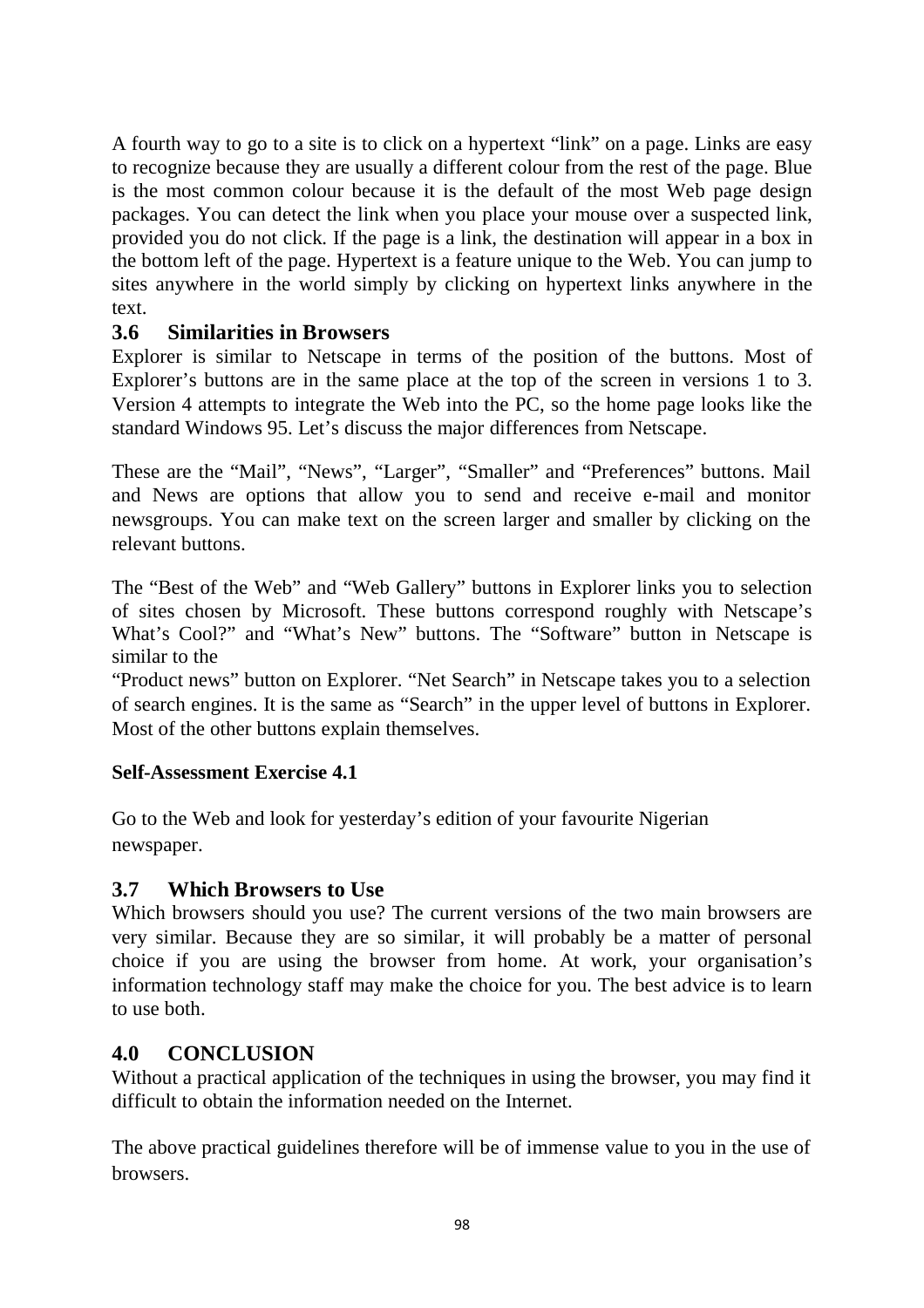## **5.0 SUMMARY**

Despite the frequent up-date of their software by Netscape and Microsoft, the principles remain the same. Knowing these principles highlighted in the above points will get you acquainted with the browser of any service provider.

### **6.0 TUTOR-MARKED ASSIGNMENT (TMA)**

Go to the web pages of two Nigeria universities and down load materials on the faculties and schools available in the universities.

## **7.0 REFERENCES/FURTHER READING**

Houston Brand, (1999): *Computer Assisted Reporting: A PracticalGuide 2nd Edition,* 

New York, Bedford/ St. Martin's.

Randall. D. (2000) *The Universal Journalist 2nd Edition,* London, Pluto Press.

Reddick, R. & King, E. (2001). *The online journalist: Using the Internet and other electronic resources*, 3rd edition. Fort Worth. TX: Harcourt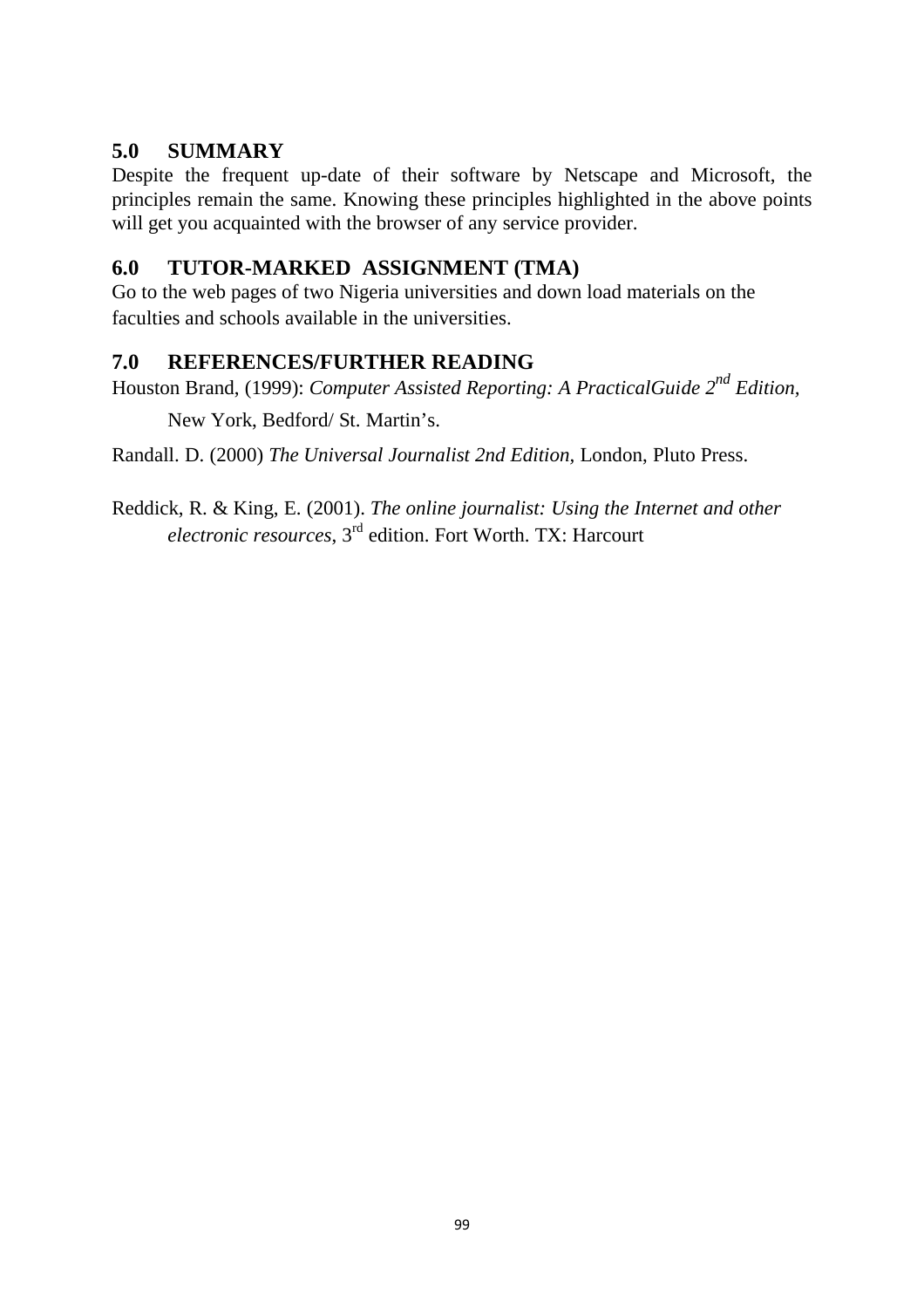## **UNIT 5 LEGAL PITFALLS ON THE INTERNET**

#### **CONTENTS**

- 1.0 Introduction
- 2.0 Objectives
- 3.0 Main Body
	- 3.1 Defamation
	- 3.2 Privacy
	- 3.3 Contempt
	- 3.4 Copyright
- 4.0 Conclusion
- 5.0 Summary
- 6.0 Tutor-Marked Assignment (TMA)
- 7.0 References/Further Reading

## **1.0 INTRODUCTION**

The Internet as a tool for reporting is not without some dangers. This unit warns you about a few of the legal potholes you may encounter on the information highway, and how to avoid them. These include defamation, privacy, contempt of court and copyright.

### **2.0 OBJECTIVES**

At the end of this lesson you should be able to:

- identify the legal problems arising from the use of the internet
- explain how to avoid the identified legal problems.

## **3.0 MAIN BODY**

### **3.1Defamation**

The tort of defamation is designed to protect a person's reputation from unjustified attack through publication.

At a common law, a person has an action for defamation if he or she can establish three things. First, that a statement has a tendency to injure the reputation of the person, by exposing him or her to hatred, contempt or ridicule, or lower that person in the estimation of right thinking members of society, or make that person to be shunned or avoided without moral blame. Second, that the statement was published and third, that the person defamed could be identified from the statement.

The publisher, who (subject to the innocent disseminator defense) is anyone who has taken part in the publication of the material, will be liable for the defamatory statement unless one of the defenses is successful in court.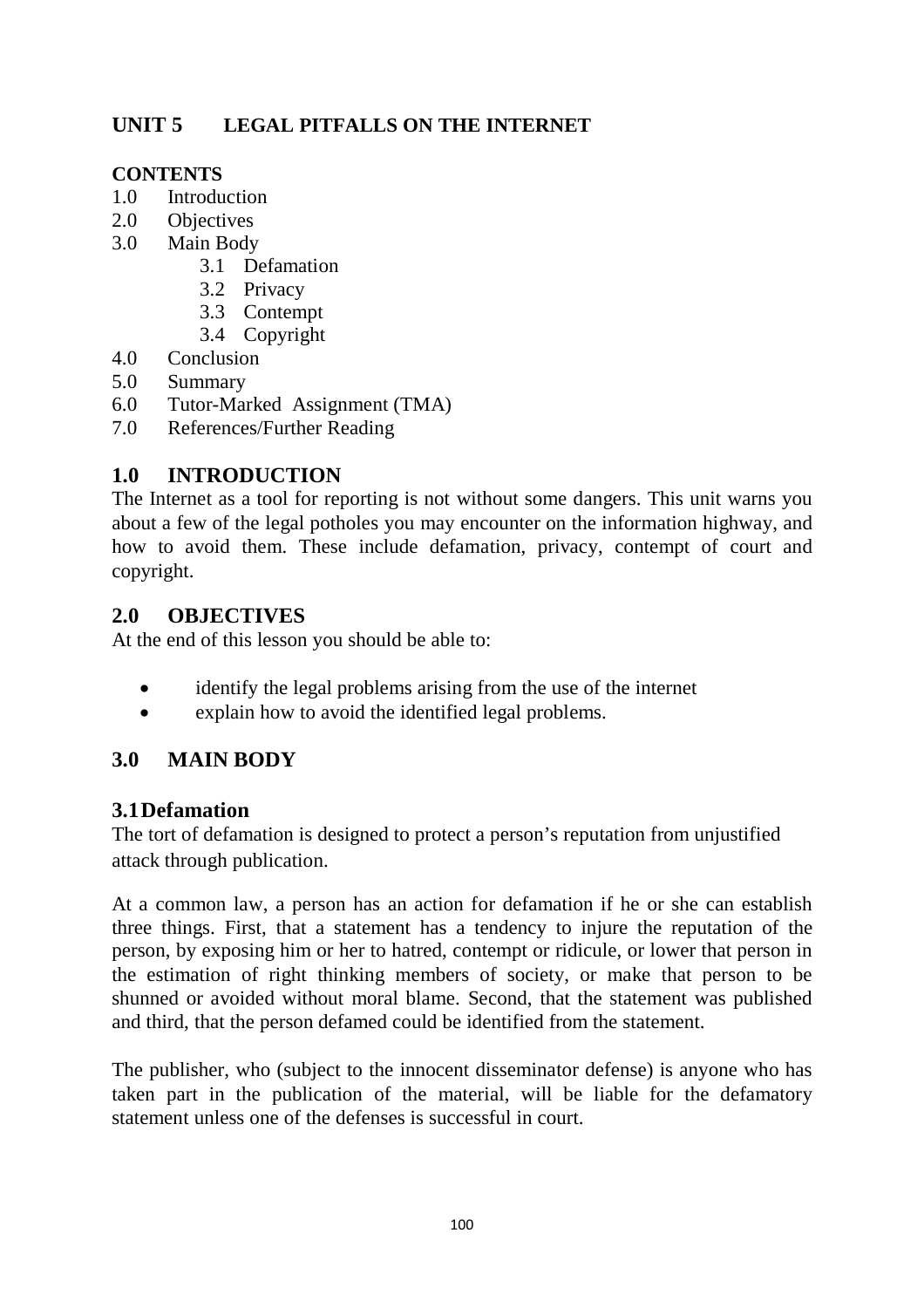The defenses include: Truth, Fair comment, Qualified Privilege, Consent and other statutory defenses. The publisher has the burden of proving one of the defenses.

An action arises for each defamatory publication and publication occurs each time material is seen, read or heard by a third party. Therefore, there can be multiple, simultaneous publications which give rise to an action in defamation. This poses a problem as to which law should be applied and where proceedings can be instituted.

The law of defamation applies to Internet publications. This issue was settled by the Supreme Court of Western Australia in *Rindos v.Hardwick*. From this case it can be concluded that the court will treatonline publications as libel and not slander and that the content provider (the person who posts the information on the Internet) is liable for publication of information.

However, this case did not consider the liability of other people in the publication line, such as the Internet Service Provider (ISP). Germane to this question is the application of the innocent disseminator defense: Is the ISP a primary publisher or merely a vehicle by which people can access information, that is, an innocent disseminator?

The innocent disseminator defense recognizes that it is unjust to hold liable for defamation a person who is merely disseminating information. A person is regarded as a mere disseminator of information if they can establish three things – that they had no actual knowledge of the defamatory nature of the publication; second, that they had no implied knowledge of the defamatory nature of the publication; third, that the lack of knowledge was not due to negligence.

However, this lack of liability for ISPs has its downside, particularly were users can post information anonymously. It creates an environment where inaccurate information can be distributed to the public, with virtually no recourse. If you are using the Internet for research, be mindful of the need to verify the information you want to use. Failure to do this could have wide reaching consequences and it may bar you from relying on some of the defamation defenses such as the new political communication privilege.

Another problem facing people publishing on the Internet (which includes people who repeat statements made by someone else) is the increasing problem of unintentional defamations. The intention of the publisher is irrelevant to liability. Under the existing law, people have been held liable for defaming someone of whom they have no knowledge.

Thus, there are major uncertainties associated with the application of defamation law to Internet publication and research. Be mindful of these gray areas when using the Internet to disseminate or collect information.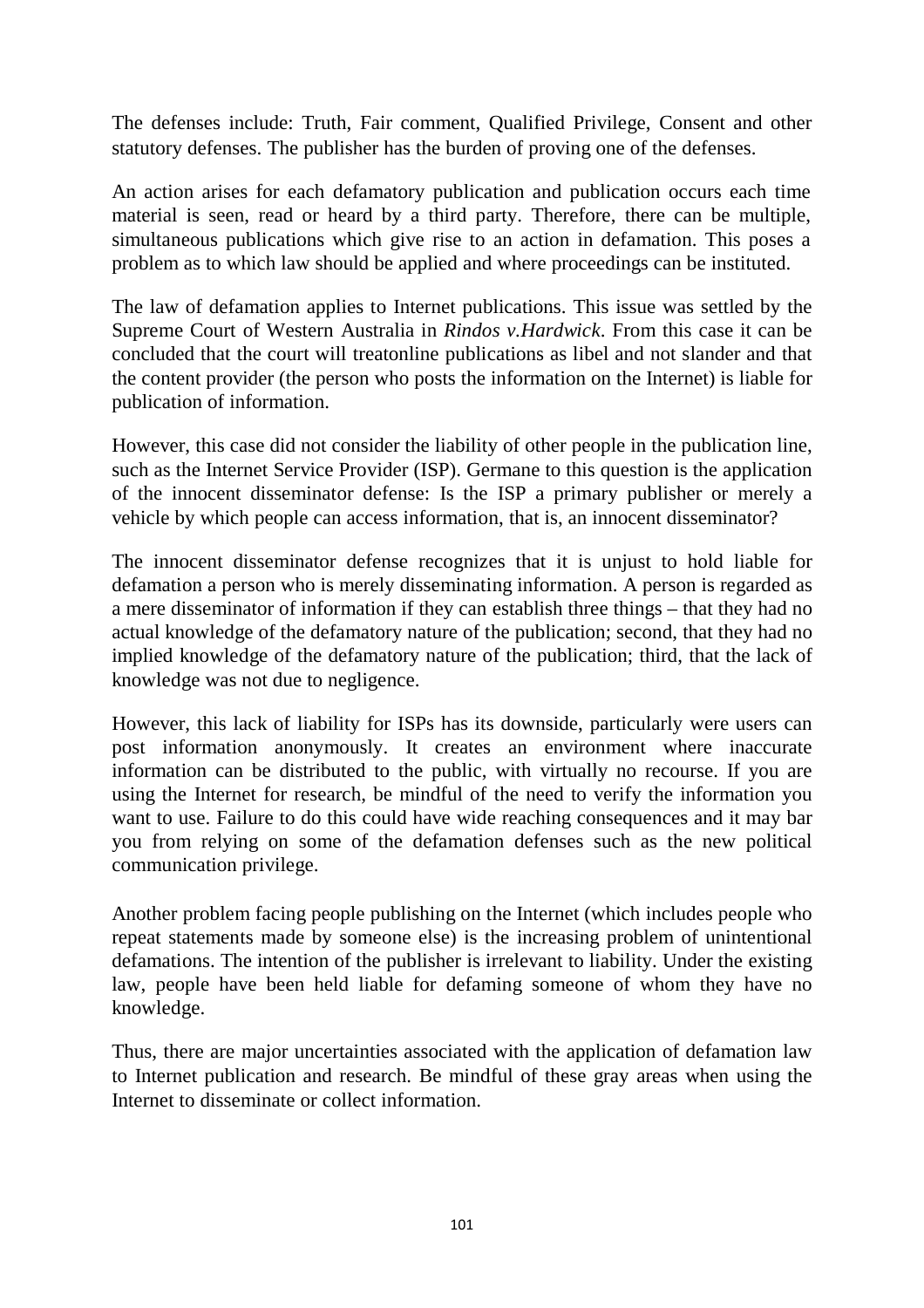#### **3.2 Privacy**

The right of privacy is the right to be left alone. This is protection from invasion by newspapers, television, radio, magazines, books, pictures and motion pictures advertising and even wiretapping.

The major problem confronting journalists is knowing what constitutes an invasion of privacy. Most journalists know they should not enter a person's property without permission. However, what about accessing confidential information, which has accidentally been put on the Internet, or accessing a site, which has password access only, that contains confidential information? Should journalists use this information? The mode of access does not alter a legal and ethical obligation. In fact, the ease of access to the Internet may place even greater burdens on the reporter to check the accuracy and source of information.

Chadwick and Mullaly note that "privacy is not an absolute value... other interests compete, the most significant of which... is free speech" (Hadwick & Mullaly, 1)

 There is a need to balance on individual's need for privacy against the public interest in free speech. In 1995 Privacy Commissioner Kevin O'Conner identified professional standards as the most effective way of protecting information privacy within industry. While technology is always opening up new ways of communicating, the behavioural and ethical standards to which we adhere should, in my view, govern the technical not the other way around)" (O'Conner 1).

The lack of certainty, the diverse laws, which regulate this issue and the lack of consistency in the self-regulatory bodies' interpretation of what constitutes a beach of Privacy pose major problems for journalists. The ease of accessing information via the Internet adds to the confusion for journalists.

Enforcement of censorship laws to regulate the type of information that can be stored and accessed via the Internet, raise a number of privacy issues. Remember that protection of privacy involves a balancing of the individual's rights against public interest.

### **3.3 Contempt**

Contempt of court can take many forms, but the one that most concerns us here is connected to sub judice publication. This is publication of material when a court action is pending. The general rule is that the crime of sub judice contempt can be committed by publishing material which has a clear tendency to interfere with the course of justice. For this to occur there must be a real possibility that such a publication actually could prejudice the administration of justice *(A-G for NSW vTCN Channel Nine* P/L 1991, 379).

There are two major issues regarding sub judice contempt and Internet publications:

What constitutes a publication for the purposes of the contempt rules? Who is liable for an "offending" publication?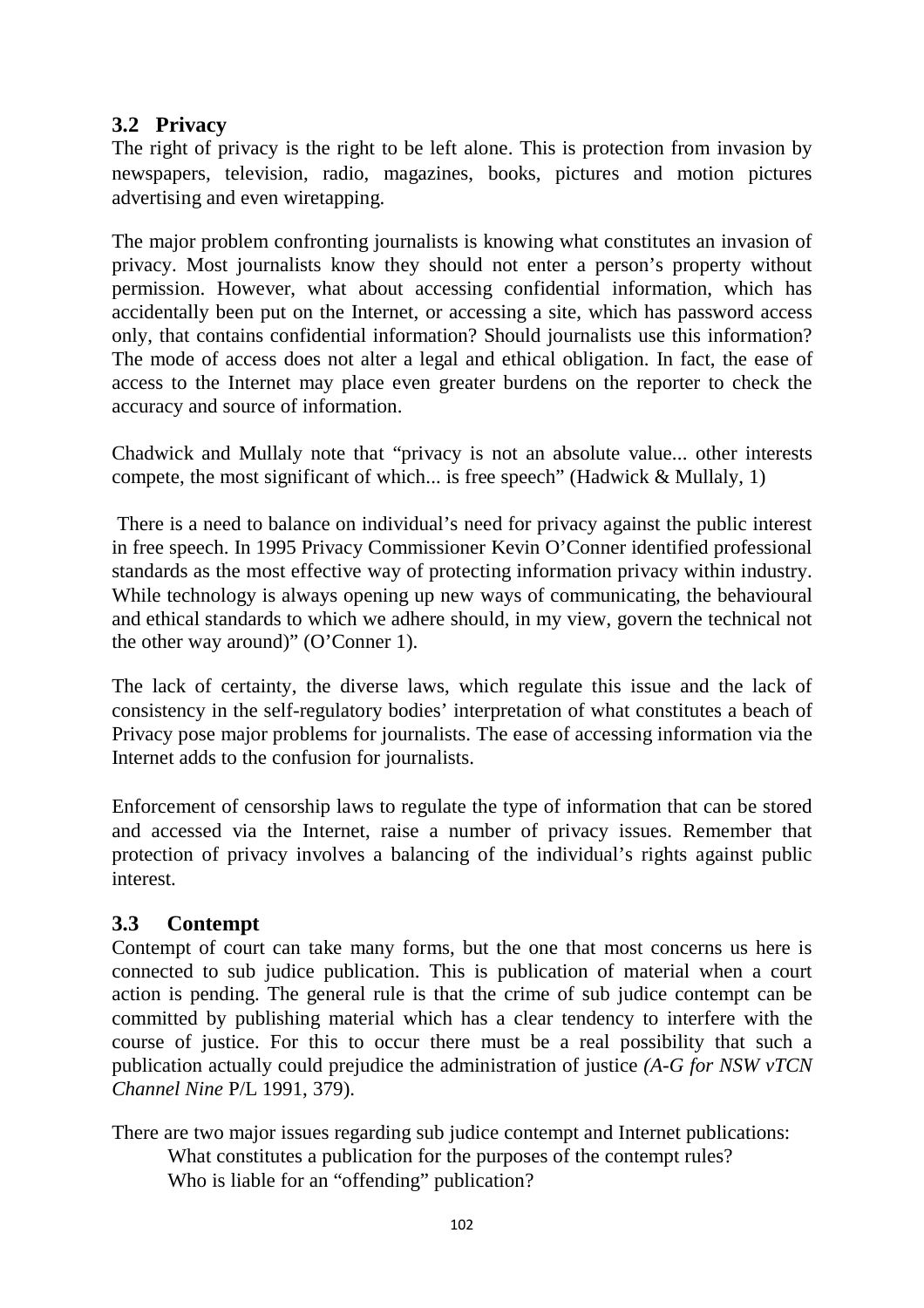In *Attorney General (NSW) v TCN Channel Nine*, the court found that in contempt actions "publication has a meaning different from its meaning in the law of defamation, and it appears to be generally accepted that a private communication to a single individual would not ordinarily be regarded as publication" (378). But the court warned that "a statement made to journalists or broadcasters does not fall into the category… the circumstance that a statement is published by being communicated to someone who would be likely in the ordinary course to broadcast it also has an important bearing upon the question of the tendency of publication to influence members of the public" \*(378-79). From this, it can be concluded that publication for contempt purposes means more than material being seen, read or heard by a third person.

Given that for the purposes of defamation *(Rindos v Hardwick)*, Internet communications are regarded as publications, Internet communications other than personal e-mail are likely to be regarded as "publications" for the purposes of the contempt laws. However, if a personal e-mail were sent to a journalist, then this would be taken into account when the court considered the likely tendency of the publication.

However, the Internet poses another problem because of the likelihood of information posted on the Internet being accessed by journalists. It is arguable that people using the Internet should be aware of the possible general broadcast of information and the possibilities of a journalist accessing information, which is not directly forwarded to him or her. Therefore, Internet publications would be in contempt of court if the "clear tendency of the publication is, as a matter of practical reality, to interfere with the due course of justice". (*A-G for NSWS v TCN ChannelNine* P/L 379*)* 

You should be aware that contempt laws are not uniform. In some countries such as Australia, each state has its own, which are set out in both statute and common law. Journalists who are reporting from courts should familiarize themselves with specific legislations, which apply in, their states and countries.

Who is liable? *In A-G for NSW v TCN Channel Nine,* the court acknowledged that the entire publication line, including editors, proprietors, printers, the content provider and the distributor are liable for publication of "offending" material. And it was found in *Director ofPublication Prosecution v Wran* that the original communicator of theinformation may be in contempt in addition to the broadcaster of the information.

Would ISPs be liable for material posted on the Internet? Given that everyone in the entire publication line is liable for publications and the intention required by the court to establish the crime of contempt is an intention to publish and not an intention to interfere with the administration of justice, it is probable that ISPs would be included in the liability line where "offending" material is published on the Internet. It can be concluded that: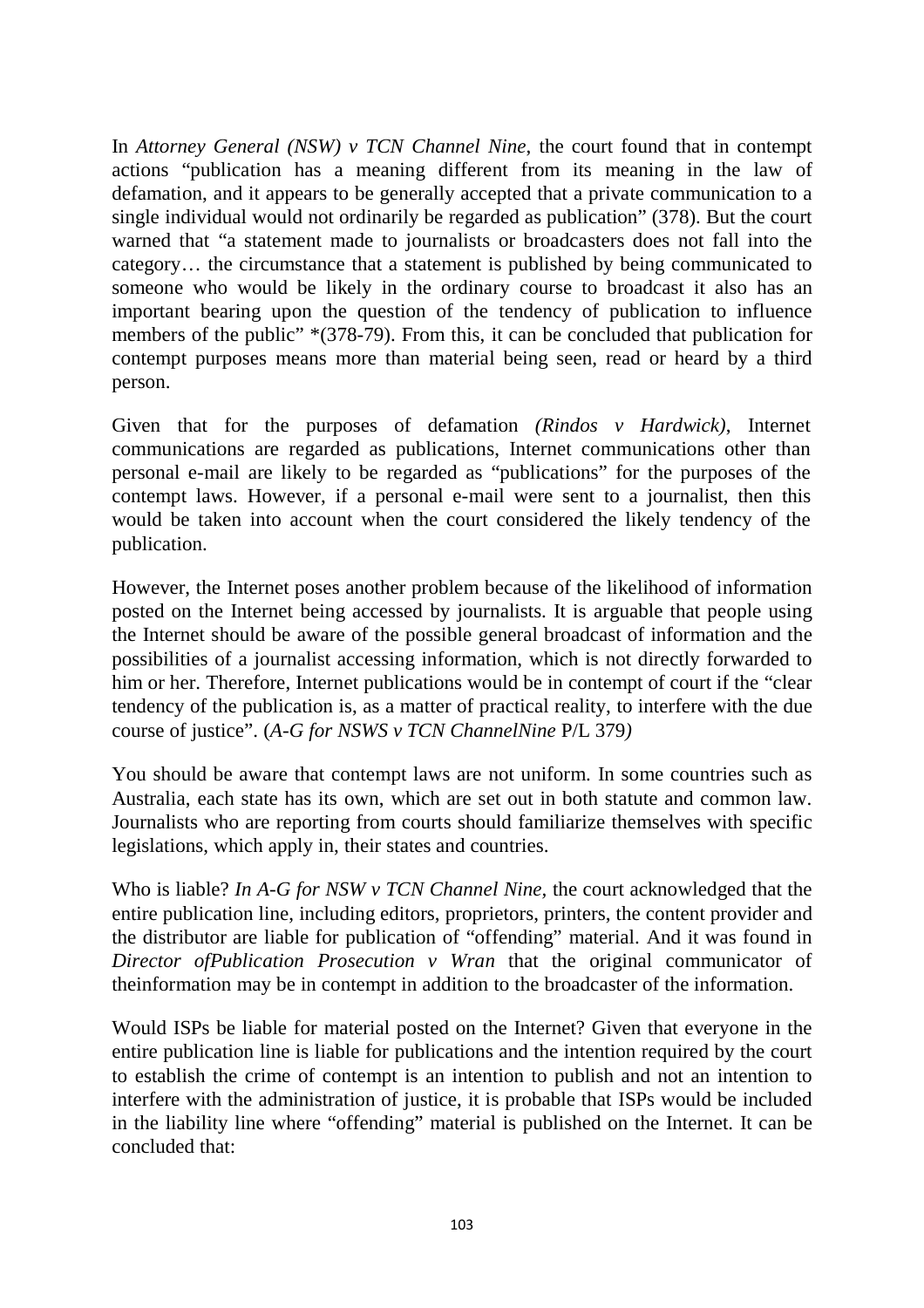Internet communications, other than personal e-mail sent to individuals other than journalists or broadcasters, would constitute a publication for the purposes of the law of contempt.

If material published on the Internet has the tendency to interfere with the course of justice, it could be held in contempt.

Everyone in the publication line, including ISPS, could be liable for the publication.

#### **Self-Assessment Exercise 5.1**

Briefly explain how materials published on the Internet can lead to contempt of court?

## **3.4 Copyright**

Copyright is a group of rights under the federal Copyright Act 1968 that protects the creators of original works from unauthorized reproduction, publication, performance, broadcast or adaptation, According to Lindsay, (Armstrong, Lindsay, Watterson, 73). Copyright is automatic on the creation of an original work. It is infringed if a person reproduces, publishes, performs, broadcasts or adapts an original work without the permission of the copyright owner. The author/creator usually owns copyright, however any of the rights set out in the Copyright Act can be assigned to others.

In Nigeria, copyright Decree 1988 regulates copyright in the country. The provisions are similar with those in other parts of the world. However, Richardson says copyright will be around for along time. Heerey J bases her optimism, in part, on a Federal Court decision in

*Trumpet Software Pty Ltd v OzEmail Pty Ltd*. She claims the TrumpetSoftware case established "that Australian Courts are prepared to treat the use of material published on the Internet in the same ways as other publications and uses as far as the principles of Copyright Act are concerned" (Centre for Media, Communications and Information Technology Law, Research paper 1, 13).

Thus, it can be concluded that the Copyright Act apply to Internet publications. The ease of copyright and disseminating information does not infringe on the exclusive rights of the copyright holder. However, there are some questions over the future applications of copyright laws, because of the ease with which people can avoid the application of those laws. Therefore, the owners of copyright may need to look to alternative ways of protecting their rights, such as contractual arrangements or codes of practice for Internet users.

A major problem with the application of copyright laws is identifying infringements. ISPs are likely to be the target of owners of copyright seeking to enforce their rights. According to solicitor Jason MacArthur. He says they "may be liable for authorizing the distribution of material to or from the service, without the permission of the copyright owner" (Macarthur, 11). The key to the situation lies in the definition of the word "authorize." MacArthur says the High Court has held that its meaning in the Copyright Act is "to sanction, approve or countenance" but "it will be a defense to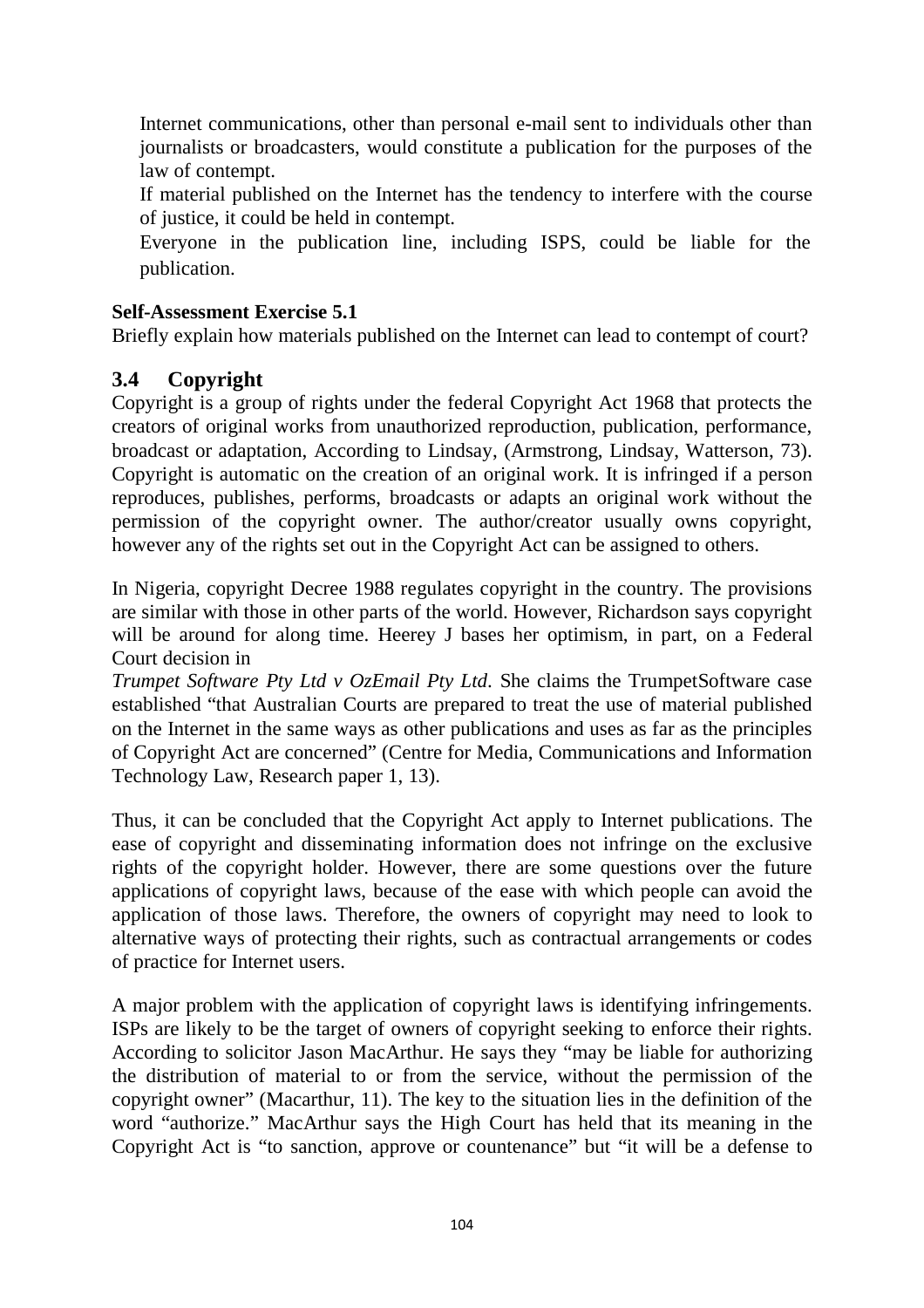establish that reasonable steps were taken in the circumstances to avoid the infringement" (Macarthur 11).

MacArthur added "A person will not be liable for authorizing an infringement of copyright unless they had some power to prevent it; a specific act of infringement occurred; and the person was aware of the possibility of the infringement (even if they were not aware of the actual infringement that occurred)" (MacArthur, 11).

## **4.0 CONCLUSION**

As can be seen, addressing the problems posed by the new information technology age will not be easy. However, if journalists are aware of some of the "potholes" they may encounter along the way, at least they can brace themselves for the bumpy ride. To ensure a "smoother" ride, journalistic should follow these guidelines:

Check the accuracy of information posted on the Internet. Check the source of information and ensure you have a right to use it.

Be mindful of the "layers" of liability. Do not just think as a user. Internet use exposes you to "layers of liability".

Be aware that the legal definition of publication is not dependent on where material originates. The people who access the information define it. Therefore, "publishers" are exposed to liability in multiple jurisdictions.

Ensure your publication complies with the legal and ethical requirements of the jurisdiction in which the material is likely to be accessed by readers. Seek legal advice

## **5.0 SUMMARY**

Copyright law recognizes that writers and authors should enjoy the right of ownership of their creations. The Internet has been a major revolution in the area of communication. You must however be aware that the use of the Internet is not without some legal implications, these include contempt, privacy, copyright and defamation.

### **6.0 TUTOR-MARKED ASSIGNMENT (TMA)**

A young Journalist wants to explore the Internet for research, advice him on the legal problems he should beware of.

## **7.0 REFERENCES/FURTHER READING**

Osinbajo, Y. and Fogam, K. (1991): *Nigeria Mass Media Law*, Lagos, Gravites Publications & Ltd.

Pember, D. (2003/2004) *Mass Media Law,* Boston, McGraw Hill.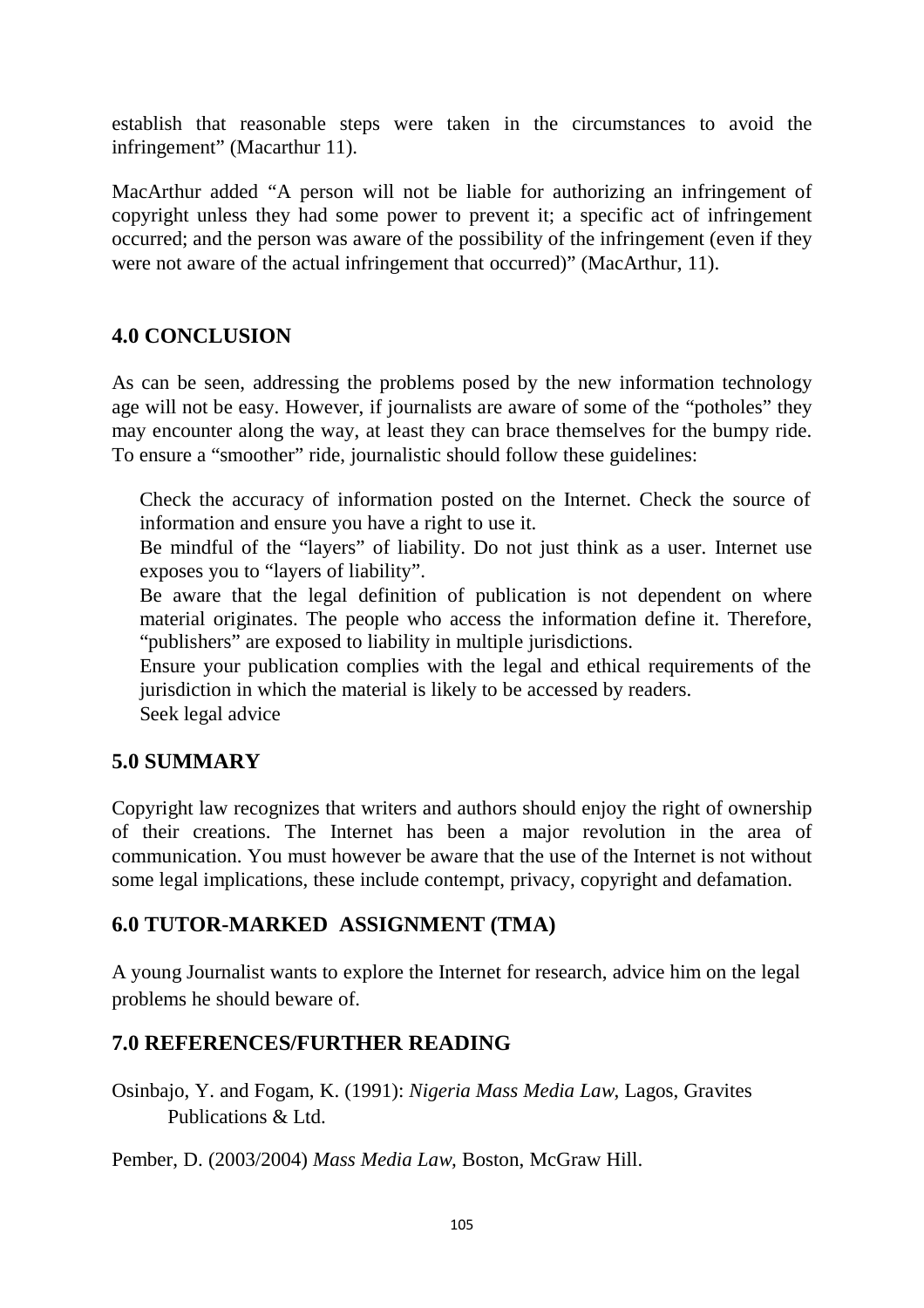# **MODULE 5**

- Unit 1 The Concept of Press Freedom
- Unit 2 Regulation of the Mass Media
- Unit 3 Disclosure of Source of Information
- Unit 4 Contempt of Court
- Unit 5 Hints on Court Reporting

## **UNIT 1 THE CONCEPT OF PRESS FREEDOM**

### **CONTENTS**

- 1.0 Introduction
- 2.0 Objectives
- 3.0 Main Body
	- 3.1 What The Meaning of Press Freedom
	- 3.2 Constitutional Guarantees
	- 3.3 Limits to Freedom of the Press
- 4.0 Conclusion
- 5.0 Summary
- 6.0 Tutor-Marked Assignment (TMA)
- 7.0 References/Further Reading

### **1.0 INTRODUCTION**

As a journalist, you need to know the basis of your freedom. As such, this unit will take a look at the freedom of expression, press freedom as enunciated by international laws and conventions and of course the Nigerian constitution.

### **2.0 OBJECTIVES**

At the end of this unit you should be able to:

- define press freedom;
- differentiate between the freedom of expression and press freedom; and
- identify the limitation of your freedom as a journalist working in Nigeria.

## **3.0 MAIN BODY**

### **3.1 The Meaning of Press Freedom**

Liberty or freedom of expression and the meaning:

Laying no previous restraint upon publication. Liberty of the press means laying no previous or prior censureship of publication. Every person has the right to lay what sentiments, facts, information or publication he has before the public. To forbid this right is to destroy freedom of expression and the press; but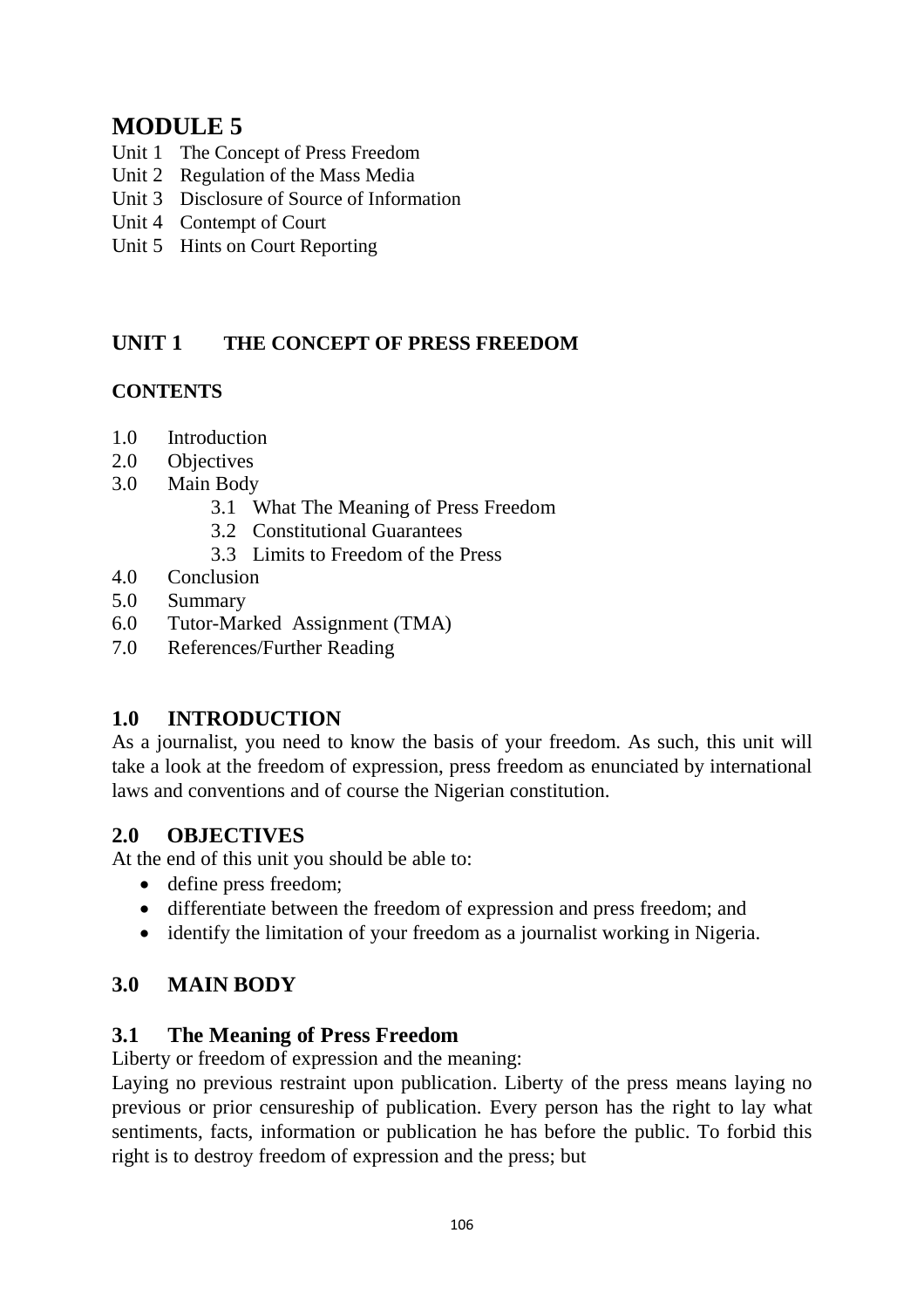Where a person publishes what is unlawful, criminal, defamatory or mischievous, he must face the consequences of his publication.

"Liberty of the press consists in laying no previous restrain upon publication and not in freedom from censureship for criminal matters published. Every man has the undoubted right to lay what sentiment he pleases before the public… to forbid that is to destroy the freedom of the press- but if he publishes what is illegal or mischievous he must face the consequences of his own temerity" (Osinbajo and Fogam, 1991)

In a nutshell, the liberty of the press is a right with a responsibility. The freedom of expression which Ray Ekpu (1998) regarded as the grandmother of all freedom has been given an important place in virtually all international and national charters of human rights.

For instance, Article 19 of the Universal Declaration of Human Right States that:

Everyone has the right to freedom of opinion and expression; this right includes freedom to hold opinions without interference and to seek, receive and impart information and ideas through any media regardless of frontier.

Article 19 (1) of the international Convention on Civil and Political Right says that "Everyone shall have the Right to hold opinion without interference." the African charter on Human and peoples' Right

Article 9 says "Every individual shall have the right to express and disseminate his opinions within the law.

In most countries of the world including Nigeria, freedom of expression has always been given a significant place.

### **3.2 Constitutional Guarantees**

The first amendment to the American constitution says, " Congress shall make no law to abrogate the freedom of the press". In Nigeria, the concept of the liberty of the press is embodied in section 39 (1) of the 1999 constitution which says "Every person shall be entitled to freedom of expression, including freedom to hold opinion and to receive and impart ideas and information".

Osinbajo & Fogam (1991) mentioned some justification for a free press as follows:

First, that the institution of a free press- i.e., a press that is independent, and free of censorship is an essential element of every free state and modern democracy.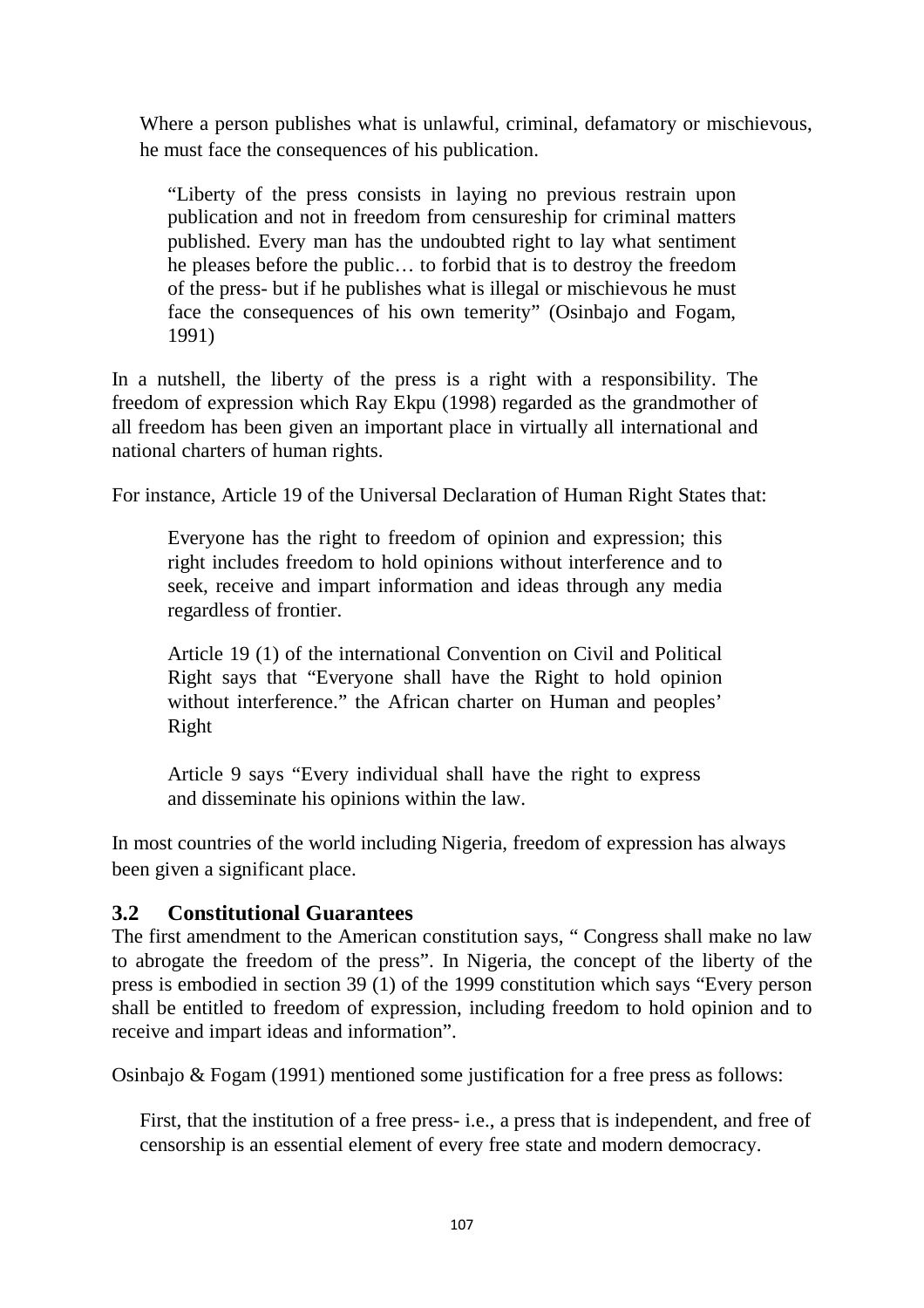Second, it is held that it is the function and indeed, the duty of the press to keep the citizens of a country informed of the different opinions which are being expressed, so that the citizens can make the political decision which a democracy demands of them.

Also, it has been held that the security of constitutional government lies in effecting peaceful change based on the worthiness and appeal of opposing programmes and ideas presented to the public by the competitor for political power. Besides, it is widely considered that freedom of the press is essential to the individual's own development and realization.

It must however be pointed out that the freedom of expression clause as stated in the Nigerian constitution does not specifically mention media practitioners. Rather, it says "every person", which presupposes that every member of the society has a right to write and to print as they will and gather news for any publication without interference.

#### **Self-Assessment Exercise 1.1**

- What do you understand by freedom of expression?
- Is freedom of expression synonymous with the freedom of the press?

### **3.3 Limits to Freedom of the Press**

There is no absolute freedom anywhere, even in the freest societies of the world. For the freedom or right of one person or the press to publish should not destroy the right of another man or the right of society to exist and be safe from the effect of wrongful, harmful, defamatory or mischievous publications. Therefore, the press has freedom and equal responsibility that goes with that freedom. It has a right and a duty. For every right or freedom that is claimed or enjoyed there is a corresponding duty.

#### **In the words of Denning L. J:**

To our way of thinking, it is elementary that each man should be able to inquire and seek after truth until he has found it. Every one in the land should be free to think his own thoughts, to have his own opinion and give voice to them, in public or in private, so long as he does not speak ill of his neighbour, and free also to criticize the Government or any party or group of people, so long as he does not incite anyone to violence.

In short, while the press wants absolute and unhindered freedom, the freedom has to be limited in the overall interest of everyone in society including the press by:

- The Constitution
- The Legislature
- The Courts: and
- The Government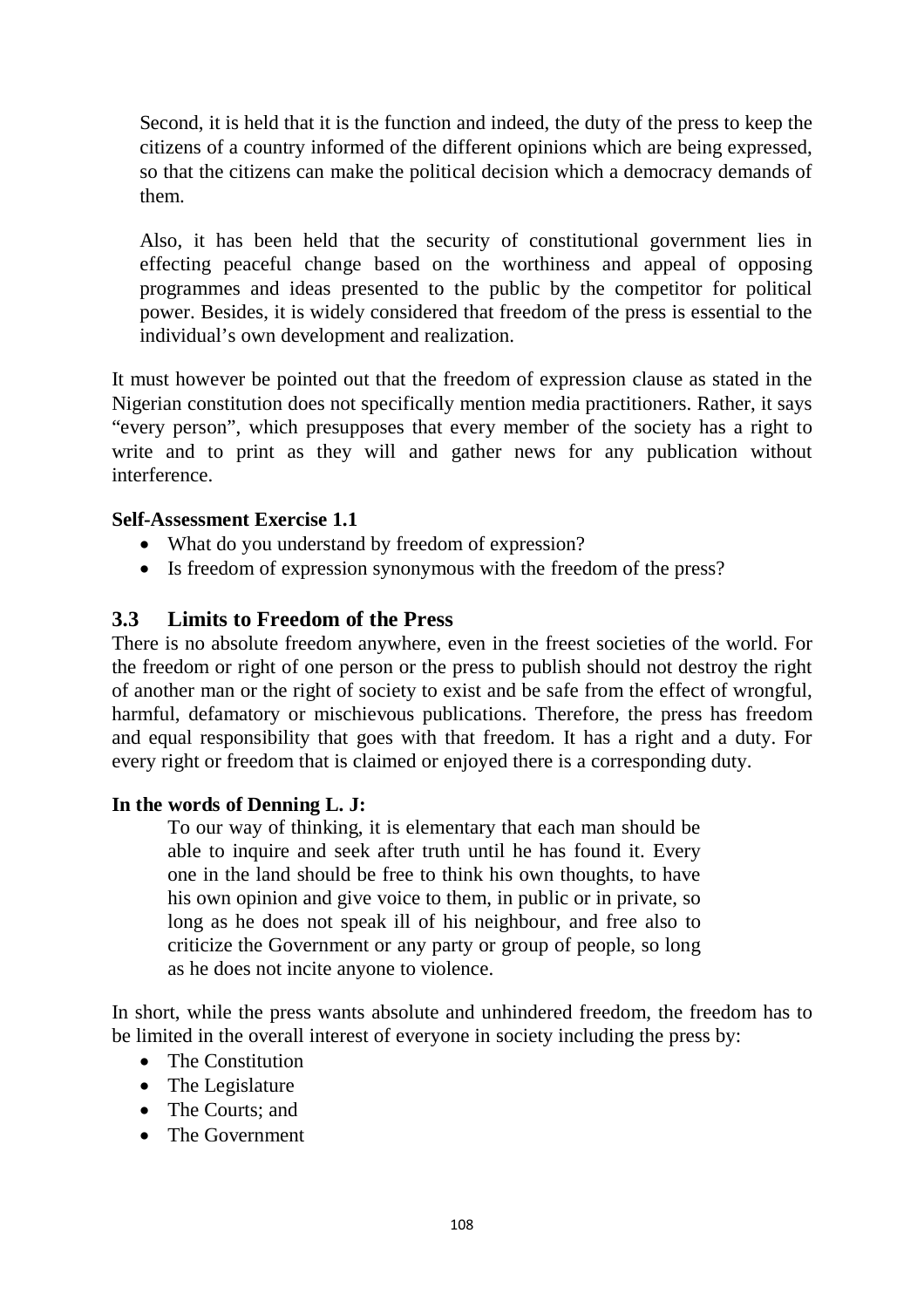While guaranteeing freedom of expression and the press, the constitution is also quick to impose limitations. For example: The 1999 constitution makes freedom of expression subject to any law that is reasonably justifiable in a democratic society.

#### **Section 39 (3). Says:**

Nothing in this section shall invalidate any law that is reasonably justifiable in a democratic society.

For the purpose of preventing the disclosure of information received in confidence, maintaining the authority and independence of courts or regulating telephony, wireless broadcasting, television or the exhibition of cinematographic films; or

Imposing restrictions upon persons holding office under the Government of the Federal or of a state, members of the Nigerian Police Force or other government security services established by law.

### **Section 45(1) provides:**

"Nothing in Section 37, 38, 40 and 41 of this Constitution shall invalidate any law that is reasonably justifiable in a democratic society.

In the interest of defense, Public safety, public order, public morality; public health; or

For the purpose of protection of the rights and freedom of other persons.

- In pursuance of this constitutional provision, for the protection of the public and private individuals legislatures in Nigeria are therefore free and have been able to pass laws in the following areas:
- Contempt of court and contempt of parliament
- Disclosure or publication of official secrets including defence and security information
- Publication of obscene and harmful literature and materials
- Sedition and seditious publication
- Defamation: and
- Regulation of telephony, wireless broadcasting, television or the exhibition of cinematography films.

Press freedom does not permit journalist to commit libel. "Libel is essentially a false and defamatory attack in written form on a person's reputation or character (Rich, 2010). If the defamatory statements are published—whether online or in print—they can still be considered libelous.

Truth is a defense in libel suits. Anyone can sue or threaten to sue for libel, claiming injury to his reputation. The real concern is whether the person has grounds enough to win. The key factors to consider are whether you published untrue information that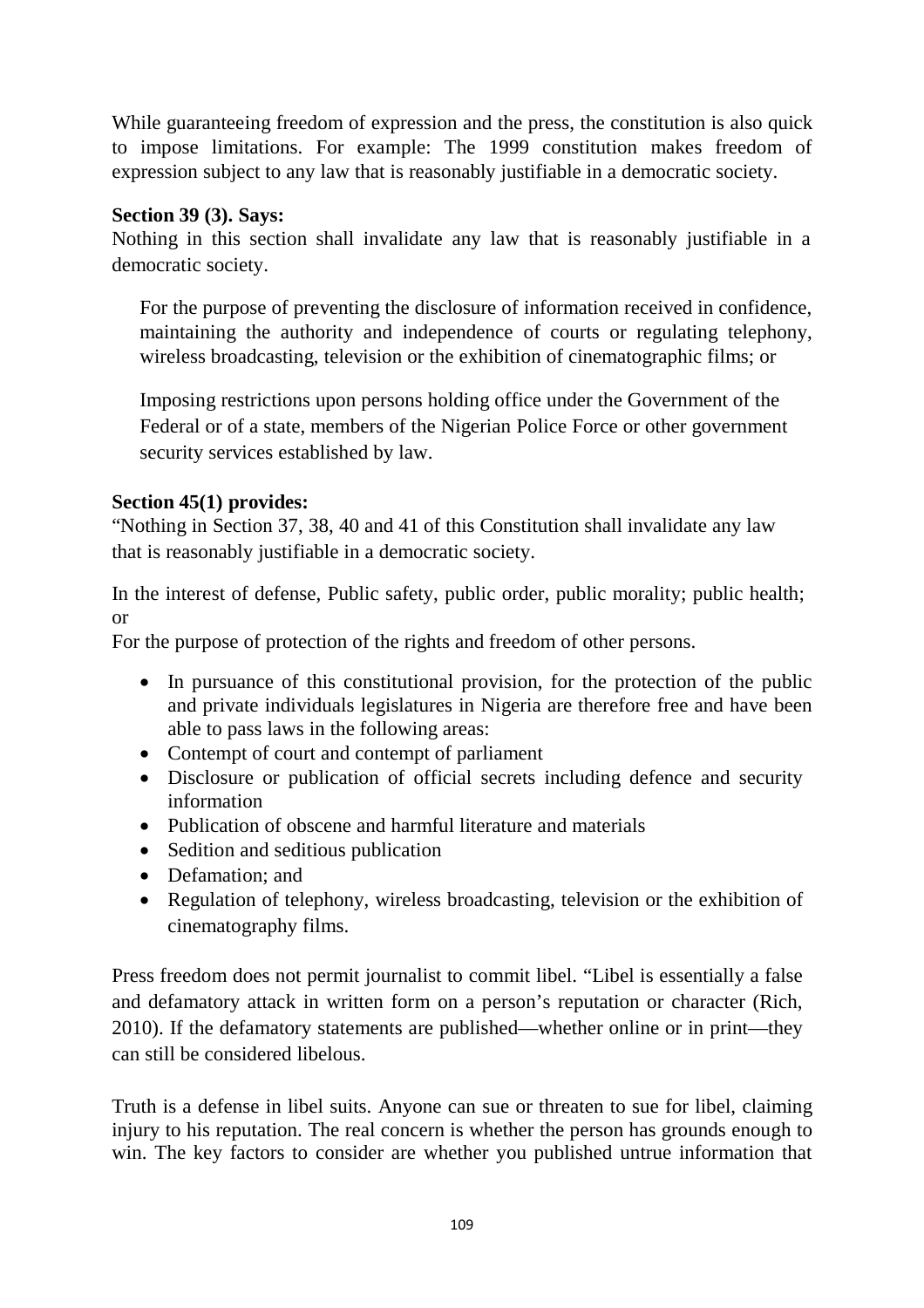hurt the reputation of an identifiable person and whether you were either negligent or reckless in failing to check the information:

- Are you publishing something that you aren't sure is truthful?
- Are you carelessly publishing something that is inaccurate?
- Are you publishing something accusatory that you haven't checked out?
- Are you publishing something that clearly identifies a person and harms that person's reputation?

If your answer is yes to any of those questions, you could be in trouble for libel.

## **4.0 CONCLUSION**

The freedom of expression and freedom of the press given by the constitution are not without limits or warnings. It is important for every media practitioner to know that there is a limit to his or her freedom of expression so as not to run foul of the law.

## **5.0 SUMMARY**

The freedom of expression and freedom of the press are so important that virtually allinternational and national charters of human rights recognize them. Besides, most countries of the world including Nigeria have enshrined them in their constitutions. However, it must be noted that the freedom is not limited to journalists alone, also the freedom is not without restriction from the constitution, from government, courts and legislations.

### **6.0 TUTOR-MARKED ASSIGNMENT (TMA)**

Name and explain the various ways of curtailing the freedom of the press.

## **7.0 REFERENCES/FURTHER READING**

1999 Constitution of the Federal Republic of Nigeria (Section 39). Epku, Ray (1988): The Media and Democracy in Nigeria; being

excerpts from a paper delivered at a workshop on 1995 constitution organized in 1998 by Civil Liberty Organization, CLO, Constitutional Right Project, CRP and the National Human Rights Commission in Abuja NHRC.

Osinbajo, Y. & Fogam, K. (1991): *Nigeria Mass Media Law*, Lagos Gravitas Publishments & Ltd

Rich, C (2010): *Writing and Reporting News: A coaching method*, 6rd Edition, Boston, Wadsworth Published Company.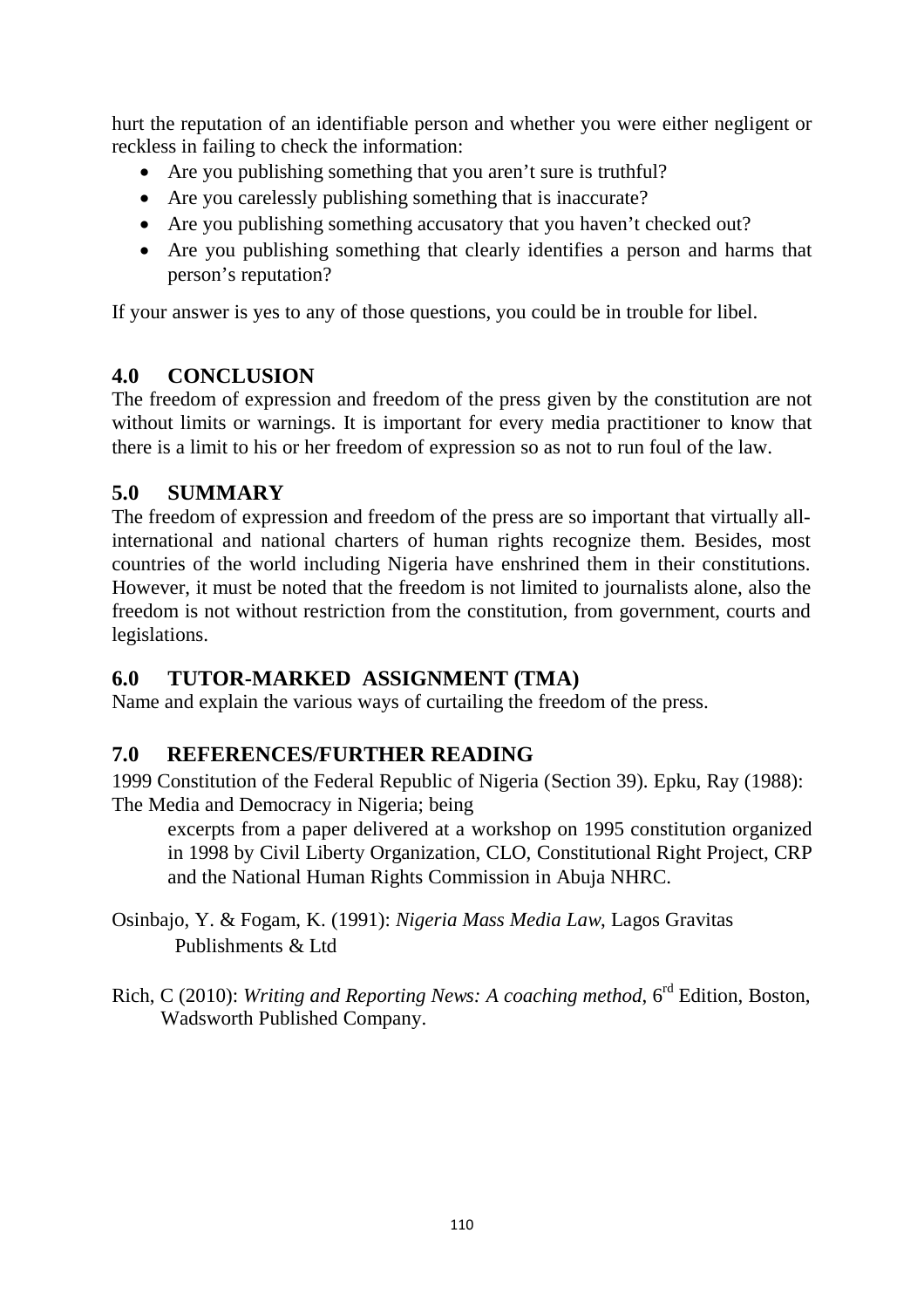## **UNIT 2 REGULATION OF THE MASS MEDIA**

## **CONTENTS**

- 1.0 Introduction
- 2.0 Objectives
- 3.0 Main Body
	- 3.1 Definition
	- 3.2 History
	- 3.3 Newspapers Amendment Act, 1964
- 4.0 Conclusion
- 5.0 Summary
- 6.0 Tutor-Marked Assignment (TMA)
- 7.0 References/Further Reading

## **1.0 INTRODUCTION**

For any student of mass media law in Nigeria, the history of the regulation of the mass media would be a subject of interest. For, over the years, government intervention in the control of the mass media had impacted on the growth and development of the media either negatively or positively. Therefore, this unit takes a cursory look at the various legislations that have affected the practice of journalism in Nigeria from the colonial days.

## **2.0 OBJECTIVES**

At the end of this unit, you should be able to:

- narrate the history of media laws in nigeria
- explain the provisions of some of the laws
- discuss for or against the introduction of some of the media laws in the country.

## **3.0 MAIN BODY**

## **Definition**

Media Laws are laws that regulate the operation of the mass media of communication.

## **History**

The history of media laws in Nigeria dates back to the colonial times. As a result of the growing oppositions of nationalist newspapers to British Colonial rule, the first comprehensive law to regulate the activities of the newspapers (Newspaper Ordinance of 1903) was promulgated. It made provisions for the regulation of newspaper publications in southern Nigeria. Among the provisions of the 1903 ordinance was that the newspaper proprietors were required to deposit a sworn affidavit with the registrar of the supreme court, giving details of the correct title or name of the newspaper, the address of the place of production, and name and address of the printer, publisher, or proprietor.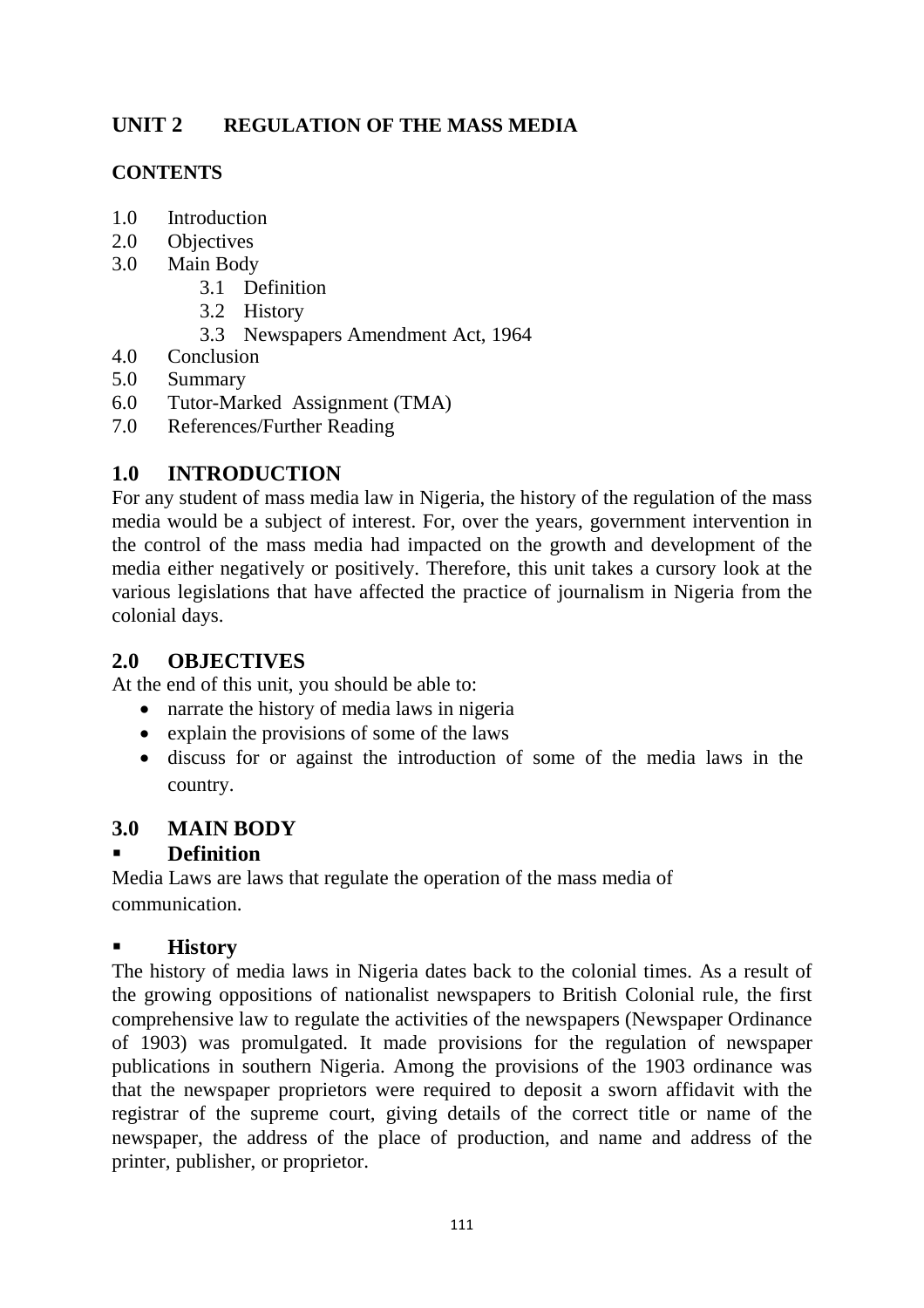The sedition offences ordinance (1909) the criminal code (1916) were also introduced. However, the colonial government, not satisfied with the level of control of the media introduced the Amended Newspaper Ordinance of (1917) and the press regulation Ordinance (1933).

Uche (1987) observed that there was hardly any substantial addition other than certain technical changes in terminologies and names, otherwise, the newspaper ordinance of 1917 retained all the major provisions of the earlier ordinance of 1903.

In 1948, another amendment to the newspaper ordinance was introduced. Its main feature was that any person who wished to start a newspaper "pays an equivalent sum in cash to the government as a deposit to free him from the necessity of providing a bond.

### **Newspapers Amendment Act, 1964**

This was the most controversial media law passed immediately after independence. Part of the controversy generated by the Act was section 4 (1) which says that:

"Any person who authorizes for publication, publishes, reproduces or circulates for sale in a newspaper any statement, rumour or report knowing or having reason to believe that such statement, rumour or report is false shall be guilty of an offence and liable on conviction to a fine of two hundred pounds or to imprisonment for a term of one year.

It shall be no defense to a charge under this section that he did not know or did not have reason to believe that the statement, rumour or report was false unless he proves that, prior to publication, he took reasonable measures to verify the accuracy of such, statement, rumour or report".

The Act was condemned and it generated much debate among journalists. Nationalists equally condemned it. The law was passed by our own countrymen and women who had just taken over the reign of power from colonial masters. Newspaper proprietors and editors feared that once they fell out with any politician, government official or the government, they could be charged with peddling a rumour through their newspapers. This, they believed would be an indirect way of caging the press.

For simplicity, the many laws and decrees inhibiting the freedom of expression in Nigeria, including freedom to hold opinions and to receive and impart ideas and information, have been documented by Momoh (1996) to include the following:

### **A As at Independence in 1960**

The Newspaper Act, 1917 Press Registration Act, 1933 The Criminal Act and schedules thereto insofar as it deals with Sedition: sections 50 and 51 [ss 416  $&$  417 of Penal Code (PC)]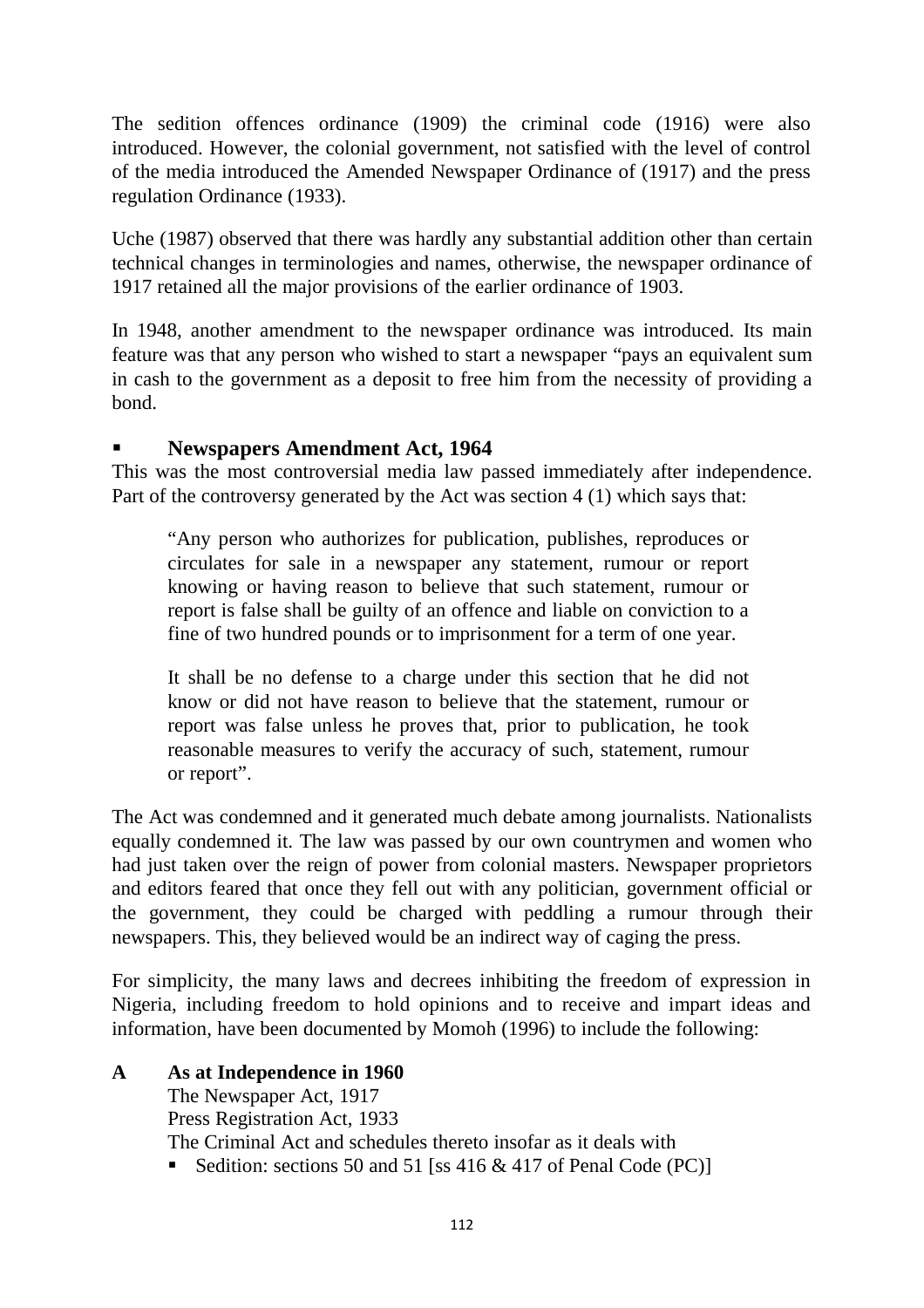- Injurious falsehood: section 59 (section 418 Penal code)
- Criminal Defamation: sections 373 379 (ss 392-392 Penal Code)
- Power to prohibit important publication: section 58
- Seditious publication against foreign heads of state: section 60
- Contempt of court: Section 6 Criminal Code Act and section 133

#### **B Between 1960 and the Coup d'etat of 1966**

- Children and Young persons (Harmful Publication) Act 1961
- Defamation Act 1961
- **Emergency Powers Act 1961**
- Seditious Meetings Act 1961
- Obscene Publications Act 1961
- **Official Secrets Act 1962**
- Newspaper (Amendment) Act 1966

#### **Between 1966 and 1979**

- Circulation of Newspaper Decree No. 2, 1966
- Circulation of Newspaper Decree No. 2, 1966
- The Defamatory and Offensive Publication Decree No. 44, 1966
- Newspaper Prohibition of Circulation Decree No. 17 1967
- Public Officers (Protection against false Accusation) Decree No.1976
- Newspaper (prohibition of circulation) (Validation) Decree No.1978
- Nigerian Press Council Decree 31, 1978
- Daily Times of Nigeria (Transfer of Certain Shares) Decree No. 101, 1979

### **From 1979 to Return of the Military in December 1983**

The 1979 Constitution in addition to the Criminal Code and Penal Code were in operation.

#### **From December 31, 1983 When the Military Returned to Power Till Date**

- Constitution (Suspension and Modification) Decree No. 1, 1984
- State security (Detention of persons) Decree 2, 1984
- Public Officers (Protection Against False Accusation) Decree No. 4, 1984
- The Federal Military Government (Supremacy and enforcement of powers Decree No. 13, 1984).
- Constitution (Suspension and Modification) Decree 107, 1993. This decree reverted Nigeria to the operation of the 1979 constitution. It however, suspended those parts of the constitution that asserted its supremacy.
- State security (Detention of persons) (Amendment) (No. 2) Decree No. 14 of 1994. This decree prohibited courts from ordering the production of persons detained under the decree. In order words, any one could be detained, even for expressing his opinion on an issue that is of interest to the generality of the public.
- Newspapers Registration Decree No. 43 of 1993 and the Newspapers (prohibition and prevention from circulation) Decree No. 48 of 1993. The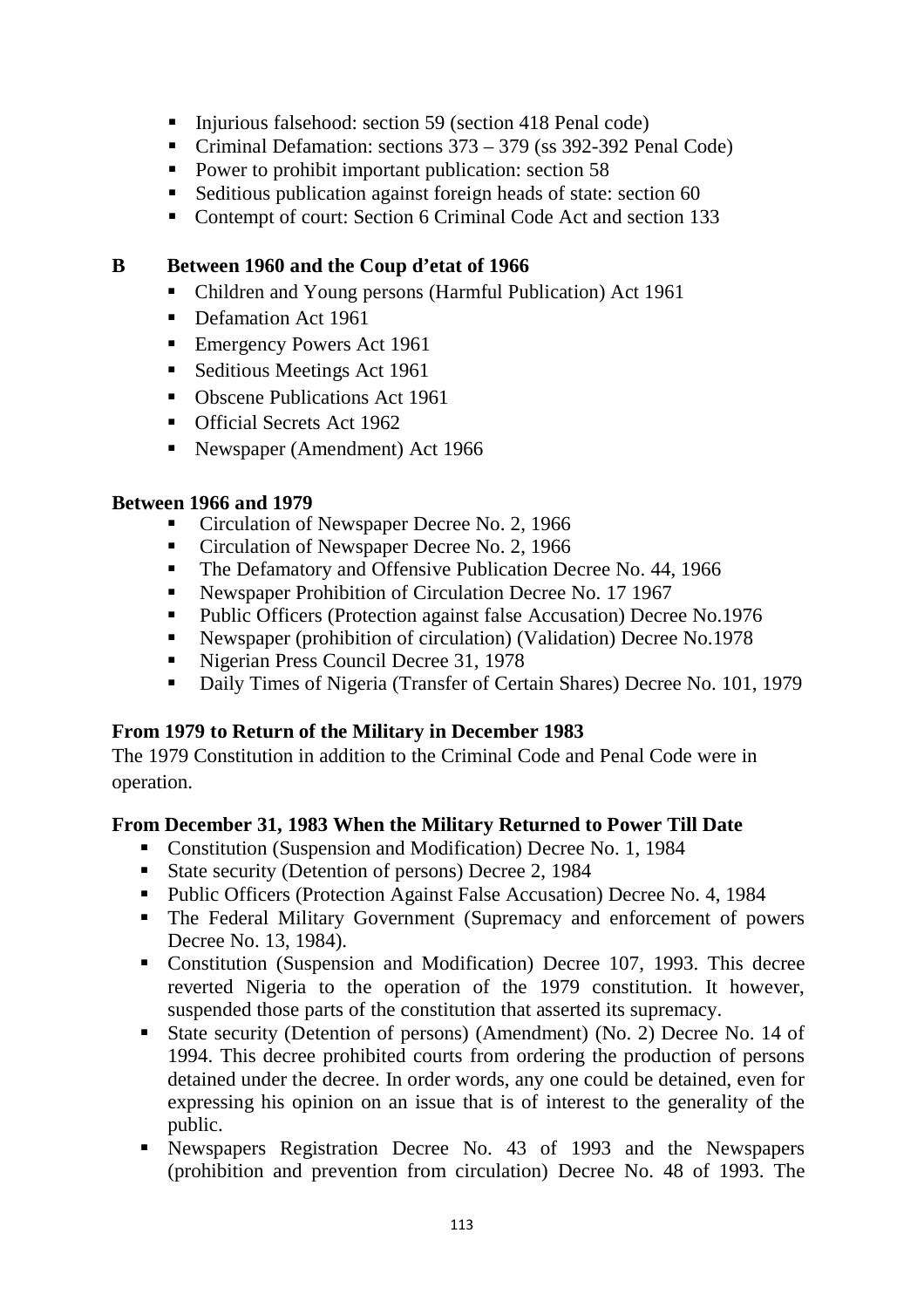latter was repealed on the assumption of office by General Abacha in November 1993 and the former is in the cooler as a result of the decision of the Federal Government not to pursue an appeal from a High Court of Lagos State and declared the Registration Decree illegal.

#### **Self-Assessment Exercise 2.1**

- What are the major provisions of the Newspaper Ordinance of 1903?
- In what ways will public officers (Protection Against False Accusation) affect your job as a journalist?

## **4.0 CONCLUSION**

Over the years, both the colonial and indigenous governments of Nigeria have tried in one way or the other to regulate the mass media through pronouncements that directly or indirectly affect the practice of journalism in Nigeria. Though, some of these laws are rarely applied, you should be aware of them since they are still in the statute book.

## **5.0 SUMMARY**

This unit has enumerated the various attempts made by past and present governments to regulate the practice of journalism in Nigeria since 1903 to date.

## **6.0 TUTOR-MARKED ASSIGNMENT (TMA)**

What are the merits and demerits of regulating the activities of the mass media?

### **7.0 REFERENCES/FURTHER READING**

- Akinfeleye, R. & Okoye, I. (2003): *Issues in Nigeria MediaHistory,* 1900-200 A.D. Lagos, Malthouse press Ltd.
- Momoh, T. and Godwin O. (eds) (1996). *The Press in Nigeria,* Lagos Nigeria Press. Council.

Uche, L. U. (1986). *Mass Media People and Politics in Nigeria,* New Delhi, India.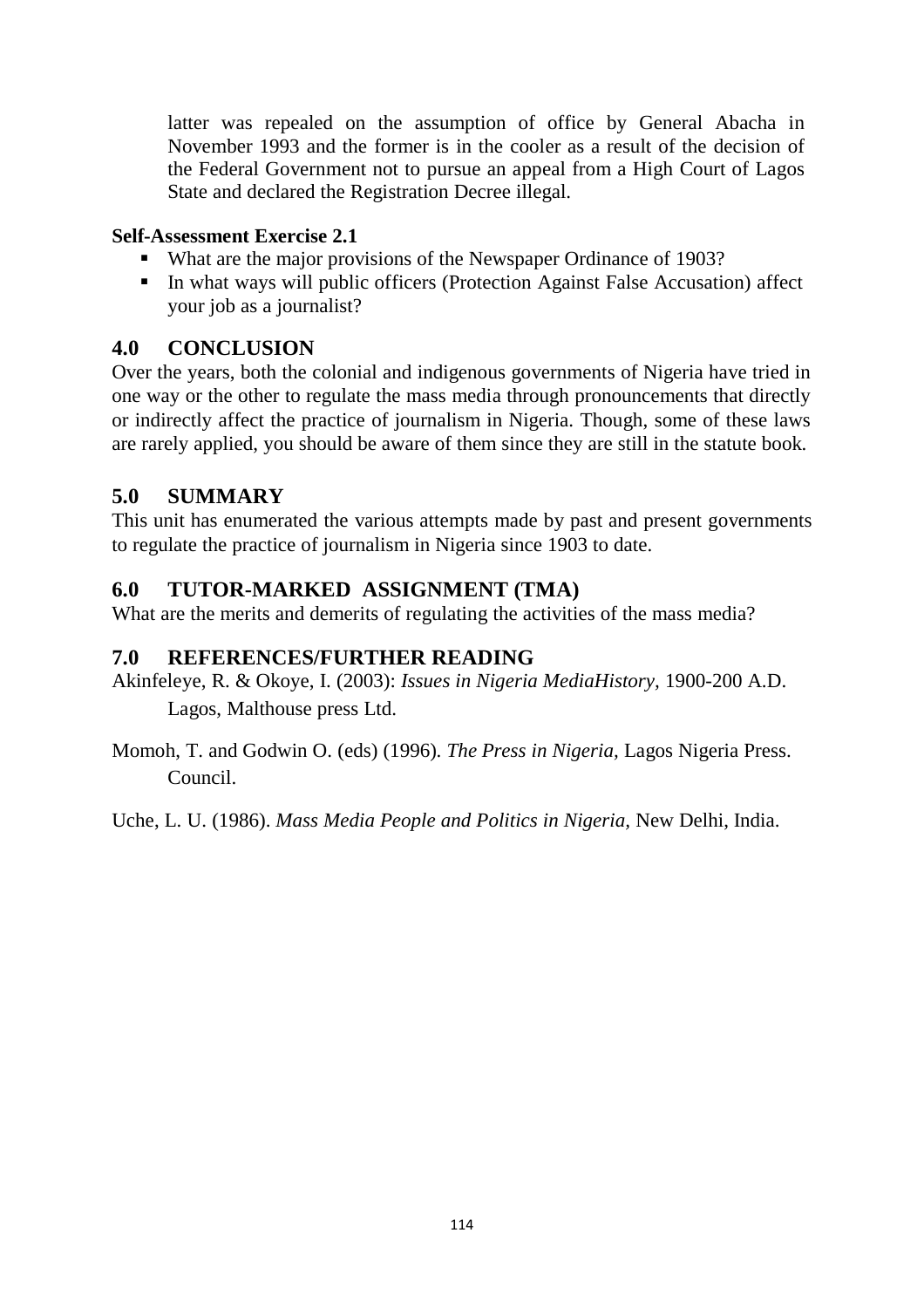## **UNIT 3 DISCLOSURE OF SOURCE OF INFORMATION**

#### **CONTENTS**

- 1.0 Introduction
- 2.0 Objectives
- 3.0 Main Body
	- 3.1 Journalists and Sources
- 4.0 Conclusion
- 5.0 Summary
- 6.0 Tutor-Marked Assignment (TMA)
- 7.0 References/Further Reading

## **1.0 INTRODUCTION**

One of the ethical requirements of your job as a reporter is the confidentiality of your source of information. As a journalist or editor or a person charged to court on account of a particular publication, can you be compelled to disclose the source of your information? This issue will be examined against the background of decided cases and constitutional provisions.

### **2.0 OBJECTIVES**

At the end of this unit, you should be able to:

- explain the constitutional provisions on the disclosure of your source of information; and
- cite relevant cases related to disclosure of source of information.

### **3.0 MAIN BODY**

#### **3.1 Journalists and Sources**

It is a cardinal rule of journalism that the identity of the source remains confidential given the fact that people who speak to reporters on this basis are frequently breaking some duty of confidence they themselves owe to a third party e.g. an employer. It is not surprising that the journalistic principle of protection of sources clashes from time to time with different priorities of tribunals and courts of law.

The outcome of such clashes has varied according to the circumstance of each case, but courts have been known to take a hard line. In 1963 the Tribunal of Inquiry looking into the case of Vassal the admiralty spy ordered three journalists to reveal the sources of stories they had written at a very early state in the scandal, which accurately identified the traitor. The argument of the tribunal was that knowing how the journalists got their information would assist it in discovering how security could be tightened. All three refused and two of them went to prison for contempt, the third reporter escaped such drastic punishment only because his source came forward voluntarily. Attorney General V Mullholland and Foster (1963) and Attorney General V. Clough (1963) cited by (Tom Crone 1995).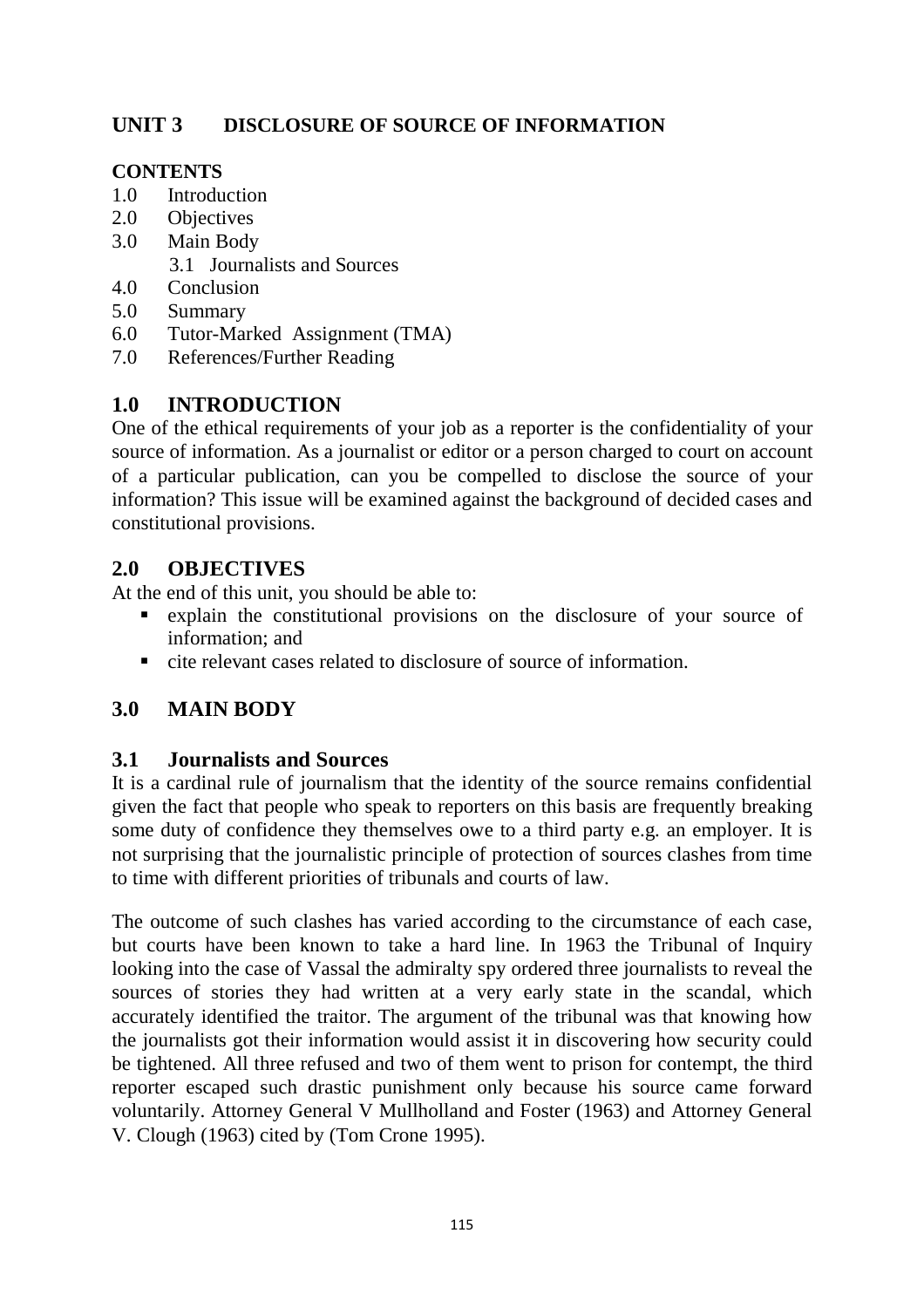In the case against Mullholland, Lord Denning identified the interest of justice as being the primary consideration in deciding whether to order disclosure. "The judge will not direct him to answer unless it is not only relevant but also a proper and indeed necessary question in the course of justice".

In Clough's case Lord Parker cited 'the interest of the state as being the dominant consideration'.

Thus, one can say that the court is not frivolous in asking journalists to disclose the source of their information.

In British Steel Corporation V Granada Television Ltd. Lord Denning held as follows:

The public has a right of access to information which is of public concern and of which the public ought to know. The newspapers are the agents, so to speak of the public to collect that information and to tell the public of it.

In support of this right of access, the newspapers should not in general be compelled neither by means of discovery before trial nor by question or cross – examination at the trial nor by subpoena. The reason is because, if they were compelled to disclose their sources, they would soon be bereft of information which they ought to have. Their sources would dry up. Wrongdoing would not be disclosed. Charlants would not be exposed. Unfairness would go unremedied. Misdeeds in the corridors of power, in companies or in government departments would never be known. Investigative journalism has proved itself as a valuable adjunct of the freedom of the press (Yakubu, 1999).

It is now necessary to consider the position in Nigeria. In *Tony Momohv. Senate of the National Assembly & Ors,* Tony Momoh, the editor ofthe *Daily Times* newspaper was summoned by the Senate to give the details of a publication in the 'GRAPEVINE' column of the *DailyTimes* of 4<sup>th</sup>February, 1980, about Senators and their act in lobbying forcontracts from the executive arm of government. The editor challenged the summons on the ground that it was a violation of his right to freedom of expression guaranteed by the Constitution. The court in delivering its judgment recognized the purport of section 36(1) as that which guarantees freedom to hold opinions and to receive and import ideas and information. Section 36(2) was also taken to include newspaper publication in this context. In construing the application of section 36 of the 1979 Constitution to the issue before it, Ademola Johnson Ag. C. J. held:

It is a matter of common knowledge that those who express their opinions, or impart ideas and information through the medium of a newspaper or any other medium for the dissemination of information enjoy by customary law and convention a degree of confidentiality. How else is a dissemination of information to operate if those who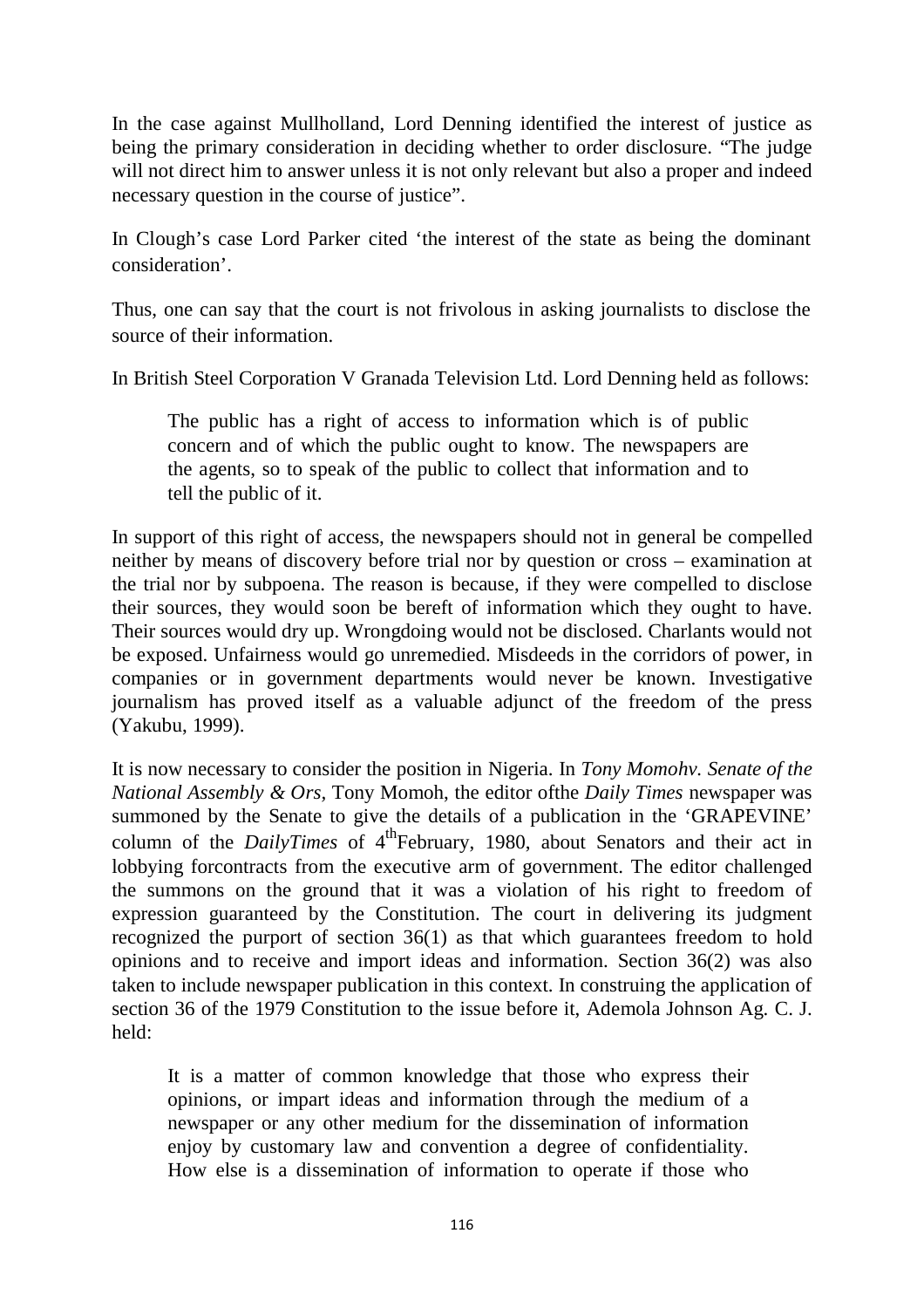supply him with such information are not assured of protection from identification and or disclosure?

The court concluded thus:

Without straining words, it appears clear that any attempt to force a person as the applicant who disseminates information through the medium of a newspaper to disclose the source of information apparently given in confidence is an interference with the freedom of expression without interference granted by section 36(1)

It should be pointed out that the court did not consider the implication of section 41 vis-a-vis section 36 of the 1979 Constitution in the case of

*Tony Momoh v The Senate of the National Assembly*. This issue, amongothers, was considered in Innocent Adikwu (Editor, *Sunday PunchNewspaper*) & Ors. V. Federal House of Representatives of NationalAssembly & Ors. The applicants were journalists – The first applicant was an editor of the *Sunday Punch*. They received letters of invitation from the Committee of the House of Representatives of the National Assembly to appear at diverse dates to testify on the information contained in the publication of *Sunday Punch* titled. *"Fraud –Legislators Claim Salaries and Allowances for Fictitious Staff"* of  $5<sup>th</sup>$ 

April, 1981. They applied under the fundamental rights (Enforcement Procedure) Rules 1979 to enforce their Fundamental Rights complaining that the action of the House of Representatives amounted to an interference with their constitutional rights under section 36 of the 1979 Constitution. Balogun A. L. A. L. J., held *inter alia:* 

It must be remembered at all times that a free press is one of the pillars of freedom in this country as indeed in any democratic society. A free press reports matters of general public importance, and cannot, in law be under an obligation, save in exceptional circumstances to disclose the identity of the persons who supply it with the information appearing in its report. Section 36 of the constitution which guarantees freedom of speech and expression (and press freedom) does provide a constitutional protection of free flow of information. In respect of the press, the editor's or reporter's constitutional right to a confidential relationship with his source stems from that constitutional guarantee. It is the basic concern that underlines the constitutional guarantee of freedom of speech and expression. If this right does not exist or is not protected by the courts when contravened or when there is a likelihood of its being contravened, the press's sources of information would dry up and the public would be deprived of being informed of many matters of great public importance. This must not be allowed to happen in a free and democratic society. In a country with a written constitution which establishes a constitutional structure involving a tripartite allocation of power to the legislation, the executive and the Judiciary as coordinate organs of government, the judiciary as the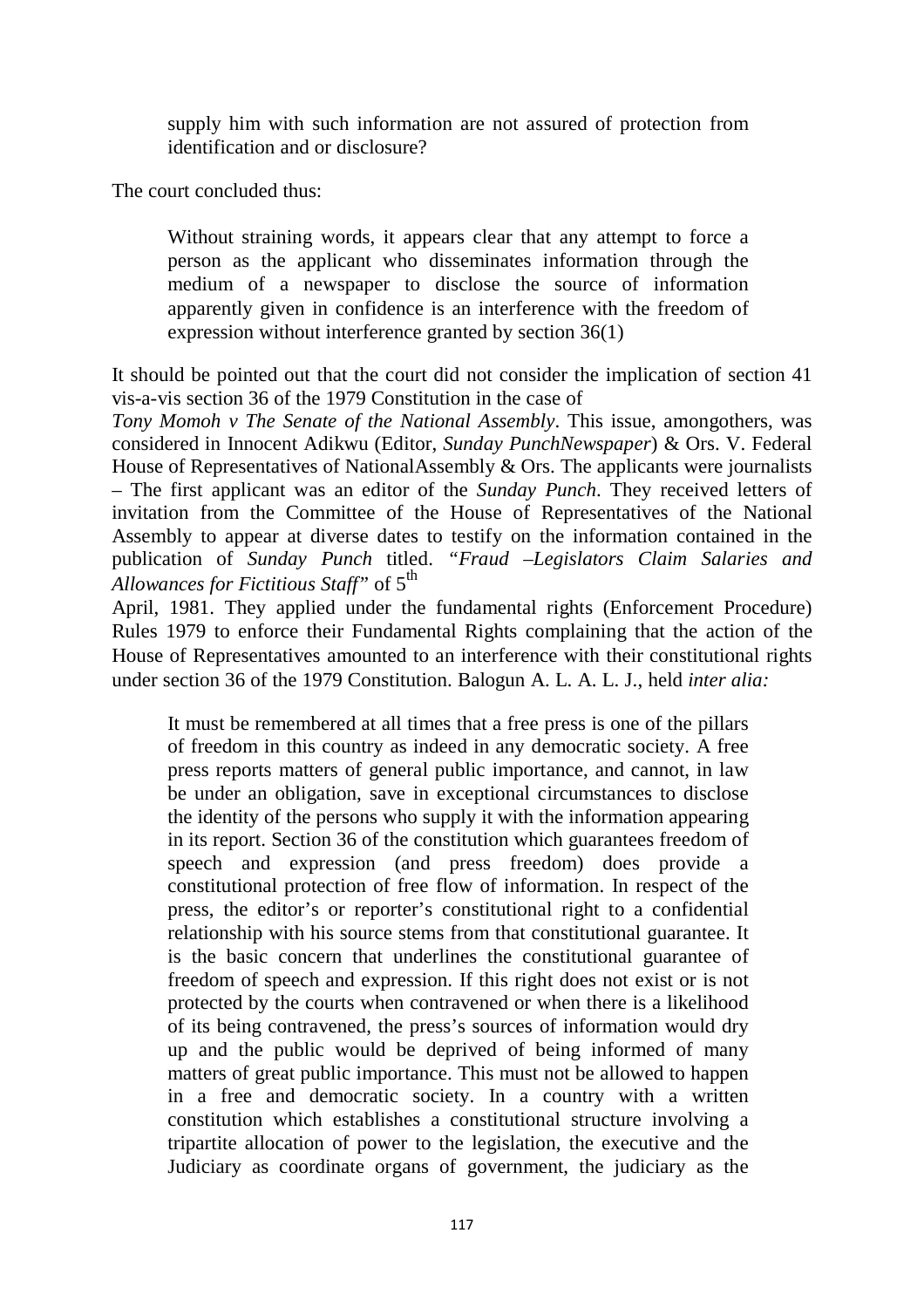guardian of the fundamental law of the land has the role of passing on the validity of the exercise of powers by the Legislative and Executive and to require them to observe the Constitution of the land.

In relation to the extent of recognition of freedom of expression and the press guaranteed by section 36 of the 1979 Constitution, the court held that this section is subject to the "built in limitations and exceptions to that section which restricts fundamental right of freedom of speech, ideas and expression".

The court then concluded:

In my view, it seems clear that the circumstances of this case are neither grave nor exceptional, and therefore do not fall within the permissible limitations of freedoms provided for under chapter IV of the Constitution in the built-in exception or limitations or otherwise.

It could therefore be concluded that the constitution recognizes freedom of expression and the press. No one can take away these rights excepts as recognized by the built–in provisions in Chapter IV of the said Constitution. To say this however, is not to close one's eyes to the reality of the position under the Military. This is because the constitutional provision in relation to freedom of expression and the press may be curtailed or indeed taken away by a decree. For example, a person may be imprisoned for non-disclosure of his source of information under Decree 2 or as it happened in respect of Decree 4 of 1984 when it was in existence.

It is beyond doubt that freedom of expression and the press should not be toyed with. In a democratic setting one can be sure or assured of the recognition of freedom of expression and the press and the protection of the editor or the good spirited individual who decides to give the public the benefit of knowing what is happening in government or in respect of an issue of public importance, relevance and interest. Except this is done, a reporter's constitutional right to a confidential relationship with his source of information will be a mirage. Much as the constitutional provision relating to freedom of expression and the press is hallowed, one must not forget to note the cautionary words of Denning M. R. in

*British Steel Corporation V Granada Television Ltd*. That:

"In order to be deserving of freedom, the press must show itself worthy of it. A free press must be a responsible press. The power of the press is great. It must not abuse its power. If a newspaper should act irresponsible, then it forfeits its claim to protect its sources of information."

In relation to Nigeria therefore, it could be asserted that the law recognizes the right of the journalist to protect or refuse to disclose his source of information except as curtailed by relevant provisions of the law dealing with defense, public safety, public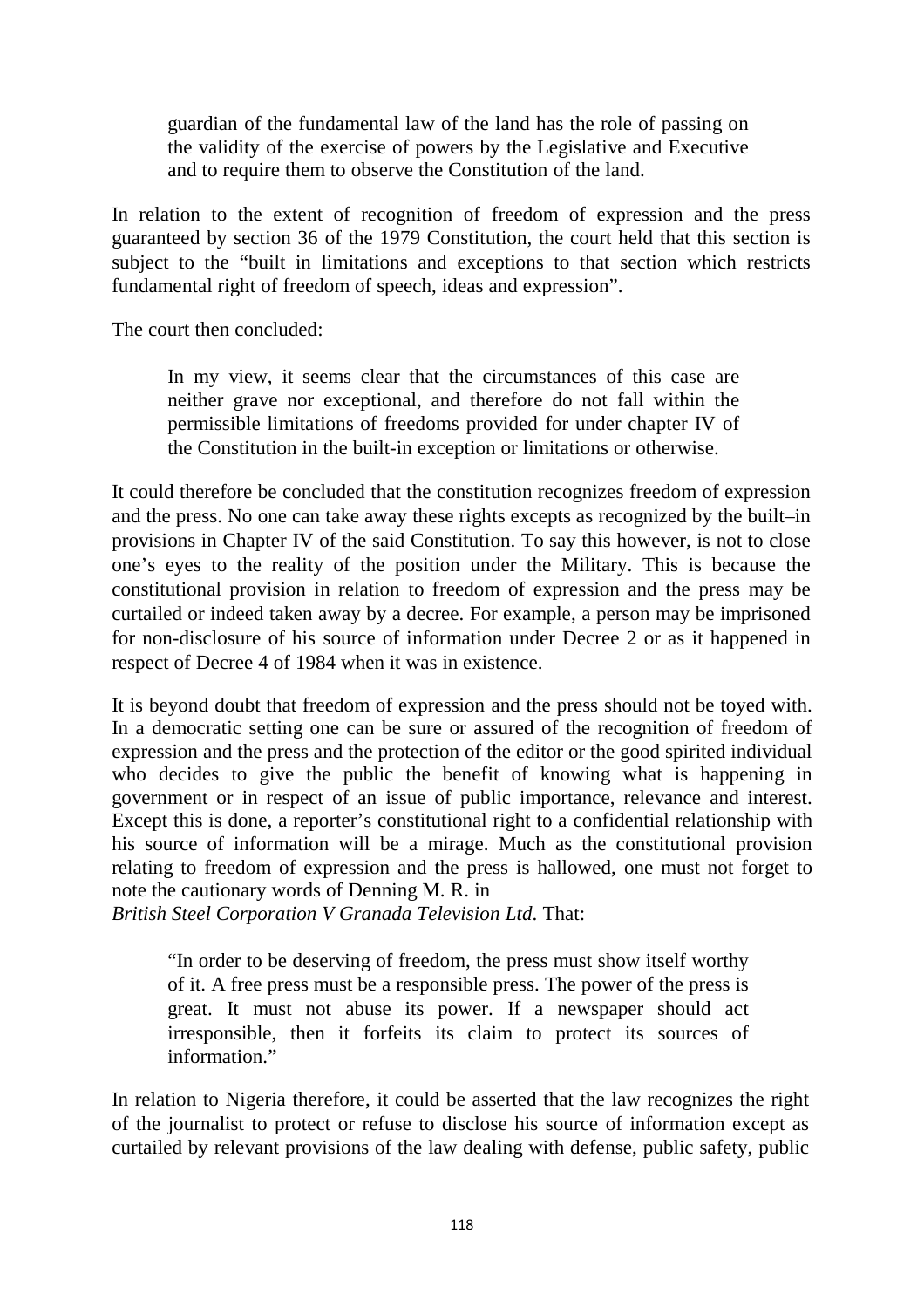order, public morality or public health or for the purpose of protecting the rights and freedom of other persons.

### **Self-Assessment Exercise 3.1**

How would you defend yourself if you were asked to disclose your source of information in the court?

## **4.0 CONCLUSION**

From the foregoing discussion, it is obvious that as a journalist, there is a constitutional provision to rely upon against failure to disclose your sources of information. And from the reviewed cases, judges are not frivolous in asking journalists to disclose their sources of information.

## **5.0 SUMMARY**

This unit has shown that it is a cardinal rule in journalism to refuse to divulge your sources of information. For, if you divulge your sources of information, you will soon be bereft of information, your sources will dry up and the public will be derived of information.

However, you should not be unmindful of what obtains in military regimes whereby you can be penalized through decree for your failure to disclose the sources of your information.

## **6.0 TUTOR-MARKED ASSIGNMENT (TMA)**

Briefly explain the reasons why a journalist should not disclose his source or sources of information.

## **7.0 REFERENCES/FURTHER READING**

Crone, T. (1995): *L* aw and the Media: an everyday guide from professionals 3<sup>rd</sup> ed.

Great Britain: Focal Press.

Ltd.

- Harrower, T. (2013). *Inside Reporting: A practical guide to the craft of journalism*, 3<sup>rd</sup> edition. New York: McGraw Hill
- Rich, C (2010): *Writing and Reporting News: A coaching method*, 6rd Edition, Boston, Wadsworth Published Company.

Yakubu, A. (1999): *Press Law in Nigeria*, Lagos: Malthouse Press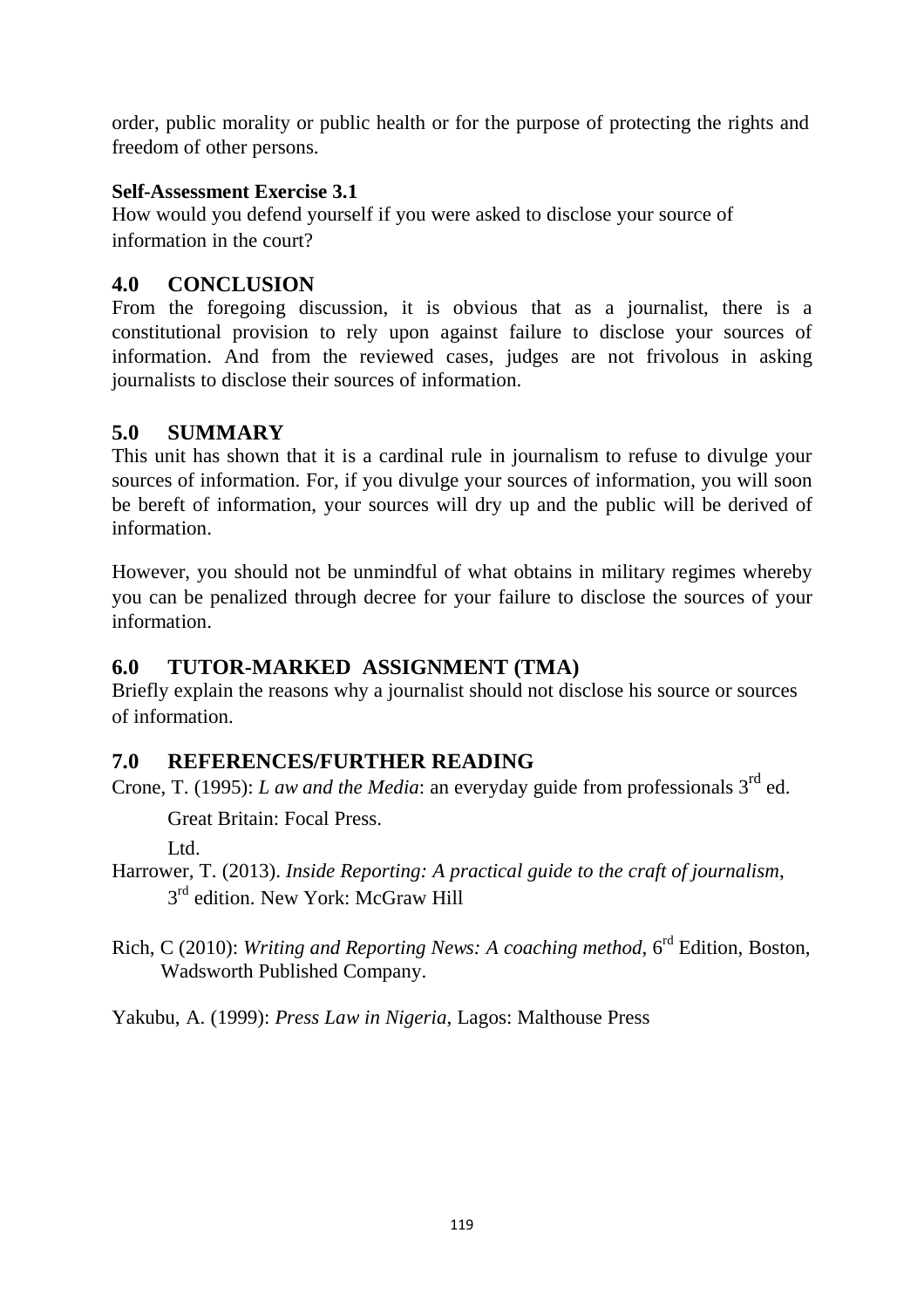## **UNIT 4 CONTEMPT OF COURT**

### **CONTENTS**

- 1.0 Introduction
- 2.0 Objectives
- 3.0 Main Body
	- 3.1 Contempt of Court as Related to the Mass Media
	- 3.2 Defenses
	- 3.3 Appeal Against Conviction
- 4.0 Conclusion
- 5.0 Summary
- 6.0 TUTOR-MARKED Assignment (TMA)
- 7.0 References/FURTHER READING

### **1.0 INTRODUCTION**

One of the gray areas for journalists covering the judiciary beat is contempt of court. What constitutes contempt of court? How can journalists avoid being charged for contempt of court and what are the defenses available to them if they are charged for contempt? These are some of the issues to be discussed in this unit.

#### **2.0 OBJECTIVES**

At the end of the unit you should be able to:

- Define contempt of court; and
- Explain defenses against contempt of court.

### **3.0 MAIN BODY**

Contempt of court is anything that is likely to bring the activities of the court, the process of the court into disrespect or ridicule.

There are two main types of contempt:

Civil Contempt: This occurs when a court's order or directive is disobeyed. It is also called "contempt in the face of the court."

The second form, called Criminal contempt, "consist of any acts or words which obstruct or tend to obstruct or interfere with the administration of justice" (Osibanjo & Fogam 1991).

### **3.1 Contempt of Court as Related to the Mass Media**

The mass media can run foul of the law of contempt in the following ways:

**Scandalizing the court:** The dignity of the court may be offended ifa report published is such that the public may be influenced to cast derision or ridicule at the court or at the judge or magistrate's personality. To become contempt, however, the publication must be such that it tends to incite misgivings as to the integrity, propriety and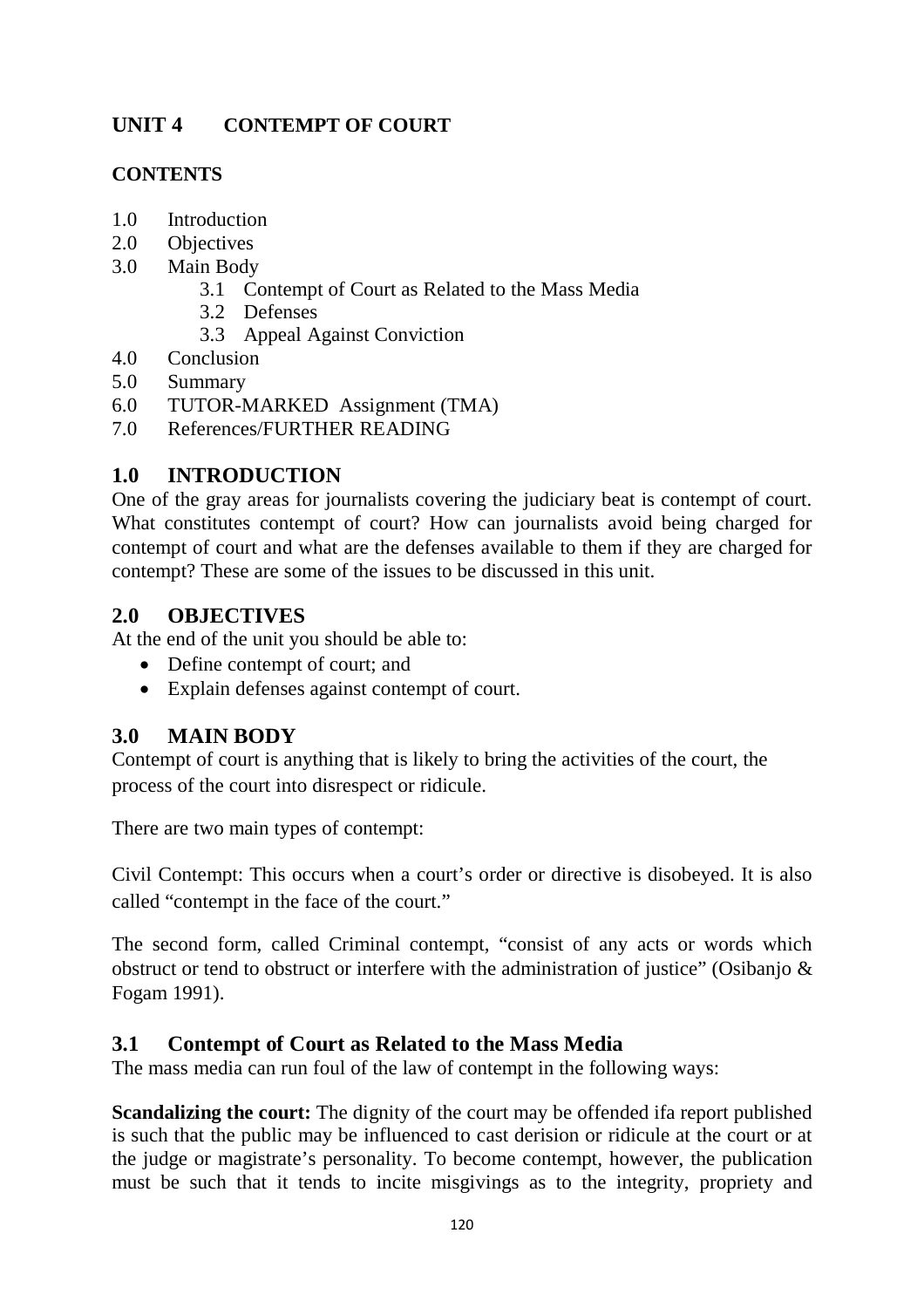impartiality of the members of the court acting as a body. If by such publication the faith of the public in the judicial system is so shaken that litigants are deterred from placing complete reliance on the administration, it is a serious contempt. Comments which tend to lower the court's authority are the chief sources of such contempt. If the court's proceedings are misrepresented, leading to a lowering of the court's dignity it may also be contempt.

**Prejudicing a fair trial:** Most attachments and motions forcontempt involving the Press arise out of this category. A publication, which has a tendency to prejudice the course of justice, is contemptuous. The intents with which such a report is written or published have little bearing on the matter in general, although it will be seen later that there are exceptions. The decisive factor in most instances is the tendency of the matter published to prejudice a fair trial.

**Interfering with proceedings**: This section includes insulting,assaulting or willfully obstructing a judge, witness, juror, litigant, lawyer or court officer during a court proceeding, or on the way to or from the court. It also applies to anyone who willfully misbehaves in court or willfully interrupts the court. Anyone who shows disrespect for the court either by this words or by his actions is similarly guilty of contempt.

**Failure to obey court order**: A judge may rule that no photos maybe taken in the courtroom, or order reporters not to publish stories about certain aspects of a case. If these orders are disobeyed, a contempt citation may result.

**Refusal of a journalist to disclose the identity of a source or to testify in court**  may lead to a contempt of court. It must however, benoted that the court is not unmindful of the claim by journalists not to disclose their sources of information as we have seen in *TonyMomoh Vs. Senate*.

Contempt is provided for under different sections of our law – the criminal code, constitution and under the common law. The two distinct approaches to dealing with the issue of contempt is due to the different procedures provided under the relevant sections of the law.

Section.133 of the criminal code approach requires type of contempt to be tried before a different court from that where the alleged offence occurs and further requires a formal charge, plea, trial and verdict. Whereas, the mode adopted under S.6 of the criminal code, assumes the inherent jurisdiction of the court in common law to punish summarily.

One hitch in this approach, which has been overlooked by Nigerian Judges and the Supreme Court alike, is that English Common Law confers this power only upon Superior Courts of record, the Nigerian case law approach gives this power to the lower and higher courts alike. So in practice both the High Courts and Magistrate Courts can summarily punish for contempt.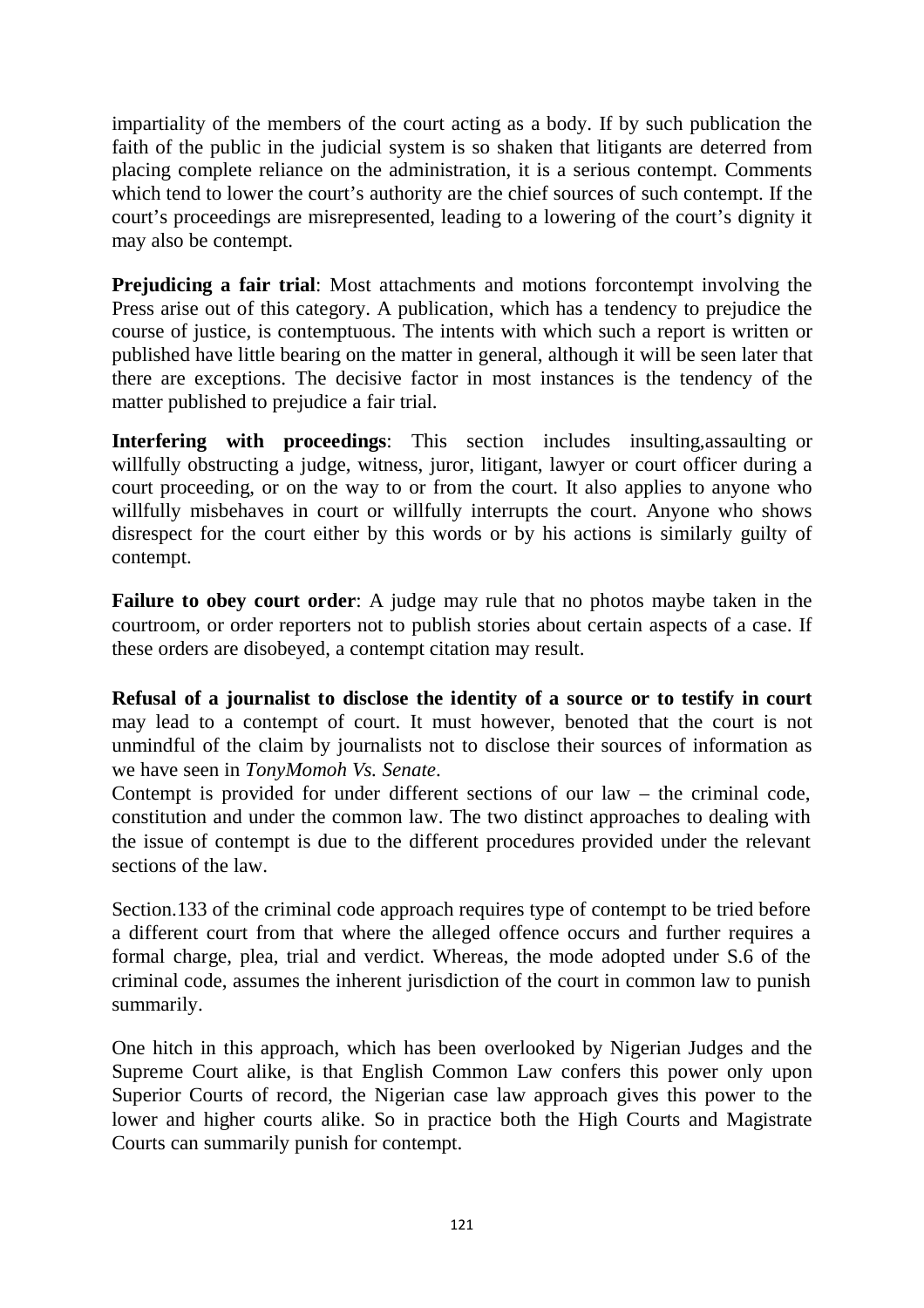## **3.2 Defenses**

A journalist that is charged for contempt may plead any of the following defenses:

- The conduct or behaviour complained of does not amount to contempt of court in law.
- The court will pardon alleged contempt if the conduct isunintentional andpurgedbysincere apology and credibleexplanation.
- The acts or omission were from a honest and reasonable mistaken belief.
- The Acts/ omissions were due to a misconception of the law thereby flouting a court's orders.
- For example in the case of a publisher of a newspaper, the acts or omission were done without his knowledge or approval and not communicated to him.

## **3.3 Appeal Against Conviction**

Generally where there is no formal charge i.e. in cases of summary conviction there is no right of appeal. However, in certain parts of Eastern Nigeria, there is now a general right of appeal against summary conviction for contempt.

#### **Self-Assessment Exercise 4.1**

- Differentiate between civil and criminal contempt.
- Explain four ways in which a journalist can commit contempt of court.

## **4.0 CONCLUSION**

The court system would cease to operate as it does if people had a choice of whether or not to obey a court order. Without the power to coerce behaviour, judges would be unable to discharge their duties and responsibilities, and courts would become mere boards of arbitration that issue advisory opinions.

### **5.0 SUMMARY**

The power of a judge to punish for contempt of court is a remnant of the power of English royalty. Today, courts have broad powers to punish persons who offend the court, interfere with legal proceedings, or disobey court orders. Contempt is used both to protect the rights of private persons who are litigating matters in the courts and to punish a wrong committed against the court itself.

## **6.0 TUTOR-MARKED ASSIGNMENT (TMA)**

Enumerate the various defenses open to a journalist who is accused of contempt of court.

## **7.0 REFERENCES/FURTHER READING**

Osinbajo, Y. and Fogam, K. (1991): *Nigeria Mass Media Law*, Lagos Gravitas Publishers & Ltd.

Pember, D. (2003/2004) *Mass Media Law,* Boston, McGraw Hill.

Yakubu, A. (1999): Press Law in Nigeria, Lagos Malthouse Press Ltd.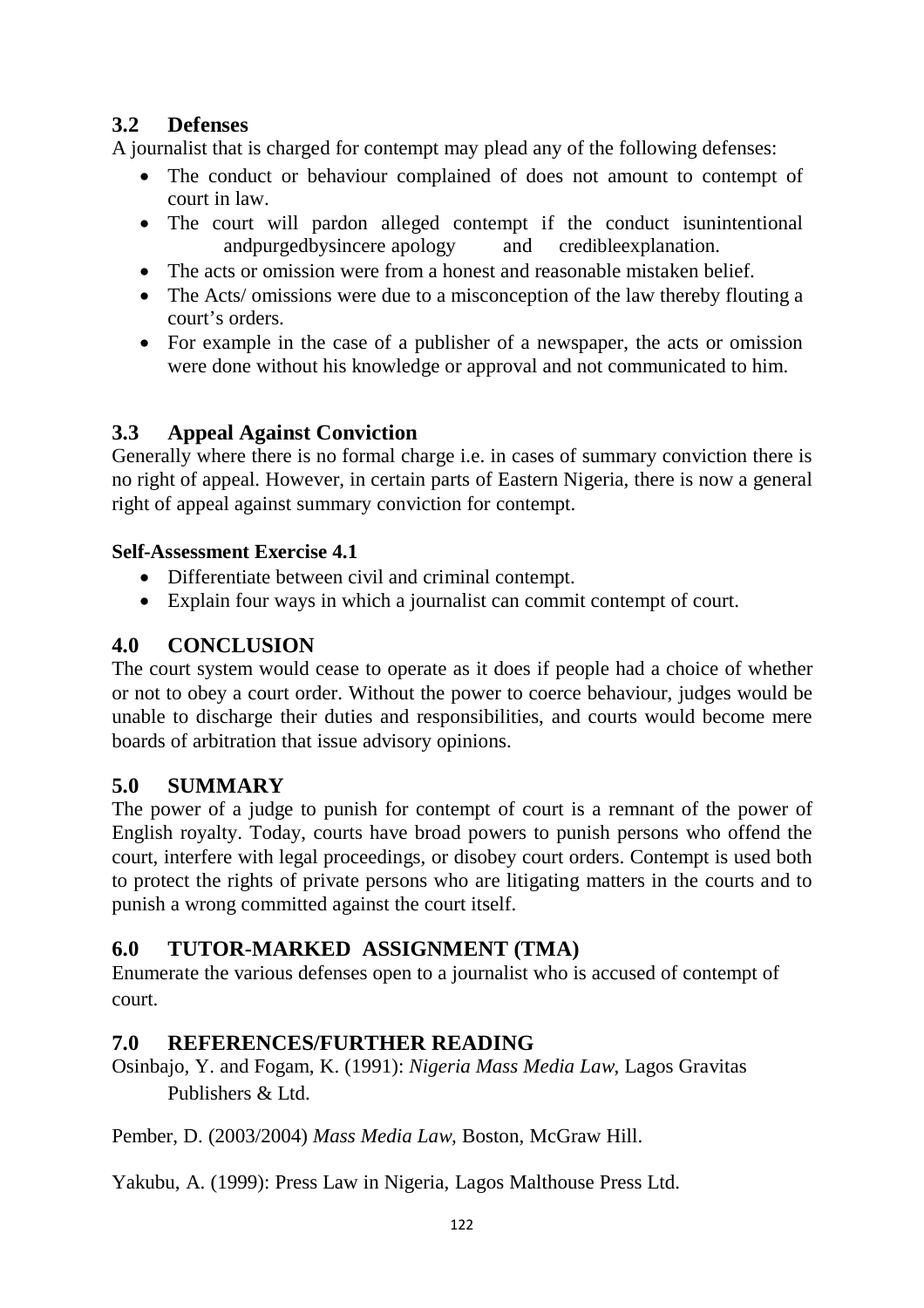## **UNIT 5 HINTS ON COURT REPORTING**

### **CONTENTS**

- 1.0 Introduction
- 2.0 Objectives
- 3.0 Main Body
	- 3.1 Court Reporting
	- 3.2 Elementary Law
	- 3.3 Legal Glossary
- 4.0 Conclusion
- 5.0 Summary
- 6.0 Tutor-Marked Assignment (TMA)
- 7.0 References/Further Reading

## **1.0 INTRODUCTION**

As you have seen in unit four, the court is replete with legal landmines thus great care is required of a reporter wishing to report from there. A good knowledge of the technicalities of court reporting will however save you from any troubles. This unit therefore will afford you the opportunity to correctly and accurately report court stories.

### **2.0 OBJECTIVES**

At the end of this unit you should be able to:

- explain the language of court reporting; and
- correctly use some legal terminologies.

### **3.0 MAIN CONTENT**

### **3.1 Court Reporting**

Court reporting is highly specialized. A keen knowledge of law and the most important cases is not enough to make a good newspaper reporter. You must have a good sense of news values, a sound general knowledge and a firm grasp of the social, political and civic life of the community. Courts are a place where some of the most startling news stories of the day are born.

Often, the most important news in a court case is hidden in a great mass of legal argument. As a report of the case, a story should never be taken down from its legal peg.

In court reporting, as elsewhere, there must be no faking of news for the sake of turning out a bright story. A reporter does not deliberately distort his news but, through ignorance or carelessness, may give a wrong impression of the facts, often by the omission of simple facts and the addition of others, a damaging impression can be created.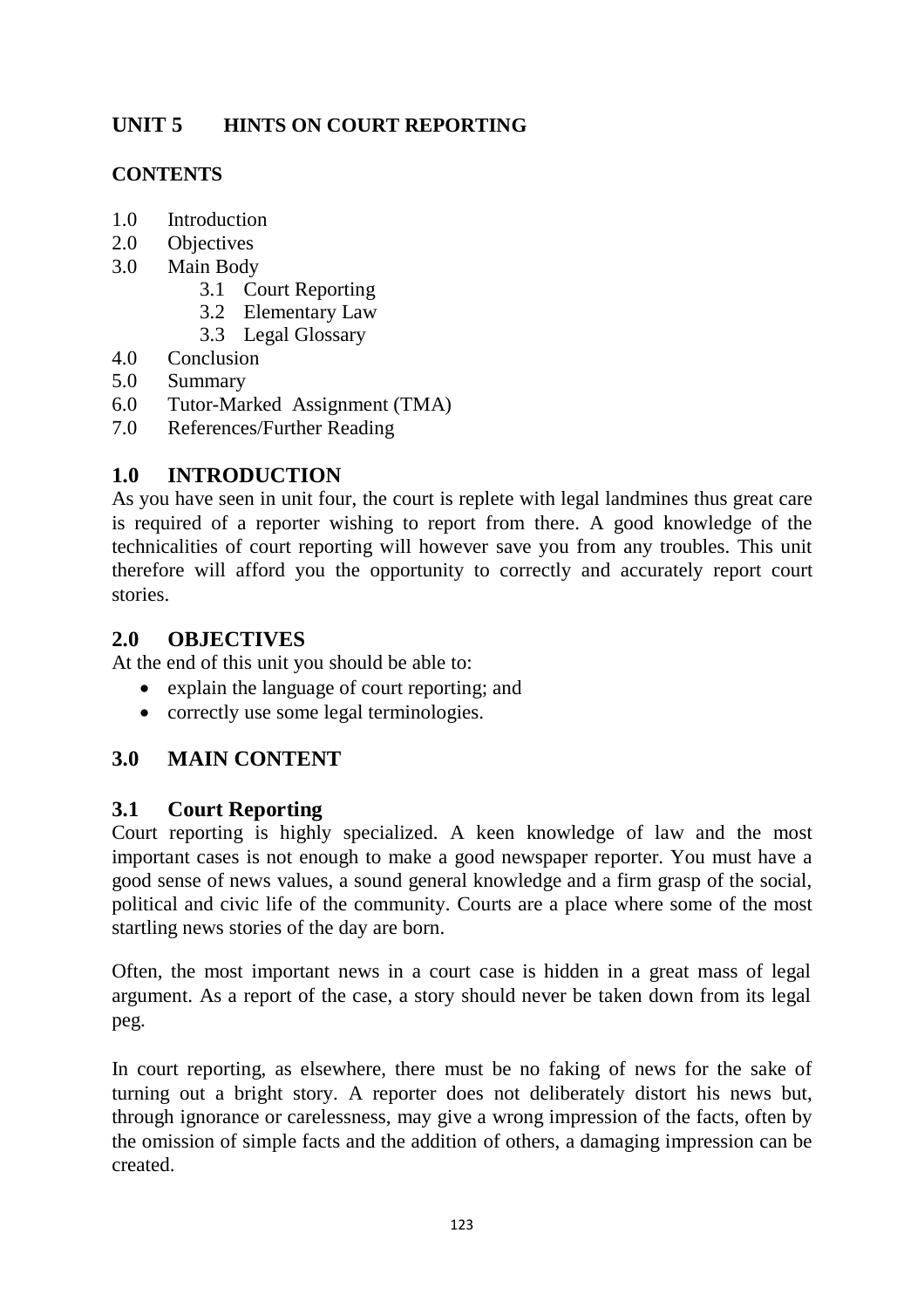From the lowest court in the land to the High Court, the basic rule is the same – be accurate, fair and avoid personal comments.

Careless court reporting can gravely endanger the reputation of your medium. Nothing is more damaging than constant correction to court reports. And there is always the threat of a libel or defamation suit against the medium.

You cannot take the risk of not giving equal prominence to both parties in litigation or to the accuser's answer to the case in criminal proceedings.

## **3.2 Elementary Law**

New points of law are constantly arising and leading counsel is hard pressed to keep pace with legal trends and legislative amendments. But the following principles of English law are still very relevant.

**NO** person is guilty until he has been fairly tried and convicted. **ALL** men are equal before the law.

**OFFENCES**, summary and indictable, are only allegations until provedbeyond doubt.

**ONLY** what is read, said or put in evidence in the hearing or sight of thereporter in an open court can be safety reported.

**DEFAMATORY** statements in affidavits, written pleadings and noticesshould never be used unless they are part of the case and have been read in court.

**PROCEEDINGS** in camera are privileged but can never be reportedunless some person in authority gives consent.

**DESCRIPTIVE** phrases in a court report can be a breach of elementarylaw. You could fairly say what a prisoner was wearing but not that he looked nervous or disturbed.

**NO** comment is allowed while the case is pending.

**ACCOUNTS** of police investigations suggesting that the accused isguilty or innocent are contemptuous

**THE** proper function of judges is the enunciation and enforcement oflaw and not of morals

**THE** theory of judicial precedent is that a decision of a judge, once givein a question of law, binds both that judges himself and subsequent judges in a court of lower rank to decide the same question in the same way.

**EXERCISE** care at all times, and address to the heart of a case.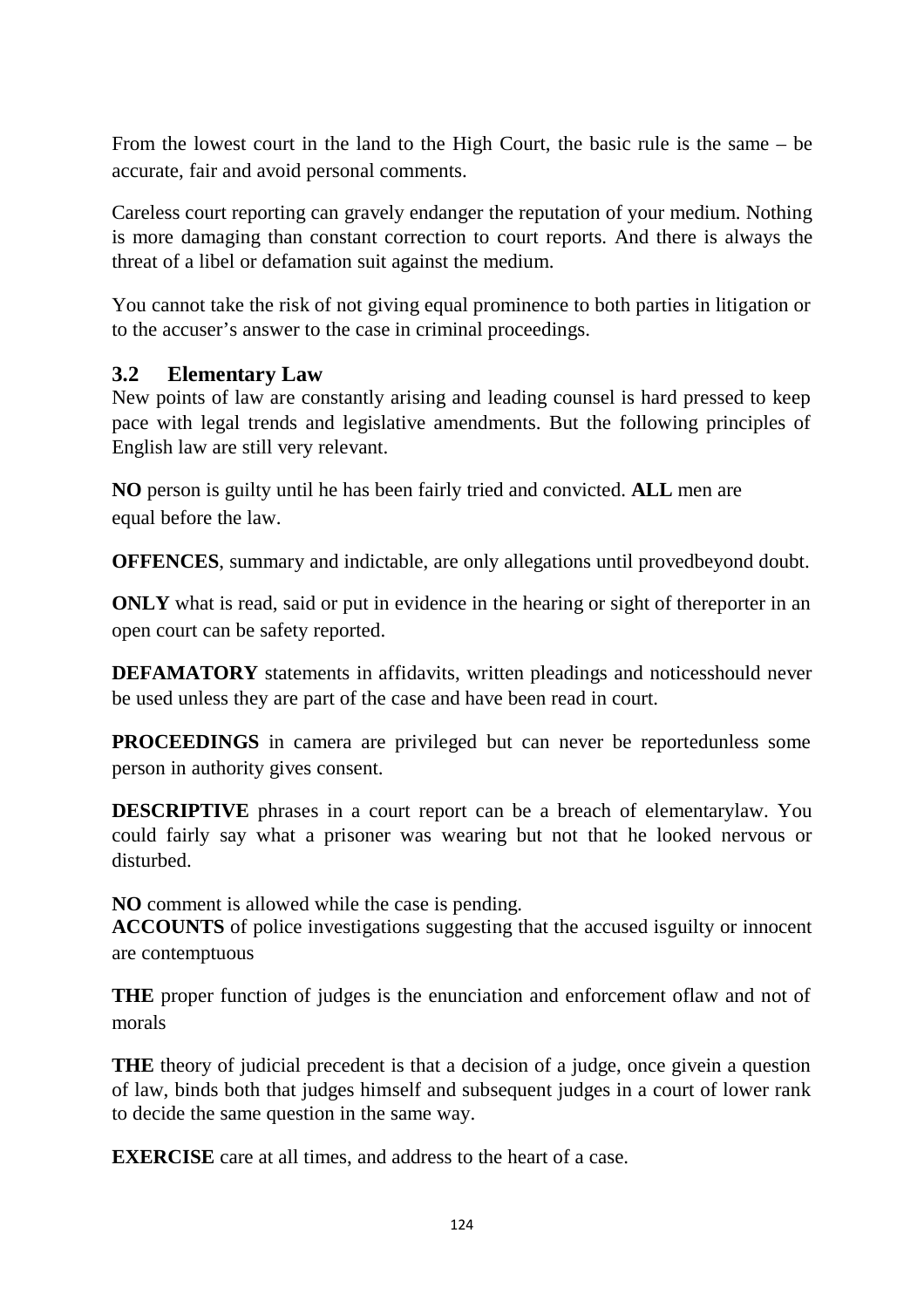**DEVELOP** a keen sense of news. Ability to seize on a bright story in the middle of an otherwise dull and involved case is essential.

**TAKE** the utmost care with names and address. Check them with theofficial court papers and never rely on information supplied by court officials or other reporters.

**ALWAYS** approach a lawyer if in doubt about technical terms.

**NEVER** submit a report to the sub-editors which you do not yourselfthoroughly understand.

**BEWARE** of opening address by counsel in important criminal cases orpublic inquires, such as royal commissions. They are only allegations and may not be subsequently proved in evidence.

**NEVER** forget that charges are only allegations until proved by theevidence. The word "*alleged*" should always preface the statement of an offence. For instance, it is dangerous in the early stages of a case to say that an accused had been seen committing an offence. Such a statement is only alleged.

**DEVELOP** good shorthand. It is impossible to cover a superior courtadequately without being able to write shorthand. This could be one developed by you and perhaps understood by you alone.

**NEVER** use an affidavit unless every part of it has been read in court

LEARN to write clearly and accurately about court proceedings without the slightest tinge of bias.

**IN** industrial courts, remembers that union officials and employers' representatives may make allegations for political reasons and great care should be taken to see that they are made in open hearing and are recorded in the official transcript before they are used in a report.

**NEVER** be afraid to ask for information.

**ALWAYS** accede to the direction of the presiding judge or magistratethat certain facts and allegations must not be published. This action must always be reported to the news editors.

**IF** in doubt about some aspect a court story, always inform the chiefsub-editor.

**REMEMBER** that a misplaced word or name may lead to a writ forlibel.

**ALWAYS** record the adjournment of a case and never leave a case halfreported. The final result must be reported in the first available edition.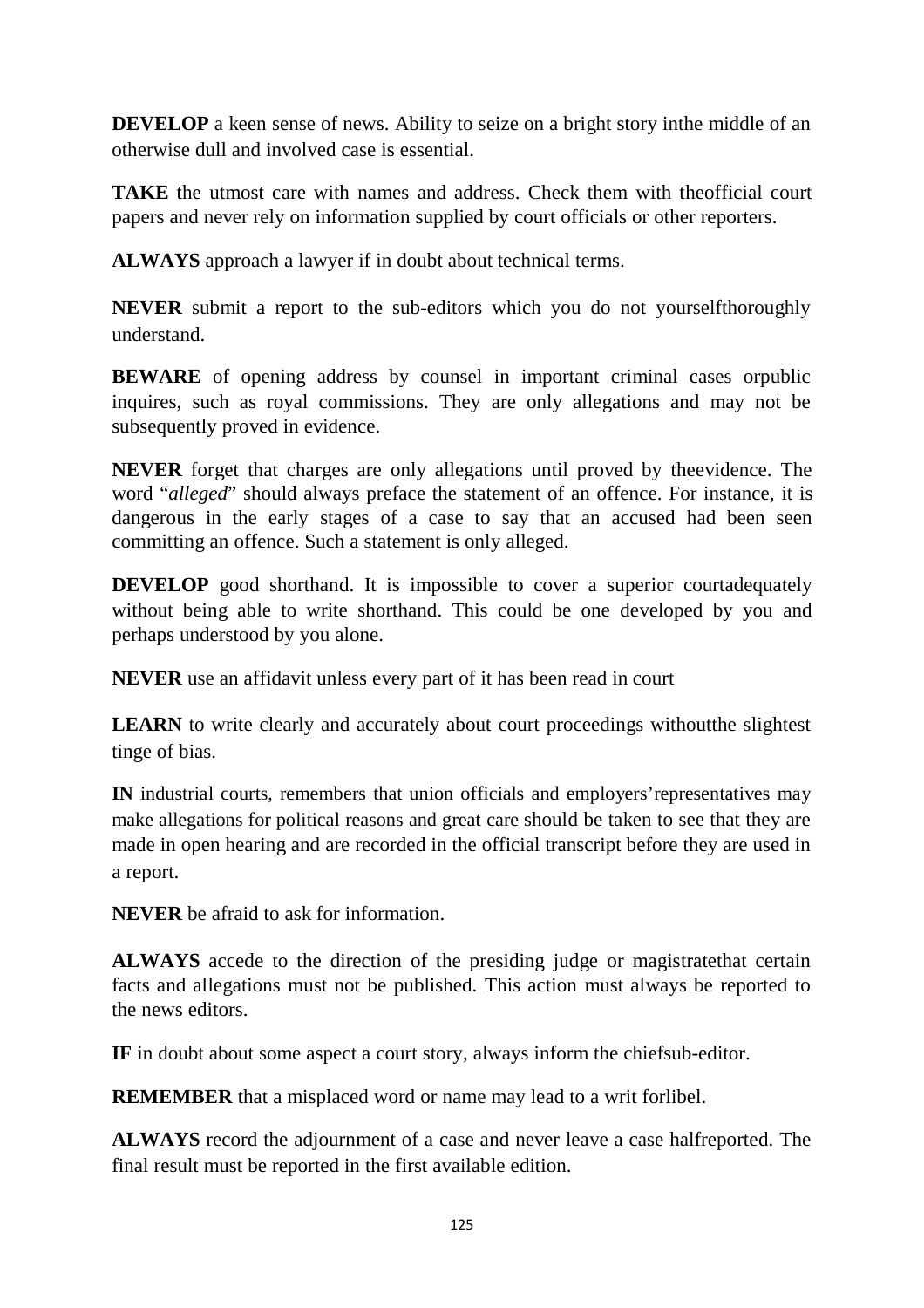**NEVER** use the word "*admitted"*in a court report unless quotingsomeone during the court proceedings. Otherwise use *"said"*.

**WE** do not publish the street numbers of people named in court actions.

**CHECK** carefully any doubtful or vital points in the official depositionsof lower court cases, Particularly inquests. A newspaper is liable if it publishes an error in a court deposition of evidence.

## **3.3 Legal Glossary**

**Affidavit**: A document containing a sworn statement in writing usedas evidence in judicial proceedings.

**Alleged**: Used to describe charges etc, made in the course ofcriminal proceedings, which have yet to be proved.

**Award**: A decision of arbitrators on points submitted to them; thedocument containing such decisions; a decision of an Arbitration Court or Conciliation Commissioner.

**Banco**: Applied to sitting of the Supreme Court as a Full Court asdistinguished from sitting of single justices. Also the court in which the Full Court sits.

**Barrister**: A member of the legal profession qualified to plead at theBar. In NSW, he or she does not also carry on the business of a solicitor.

**Brief**: An abridged statement of a case by a solicitor for theinstruction of counsel.

**Caveat**: A formal notice forbidding a transaction, and lodged with apublic officer.

**Certiorari**: The name of a writ directed by a superior court to aninferior tribunal whereby a judgment, order or other proceeding is brought up for revision.

**Counsel**: Barrister.

**Count**: A separate and distinct charge in an indictment.

**Decree nisi, decree absolute**: First and second stages in proceedingsfor divorce. Decree nisi, decree or order to take effect from a certain future date unless cause be shown meanwhile to the contrary. Decree absolute finally dissolves the marriage.

**De facto**: In actual fact.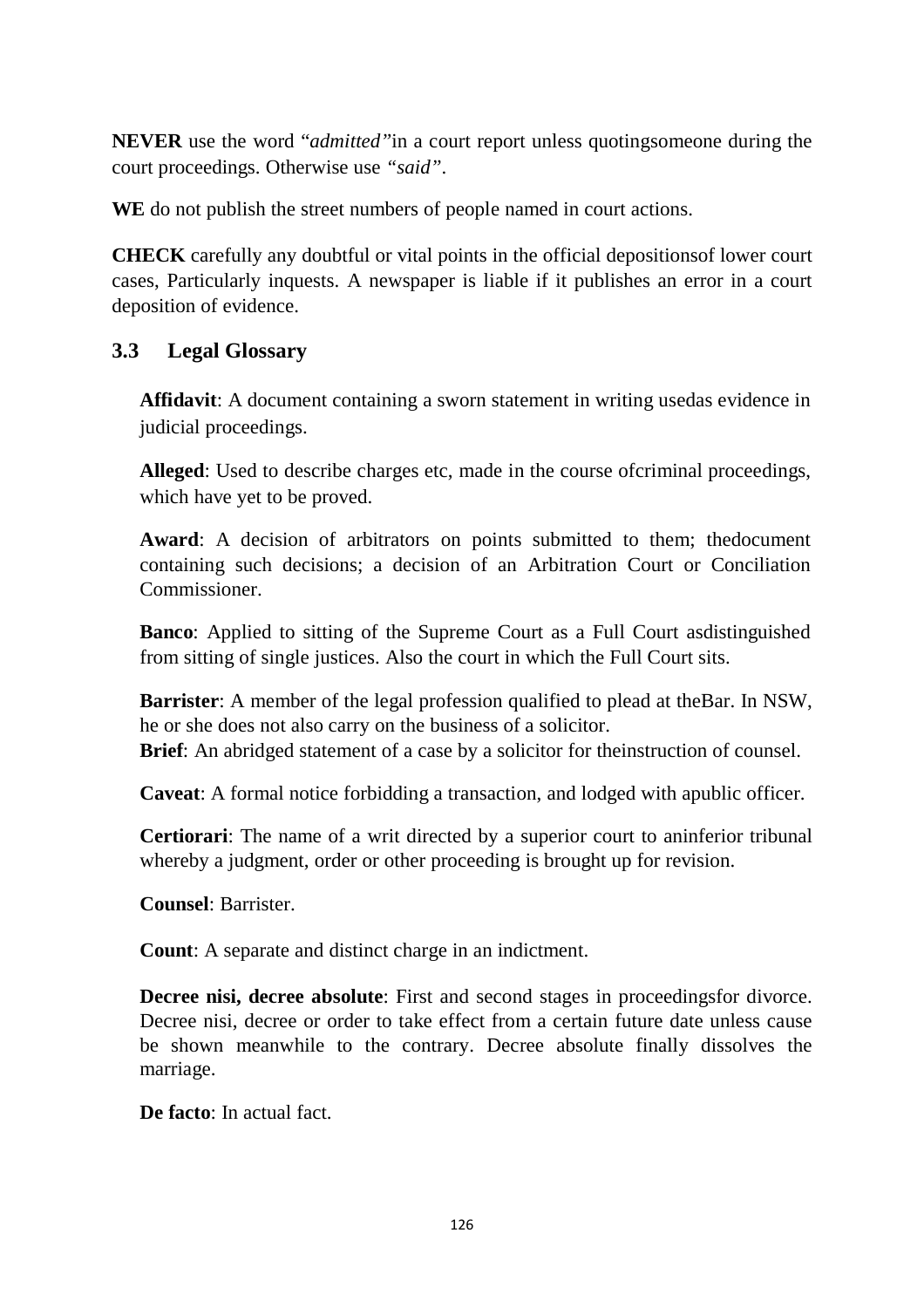**Demurrer**: A plea that, admitting the facts alleged, denies that theyentitle to relief in law. The contention is that the facts are legally insufficient to attract any remedy. A demurrer is determined by the full court before the action is heard.

**Deposition:** Sworn statement of a witness taken down and signed inCourt of Petty Sessions.

**Estoppel**: A legal rule preventing a person from denying a statementhe or she has made when others have relied on such statement.

**Habeus corpus**: An order by writ to produce a person before a courtat a stated time and place to justify his detention.

**Hearsay:** A rumor or report; secondhand evidence.

**In camera**: Hearing of a case from which the public and the pressare excluded.

**Indict**: To charge with a crime.

**Injunction**: An order granted in Equity to restrain an unlawfulproceeding. Granted in three states (a) interim (for a short time): (b) interlocutory (until the trial of the action); (c) perpetual (when) the case is established).

**Interlocutory proceedings:** Intermediate proceedings in thepreparation of a case before trial.

**Lien**: A right by which a person is entitled to obtain satisfaction of adebt by means of property belonging to the indebted person.

**Mandamus**: A writ issued by a superior court directing an inferiorcourt, public body or officer to perform some duty.

**Non- suit**: Decision against the plaintiff without the defendant havingbeen called on to reply.

**Plaintiff:** One who brings a suit in a court of law; the originator of alegal action.

**Plea**: Defendant's answer to the plaintiff's declaration in an action atcommon law.

**Prima facie:** a case made out "at first or appearance".

**Puisne judge**: Any judge of the Supreme Court other than the ChiefJustice.

**Quash:** Annul; make void.

**Queen's Counsel**: Senior barrister who does not appear in a casewithout the aid of a junior barrister.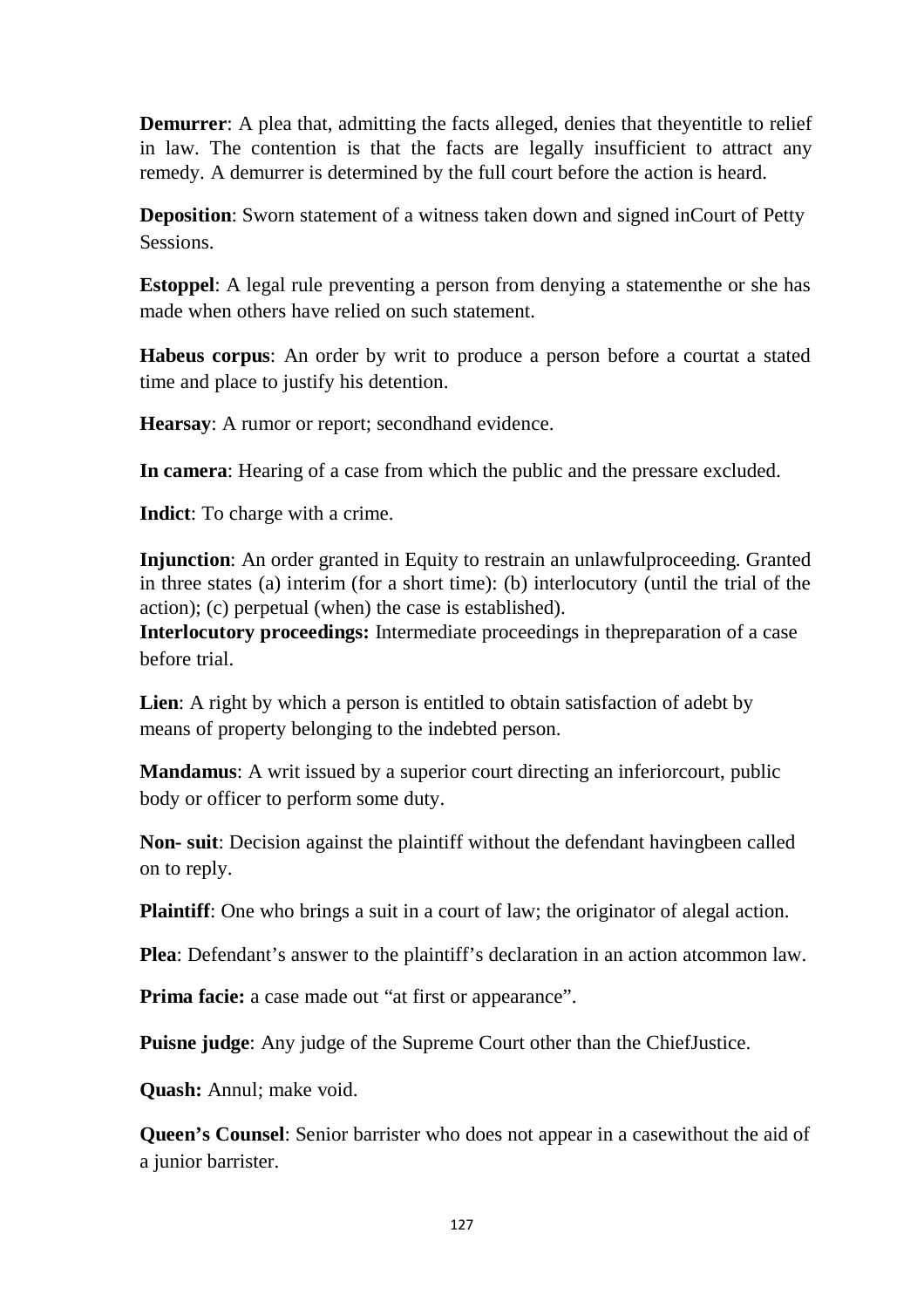**Sequestrate**: Seize properly temporarily for the benefit of the stateor of creditors.

**Sine die**: Indefinitely. Court adjourned without fixing the date ofresumption.

**Statement of claim**: An initiating document in court proceedings setting out the plaintiff's claim in detail.

**Summary offence**: An offence dealt with by a magistrate as opposed to an offence tried on indictment by a jury.

**Tort**: A civil wrong, injury or damage as opposed either to a breachof contract or a crime.

**Ultra vires**: "Beyond the power": usually "outside the jurisdiction orpowers of".

**Writ**: A written document of enforced obedience to an order of acourt; the document by which the defendant is brought before the High Court or Supreme Court.

**Writ of summons**: First step in Supreme Court action. Processissued at the instance of the plaintiff to give the defendant notice of the claims made against him and compelling him to appear and answer them if he does not admit them.

**NOTE**: At common law, the proceeding between the parties, whether inthe Supreme Court or District court, is known as an "action: If heard before a judge and jury, the jury gives a "verdict" for the side or the other. If heard by a judge alone, the judge gives" judgment" for one party or the other.

On appeal, the Full Court gives "judgment" and "allows" or "dismisses" the appeal.

#### **Self-Assessment Exercise 5.1**

Explain the following terms:

- Defamation
- Affidavit
- Injunction
- Plea
- Prima facie

### **4.0 CONCLUSION**

As a journalist, there is no denying the fact that you need to know the hints on court reporting at your fingertips. This will no doubt save you from unnecessary embarrassments that may accompany inaccurate report of court proceedings. Also, it will save your medium from unnecessary ridicule.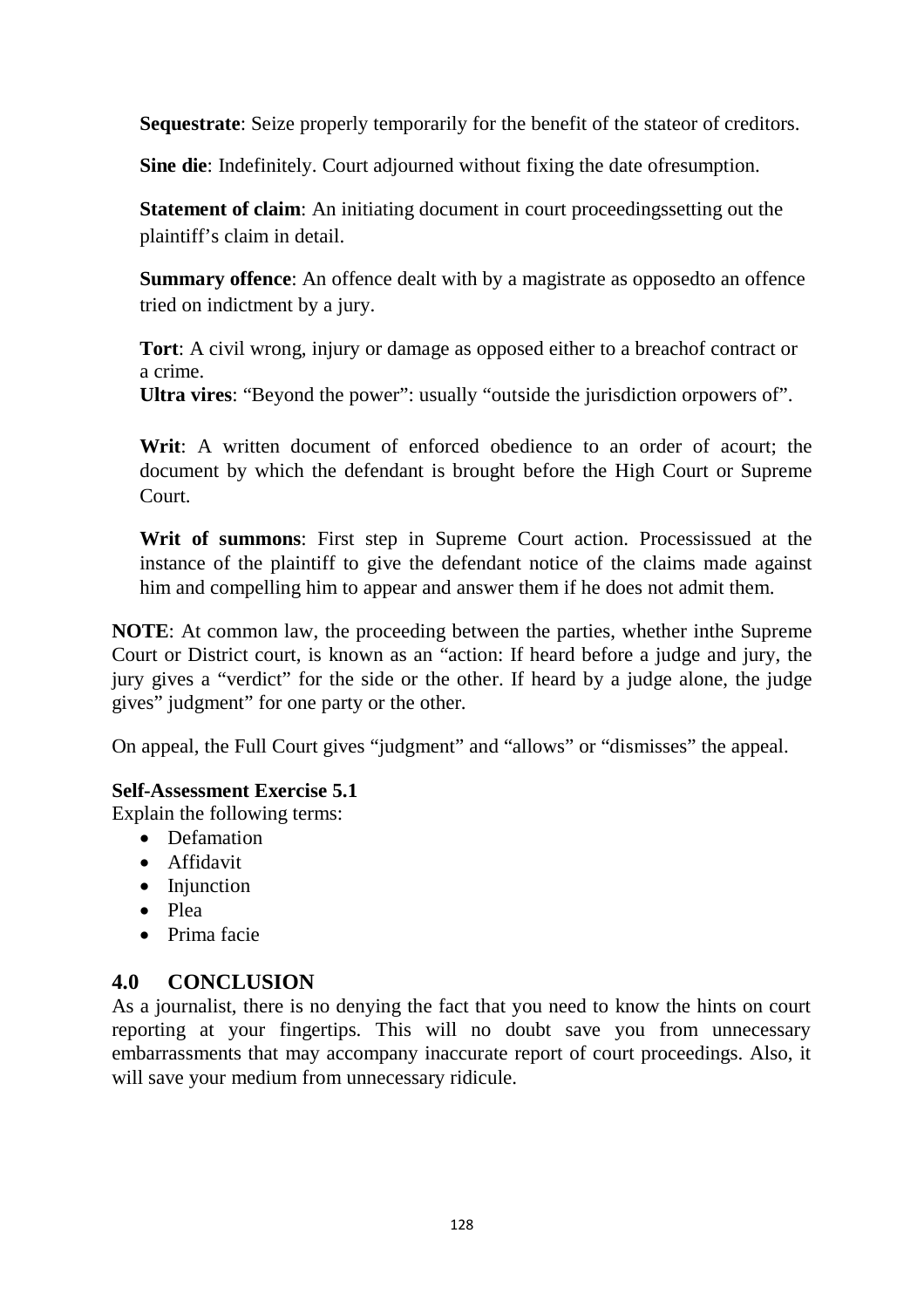### **5.0 SUMMARY**

This unit has emphasized some basic elementary law for you as a court reporter. It has given you the dos and don'ts of court reporting and also explained some legal terms, which are important for your job as a judicial correspondent.

### **6.0 TUTOR-MARKED ASSIGNMENT (TMA)**

Your friend has been assigned to cover court proceedings, what advice will you give him as a fresher covering the court for the first time.

#### **7.0 REFERENCES/FURTHER READING**

- Brian, B. et al, (2014). The Missouri Group, *News Reporting and Writing*, Eleventh Edition, New York: Bedford/St. Martins.
- Itule, B. D & Anderson, D. A. (2008). News writing and reporting,  $7<sup>th</sup>$  edition. New York: McGraw Hill
- Osinbajo, Y. & Fogam, K. (1991): *Nigeria Mass Media Law*, Lagos Gravitas Publishers & Ltd.

Pember, D. (2003/2004) *Mass Media Law,* Boston, McGraw Hill.

Rich, C (2010): *Writing and Reporting News: A coaching method*, 6rd Edition, Boston, Wadsworth Published Company.

Yakubu, A. (1999): Press Law in Nigeria, Lagos Malthouse Press Ltd.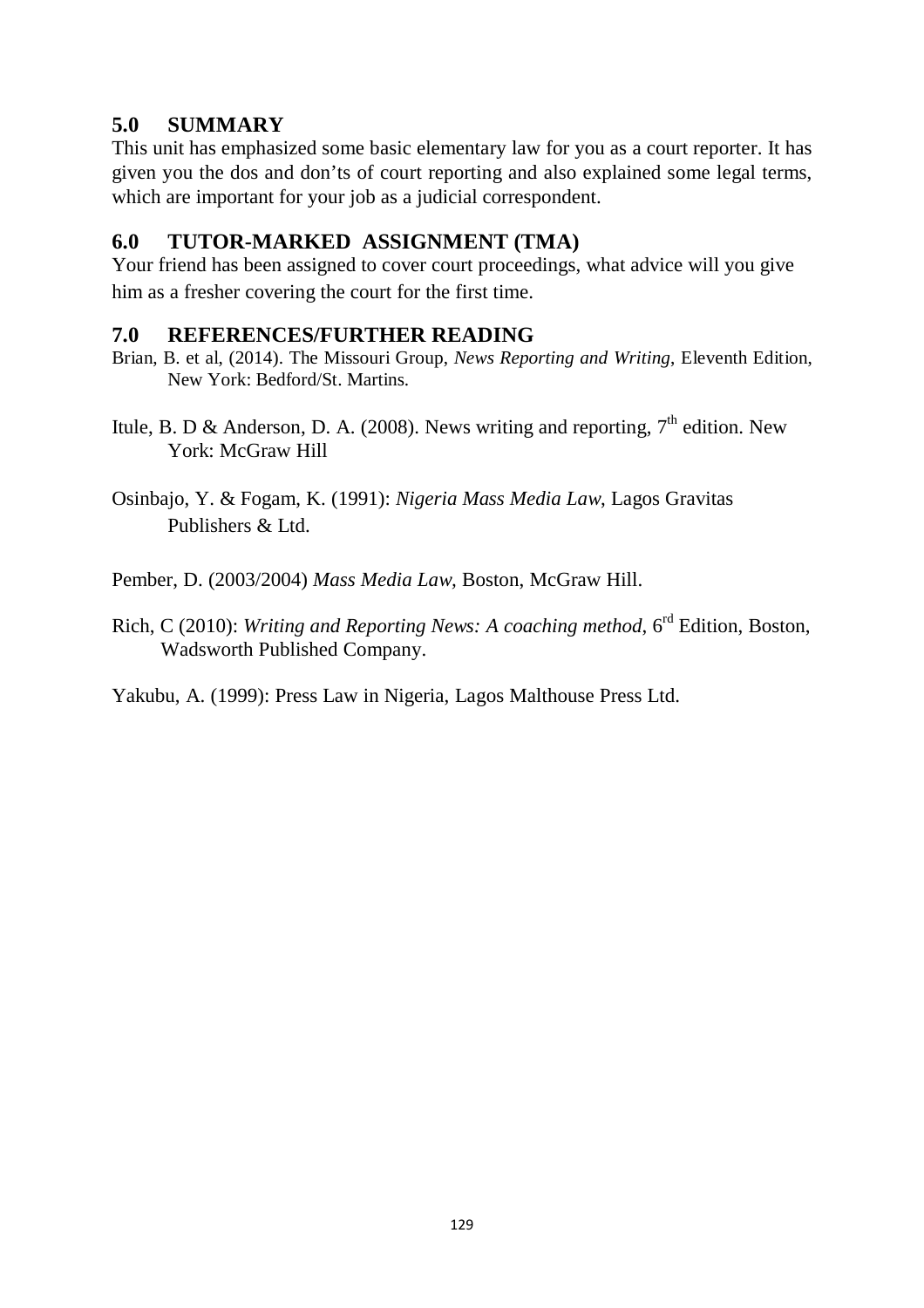# **MODULE 6**

- Unit 1 What is Ethics?
- Unit 2 Ethics and Journalism
- Unit 3 Codes of Journalistic Ethics
- Unit 4 Nigerian Press Council
- Unit 5 Ethical Issues in Nigerian Journalism

### **UNIT 1 WHAT IS ETHICS?**

- 1.0 Introduction
- 2.0 Objectives
- 3.0 Main Body
	- 3.1 Origin of Ethics
- 4.0 Conclusion
- 5.0 Summary
- 6.0 Tutor-Marked Assignment
- 7.0 References/Further Reading

#### **1.0 INTRODUCTION**

One of the distinguishing features of man is that he is endowed with free will from creation. He is therefore free to act in whichever way he desires. However, as a social being, he is expected to align his values with that of the society where he operates. As such, ethical codes are designed to align his actions to the relevant norms in the society. Thus, even when you have the free will to act in whatever way that suits you, there are certain sets of norms that are expected to guide you in whatever action you want to choose.

#### **2.0 OBJECTIVES**

At the end of this unit, you should be able to:

- define ethics; and
- trace the origin of ethics.

#### **3.0 MAIN CONTENT**

There are certain human actions that are not regulated by law. These activities that are not regulated by law come under ethics.

Merrill (1982), defines ethics as the branch of philosophy which aids in determining what is right to do. That is, ethics is a study of right conduct. Its ultimate concern is how to provide moral principles or norms for action. Ethics could therefore be termed as a normative science of conduct. Because of its concern with such concepts as virtue and vice; right and wrong; and good and bad; responsible and irresponsible action; a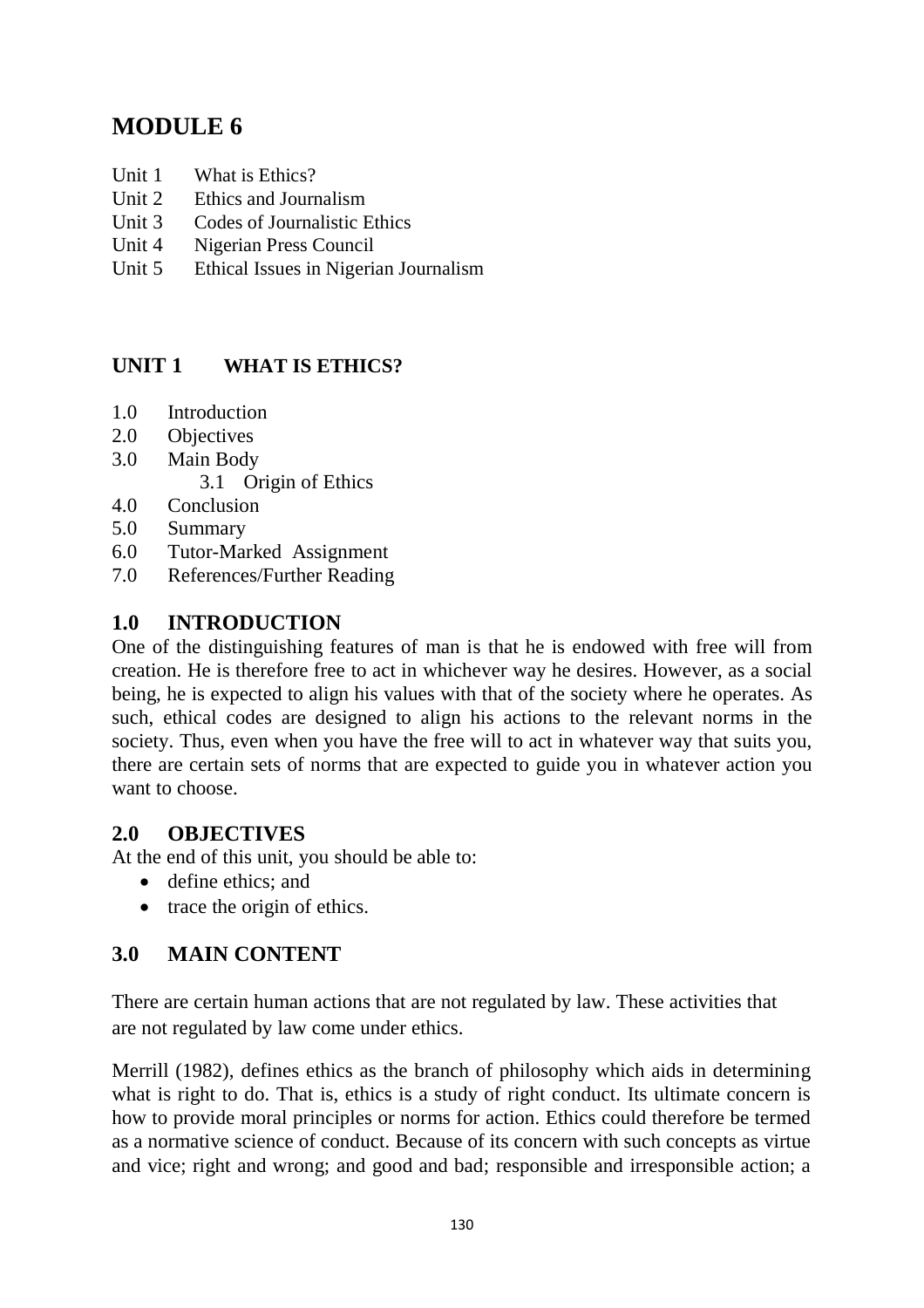study of ethics is a study of rules and guidelines deigned to regulate human actions while making moral decisions.

#### **Self-Assessment Exercise 1.1**

Attempt a definition of ethics

### **3.1 Origin of Ethics**

The concept of ethics dates back to the beginning of human existence (Okunna, 1997). For some philosophers, it must have been in existence in more primitive forms long before it came to be documented in written records.

The role of ethics has been what it is today, that is, prescribing rules for moral behaviour. Okunna traces the origin of ethics to:

#### **The idea of "The Good" Morality and Human Nature**

The idea of the good presupposes that God created human being in such a way that they are able to distinguish what is good from what is bad. He therefore prefers good things to bad ones and expects others to behave in like manner.

Since ethics is associated with man, you need to understand certain characteristics that enable him to be ethical. These include:

#### **Rationality of Human Beings**

Unlike the lower animals, which act on instincts, human beings are rational and reasonable. They are therefore expected to behave ethically and suppress their instincts.

### **Human Beings and Social Animals**

Man finds fulfillment and happiness when he relates with others. Thus, a person acts ethically or morally only when he relates or identifies in principles with all mankind.

#### **Feeling**

Your ability to feel and empathize with others makes it possible for you to behave ethically and live in harmony with them.

### **Learning**

This is an important characteristic of men. He has the ability to learn especially from experience.

### **4.0 CONCLUSION**

For a proper understanding of the importance of ethics in journalism, you need to understand what ethics mean and the origin of ethics.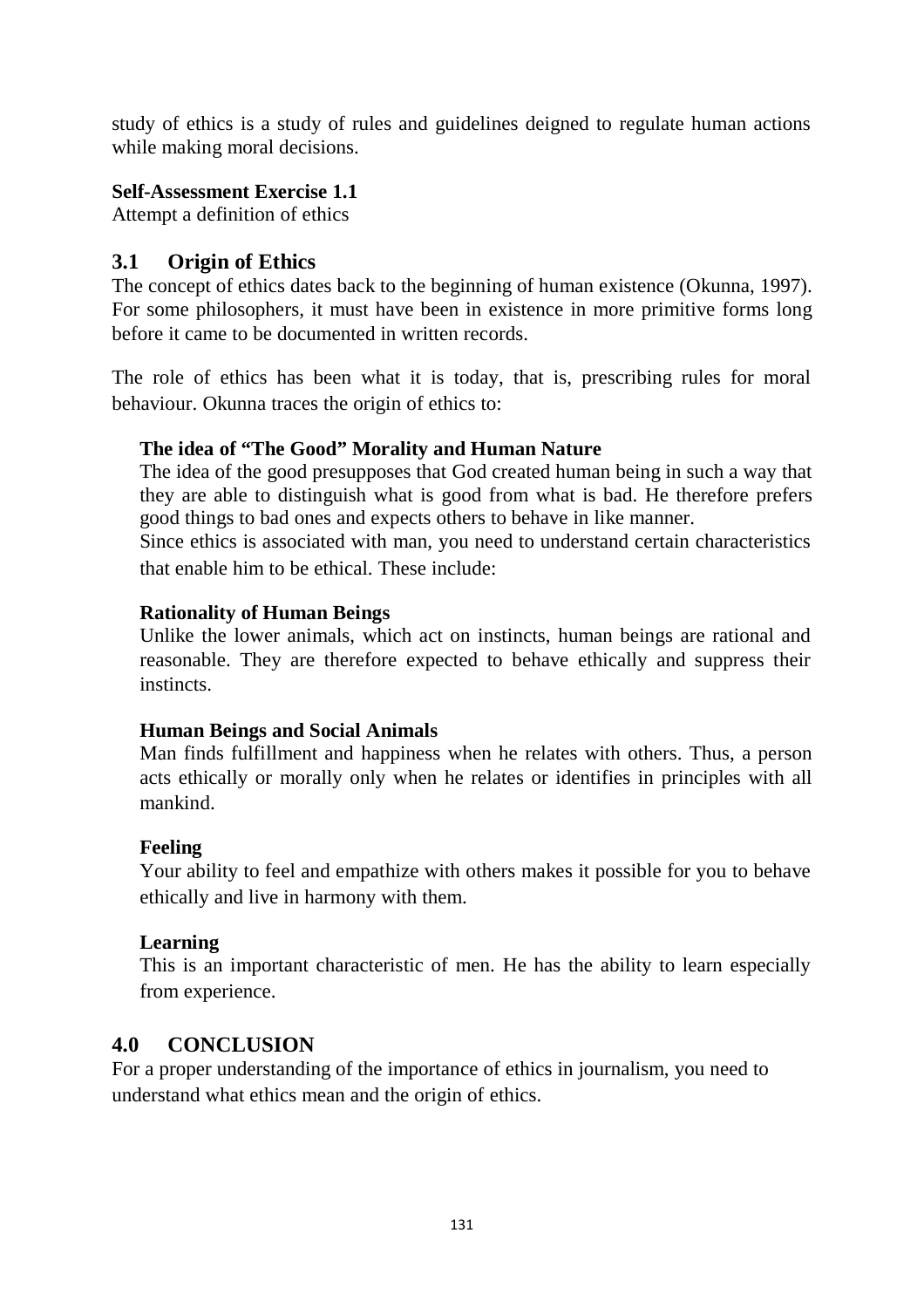### **5.0 SUMMARY**

This unit has been able to acquaint you with the meaning of ethics, the origin of ethics and the essential characteristics of human beings which enables them to be ethical when they are confronted with moral problems.

#### **6.0 TUTOR-MARKED ASSIGNMENT (TMA)**

- Discuss the Origin of Ethics?
- List and explain the characteristics of human beings that enable them to be ethical.

#### **7.0 REFERENCES**

- Brian, B. et al, (2014). The Missouri Group, *News Reporting and Writing*, Eleventh Edition, New York: Bedford/St. Martins.
- Itule, B. D & Anderson, D. A. (2008). News writing and reporting,  $7<sup>th</sup>$  edition. New York: McGraw Hill
- Merrill, C. J. (1982): Ethics and Journalism "in Merrill *et al* (ed) *Ethics and the press: Readings in Mass Media Morality,* NewYork, Hasting House Publishers.
- Okunna, S. (1997): *Ethics of Mass Communication,* Enugu, New Generations Books pp 49 – 55.
- Rich, C (2010): *Writing and Reporting News: A coaching method*, 6rd Edition, Boston, Wadsworth Published Company.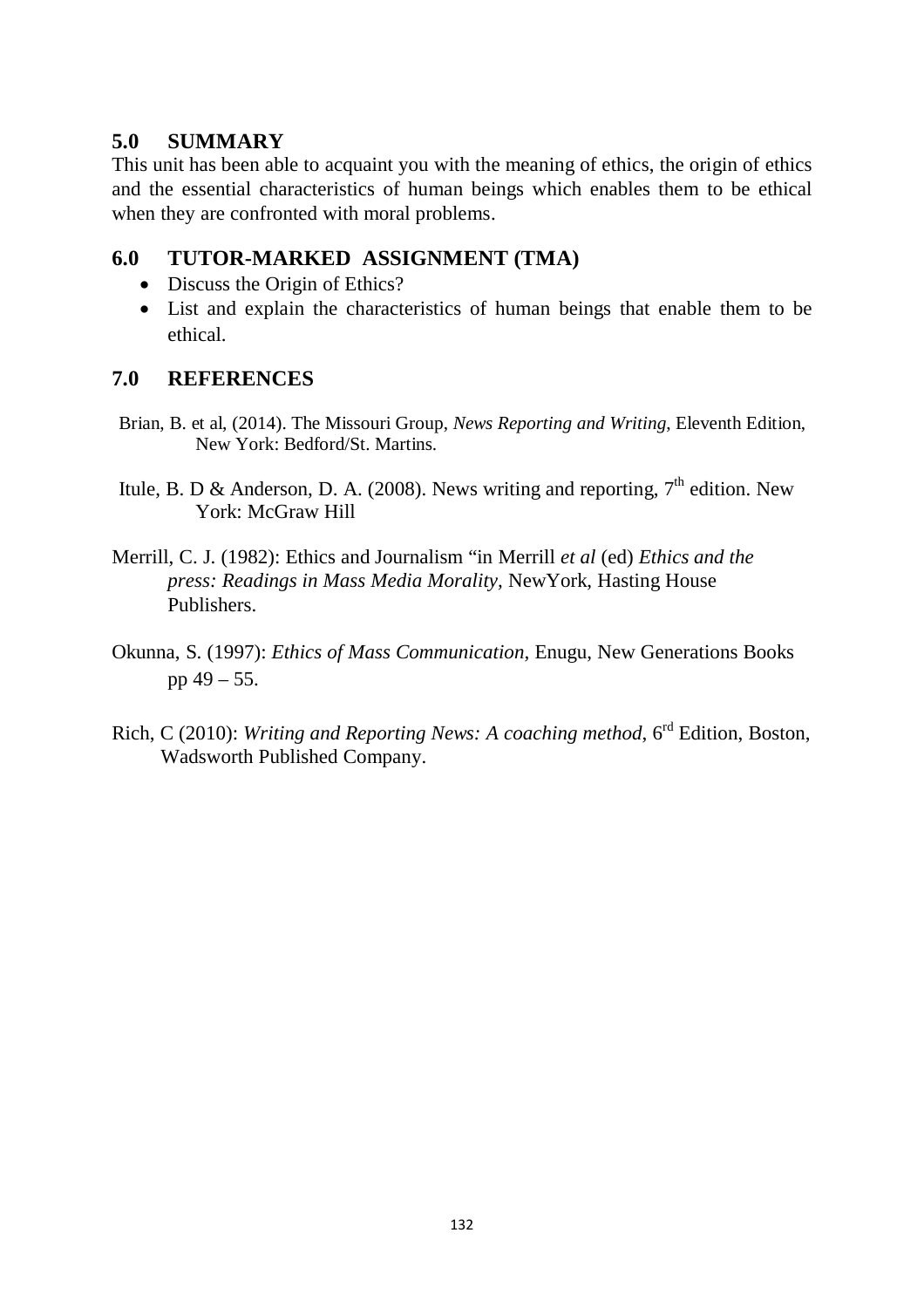## **UNIT 2 ETHICS AND JOURNALISM**

### **CONTENTS**

- 1.0 Introduction
- 2.0 Objectives
- 3.0 Main Body
	- 3.1 Nature and Purpose of Journalistic Ethics
- 4.0 Conclusion
- 5.0 Summary
- 6.0 Tutor-Marked Assignment (TMA)
- 7.0 References/Further Reading

## **1.0 INTRODUCTION**

In performing their duties as journalists, there are certain rules and regulations that bind members of the profession. This unit will take a look at the origin of ethics in Mass Communication as well as the nature and purpose of journalistic ethics.

## **2.0 OBJECTIVES**

At the end of this unit you should be able to:

- discuss the origin of ethics in journalism; and
- explain the nature and purpose of journalistic ethics.

## **3.0 MAIN BODY**

The earliest signs of ethics in journalism were noticed at the turn of the twentieth century when there was a reaction to the excesses of the freedom of the Libertarian press system. This abuse led to calls for a free but responsible press. The social responsibility theory believes that:

Certain obligations to society should be accepted and fulfilled by the press.

These obligations are mainly to be fulfilled through setting high professional standards of trust, accuracy, objectivity, balance and informativeness.

In the discharge of their duties, the media should be self-regulating within the framework of law and established institutions.

The society and public have a right to expect high standards of performance from the media, and intervention can be justified to secure the public good since journalists should be accountable to society.

The theory holds to ensure high ethical standard that the press must be controlled by itself or by the government.

### **Self-Assessment Exercise 2.1**

Briefly describe the basis of journalistic ethics.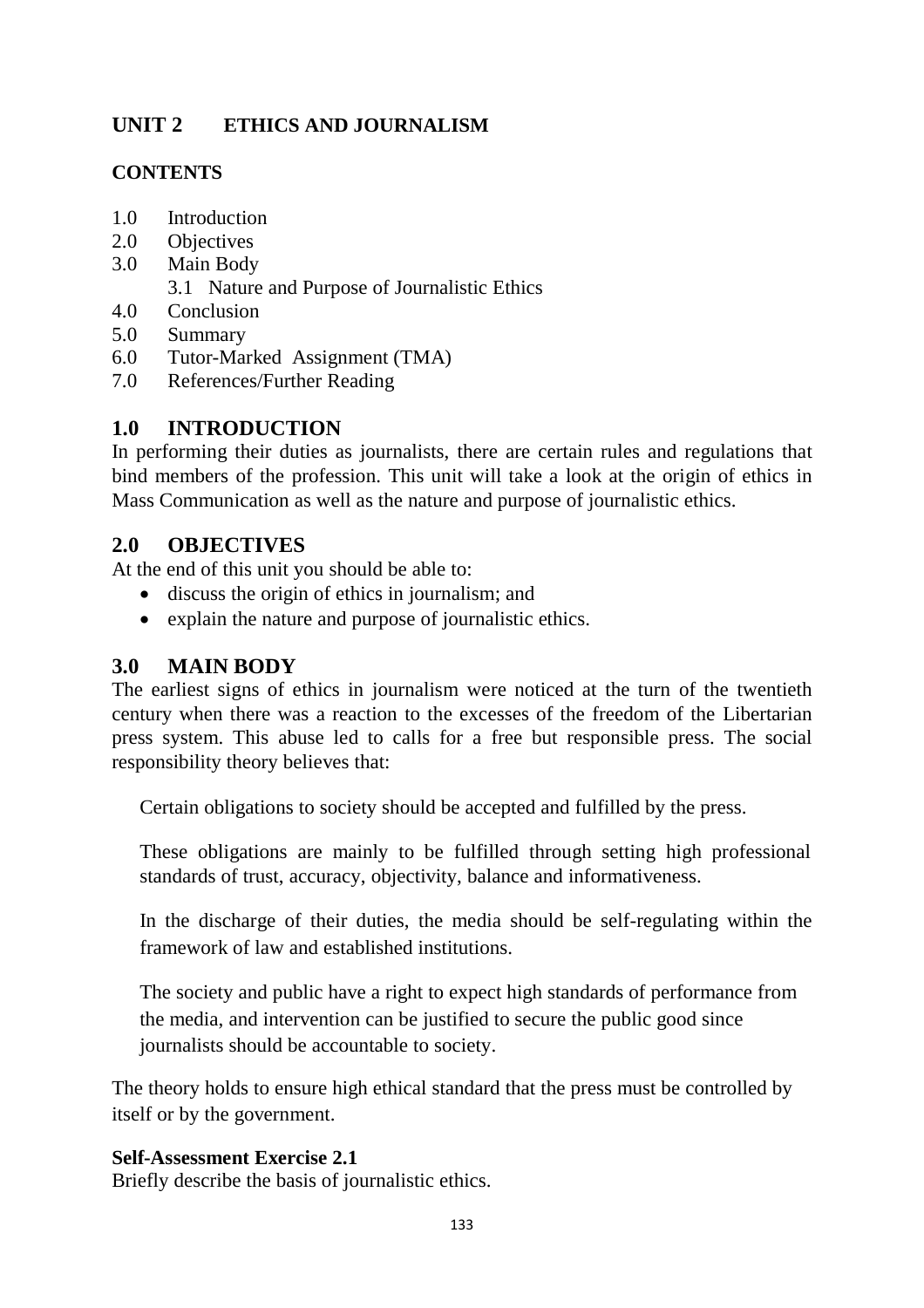## **3.1 Nature and Purpose of Journalistic Ethics**

Merrill (1982), describes journalistic ethics as a branch of philosophy, which aids journalists in determining what is right to do. It is ultimately concerned with providing moral principles or norms for journalistic actions.

To understand the full meaning of ethics in journalism, Okunna (1997), asks:

- What standard should journalists adhere to in the practice of their profession?
- What is good journalism and what is bad journalism?
- What should the journalist do in a particular situation?
- What should journalism do for its practitioners, its audience and the society?

Judged from the above questions, the purpose of ethics in Mass Communication is to assist journalist to be moral in their professions.

Journalistic ethics will stipulate rules, guidelines, norms and principles that guide the journalist in making moral decisions.

## **4.0 CONCLUSION**

Looking at the basis for the introduction of ethics to journalism, that is, the observed excesses of the freedom of the press in the  $20<sup>th</sup>$  century, one cannot but support the need for ethics in Mass Communication. For, it behooves media practitioners to be accountable to the society in which they operate.

### **5.0 SUMMARY**

The excesses of the Libertarian theory had necessitated the need for the society to demand a high moral standard from journalists.

This moral standard was set by journalists themselves so as to make them sensitive to every action they take in the search for the truth.

Thus, like any other profession, journalism is guided by ethics, which enable them to be more responsible in exercising their freedom on what to report and what not to report.

## **6.0 TUTOR-MARKED ASSIGNMENT (TMA)**

Justify the need for ethics in Mass Communication.

## **7.0 REFERENCES/FURTHER READING**

- Brian, B. et al, (2014). The Missouri Group, *News Reporting and Writing*, Eleventh Edition, New York: Bedford/St. Martins.
- Itule, B. D & Anderson, D. A. (2008). News writing and reporting,  $7<sup>th</sup>$  edition. New York: McGraw Hill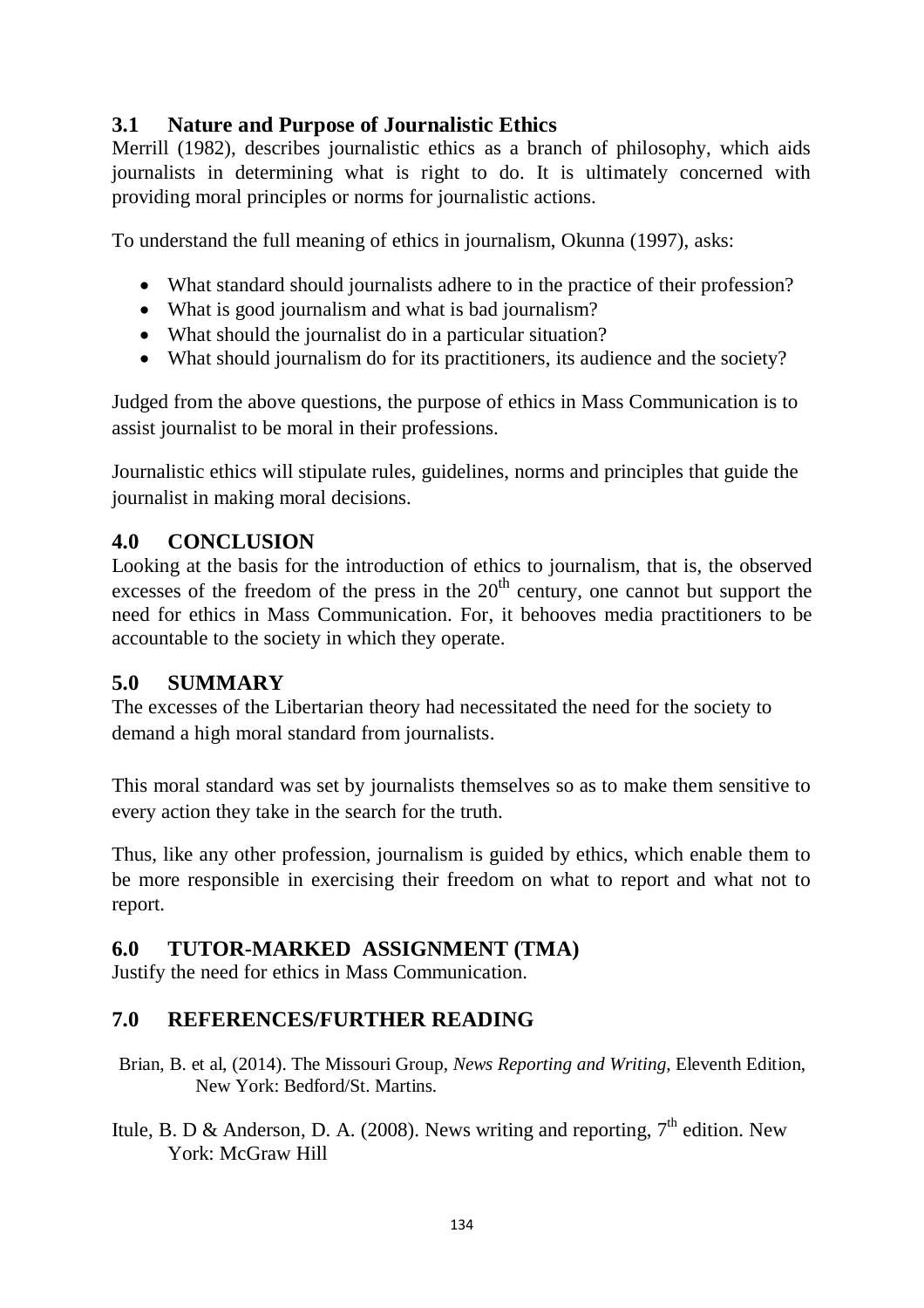- Merrill, C. J. (1982): Ethics and Journalism "in Merrill *et al* (ed) *Ethics and the press: Reading in Mass Media Morality,* NewYork, Hasting House Publishers.
- Okunna, S. (1997): *Ethics of Mass Communication,* Enugu, New Generations Books
- Rich, C (2010): *Writing and Reporting News: A coaching method*, 6rd Edition, Boston, Wadsworth Published Company.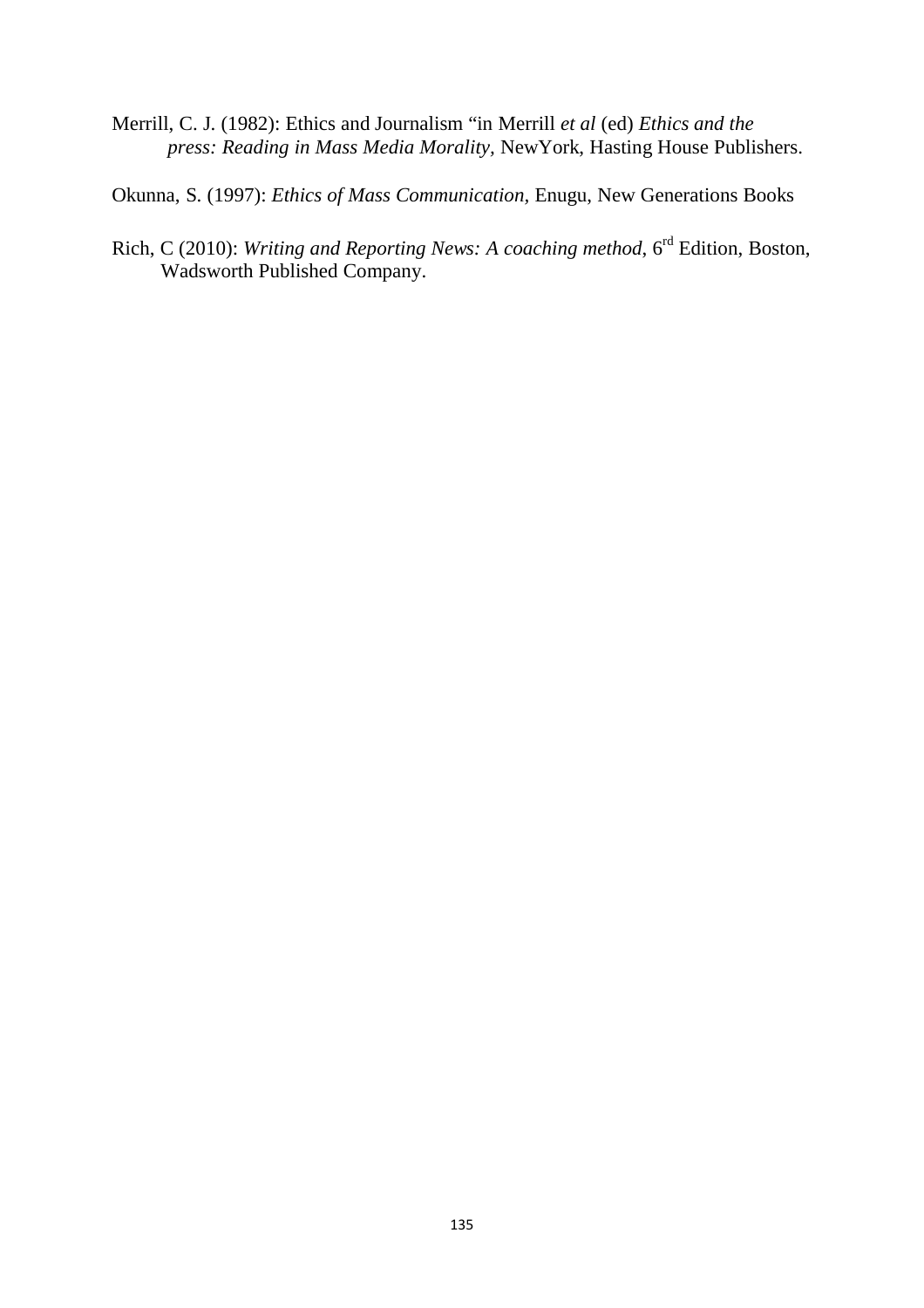## **UNIT 3 CODES OF JOURNALISTIC ETHICS**

### **CONTENTS**

- 1.0 Introduction
- 2.0 Objectives
- 3.0 Main Body
	- 3.1 National Codes
	- 3.2 Institutional Codes
	- 3.3 Code of Ethics for Nigerian Journalists
		- 3.3.1 Editorial Independence
		- 3.3.2 Accuracy and Fairness
		- 3.3.3 Privacy
		- 3.3.4 Privilege/Non-Disclosure
		- 3.3.5 Decency
		- 3.3.6 Discrimination
		- 3.3.7 Reward and Gratification
		- 3.3.8 Violence
		- 3.3.9 Children and Minors
		- 3.3.10 Access to Information
		- 3.3.11 Public Interest
		- 3.3.12 Social Responsibility
		- 3.3.13 Plagiarism
		- 3.3.14 Copyright
		- 3.3.15 Press Freedom and Responsibility
- 4.0 Conclusion
- 5.0 Summary
- 6.0 Tutor-Marked Assignment (TMA)
- 7.0 References/Further Reading

#### **1.0 INTRODUCTION**

Having established the fact that journalism, like any other profession is not without some ethics guiding the conducts of its practitioners, it is essential to focus on the codes of ethics for journalists especially in Nigeria.

#### **2.0 OBJECTIVES**

At the end this unit you should be able to:

- define journalistic codes of ethics; and
- explain the code of ethics for Nigerian journalists.

### **3.0 MAIN BODY**

Codes of journalistic ethics can be defined as rules and norms which are prepared and adopted by journalists to regulate the conduct of their profession.

Professional ethical norms first began to be codified in the early 1920s and at present much code exists in some ninety countries in all regions of the world.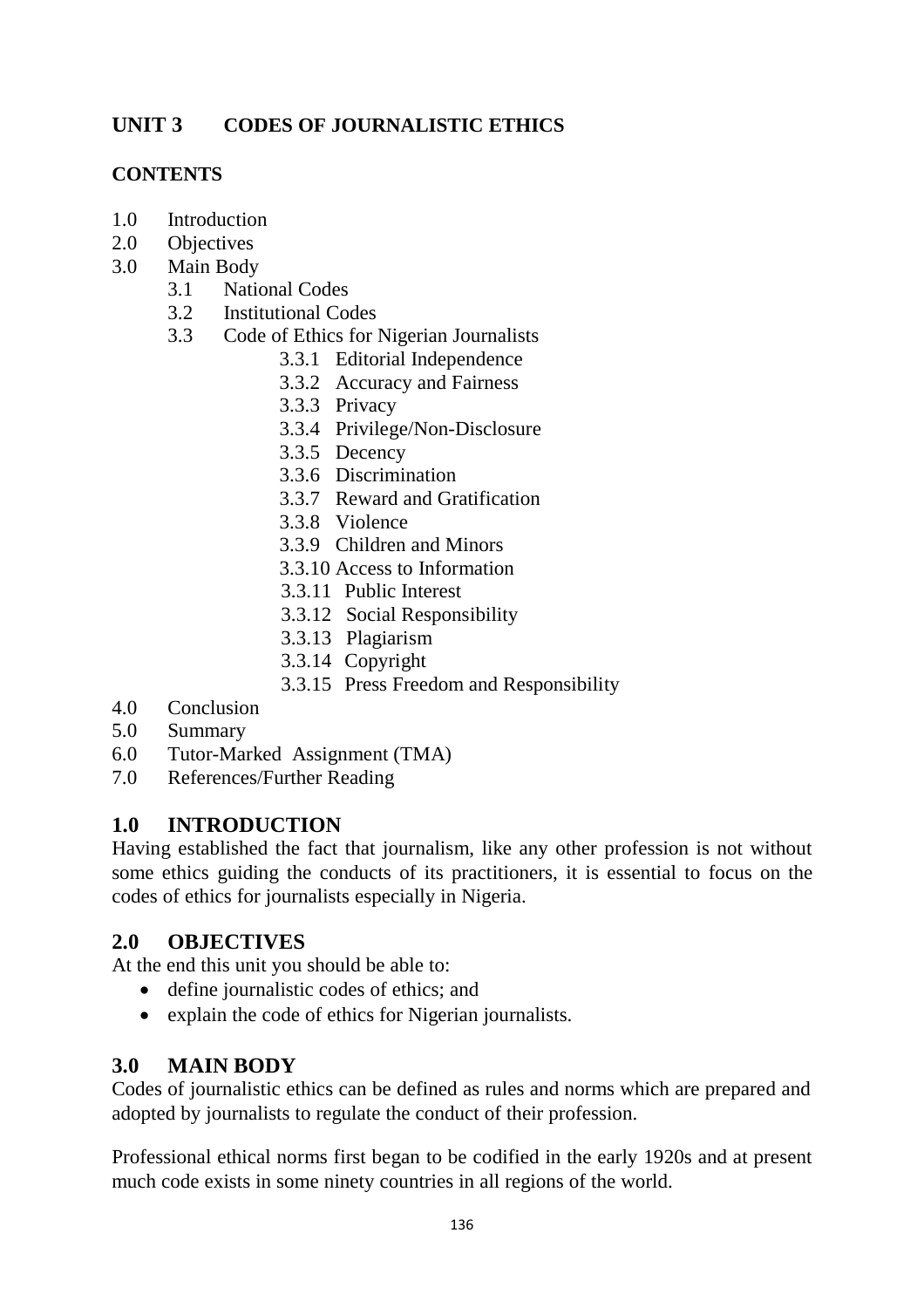These codes of journalistic ethics are in different categories. We have the International code of ethics, Regional code of ethics and National code of ethics.

## **3.1 National Codes**

Every country has different codes of ethics that govern the different mass media print, broadcast and the cinema.

In Nigeria, the code of conduct of the Nigeria Press Organisation (NPO) is the umbrella code for journalists in the country. However, it must be noted that practitioners in different media and media-related professions also have different codes of ethics to guide their professional practice. These include the code of ethics of the Nigerian Institute of Public Relations (NIPR) and the code of the Association of Advertising Practitioners of Nigeria (AAPN). The Nigeria Broadcasting Commission (NBC) also has a code of conduct for broadcasting.

## **3.2 Institutional Codes**

Different media organizations have their own policies regarding the conduct of employees. These codes are often comprehensive and deal with such diverse matters as the acceptance of gifts and other gratuities from outside sources, conflict of interests, the use of offensive, or indecent materials, the publication of rape victims' names, the staging of news events, the use of deceptive news gathering techniques, and the identification of sources. There are usually similar policies regarding advertising content, particularly in matters of decency and taste.

Although these codes often reflect an organization's commitment to certain standards of conduct, they are sometimes criticized for failing to provide guidance for the myriad of ethical dilemmas that confront media practitioners under the pressure of time deadlines.

Nevertheless, such codes are helpful in orientation of new employees to the ethical values of the organization and can also be used as a neutral standard to which both sides can appeal in an ethical dispute.

The violation of the codes may earn employee sanction from the organization. Also, each violation, particularly if ignored by media executives erodes the integrity of the published ethical guidelines.

### **Self-Assessment Exercise 3.1**

Highlight the different codes of journalistic ethics.

## **3.3 Code of Ethics for Nigerian Journalists**

In Nigeria, code of ethics for journalists was first established and adopted by the Nigeria Press Organization (NPO) in 1979. This code later paved way for a new one because the old one was deficient in many areas.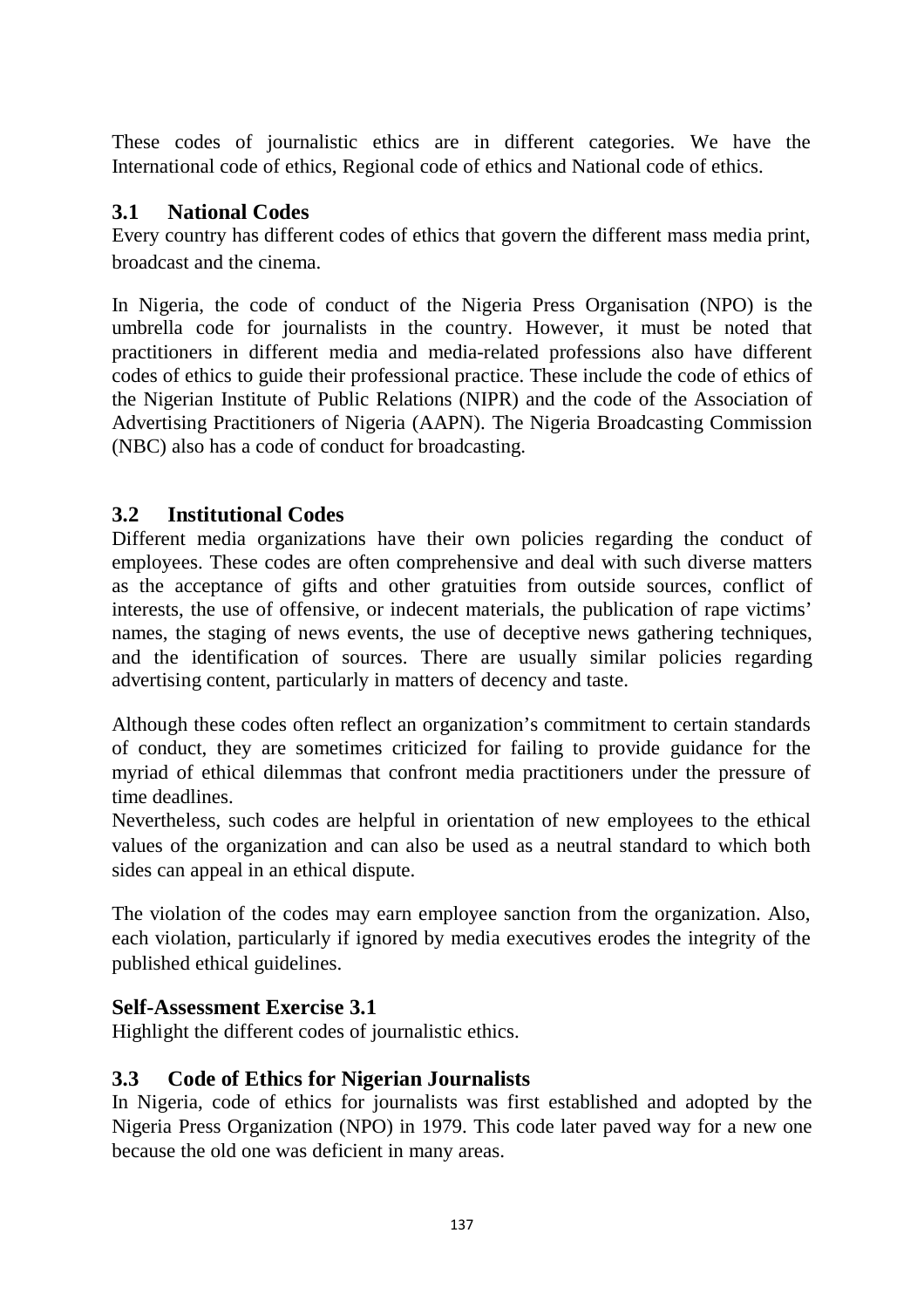The new code, which is a collective effort of Nigerian journalists represented by the Nigeria Press Organization (NPO) and the Nigerian Press Council (NPC) which is expected to interpret the code while acting as a judicator when any of the provisions of the code is breached.

The code contains the following:

### **3.3.1 Editorial Independence**

Decisions concerning the content of news should be the responsibility of a professional journalist.

## **3.3.2 Accuracy and Fairness**

The public has a right to know. Factual, accurate, balanced and fair reporting is the ultimate objective of good journalism and the basis of earning public trust and confidence.

A journalist should refrain from publishing inaccurate and misleading information. Where such information has been inadvertently published, prompt correction should be made. A journalist must hold the right of reply as a cardinal rule of practice.

In the course of his duties, a journalist should strive to separate facts from conjecture and comment.

## **3.3.3 PRIVACY**

As a general rule, a journalist should respect the privacy of individuals and their families unless it affects public interest.

Information on the private life of an individual or his family should only be published if it impinges on public interest.

Publishing of such information about an individual as mentioned above should be deemed justifiable only if it is directed at:

- Exposing crime or serious misdemeanour;
- Exposing anti-social conduct;
- Protecting public health, morality and safety;
- Preventing the public from being misled by some statement or action of the individual concerned.

### **3.3.4 Privilege/Non-Disclosure**

A journalist should observe the universally accepted principle of confidentiality and should not disclose the source of information obtained in confidence.

A journalist should not breach an agreement with a source of information obtained as "off-the-record" or as "background information."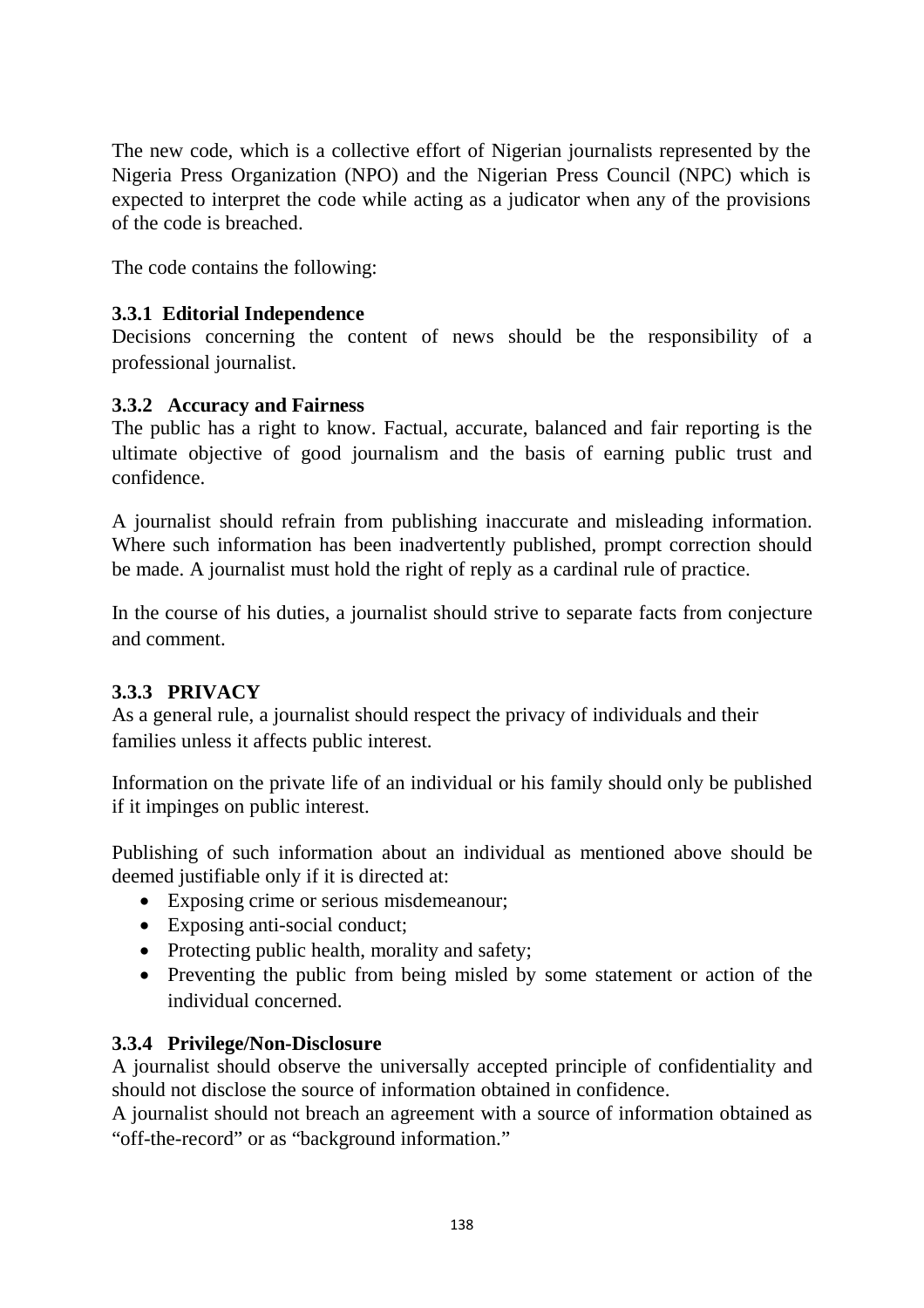### **3.3.5 Decency**

A journalist should dress and comport himself in a manner that conforms to public taste.

Journalist should refrain from using offensive, abusive or vulgar languages.

A journalist should not present lurid details, either in words or picture, of violence, sexual acts, and abhorrent or horrid scenes.

In case involving personal grief or shock, enquiries should be carried out and approaches made with sympathy and discretion.

Unless it is in the furtherance of the public's right to know, a journalist should generally avoid identifying relatives or friends of persons convicted or accused of crime.

## **3.3.6 Discrimination**

A journalist should refrain from making pejorative reference to a person's ethnic group, religion, sex, or to any physical or mental illness or handicap.

## **3.3.7 Reward and Gratification**

- i) A journalist should neither solicit nor accept bribe, gratification or patronage to suppress or publish information.
- ii) To demand payment for the publication of news is inimical to the notion of news as a fair, accurate, unbiased and factual report of an event.

## **3.3.8 Violence**

A journalist should not present or report acts of violence, armed robberies, terrorist activities or vulgar display of wealth in a manner that glorifies such acts in the eyes of public.

### **3.3.9 Children and Minors**

A journalist should not identify, either by name or picture, or interview children under the age of 16 who are involved in cases concerning sexual offences, crimes and rituals or witchcraft either as victims, witnesses or defendants.

### **3.3.10 Access to Information**

A journalist should strive to employ open and honest means in the gathering of information.

Exceptional methods may be employed only when the public interest is at stake.

## **3.3.11 Public Interest**

A journalist should strive to enhance national unity and public good.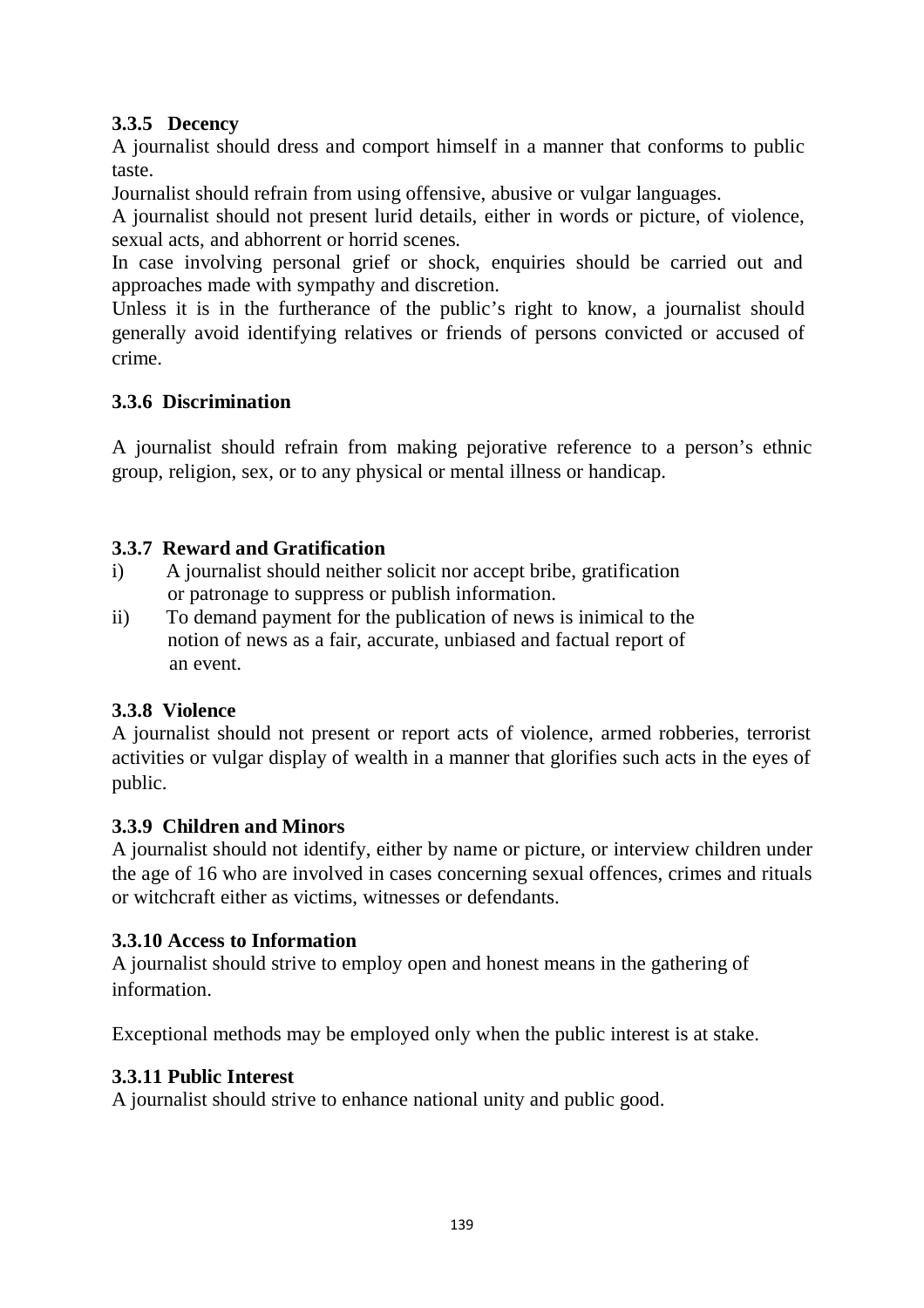### **3.3.12 Social Responsibility**

A journalist should promote universal principles of human rights, democracy, justice, equity, peace and international understanding.

### **3.3.13 Plagiarism**

A journalist should not copy, wholesale or in part, other people's work without attribution and/or consent.

## **2.3.14 Copyright**

Where a journalist reproduces a work, be it in print, broadcast, artwork or design, proper acknowledgement should be accorded the author.

A journalist should abide by all rules of copyrighting established by national and international laws and conventions.

## **3.3.15 Press Freedom and Responsibility**

A journalist should strive at all times to enhance press freedom and responsibility.

## **4.0 CONCLUSION**

At whatever level you want to practice as a journalist, whether international, regional or national, there are rules and regulations to guide you in the conduct of your profession.

The most important thing for you is to be abreast with the codes of ethics of your profession in order to be a sound journalist that would command the respect of your audience and your employer.

## **5.0 SUMMARY**

Since 1920, journalists like other professionals have had rules and regulations enacted by journalists themselves to guide the conduct of their profession. These are the international codes of ethics and National codes. In Nigeria, besides the code of ethics for practitioners in specific areas of specialization such as advertising, public relations, the Nigeria Press Organization which is the umbrella body for journalists, editor and proprietors of newspapers and magazines ratified the code of ethics for all journalists which contains 15 injunctions or declarations.

### **6.0 TUTOR-MARKED ASSIGNMENT (TMA)**

Trace the history of the code of ethics for Nigerian journalists and highlight the issues raised in the code.

## **7.0 REFERENCES/FURTHER READING**

Nigeria Press Organization (1998): *Code of Ethics for Nigerian Journalists*, Lagos, NPC.

NPC Decree No 60 of 1999.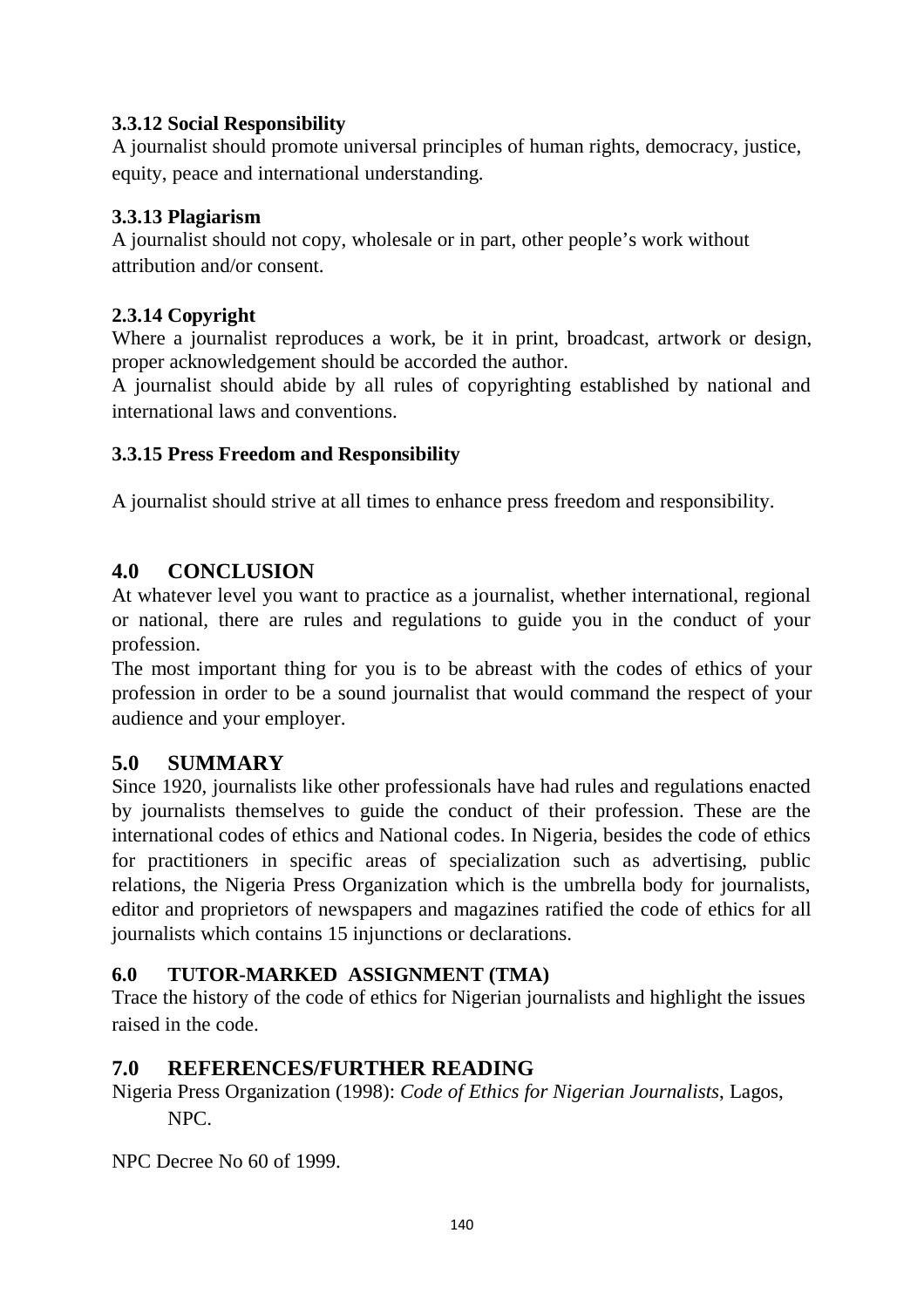## **UNIT 4 NIGERIAN PRESS COUNCIL**

## **CONTENTS**

- 1.0 Introduction
- 2.0 Objectives
- 3.0 Main Body
	- 3.1 Composition of the Council
	- 3.2 Roles of the Complaints Committee
	- 3.3 Treatment of Complaints
	- 3.4 Possible Findings of the Council
- 4.0 Conclusion
- 5.0 Summary
- 6.0 Tutor-Marked Assignment (TMA)
- 7.0 Reference/Further Reading

## **1.0 INTRODUCTION**

In the enforcement of professional ethics, the role of the press council cannot be over emphasized. The Nigerian Press Council is an autonomous body set up by Decree No 85 of 1992 and amended by Decree No 60 of 1999 to promote high professional standards for the Nigerian press, and to deal with complaints emanating from members of the public about the conduct of the journalists in their professional capacity or complaints from the press about the conduct of persons or organizations towards the press.

### **2.0 OBJECTIVES**

At the end of this unit you should be able to:

- identify the role of a press council;
- explain the workings of the Nigeria Press Council; and
- describe the role of the complaints committee of the press council and how complaints are treated.

### **3.0 MAIN BODY**

The NPC decree provides it with a wide range of responsibilities namely:

- Enquire into complaints about the press and the conduct of any person or organization towards the press.
- Research into contemporary press development and engage in updating press documentation.
- Review developments likely to restrict the flow of information and advise on means aimed at remedying such developments.
- Ensure the protection of the rights and privileges of journalists in the lawful performance of their professional duties, and
- Foster the achievement and maintenance of high professional standards by the Nigerian press.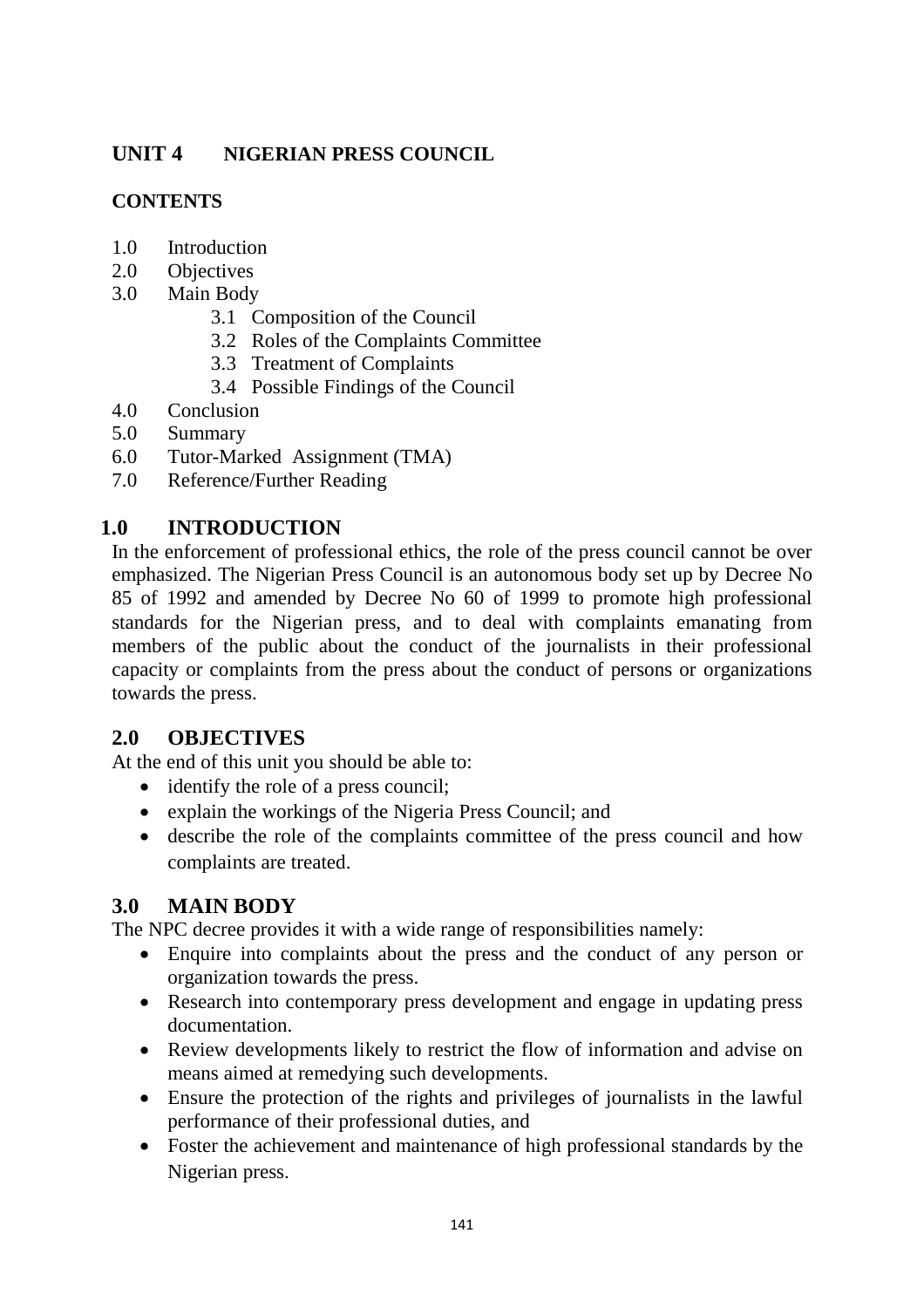## **3.1 Composition of the Council**

The council shall consist of a Chairman and the following other members, that is,

- Four representatives of the Nigeria Union of Journalists.
- Two representatives of the Nigerian Guild of Editors.
- Two representatives of the Newspaper Proprietors' Association of Nigeria who shall be practising Journalists
- One representative of educational institutions involved in training of journalists.
- One representative of the Federal Ministry of Information and Culture who shall be a practising Journalist.
- Two representatives of the Broadcasting Organizations of Nigeria.
- One representative of the News Agency of Nigeria who shall be a practising journalist.
- The secretary to the council.

Thus, the board of the council comprises the chairman and 16 members including the Executive Secretary, drawn from the press and the public. The council works through four committees: the Complaints Committee, Research and Documentation Committee, Registration and Disciplinary Committee, and Rights and Privileges Committee.

### **3.2 Roles of the Complaints Committee**

This committee vets, investigates and deals with complaints which people affected by the performance of the press may have about the conduct of persons or organizations towards them. According to the Decree, any member of the public is entitled to lodge complaints against the press provided the complaint is one of unethical conduct. You can complain if:

- Anything unethical is published about you in any medium of information in Nigeria.
- Anything considered objectionable is done to you by any journalist in his capacity as a journalist.
- Anything is done against the journalist that is capable of limiting the freedom of the press guaranteed by the constitution of the Federal Republic of Nigeria.
- What is done and complained about is not in accordance with the code of conduct of the Nigerian Union of journalists.

However, before you can complain, you must be satisfied that you have invited the attention of the medium concerned to what you deem objectionable and you are not satisfied with the way the matter was handled by the medium. The medium may have failed to react to your complaint or informed you that they were not liable. If the grouse has to do with a broadcast, it is advised that the complaint is directed to the station's director of news and/or programmes. You should be in no doubt about the publication you are complaining about, when the publication was made, what harm you think it did and what you want done. All your complaints to the council will be in WRITING and should be directed to: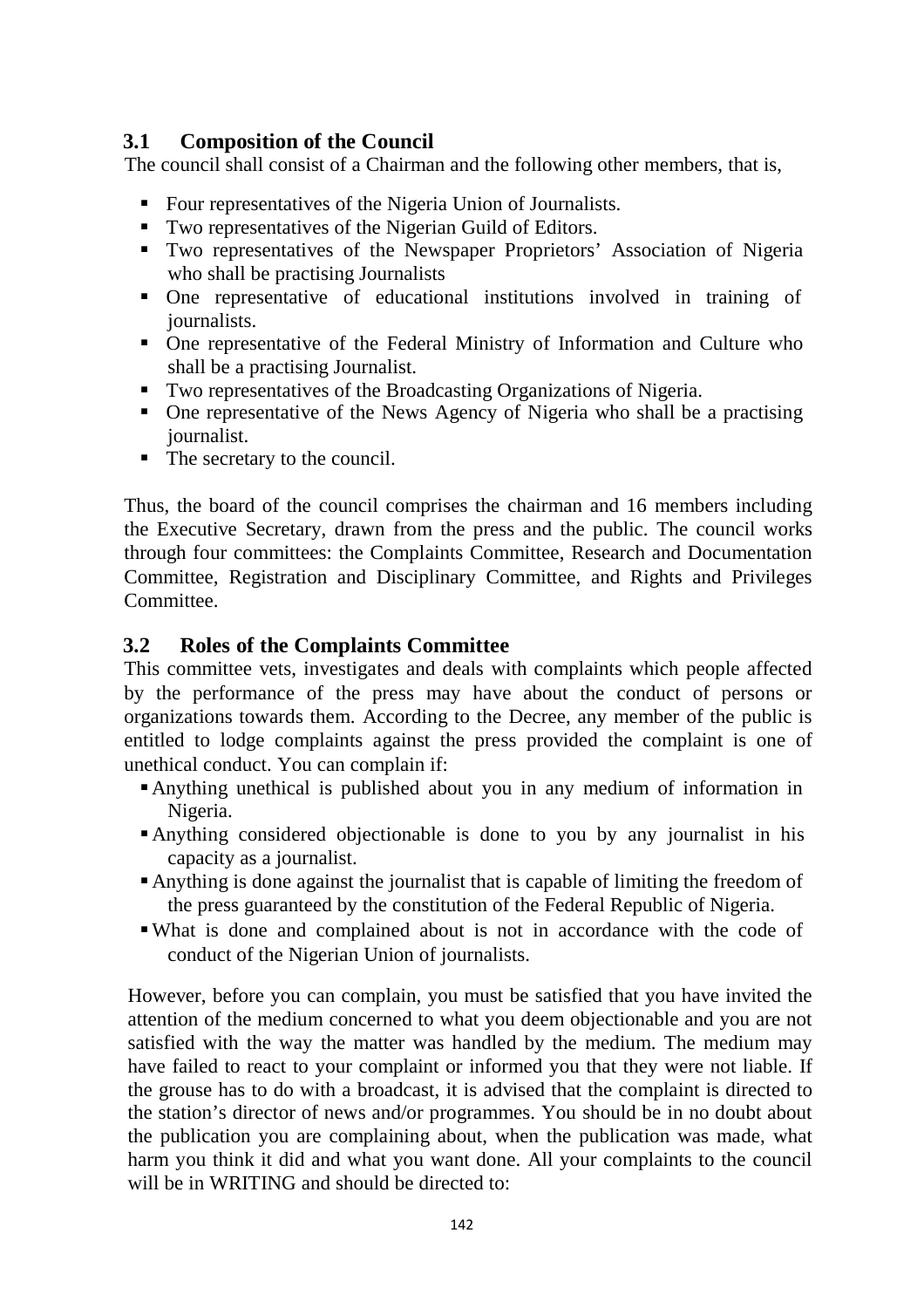The Executive Secretary Nigerian Press Council, National Arts Theatre Annex, Iganmu, P.M.B. 3451, Surulere, Lagos State.

The importance of the complaints being in writing is that the committee will not entertain verbal complaints. You have to state clearly what your grouse is, the steps you had taken to effect redress, and your CHOICE that the press Council should look into the matter.

#### **Self-Assessment Exercise 4.1**

Discuss in details the process of laying complaints before the NPC.

#### **3.3 Treatment of Complaints**

Within 48 hours of the receipt of the complaint, the office of the Executive secretary will make a preliminary report to the complaints committee to keep it fully informed as well as set in motion the following administrative steps for the resolution of the complaint:

Acknowledge receipt of the complaint.

Refer the complaint to the legal department of the Nigeria press council for interpretation and confirmation that the complaint falls within the council's jurisdiction. If the advice is negative, the secretary will write to the complainant to say that the complaint is not within the council's jurisdiction. If positive, the secretary will write to the complainant to supply documented details if not already submitted.

The secretary will then write to inform the defendant about the complaint and invite him to comment in writing.

With necessary preliminary investigation now completed, the secretary will lay all available facts of the case with documents, if any, before the Complaints Committee for adjudication.

The Complaint Committee now will meet as often as the need arises while the press council itself will meet every quarter.

The Complaint Committee now handles the matter by inviting both sides and witnesses as provided for in the Nigeria Press Council decree sections 9 (1) and 10 which empowers the council to summon any person in Nigeria to attend any meeting of the council to give evidence and to examine him as a witness.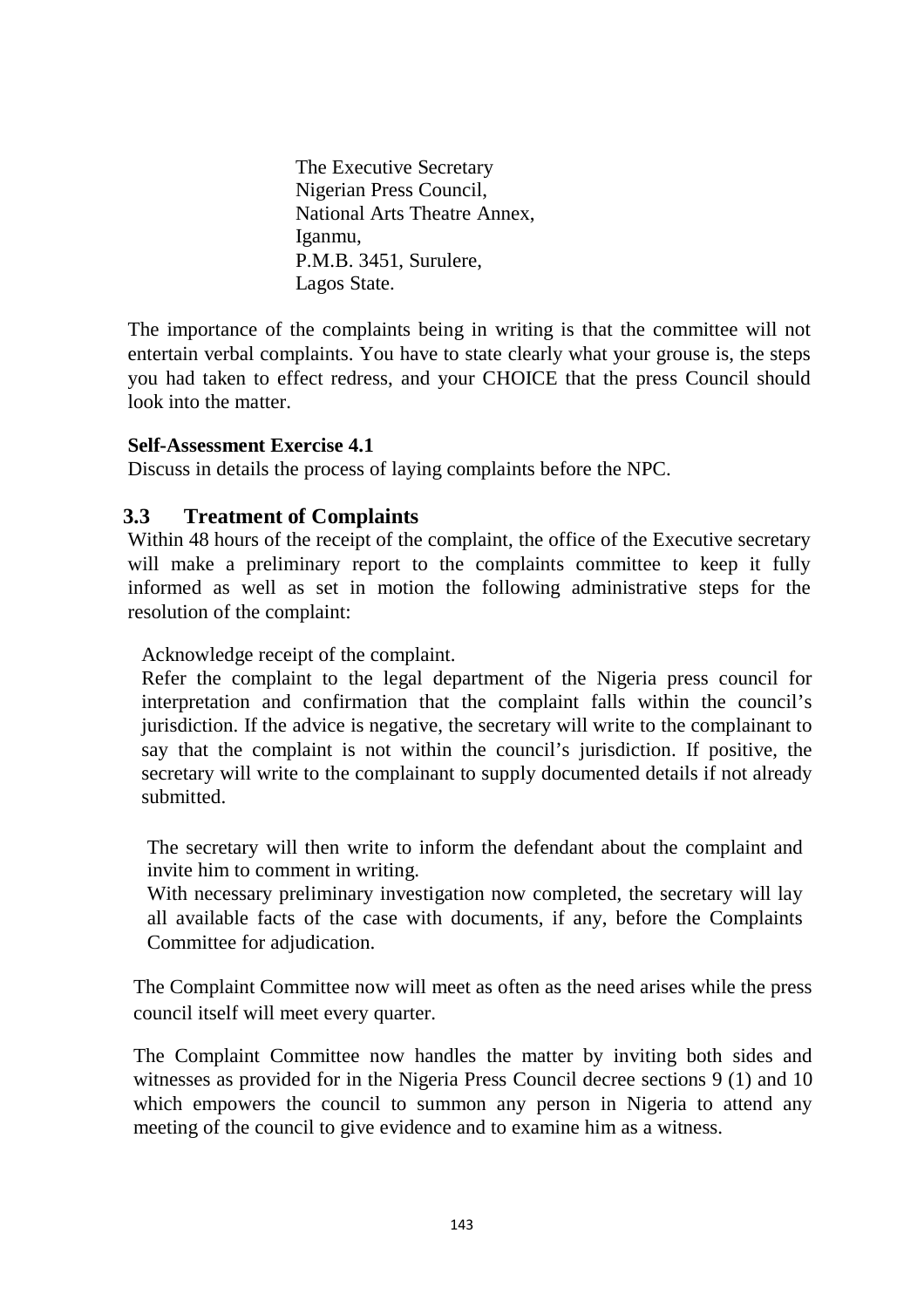## **3.4 Possible Findings of the Council**

The council may find the medium complained against liable or not liable, and where appropriate, direct the medium or cause the person concerned to publish, in such manner as the council may direct, a suitable apology or correction and may in addition reprimand the journalist or person in the matter. If the journalist has to be further disciplined, like the removal of name from the register, a recommendation will be sent to the Nigerian Union of Journalists, which is responsible for accreditation of journalists.

#### **Self-Assessment Exercise 4.2**

- What are the functions of the Nigeria Press Council?
- Discuss in detail how an aggrieved person can seek redress from the NPC.

### **4.0 CONCLUSION**

The importance of a press council cannot be overemphasized in the maintenance of high standard of professionalism in the field of journalism.

However, it is still controversial whether the NPC has been able to live to the expectations of Nigerian journalists.

First, it was established by government, and as such people believe that as a federal government organ, it may not be able to work as expected. Also, it is believed that the council is a toothless bulldog, which cannot bite.

## **5.0 SUMMARY**

Conscious of the need to maintain a high standard of professionalism in journalism, the Nigerian government established a press council to entertain complaints against journalists and complaints from journalists against individuals. The council is also responsible for accreditation of courses in tertiary institutions where journalism is taught.

Besides, it is the duty of the council to maintain a register of accredited journalists submitted to it by the Nigerian Union of Journalists.

Thus, it is an offence for anybody that is not a registered journalist to practice the profession in Nigeria.

### **6.0 TUTOR-MARKED ASSIGNMENT (TMA)**

To what extent do you think that the NPC has justified the purpose for which it was created?

### **7.0 REFERENCE/FURTHER READING**

NPC Decree No 60 of 1999.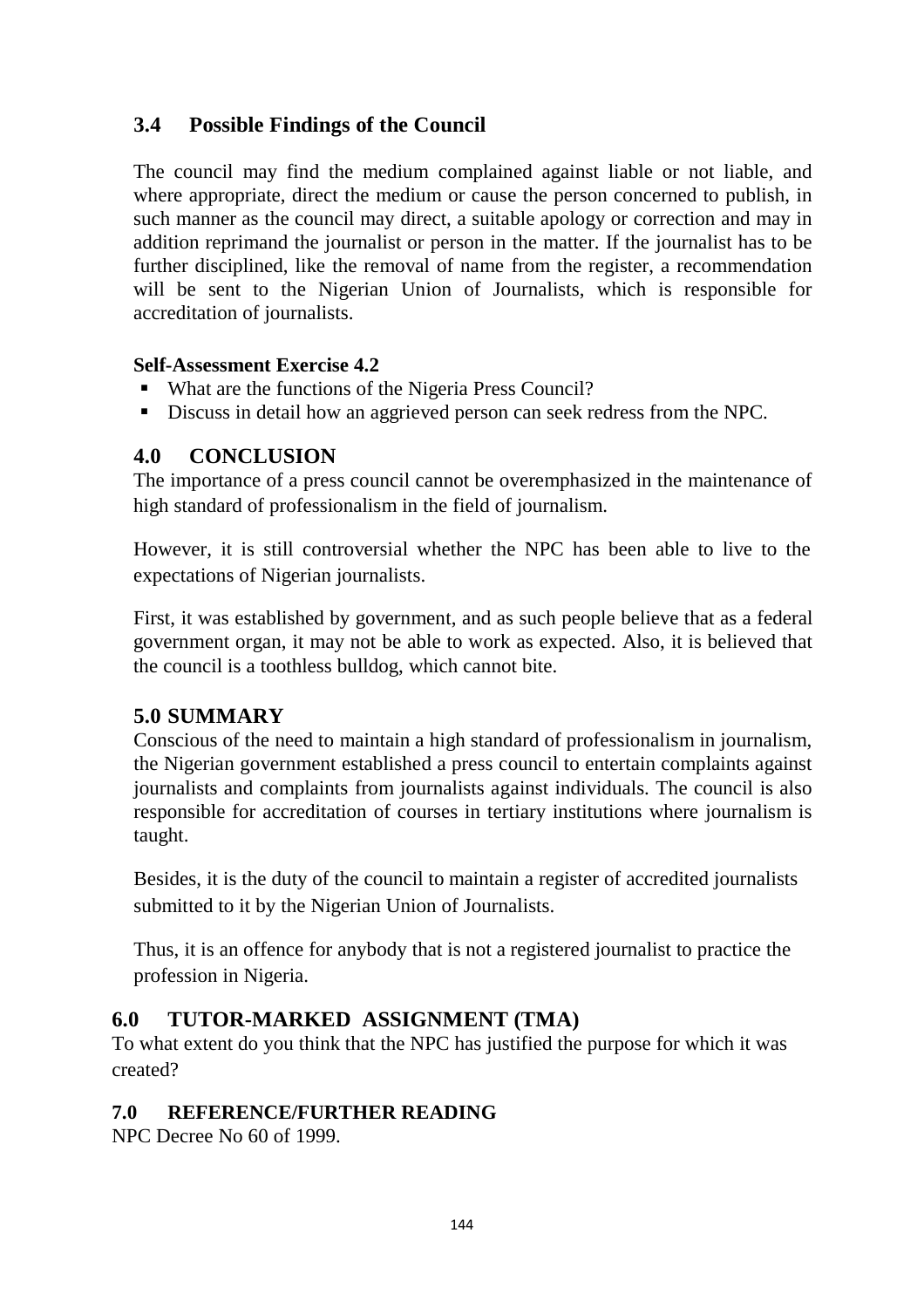# **UNIT 5 ETHICAL ISSUES IN NIGERIAN JOURNALISM**

#### **CONTENTS**

- 1.0 Introduction
- 2.0 Objectives
- 3.0 Main Body
	- 3.1 Sycophancy
	- 3.2 Character Assassination
	- 3.3 Pressure
	- 3.4 Afghanistanism
	- 3.5 Bribery
	- 3.6 Sensationalism
	- 3.7 Moonlighting
	- 3.8 Self-Censorship
	- 3.9 Advertorial
- 4.0 Conclusion
- 5.0 Summary
- 6.0 Tutor-Marked Assignment (TMA)
- 7.0 References/Further Reading

# **1.0 INTRODUCTION**

Despite the introduction of code of ethics for Nigerian journalists and the setting up of the Nigerian Press Council, there are other ethical issues, which are part of the overall problems in the society. And, journalists being part of the society may fall victim to them, except a conscious effort is made to avoid them. These ethical issues include sycophancy, character assassination, pressure, Afghanistanism, bribery, moonlighting, sensationalism, self-censorship, plagiarism and advertorial.

## **2.0 OBJECTIVES**

At the end of this unit you should be able to:

- explain some ethical problems militating against sound journalism practice; and
- discuss the effect of such problems on Journalism.

# **3.0 MAIN BODY**

## **3.1 Sycophancy**

A sycophant is a "person who tries to win favour by flattering rich or powerful people (Okunna, 1997). Such excessive and insincere praise is a common ethical problem in journalism.

The sycophant journalist flatters political leaders, wealthy citizens and owners of media houses who are employers and have formidable powers over journalists. This is more glaring in the political sphere. Majority of the mass media in Nigeria, as in other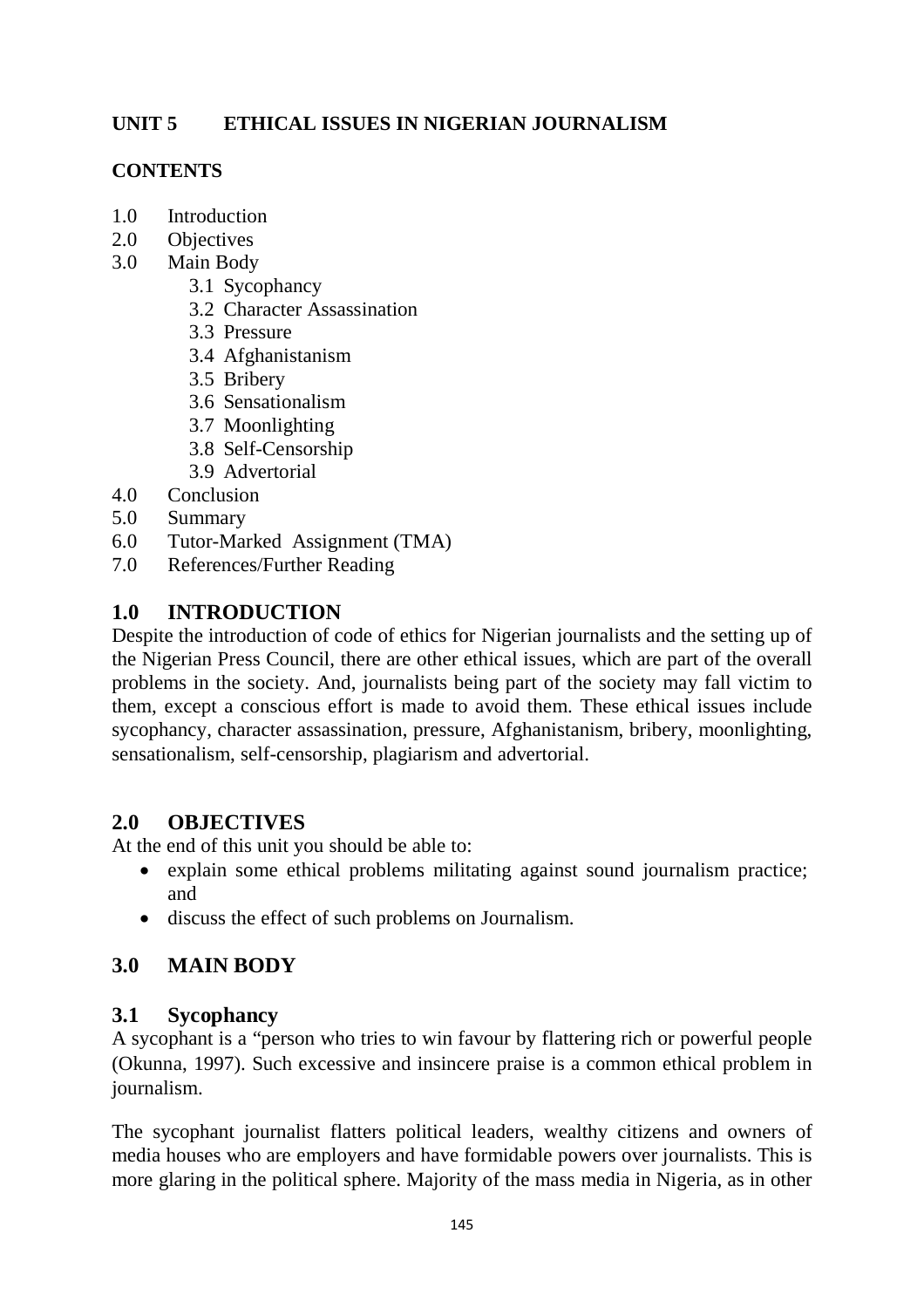developing countries, is owned by the government and as a result the media more often than not are praise-singing the activities of government officials and government policies.

During elections, sycophancy leads to the abuse of the power of the mass media, as unethical journalists use the media to confer status and legitimacy on their favourite politicians, even when they lack legitimacy and do not deserve the praise heaped upon them.

Generally, sycophancy denies the public the correct information, which is the duty of the journalist to give them.

## **3.2 Character Assassination**

Closely related to sycophancy is the ethical problem of character assassination. By flattering favoured prominent and powerful people, the sycophant journalist could indulge in vilifying the opponents of such people.

When the press makes statements that damage a person's reputation, the press is guilty of character assassination. Whereas there is no legal punishment for sycophancy, character assassination is both unethical and illegal; a journalist could face court action for defamation or damaging somebody's reputation.

#### **3.3 Pressure**

Pressure is any force or influence which causes a journalist to feel strongly compelled to act in a manner desirable to the source of such force or influence. This can be internal or external. Internal pressure emanates from within the organization in which the journalist works.

The publishers of a newspaper, for instance, could pressurize an editor to write an editorial in a particular way, or even request the editor to publish a canned editorial written by the publisher or his surrogate.

External pressure, on the other hand, comes from the wider community or society. These range from advertisers, politicians, or even friends and families of journalists can constitute sources of this type of pressure.

Pressure can cause a journalist to be irresponsible or unethical if the source of the pressure compels the journalist to carry out actions that are contrary to a journalist's ethical principles.

#### **3.4 Afghanistanism**

This is the practice of writing about far–away issues while shying away from tackling the problems at home, it originally applied to editorial writing, but has come to be applied to all forms of journalistic writing. Afghanistanism can be as a result of fear or lack of courage to face the problems at home. Since charity should begin at home, if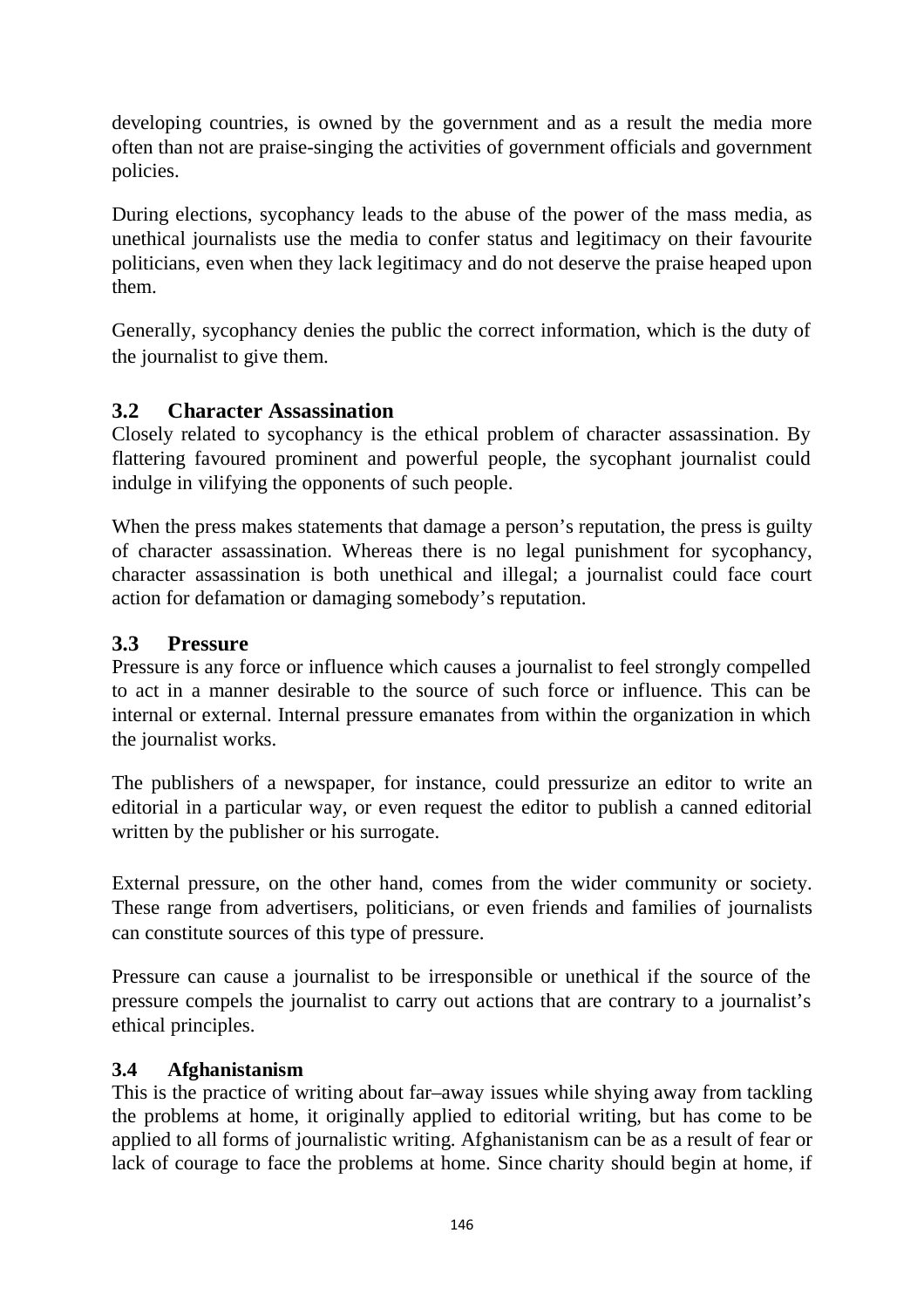the mass media shy away from tackling serious local or national problems by preoccupying themselves with harmless discussions of issues which are largely irrelevant to a majority of their audience, then the journalists who work in these media are irresponsible and unethical, failing in their duty which the society expects them to perform with courage and dedication.

# **3.5 Bribery**

In journalism, the ethical problem of materialism is manifested in the form of bribery and acceptance of gifts. Ogunade, (1997), observes that journalists for performing their normal duties of disseminating information usually accept money and other nonmonetary gifts. This might compromise the integrity of journalists and media organizations.

In Nigeria, the commonest type of bribe in journalism is the so-called 'Brown envelope' which is a monetary bribe handed out to an unethical journalist to pressurize him or her into doing what the giver wants. Once accepted, monetary bribes and other gifts tie the hands of journalist who then become incapable of being objective in reporting events and issues involving people who give the gifts.

Objectivity is thus the first casualty in reporting when journalists succumb to the evils of materialism as they attempt to please people whose bribes they have accepted.

## **3.6 Sensationalism**

When a newspaper or any other mass medium presents news in a way designed to arouse a quick and excited reaction, it is said to be guilty of sensationalism. This type of reaction is evoked when a newspaper, for instance, seizes on the most sordid disgusting aspect to play up in its news story. Some newspapers and soft sell magazines deliberately encourage this practice and thrive on it in Nigeria.

## **3.7 Moonlighting**

To make ends meet, journalists sometimes take two jobs, by working for competing employers, moonlighting is the act of holding two difference jobs simultaneously and being paid for both. This creates room for conflict of interest and divided loyalty, which constitute fertile grounds for unethical behaviour by journalists.

Again, objectivity is usually one casualty of this type of situation. Suppose a moonlighting journalist is required to write a negative story about his or her second employer, such a journalist may not have the courage to carry out this assignment objectively and responsibly. Considering that objectivity and responsibility occupy a central position in journalistic performance, journalists who lack these two virtues could be considered as having been weighed in the balance and found wanting.

#### **Self-Assessment Exercise 5.1**

Compare and contrast sycophancy and character assassination.